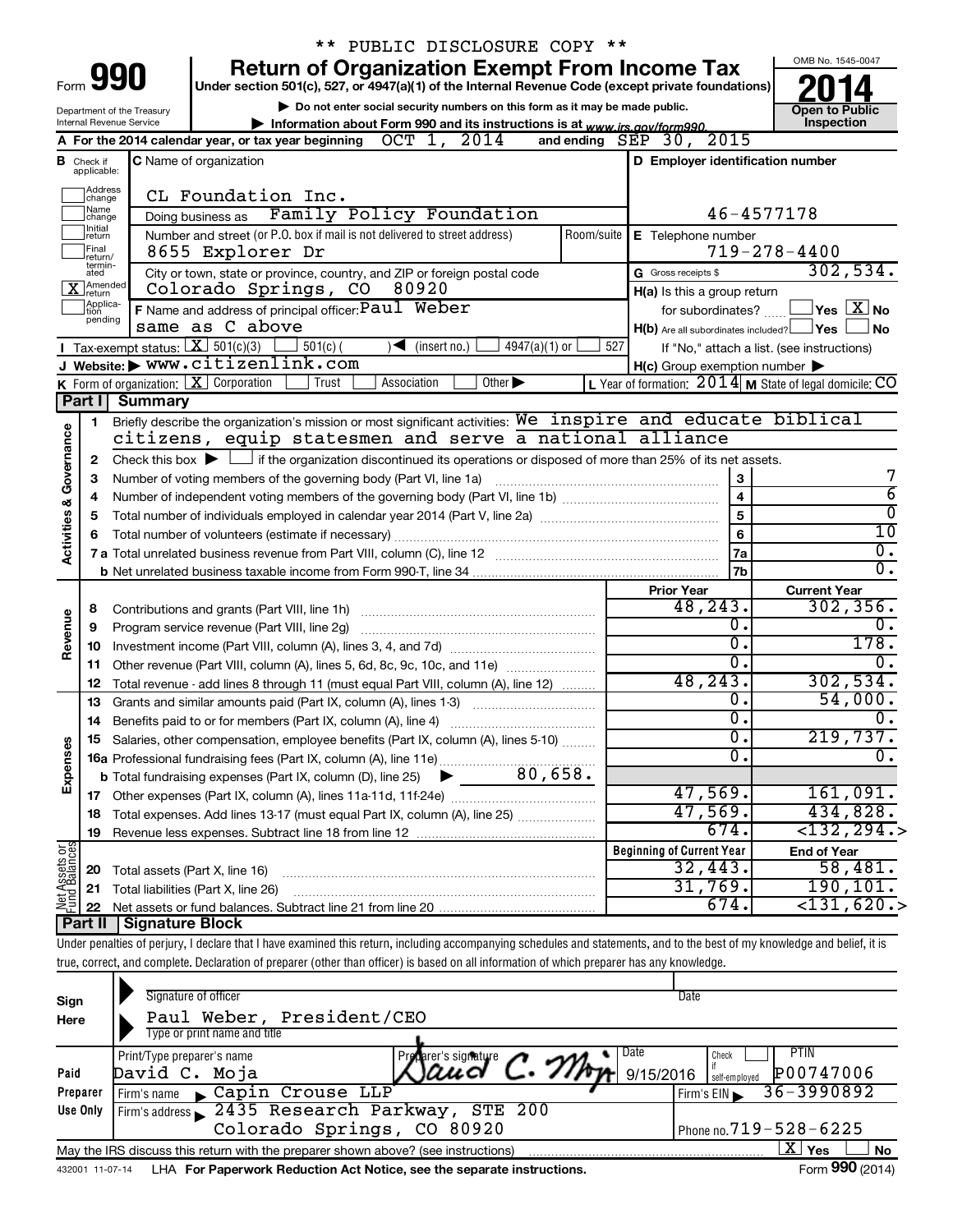|                    | CL Foundation Inc.<br>Form 990 (2014)                                                                                                        | $46 - 4577178$ | Page 2                                      |
|--------------------|----------------------------------------------------------------------------------------------------------------------------------------------|----------------|---------------------------------------------|
|                    | <b>Part III   Statement of Program Service Accomplishments</b>                                                                               |                |                                             |
|                    |                                                                                                                                              |                | $\boxed{\textbf{X}}$                        |
| 1.                 | Briefly describe the organization's mission:                                                                                                 |                |                                             |
|                    | We inspire and educate biblical citizens, equip statesmen and serve a                                                                        |                |                                             |
|                    | national alliance                                                                                                                            |                |                                             |
|                    |                                                                                                                                              |                |                                             |
|                    |                                                                                                                                              |                |                                             |
| $\mathbf{2}$       | Did the organization undertake any significant program services during the year which were not listed on                                     |                |                                             |
|                    | the prior Form 990 or 990-EZ?                                                                                                                |                | $\overline{\ }$ Yes $\overline{\rm \ }X$ No |
|                    | If "Yes," describe these new services on Schedule O.                                                                                         |                |                                             |
| 3                  | Did the organization cease conducting, or make significant changes in how it conducts, any program services?                                 |                | $\Box$ Yes $[\overline{\mathrm{X}}]$ No     |
|                    | If "Yes," describe these changes on Schedule O.                                                                                              |                |                                             |
| 4                  | Describe the organization's program service accomplishments for each of its three largest program services, as measured by expenses.         |                |                                             |
|                    | Section 501(c)(3) and 501(c)(4) organizations are required to report the amount of grants and allocations to others, the total expenses, and |                |                                             |
|                    | revenue, if any, for each program service reported.                                                                                          |                |                                             |
|                    | $(153, 655)$ including grants of \$ 48,600. (Revenue \$ 153,655.)<br>4a (Code:                                                               |                |                                             |
|                    | Citizens Voice                                                                                                                               |                |                                             |
|                    |                                                                                                                                              |                |                                             |
|                    | CL Foundation serves as both the winsome voice of biblical citizens and                                                                      |                |                                             |
|                    | the catalyst for unleashing biblical citizenship. We help them stay<br>informed and activate them to stand for their Christian values.       |                |                                             |
|                    | this by engaging individuals through respectful, truthful conversation                                                                       |                | We do                                       |
|                    | on issues affecting their families and communities. CL Foundation                                                                            |                |                                             |
|                    | motivates and equips concerned citizens with the tools and resources                                                                         |                |                                             |
|                    | they need to make a powerful difference in our nation.                                                                                       |                |                                             |
|                    |                                                                                                                                              |                |                                             |
|                    | These communications were designed to rally CL Foundation friends and                                                                        |                |                                             |
|                    | the general public to raise their voices on issues such as God's design                                                                      |                |                                             |
| 4b                 | $(1.5)$ (Expenses \$ 66,708. including grants of \$ 5,400.) (Revenue \$<br>(Code:                                                            |                | $\rightarrow$                               |
|                    | Alliance Building                                                                                                                            |                |                                             |
|                    |                                                                                                                                              |                |                                             |
|                    | CL Foundation serves a robust, effective, and professional alliance of                                                                       |                |                                             |
|                    | state-based Family Policy Councils, like-minded ministries, and                                                                              |                |                                             |
|                    | statesmen. We serve our state Family Policy Councils, strengthening and                                                                      |                |                                             |
|                    | expanding a collaborative and professional network that leverages our                                                                        |                |                                             |
|                    | combined impact at every level--local, state and national. We work                                                                           |                |                                             |
|                    | alongside our allies each day, advancing Christian family values                                                                             |                |                                             |
|                    | through issue education.                                                                                                                     |                |                                             |
|                    |                                                                                                                                              |                |                                             |
|                    |                                                                                                                                              |                |                                             |
|                    |                                                                                                                                              |                |                                             |
| 4с                 | 60,824. $int$ including grants of \$<br>(Code:<br>) (Expenses \$<br>) (Revenue \$                                                            |                |                                             |
|                    | Statesmen Academy                                                                                                                            |                |                                             |
|                    |                                                                                                                                              |                |                                             |
|                    | CL Foundation identifies, trains and disciples current and aspiring                                                                          |                |                                             |
|                    | statesmen and women who are committed to a lifetime of biblical                                                                              |                |                                             |
|                    | political service in local, state and federal elected offices. By                                                                            |                |                                             |
|                    | providing the training, resources and community they need, we encourage                                                                      |                |                                             |
|                    | our nation's statesmen in their day-to-day and lifelong service,<br>providing a strategic, mission-driven approach that infuses hope and     |                |                                             |
|                    | enables them to live out their calling to public service.                                                                                    |                |                                             |
|                    |                                                                                                                                              |                |                                             |
|                    |                                                                                                                                              |                |                                             |
|                    |                                                                                                                                              |                |                                             |
|                    |                                                                                                                                              |                |                                             |
|                    | 4d Other program services (Describe in Schedule O.)                                                                                          |                |                                             |
|                    | (Expenses \$<br>including grants of \$<br>(Revenue \$<br>281, 187.<br>4e Total program service expenses $\blacktriangleright$                |                |                                             |
|                    |                                                                                                                                              |                | Form 990 (2014)                             |
| 432002<br>11-07-14 | See Schedule 0 for Continuation(s)                                                                                                           |                |                                             |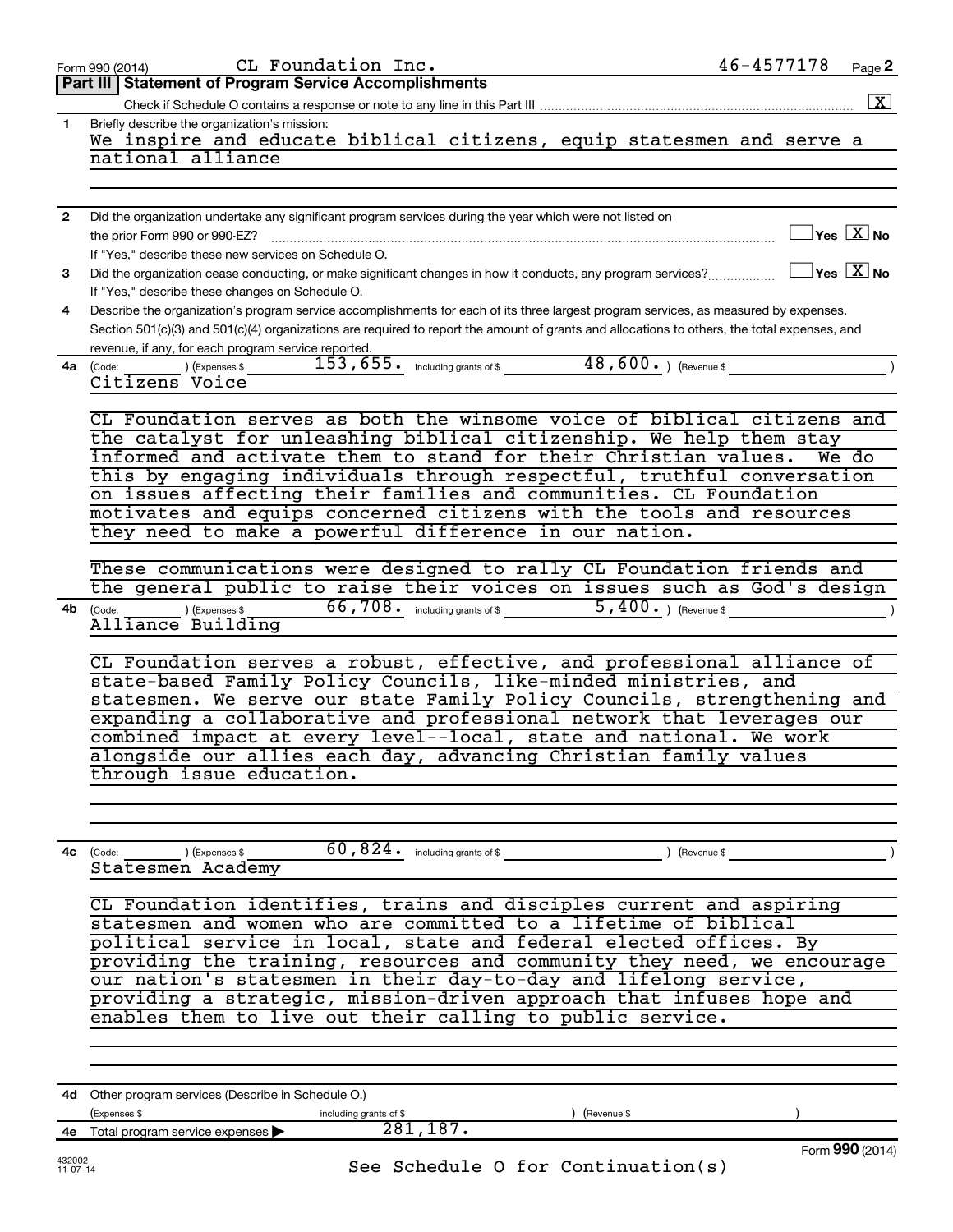Part IV | Checklist of Required Schedules

CL Foundation Inc.  $46-4577178$ 

|    |                                                                                                                                                                                                                                                                                                      |                 | Yes                     | No.                          |  |
|----|------------------------------------------------------------------------------------------------------------------------------------------------------------------------------------------------------------------------------------------------------------------------------------------------------|-----------------|-------------------------|------------------------------|--|
| 1. | Is the organization described in section 501(c)(3) or 4947(a)(1) (other than a private foundation)?                                                                                                                                                                                                  | 1               | х                       |                              |  |
| 2  |                                                                                                                                                                                                                                                                                                      | $\overline{2}$  | $\overline{\mathbf{X}}$ |                              |  |
| 3  | Did the organization engage in direct or indirect political campaign activities on behalf of or in opposition to candidates for                                                                                                                                                                      |                 |                         |                              |  |
|    | public office? If "Yes," complete Schedule C, Part I                                                                                                                                                                                                                                                 | З               |                         | x                            |  |
| 4  | Section 501(c)(3) organizations. Did the organization engage in lobbying activities, or have a section 501(h) election in effect                                                                                                                                                                     |                 |                         |                              |  |
|    |                                                                                                                                                                                                                                                                                                      | 4               | X                       |                              |  |
| 5  | Is the organization a section 501(c)(4), 501(c)(5), or 501(c)(6) organization that receives membership dues, assessments, or                                                                                                                                                                         |                 |                         |                              |  |
|    |                                                                                                                                                                                                                                                                                                      | 5               |                         | х                            |  |
| 6  | Did the organization maintain any donor advised funds or any similar funds or accounts for which donors have the right to                                                                                                                                                                            |                 |                         |                              |  |
|    | provide advice on the distribution or investment of amounts in such funds or accounts? If "Yes," complete Schedule D, Part I                                                                                                                                                                         | 6               |                         | х                            |  |
| 7  | Did the organization receive or hold a conservation easement, including easements to preserve open space,                                                                                                                                                                                            |                 |                         |                              |  |
|    |                                                                                                                                                                                                                                                                                                      | $\overline{7}$  |                         | х                            |  |
| 8  | Did the organization maintain collections of works of art, historical treasures, or other similar assets? If "Yes," complete                                                                                                                                                                         |                 |                         |                              |  |
|    | Schedule D, Part III <b>Entertainment and Constantino Constantino Constantino Constantino Constantino Constantino Constantino Constantino Constantino Constantino Constantino Constantino Constantino Constantino Constantino Co</b>                                                                 | 8               |                         | х                            |  |
| 9  | Did the organization report an amount in Part X, line 21, for escrow or custodial account liability; serve as a custodian for<br>amounts not listed in Part X; or provide credit counseling, debt management, credit repair, or debt negotiation services?<br>If "Yes," complete Schedule D, Part IV | 9               |                         | X                            |  |
| 10 | Did the organization, directly or through a related organization, hold assets in temporarily restricted endowments, permanent                                                                                                                                                                        | 10              |                         | х                            |  |
| 11 | If the organization's answer to any of the following questions is "Yes," then complete Schedule D, Parts VI, VII, VIII, IX, or X<br>as applicable.                                                                                                                                                   |                 |                         |                              |  |
|    | a Did the organization report an amount for land, buildings, and equipment in Part X, line 10? If "Yes," complete Schedule D,<br>Part VI                                                                                                                                                             | 11a             |                         | х                            |  |
|    | <b>b</b> Did the organization report an amount for investments - other securities in Part X, line 12 that is 5% or more of its total                                                                                                                                                                 | 11b             |                         | х                            |  |
|    | c Did the organization report an amount for investments - program related in Part X, line 13 that is 5% or more of its total                                                                                                                                                                         |                 |                         |                              |  |
|    |                                                                                                                                                                                                                                                                                                      |                 |                         | х                            |  |
|    | d Did the organization report an amount for other assets in Part X, line 15 that is 5% or more of its total assets reported in                                                                                                                                                                       |                 |                         |                              |  |
|    |                                                                                                                                                                                                                                                                                                      | 11d             |                         | x<br>$\overline{\textbf{x}}$ |  |
|    |                                                                                                                                                                                                                                                                                                      | 11e             |                         |                              |  |
| f  | Did the organization's separate or consolidated financial statements for the tax year include a footnote that addresses                                                                                                                                                                              |                 |                         |                              |  |
|    | the organization's liability for uncertain tax positions under FIN 48 (ASC 740)? If "Yes," complete Schedule D, Part X                                                                                                                                                                               | 11f             | х                       |                              |  |
|    | 12a Did the organization obtain separate, independent audited financial statements for the tax year? If "Yes," complete                                                                                                                                                                              |                 |                         | x                            |  |
|    | Schedule D, Parts XI and XII                                                                                                                                                                                                                                                                         | 12a             |                         |                              |  |
|    | <b>b</b> Was the organization included in consolidated, independent audited financial statements for the tax year?<br>If "Yes," and if the organization answered "No" to line 12a, then completing Schedule D, Parts XI and XII is optional                                                          | 12 <sub>b</sub> | х                       |                              |  |
|    | Is the organization a school described in section 170(b)(1)(A)(ii)? If "Yes," complete Schedule E manufaction and school described in section 170(b)(1)(A)(ii)? If "Yes," complete Schedule E                                                                                                        | 13              |                         | $\overline{\mathbf{X}}$      |  |
| 13 |                                                                                                                                                                                                                                                                                                      | 14a             |                         | x                            |  |
|    | <b>b</b> Did the organization have aggregate revenues or expenses of more than \$10,000 from grantmaking, fundraising, business,                                                                                                                                                                     |                 |                         |                              |  |
|    | investment, and program service activities outside the United States, or aggregate foreign investments valued at \$100,000                                                                                                                                                                           |                 |                         |                              |  |
|    |                                                                                                                                                                                                                                                                                                      | 14b             |                         | х                            |  |
| 15 | Did the organization report on Part IX, column (A), line 3, more than \$5,000 of grants or other assistance to or for any                                                                                                                                                                            |                 |                         |                              |  |
|    |                                                                                                                                                                                                                                                                                                      | 15              |                         | х                            |  |
| 16 | Did the organization report on Part IX, column (A), line 3, more than \$5,000 of aggregate grants or other assistance to                                                                                                                                                                             |                 |                         |                              |  |
|    | or for foreign individuals? If "Yes," complete Schedule F, Parts III and IV [11] content to the intermediate in                                                                                                                                                                                      | 16              |                         | х                            |  |
| 17 | Did the organization report a total of more than \$15,000 of expenses for professional fundraising services on Part IX,                                                                                                                                                                              |                 |                         |                              |  |
|    |                                                                                                                                                                                                                                                                                                      | 17              |                         | х                            |  |
| 18 | Did the organization report more than \$15,000 total of fundraising event gross income and contributions on Part VIII, lines                                                                                                                                                                         |                 |                         |                              |  |
|    |                                                                                                                                                                                                                                                                                                      | 18              |                         | х                            |  |
| 19 | Did the organization report more than \$15,000 of gross income from gaming activities on Part VIII, line 9a? If "Yes,"                                                                                                                                                                               |                 |                         |                              |  |
|    |                                                                                                                                                                                                                                                                                                      | 19              |                         | х                            |  |
|    |                                                                                                                                                                                                                                                                                                      | 20a             |                         | х                            |  |
|    |                                                                                                                                                                                                                                                                                                      | 20 <sub>b</sub> |                         |                              |  |

Form 990 (2014)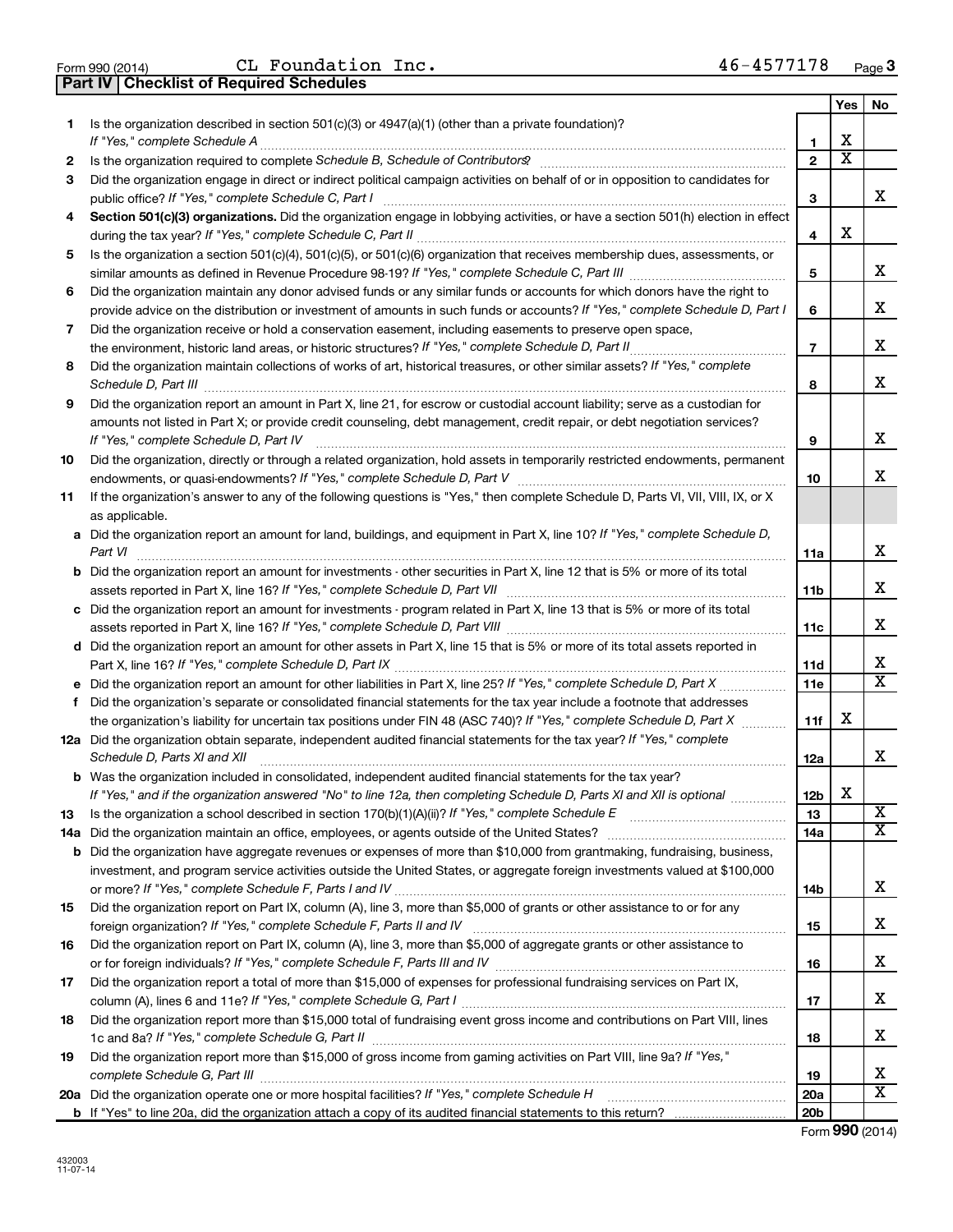|  | Form 990 (2014) |
|--|-----------------|
|  |                 |

Part IV | Checklist of Required Schedules

CL Foundation Inc.  $46-4577178$ 

(continued)

|          |                                                                                                                                                                                             |                 | Yes | No                      |  |
|----------|---------------------------------------------------------------------------------------------------------------------------------------------------------------------------------------------|-----------------|-----|-------------------------|--|
| 21       | Did the organization report more than \$5,000 of grants or other assistance to any domestic organization or                                                                                 |                 |     |                         |  |
|          | domestic government on Part IX, column (A), line 1? If "Yes," complete Schedule I, Parts I and II                                                                                           | 21              | х   |                         |  |
| 22       | Did the organization report more than \$5,000 of grants or other assistance to or for domestic individuals on                                                                               |                 |     |                         |  |
|          |                                                                                                                                                                                             | 22              |     | x                       |  |
| 23       | Did the organization answer "Yes" to Part VII, Section A, line 3, 4, or 5 about compensation of the organization's current                                                                  |                 |     |                         |  |
|          | and former officers, directors, trustees, key employees, and highest compensated employees? If "Yes," complete                                                                              |                 |     |                         |  |
|          | Schedule J                                                                                                                                                                                  | 23              | х   |                         |  |
|          | 24a Did the organization have a tax-exempt bond issue with an outstanding principal amount of more than \$100,000 as of the                                                                 |                 |     |                         |  |
|          | last day of the year, that was issued after December 31, 2002? If "Yes," answer lines 24b through 24d and complete                                                                          |                 |     |                         |  |
|          | Schedule K. If "No", go to line 25a                                                                                                                                                         | 24a             |     | x                       |  |
|          |                                                                                                                                                                                             | 24b             |     |                         |  |
|          | c Did the organization maintain an escrow account other than a refunding escrow at any time during the year to defease                                                                      |                 |     |                         |  |
|          |                                                                                                                                                                                             | 24с             |     |                         |  |
|          |                                                                                                                                                                                             | 24d             |     |                         |  |
|          | 25a Section 501(c)(3), 501(c)(4), and 501(c)(29) organizations. Did the organization engage in an excess benefit                                                                            |                 |     |                         |  |
|          | transaction with a disqualified person during the year? If "Yes," complete Schedule L, Part I manufaction with a disqualified person during the year? If "Yes," complete Schedule L, Part I | 25a             |     | x                       |  |
|          | <b>b</b> Is the organization aware that it engaged in an excess benefit transaction with a disqualified person in a prior year, and                                                         |                 |     |                         |  |
|          | that the transaction has not been reported on any of the organization's prior Forms 990 or 990-EZ? If "Yes," complete                                                                       |                 |     |                         |  |
|          | Schedule L, Part I                                                                                                                                                                          | 25b             |     | x                       |  |
| 26       | Did the organization report any amount on Part X, line 5, 6, or 22 for receivables from or payables to any current or                                                                       |                 |     |                         |  |
|          | former officers, directors, trustees, key employees, highest compensated employees, or disqualified persons? If "Yes,"                                                                      |                 |     |                         |  |
|          | complete Schedule L, Part II                                                                                                                                                                | 26              |     | x                       |  |
| 27       | Did the organization provide a grant or other assistance to an officer, director, trustee, key employee, substantial                                                                        |                 |     |                         |  |
|          | contributor or employee thereof, a grant selection committee member, or to a 35% controlled entity or family member                                                                         |                 |     | x                       |  |
|          |                                                                                                                                                                                             | 27              |     |                         |  |
| 28       | Was the organization a party to a business transaction with one of the following parties (see Schedule L, Part IV                                                                           |                 |     |                         |  |
|          | instructions for applicable filing thresholds, conditions, and exceptions):                                                                                                                 |                 | х   |                         |  |
| a        | A current or former officer, director, trustee, or key employee? If "Yes," complete Schedule L, Part IV                                                                                     | 28a             |     | $\overline{\mathbf{x}}$ |  |
| b        | A family member of a current or former officer, director, trustee, or key employee? If "Yes," complete Schedule L, Part IV                                                                  | 28b             |     |                         |  |
|          | c An entity of which a current or former officer, director, trustee, or key employee (or a family member thereof) was an officer,                                                           |                 |     | x                       |  |
|          |                                                                                                                                                                                             | 28c<br>29       |     | $\overline{\text{x}}$   |  |
| 29<br>30 | Did the organization receive contributions of art, historical treasures, or other similar assets, or qualified conservation                                                                 |                 |     |                         |  |
|          |                                                                                                                                                                                             | 30              |     | x                       |  |
| 31       | Did the organization liquidate, terminate, or dissolve and cease operations?                                                                                                                |                 |     |                         |  |
|          |                                                                                                                                                                                             | 31              |     | х                       |  |
| 32       | Did the organization sell, exchange, dispose of, or transfer more than 25% of its net assets? If "Yes," complete                                                                            |                 |     |                         |  |
|          | Schedule N, Part II                                                                                                                                                                         | 32              |     | х                       |  |
| 33       | Did the organization own 100% of an entity disregarded as separate from the organization under Regulations                                                                                  |                 |     |                         |  |
|          | sections 301.7701-2 and 301.7701-3? If "Yes," complete Schedule R, Part I [11] [12] [2010] [2010] [3011.7701-2 and 301.7701-3? If "Yes," complete Schedule R, Part I                        | 33              |     | x                       |  |
| 34       | Was the organization related to any tax-exempt or taxable entity? If "Yes," complete Schedule R, Part II, III, or IV, and                                                                   |                 |     |                         |  |
|          | Part V, line 1                                                                                                                                                                              | 34              | х   |                         |  |
|          |                                                                                                                                                                                             | 35a             |     | $\overline{\mathbf{X}}$ |  |
|          | b If "Yes" to line 35a, did the organization receive any payment from or engage in any transaction with a controlled entity                                                                 |                 |     |                         |  |
|          |                                                                                                                                                                                             | 35 <sub>b</sub> |     |                         |  |
| 36       | Section 501(c)(3) organizations. Did the organization make any transfers to an exempt non-charitable related organization?                                                                  |                 |     |                         |  |
|          |                                                                                                                                                                                             | 36              |     | x                       |  |
| 37       | Did the organization conduct more than 5% of its activities through an entity that is not a related organization                                                                            |                 |     |                         |  |
|          |                                                                                                                                                                                             | 37              |     | x                       |  |
| 38       | Did the organization complete Schedule O and provide explanations in Schedule O for Part VI, lines 11b and 19?                                                                              |                 |     |                         |  |
|          |                                                                                                                                                                                             | 38              | х   |                         |  |

Form 990 (2014)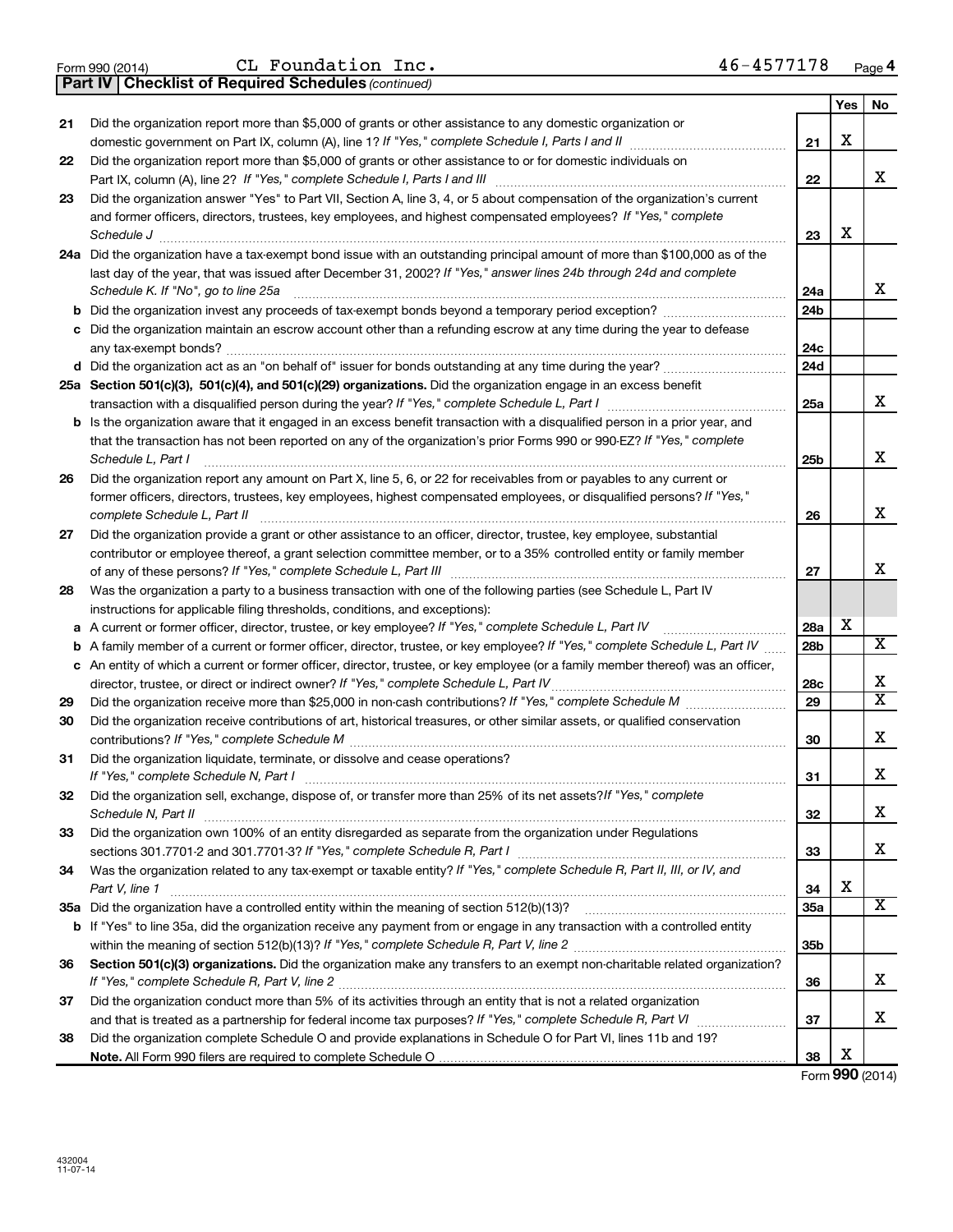|    | CL Foundation Inc.<br>Form 990 (2014)                                                                                                           |                 | 46-4577178 |                 |     | Page 5                |
|----|-------------------------------------------------------------------------------------------------------------------------------------------------|-----------------|------------|-----------------|-----|-----------------------|
|    | <b>Statements Regarding Other IRS Filings and Tax Compliance</b><br><b>Part V</b>                                                               |                 |            |                 |     |                       |
|    | Check if Schedule O contains a response or note to any line in this Part V                                                                      |                 |            |                 |     |                       |
|    |                                                                                                                                                 |                 |            |                 | Yes | No                    |
|    |                                                                                                                                                 | 1a              | 6          |                 |     |                       |
| b  | Enter the number of Forms W-2G included in line 1a. Enter -0- if not applicable                                                                 | 1 <sub>b</sub>  |            |                 |     |                       |
| с  | Did the organization comply with backup withholding rules for reportable payments to vendors and reportable gaming                              |                 |            |                 |     |                       |
|    |                                                                                                                                                 |                 |            | 1c              | х   |                       |
|    | 2a Enter the number of employees reported on Form W-3, Transmittal of Wage and Tax Statements,                                                  |                 |            |                 |     |                       |
|    | filed for the calendar year ending with or within the year covered by this return                                                               | 2a              | 0          |                 |     |                       |
|    | <b>b</b> If at least one is reported on line 2a, did the organization file all required federal employment tax returns?                         |                 |            | 2b              |     |                       |
|    |                                                                                                                                                 |                 |            |                 |     |                       |
|    | 3a Did the organization have unrelated business gross income of \$1,000 or more during the year?                                                |                 |            | 3a              |     | х                     |
|    | <b>b</b> If "Yes," has it filed a Form 990-T for this year? If "No," to line 3b, provide an explanation in Schedule O                           |                 |            | 3b              |     |                       |
|    | 4a At any time during the calendar year, did the organization have an interest in, or a signature or other authority over, a                    |                 |            |                 |     |                       |
|    |                                                                                                                                                 |                 |            | 4a              |     | x                     |
|    | <b>b</b> If "Yes," enter the name of the foreign country: $\blacktriangleright$                                                                 |                 |            |                 |     |                       |
|    | See instructions for filing requirements for FinCEN Form 114, Report of Foreign Bank and Financial Accounts (FBAR).                             |                 |            |                 |     |                       |
|    |                                                                                                                                                 |                 |            | 5a              |     | х                     |
| b  |                                                                                                                                                 |                 |            | 5b              |     | $\overline{\text{X}}$ |
| c  |                                                                                                                                                 |                 |            | 5 <sub>c</sub>  |     |                       |
|    | 6a Does the organization have annual gross receipts that are normally greater than \$100,000, and did the organization solicit                  |                 |            |                 |     |                       |
|    |                                                                                                                                                 |                 |            | 6a              |     | X                     |
|    | <b>b</b> If "Yes," did the organization include with every solicitation an express statement that such contributions or gifts                   |                 |            |                 |     |                       |
|    | were not tax deductible?                                                                                                                        |                 |            | 6b              |     |                       |
| 7  | Organizations that may receive deductible contributions under section 170(c).                                                                   |                 |            |                 |     |                       |
| a  | Did the organization receive a payment in excess of \$75 made partly as a contribution and partly for goods and services provided to the payor? |                 |            | 7a              |     | X                     |
| b  |                                                                                                                                                 |                 |            | 7b              |     |                       |
|    | c Did the organization sell, exchange, or otherwise dispose of tangible personal property for which it was required                             |                 |            |                 |     |                       |
|    |                                                                                                                                                 |                 |            | 7c              |     | X                     |
|    |                                                                                                                                                 |                 |            |                 |     |                       |
| е  |                                                                                                                                                 |                 |            | 7е              |     | х                     |
| f  | Did the organization, during the year, pay premiums, directly or indirectly, on a personal benefit contract?                                    |                 |            | 7f              |     | $\overline{\text{X}}$ |
| g  | If the organization received a contribution of qualified intellectual property, did the organization file Form 8899 as required?                |                 |            | 7g              |     |                       |
|    | h If the organization received a contribution of cars, boats, airplanes, or other vehicles, did the organization file a Form 1098-C?            |                 |            | 7h              |     |                       |
| 8  | Sponsoring organizations maintaining donor advised funds. Did a donor advised fund maintained by the                                            |                 |            |                 |     |                       |
|    |                                                                                                                                                 |                 |            | 8               |     |                       |
|    | Sponsoring organizations maintaining donor advised funds.                                                                                       |                 |            |                 |     |                       |
| а  | Did the sponsoring organization make any taxable distributions under section 4966?                                                              |                 |            | 9а              |     |                       |
| b  | Did the sponsoring organization make a distribution to a donor, donor advisor, or related person?                                               |                 |            | 9b              |     |                       |
| 10 | Section 501(c)(7) organizations. Enter:                                                                                                         |                 |            |                 |     |                       |
| а  |                                                                                                                                                 | 10a             |            |                 |     |                       |
| b  | Gross receipts, included on Form 990, Part VIII, line 12, for public use of club facilities                                                     | 10 <sub>b</sub> |            |                 |     |                       |
| 11 | Section 501(c)(12) organizations. Enter:                                                                                                        |                 |            |                 |     |                       |
| а  |                                                                                                                                                 | 11a             |            |                 |     |                       |
| b  | Gross income from other sources (Do not net amounts due or paid to other sources against                                                        |                 |            |                 |     |                       |
|    | amounts due or received from them.)                                                                                                             | 11b             |            |                 |     |                       |
|    | 12a Section 4947(a)(1) non-exempt charitable trusts. Is the organization filing Form 990 in lieu of Form 1041?                                  |                 |            | 12a             |     |                       |
|    | <b>b</b> If "Yes," enter the amount of tax-exempt interest received or accrued during the year <i>maching</i> the year <b>hollogies</b>         | 12b             |            |                 |     |                       |
| 13 | Section 501(c)(29) qualified nonprofit health insurance issuers.                                                                                |                 |            |                 |     |                       |
|    |                                                                                                                                                 |                 |            | 13a             |     |                       |
|    | Note. See the instructions for additional information the organization must report on Schedule O.                                               |                 |            |                 |     |                       |
|    | <b>b</b> Enter the amount of reserves the organization is required to maintain by the states in which the                                       |                 |            |                 |     |                       |
|    |                                                                                                                                                 | 13b             |            |                 |     |                       |
|    | <b>c</b> Enter the amount of reserves on hand                                                                                                   | 13 <sub>c</sub> |            |                 |     |                       |
|    | 14a Did the organization receive any payments for indoor tanning services during the tax year?                                                  |                 |            | <b>14a</b>      |     | X                     |
|    |                                                                                                                                                 |                 |            | 14 <sub>b</sub> |     |                       |

|  |  | Form 990 (2014) |
|--|--|-----------------|
|--|--|-----------------|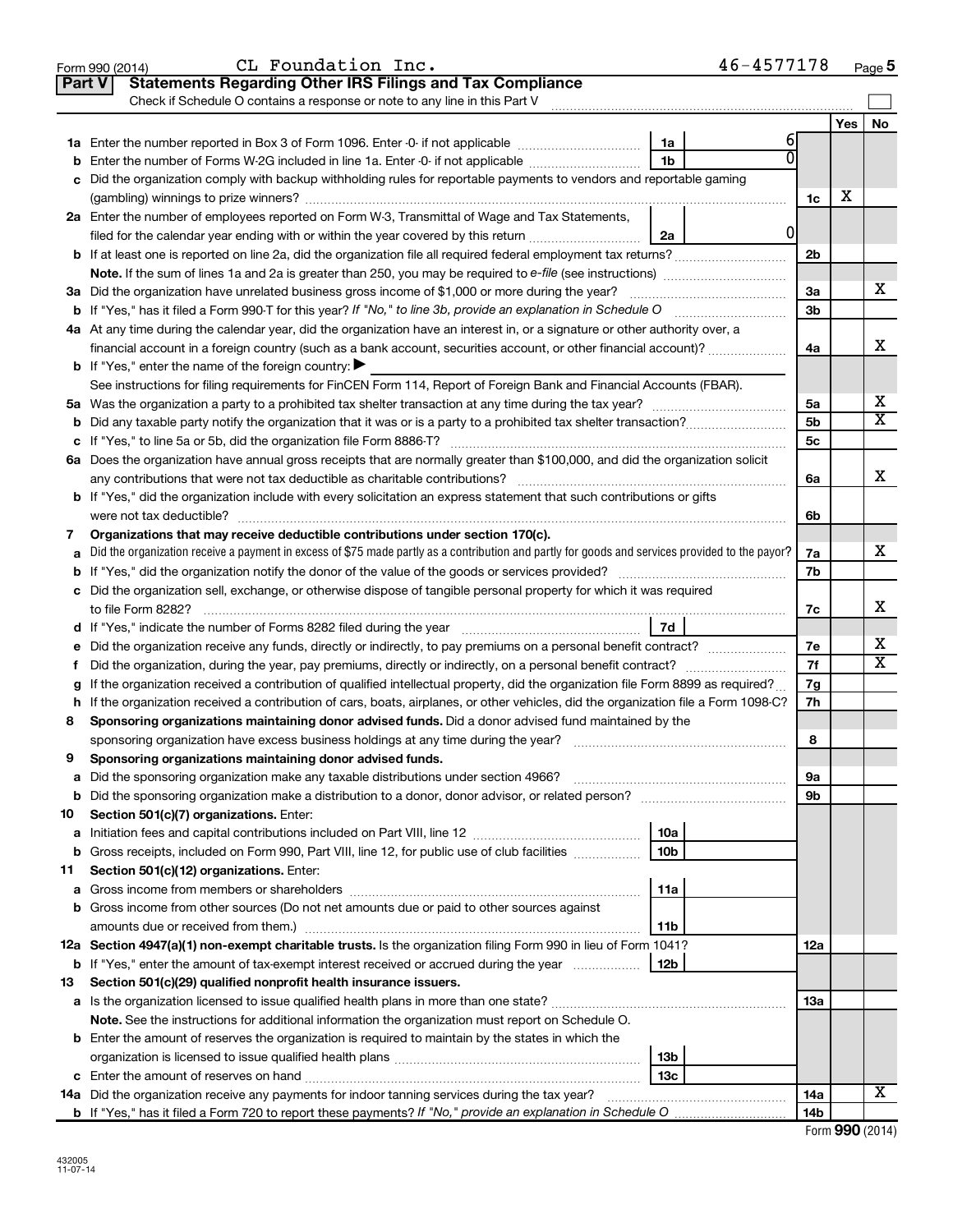| Form 990 (2014) |  |  |
|-----------------|--|--|
|-----------------|--|--|

432006 11-07-14

c VVM EOMNQF m~ `i c~ fK QSJQRTTNTU

Part VI | Governance, Management, and Disclosure For each "Yes" response to lines 2 through 7b below, and for a "No" response to line 8a, 8b, or 10b below, describe the circumstances, processes, or changes in Schedule O. See instructions.

|                                                                                                                                                 | Check if Schedule O contains a response or note to any line in this Part VI                                                                                                                                                    |                 |                         | $\mathbf{X}$                 |  |  |  |  |  |
|-------------------------------------------------------------------------------------------------------------------------------------------------|--------------------------------------------------------------------------------------------------------------------------------------------------------------------------------------------------------------------------------|-----------------|-------------------------|------------------------------|--|--|--|--|--|
|                                                                                                                                                 | <b>Section A. Governing Body and Management</b>                                                                                                                                                                                |                 |                         |                              |  |  |  |  |  |
|                                                                                                                                                 |                                                                                                                                                                                                                                |                 | Yes                     | No                           |  |  |  |  |  |
|                                                                                                                                                 | <b>1a</b> Enter the number of voting members of the governing body at the end of the tax year<br>1a                                                                                                                            |                 |                         |                              |  |  |  |  |  |
|                                                                                                                                                 | If there are material differences in voting rights among members of the governing body, or if the governing                                                                                                                    |                 |                         |                              |  |  |  |  |  |
|                                                                                                                                                 | body delegated broad authority to an executive committee or similar committee, explain in Schedule O.                                                                                                                          |                 |                         |                              |  |  |  |  |  |
| b                                                                                                                                               | 6<br>Enter the number of voting members included in line 1a, above, who are independent<br>1b                                                                                                                                  |                 |                         |                              |  |  |  |  |  |
| 2                                                                                                                                               | Did any officer, director, trustee, or key employee have a family relationship or a business relationship with any other                                                                                                       |                 |                         |                              |  |  |  |  |  |
|                                                                                                                                                 | officer, director, trustee, or key employee?                                                                                                                                                                                   | 2               |                         | х                            |  |  |  |  |  |
| 3                                                                                                                                               | Did the organization delegate control over management duties customarily performed by or under the direct supervision                                                                                                          |                 |                         |                              |  |  |  |  |  |
|                                                                                                                                                 |                                                                                                                                                                                                                                | З               |                         | х<br>$\overline{\textbf{x}}$ |  |  |  |  |  |
| 4                                                                                                                                               | Did the organization make any significant changes to its governing documents since the prior Form 990 was filed?                                                                                                               |                 |                         |                              |  |  |  |  |  |
| 5                                                                                                                                               |                                                                                                                                                                                                                                | 5               |                         | $\overline{\mathbf{X}}$      |  |  |  |  |  |
| 6                                                                                                                                               | 6                                                                                                                                                                                                                              |                 | $\overline{\mathbf{X}}$ |                              |  |  |  |  |  |
| 7a                                                                                                                                              | Did the organization have members, stockholders, or other persons who had the power to elect or appoint one or                                                                                                                 |                 |                         |                              |  |  |  |  |  |
|                                                                                                                                                 | more members of the governing body?                                                                                                                                                                                            | 7a              |                         | x                            |  |  |  |  |  |
|                                                                                                                                                 | <b>b</b> Are any governance decisions of the organization reserved to (or subject to approval by) members, stockholders, or                                                                                                    |                 |                         |                              |  |  |  |  |  |
|                                                                                                                                                 | persons other than the governing body?                                                                                                                                                                                         | 7b              |                         | x                            |  |  |  |  |  |
| 8                                                                                                                                               | Did the organization contemporaneously document the meetings held or written actions undertaken during the year by the following:                                                                                              |                 |                         |                              |  |  |  |  |  |
| a                                                                                                                                               | The governing body?                                                                                                                                                                                                            | 8а              | х                       |                              |  |  |  |  |  |
| b                                                                                                                                               | Each committee with authority to act on behalf of the governing body?                                                                                                                                                          | 8b              | $\overline{\mathbf{x}}$ |                              |  |  |  |  |  |
| 9                                                                                                                                               | Is there any officer, director, trustee, or key employee listed in Part VII, Section A, who cannot be reached at the                                                                                                           |                 |                         |                              |  |  |  |  |  |
|                                                                                                                                                 |                                                                                                                                                                                                                                | 9               |                         | x                            |  |  |  |  |  |
|                                                                                                                                                 | Section B. Policies (This Section B requests information about policies not required by the Internal Revenue Code.)                                                                                                            |                 |                         |                              |  |  |  |  |  |
|                                                                                                                                                 |                                                                                                                                                                                                                                |                 | Yes                     | No                           |  |  |  |  |  |
|                                                                                                                                                 |                                                                                                                                                                                                                                | 10a             |                         | х                            |  |  |  |  |  |
|                                                                                                                                                 | <b>b</b> If "Yes," did the organization have written policies and procedures governing the activities of such chapters, affiliates,                                                                                            |                 |                         |                              |  |  |  |  |  |
|                                                                                                                                                 |                                                                                                                                                                                                                                |                 |                         |                              |  |  |  |  |  |
|                                                                                                                                                 | 11a Has the organization provided a complete copy of this Form 990 to all members of its governing body before filing the form?                                                                                                |                 |                         |                              |  |  |  |  |  |
| b                                                                                                                                               | Describe in Schedule O the process, if any, used by the organization to review this Form 990.                                                                                                                                  |                 |                         |                              |  |  |  |  |  |
| 12a                                                                                                                                             | Did the organization have a written conflict of interest policy? If "No," go to line 13                                                                                                                                        |                 |                         |                              |  |  |  |  |  |
| b                                                                                                                                               | Were officers, directors, or trustees, and key employees required to disclose annually interests that could give rise to conflicts?                                                                                            | 12 <sub>b</sub> | $\overline{\textbf{x}}$ |                              |  |  |  |  |  |
| с                                                                                                                                               | Did the organization regularly and consistently monitor and enforce compliance with the policy? If "Yes," describe                                                                                                             |                 |                         |                              |  |  |  |  |  |
|                                                                                                                                                 | in Schedule O how this was done                                                                                                                                                                                                | 12c             | х                       |                              |  |  |  |  |  |
| 13                                                                                                                                              | Did the organization have a written whistleblower policy?                                                                                                                                                                      | 13              | $\overline{\textbf{x}}$ |                              |  |  |  |  |  |
| 14                                                                                                                                              |                                                                                                                                                                                                                                | 14              | $\overline{\mathbf{X}}$ |                              |  |  |  |  |  |
| 15                                                                                                                                              | Did the process for determining compensation of the following persons include a review and approval by independent                                                                                                             |                 |                         |                              |  |  |  |  |  |
|                                                                                                                                                 | persons, comparability data, and contemporaneous substantiation of the deliberation and decision?                                                                                                                              |                 |                         |                              |  |  |  |  |  |
| а                                                                                                                                               | The organization's CEO, Executive Director, or top management official manufactured content of the organization's CEO, Executive Director, or top management official manufactured and the organization's CEO, and the Directo | 15a             |                         | х                            |  |  |  |  |  |
|                                                                                                                                                 | Other officers or key employees of the organization                                                                                                                                                                            | 15b             |                         | $\overline{\text{X}}$        |  |  |  |  |  |
|                                                                                                                                                 | If "Yes" to line 15a or 15b, describe the process in Schedule O (see instructions).                                                                                                                                            |                 |                         |                              |  |  |  |  |  |
|                                                                                                                                                 | 16a Did the organization invest in, contribute assets to, or participate in a joint venture or similar arrangement with a                                                                                                      |                 |                         |                              |  |  |  |  |  |
|                                                                                                                                                 | taxable entity during the year?                                                                                                                                                                                                | 16a             |                         | х                            |  |  |  |  |  |
|                                                                                                                                                 | b If "Yes," did the organization follow a written policy or procedure requiring the organization to evaluate its participation                                                                                                 |                 |                         |                              |  |  |  |  |  |
|                                                                                                                                                 | in joint venture arrangements under applicable federal tax law, and take steps to safeguard the organization's                                                                                                                 |                 |                         |                              |  |  |  |  |  |
|                                                                                                                                                 | exempt status with respect to such arrangements?                                                                                                                                                                               | 16b             |                         |                              |  |  |  |  |  |
|                                                                                                                                                 | <b>Section C. Disclosure</b>                                                                                                                                                                                                   |                 |                         |                              |  |  |  |  |  |
| 17                                                                                                                                              | List the states with which a copy of this Form 990 is required to be filed $\blacktriangleright$ AL, AK, AZ, CO, FL, GA, HI, IL, KY, LA, MD, MN                                                                                |                 |                         |                              |  |  |  |  |  |
| 18                                                                                                                                              | Section 6104 requires an organization to make its Forms 1023 (or 1024 if applicable), 990, and 990-T (Section 501(c)(3)s only) available                                                                                       |                 |                         |                              |  |  |  |  |  |
|                                                                                                                                                 | for public inspection. Indicate how you made these available. Check all that apply.                                                                                                                                            |                 |                         |                              |  |  |  |  |  |
|                                                                                                                                                 | $ \underline{X} $ Own website<br>$\lfloor \underline{X} \rfloor$ Upon request<br>Another's website<br>Other (explain in Schedule O)                                                                                            |                 |                         |                              |  |  |  |  |  |
| Describe in Schedule O whether (and if so, how) the organization made its governing documents, conflict of interest policy, and financial<br>19 |                                                                                                                                                                                                                                |                 |                         |                              |  |  |  |  |  |
|                                                                                                                                                 | statements available to the public during the tax year.                                                                                                                                                                        |                 |                         |                              |  |  |  |  |  |
| 20                                                                                                                                              | State the name, address, and telephone number of the person who possesses the organization's books and records:<br>Rich Caldwell - 719-278-4400                                                                                |                 |                         |                              |  |  |  |  |  |
|                                                                                                                                                 | 8655 Explorer Dr., Colorado Springs,<br>80920<br>CO                                                                                                                                                                            |                 |                         |                              |  |  |  |  |  |
|                                                                                                                                                 |                                                                                                                                                                                                                                |                 |                         |                              |  |  |  |  |  |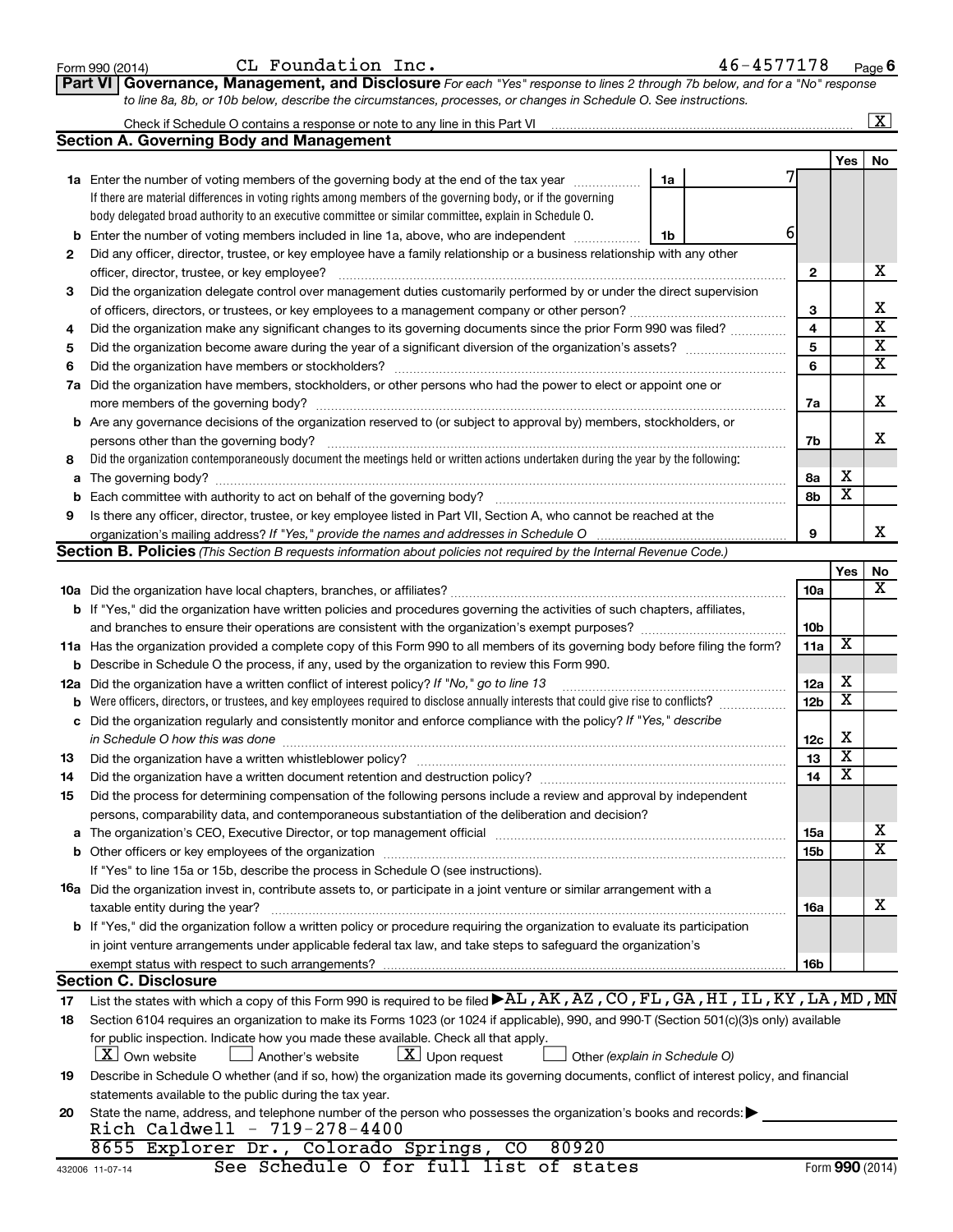$\Box$ 

| Part VII Compensation of Officers, Directors, Trustees, Key Employees, Highest Compensated |  |  |
|--------------------------------------------------------------------------------------------|--|--|
| <b>Employees, and Independent Contractors</b>                                              |  |  |

Check if Schedule O contains a response or note to any line in this Part VII

Section A. Officers, Directors, Trustees, Key Employees, and Highest Compensated Employees

1a Complete this table for all persons required to be listed. Report compensation for the calendar year ending with or within the organization's tax year.

 $\bullet$  List all of the organization's current officers, directors, trustees (whether individuals or organizations), regardless of amount of compensation. Enter  $-0$  in columns (D), (E), and (F) if no compensation was paid.

• List all of the organization's current key employees, if any. See instructions for definition of "key employee."

Eist the organization's five current highest compensated employees (other than an officer, director, trustee, or key employee) who received reportable compensation (Box 5 of Form W-2 and/or Box 7 of Form 1099-MISC) of more than \$100,000 from the organization and any related organizations.

 $\bullet$  List all of the organization's former officers, key employees, and highest compensated employees who received more than \$100,000 of reportable compensation from the organization and any related organizations.

 $\bullet$  List all of the organization's former directors or trustees that received, in the capacity as a former director or trustee of the organization, more than \$10,000 of reportable compensation from the organization and any related organizations.

List persons in the following order: individual trustees or directors; institutional trustees; officers; key employees; highest compensated employees; and former such persons.

Check this box if neither the organization nor any related organization compensated any current officer, director, or trustee.  $\begin{array}{c} \hline \end{array}$ 

| (A)                                    | (B)            |                                |                                 | (C)         |              |                                   |        | (D)             | (E)             | (F)                |
|----------------------------------------|----------------|--------------------------------|---------------------------------|-------------|--------------|-----------------------------------|--------|-----------------|-----------------|--------------------|
| Name and Title                         | Average        |                                | (do not check more than one     | Position    |              |                                   |        | Reportable      | Reportable      | Estimated          |
|                                        | hours per      |                                | box, unless person is both an   |             |              |                                   |        | compensation    | compensation    | amount of          |
|                                        | week           |                                | officer and a director/trustee) |             |              |                                   |        | from            | from related    | other              |
|                                        | (list any      |                                |                                 |             |              |                                   |        | the             | organizations   | compensation       |
|                                        | hours for      |                                |                                 |             |              |                                   |        | organization    | (W-2/1099-MISC) | from the           |
|                                        | related        |                                |                                 |             |              |                                   |        | (W-2/1099-MISC) |                 | organization       |
|                                        | organizations  |                                |                                 |             |              |                                   |        |                 |                 | and related        |
|                                        | below<br>line) | Individual trustee or director | nstitutional trustee            | Officer     | Key employee | Highest compensated<br>  employee | Former |                 |                 | organizations      |
| Lt. Gen. Patrick P. Caruana, MS<br>(1) | 0.50           |                                |                                 |             |              |                                   |        |                 |                 |                    |
| Chairman                               | 0.50           | $\mathbf X$                    |                                 | $\mathbf X$ |              |                                   |        | 0.              | 0.              | 0.                 |
| (2)                                    | 7.00           |                                |                                 |             |              |                                   |        |                 |                 |                    |
| Thomas A. Minnery                      | $38.00$ X      |                                |                                 |             |              |                                   |        |                 |                 |                    |
| President/CEO                          |                |                                |                                 | X           |              |                                   |        | 0.              | 151,342.        | 19,001.            |
| Steve Taylor<br>(3)                    | 0.50           |                                |                                 |             |              |                                   |        |                 |                 |                    |
| Board Member                           | 0.50           | $\mathbf X$                    |                                 |             |              |                                   |        | 0.              | 0.              | $\boldsymbol{0}$ . |
| Dan Mellema<br>(4)                     | 0.50           |                                |                                 |             |              |                                   |        |                 |                 |                    |
| Board Member                           | 0.50           | X                              |                                 |             |              |                                   |        | 0.              | 0.              | 0.                 |
| Doug Napier<br>(5)                     | 0.50           |                                |                                 |             |              |                                   |        |                 |                 |                    |
| Board Member                           | 0.50           | X                              |                                 |             |              |                                   |        | 0.              | 0.              | $0$ .              |
| Michael Geer<br>(6)                    | 0.50           |                                |                                 |             |              |                                   |        |                 |                 |                    |
| Board Member                           | 0.50           | $\mathbf X$                    |                                 |             |              |                                   |        | $\mathbf 0$ .   | 0.              | $\mathbf 0$ .      |
| Ladonna Lee<br>(7)                     | 0.50           |                                |                                 |             |              |                                   |        |                 |                 |                    |
| Board Member                           | 0.50           | l x                            |                                 |             |              |                                   |        | $\mathbf 0$ .   | 0.              | $\boldsymbol{0}$ . |
| (8)<br>David Langdon                   | 0.50           |                                |                                 |             |              |                                   |        |                 |                 |                    |
| Secretary (Part year)                  | 1.00           |                                |                                 | X           |              |                                   |        | 0.              | 0.              | 0.                 |
| Sonja Swiatkiewicz<br>(9)              | 2.00           |                                |                                 |             |              |                                   |        |                 |                 |                    |
| Secretary/Dir. Marketing               | 43.00          |                                |                                 | $\mathbf X$ |              |                                   |        | 0.              | 80,408.         | 14,244.            |
| (10) Rich Caldwell                     | 9.00           |                                |                                 |             |              |                                   |        |                 |                 |                    |
| Treasurer/Director of Bus.             | 36.00          |                                |                                 | $\mathbf X$ |              |                                   |        | 0.              | 82,348.         | 31,558.            |
|                                        |                |                                |                                 |             |              |                                   |        |                 |                 |                    |
|                                        |                |                                |                                 |             |              |                                   |        |                 |                 |                    |
|                                        |                |                                |                                 |             |              |                                   |        |                 |                 |                    |
|                                        |                |                                |                                 |             |              |                                   |        |                 |                 |                    |
|                                        |                |                                |                                 |             |              |                                   |        |                 |                 |                    |
|                                        |                |                                |                                 |             |              |                                   |        |                 |                 |                    |
|                                        |                |                                |                                 |             |              |                                   |        |                 |                 |                    |
|                                        |                |                                |                                 |             |              |                                   |        |                 |                 |                    |
|                                        |                |                                |                                 |             |              |                                   |        |                 |                 |                    |
|                                        |                |                                |                                 |             |              |                                   |        |                 |                 |                    |
|                                        |                |                                |                                 |             |              |                                   |        |                 |                 |                    |
|                                        |                |                                |                                 |             |              |                                   |        |                 |                 |                    |
|                                        |                |                                |                                 |             |              |                                   |        |                 |                 |                    |
|                                        |                |                                |                                 |             |              |                                   |        |                 |                 |                    |
|                                        |                |                                |                                 |             |              |                                   |        |                 |                 |                    |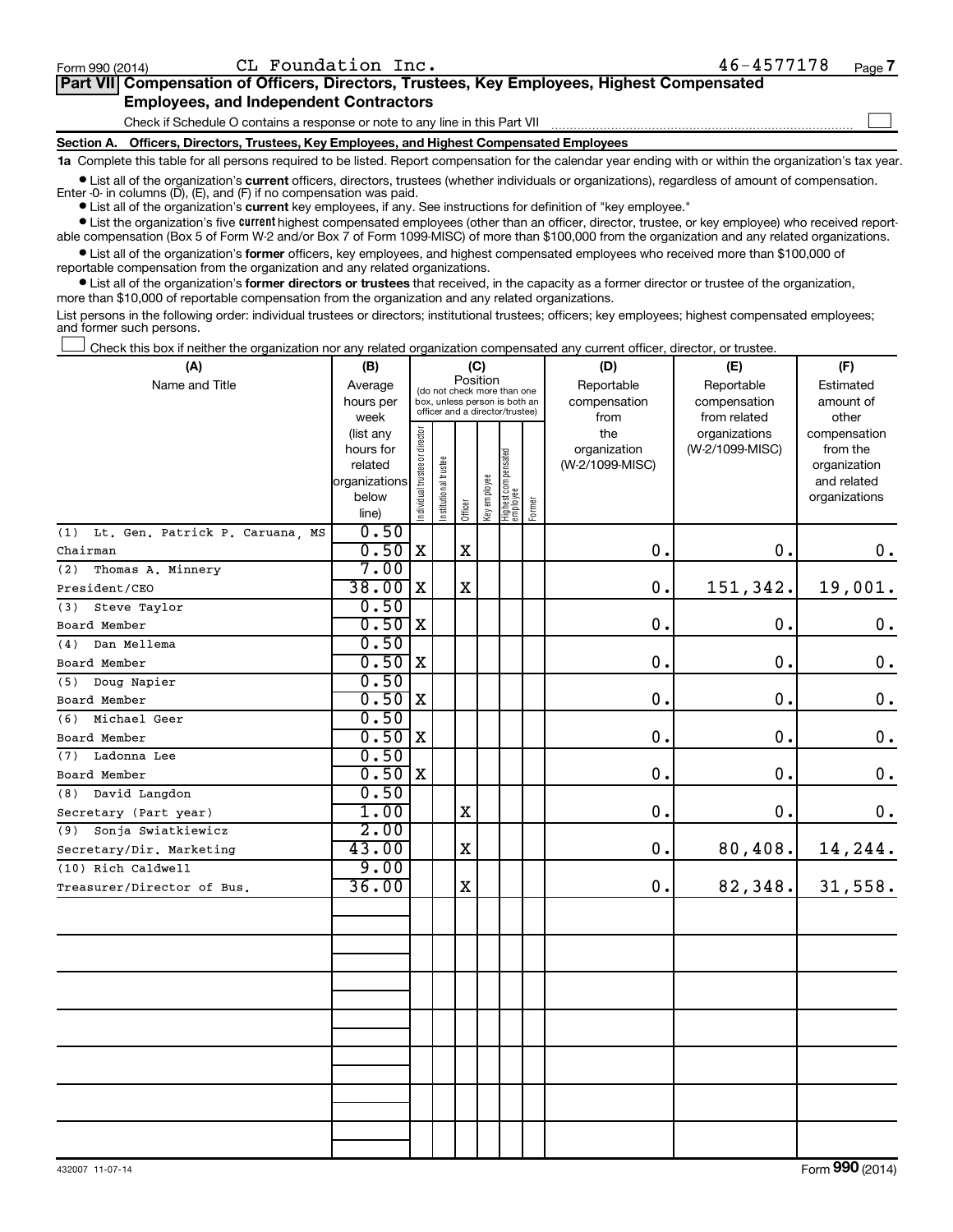|    | CL Foundation Inc.<br>Form 990 (2014)                                                                                                                                                                                                  |                                                                      |                                |                       |                 |              |                                                                                                 |        |                                           | 46-4577178                                        |                  |                                         | Page 8                        |
|----|----------------------------------------------------------------------------------------------------------------------------------------------------------------------------------------------------------------------------------------|----------------------------------------------------------------------|--------------------------------|-----------------------|-----------------|--------------|-------------------------------------------------------------------------------------------------|--------|-------------------------------------------|---------------------------------------------------|------------------|-----------------------------------------|-------------------------------|
|    | Part VII Section A. Officers, Directors, Trustees, Key Employees, and Highest Compensated Employees (continued)                                                                                                                        |                                                                      |                                |                       |                 |              |                                                                                                 |        |                                           |                                                   |                  |                                         |                               |
|    | (A)<br>Name and title                                                                                                                                                                                                                  | (B)<br>Average<br>hours per<br>week                                  |                                |                       | (C)<br>Position |              | (do not check more than one<br>box, unless person is both an<br>officer and a director/trustee) |        | (D)<br>Reportable<br>compensation<br>from | (E)<br>Reportable<br>compensation<br>from related |                  | (F)<br>Estimated<br>amount of<br>other  |                               |
|    |                                                                                                                                                                                                                                        | (list any<br>hours for<br>related<br>organizations<br>below<br>line) | Individual trustee or director | Institutional trustee | Officer         | Key employee | Highest compensated<br>employee                                                                 | Former | the<br>organization<br>(W-2/1099-MISC)    | organizations<br>(W-2/1099-MISC)                  |                  | from the<br>organization<br>and related | compensation<br>organizations |
|    |                                                                                                                                                                                                                                        |                                                                      |                                |                       |                 |              |                                                                                                 |        |                                           |                                                   |                  |                                         |                               |
|    |                                                                                                                                                                                                                                        |                                                                      |                                |                       |                 |              |                                                                                                 |        |                                           |                                                   |                  |                                         |                               |
|    |                                                                                                                                                                                                                                        |                                                                      |                                |                       |                 |              |                                                                                                 |        |                                           |                                                   |                  |                                         |                               |
|    |                                                                                                                                                                                                                                        |                                                                      |                                |                       |                 |              |                                                                                                 |        |                                           |                                                   |                  |                                         |                               |
|    |                                                                                                                                                                                                                                        |                                                                      |                                |                       |                 |              |                                                                                                 |        |                                           |                                                   |                  |                                         |                               |
|    |                                                                                                                                                                                                                                        |                                                                      |                                |                       |                 |              |                                                                                                 |        |                                           |                                                   |                  |                                         |                               |
|    |                                                                                                                                                                                                                                        |                                                                      |                                |                       |                 |              |                                                                                                 |        |                                           |                                                   |                  |                                         |                               |
|    | 1b Sub-total                                                                                                                                                                                                                           |                                                                      |                                |                       |                 |              |                                                                                                 |        | $\overline{0}$ .                          | 314,098.                                          |                  |                                         | 64,803.                       |
|    |                                                                                                                                                                                                                                        |                                                                      |                                |                       |                 |              |                                                                                                 |        | $\overline{0}$ .<br>0.                    | 314,098.                                          | $\overline{0}$ . |                                         | 0.<br>64,803.                 |
| 2  | Total number of individuals (including but not limited to those listed above) who received more than \$100,000 of reportable<br>compensation from the organization $\triangleright$                                                    |                                                                      |                                |                       |                 |              |                                                                                                 |        |                                           |                                                   |                  |                                         | 0                             |
| 3  | Did the organization list any former officer, director, or trustee, key employee, or highest compensated employee on<br>line 1a? If "Yes," complete Schedule J for such individual manufactured content to the set of the set of the s |                                                                      |                                |                       |                 |              |                                                                                                 |        |                                           |                                                   |                  | 3                                       | <b>Yes</b><br>No<br>х         |
|    | For any individual listed on line 1a, is the sum of reportable compensation and other compensation from the organization<br>and related organizations greater than \$150,000? If "Yes," complete Schedule J for such individual        |                                                                      |                                |                       |                 |              |                                                                                                 |        |                                           |                                                   |                  | х<br>4                                  |                               |
| 5  | Did any person listed on line 1a receive or accrue compensation from any unrelated organization or individual for services                                                                                                             |                                                                      |                                |                       |                 |              |                                                                                                 |        |                                           |                                                   |                  | 5                                       | х                             |
| 1. | <b>Section B. Independent Contractors</b><br>Complete this table for your five highest compensated independent contractors that received more than \$100,000 of compensation from                                                      |                                                                      |                                |                       |                 |              |                                                                                                 |        |                                           |                                                   |                  |                                         |                               |
|    | the organization. Report compensation for the calendar year ending with or within the organization's tax year.<br>(A)                                                                                                                  |                                                                      |                                |                       |                 |              |                                                                                                 |        | (B)                                       |                                                   |                  | (C)                                     |                               |
|    | Name and business address                                                                                                                                                                                                              |                                                                      |                                | <b>NONE</b>           |                 |              |                                                                                                 |        | Description of services                   |                                                   |                  | Compensation                            |                               |
|    |                                                                                                                                                                                                                                        |                                                                      |                                |                       |                 |              |                                                                                                 |        |                                           |                                                   |                  |                                         |                               |
|    |                                                                                                                                                                                                                                        |                                                                      |                                |                       |                 |              |                                                                                                 |        |                                           |                                                   |                  |                                         |                               |
|    |                                                                                                                                                                                                                                        |                                                                      |                                |                       |                 |              |                                                                                                 |        |                                           |                                                   |                  |                                         |                               |
|    |                                                                                                                                                                                                                                        |                                                                      |                                |                       |                 |              |                                                                                                 |        |                                           |                                                   |                  |                                         |                               |
| 2  | Total number of independent contractors (including but not limited to those listed above) who received more than<br>\$100,000 of compensation from the organization                                                                    |                                                                      |                                |                       |                 |              | 0                                                                                               |        |                                           |                                                   |                  |                                         |                               |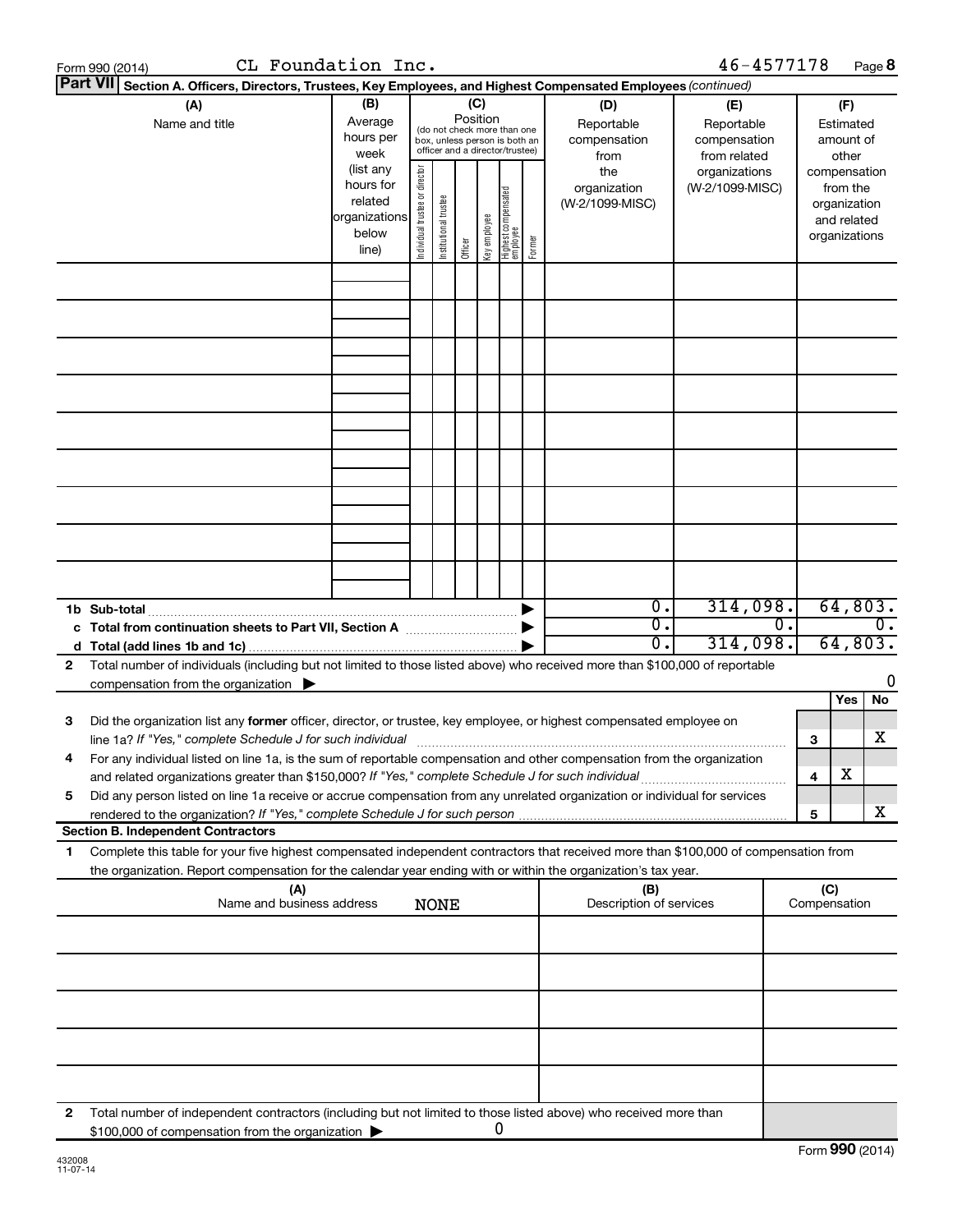|                                          | Form 990 (2014)  |                                                                                                                      | CL Foundation Inc. |                       |               |                                          | 46-4577178                       | Page 9                                                      |
|------------------------------------------|------------------|----------------------------------------------------------------------------------------------------------------------|--------------------|-----------------------|---------------|------------------------------------------|----------------------------------|-------------------------------------------------------------|
|                                          | <b>Part VIII</b> | <b>Statement of Revenue</b>                                                                                          |                    |                       |               |                                          |                                  |                                                             |
|                                          |                  |                                                                                                                      |                    |                       |               |                                          |                                  |                                                             |
|                                          |                  |                                                                                                                      |                    |                       | Total revenue | Related or<br>exempt function<br>revenue | Unrelated<br>business<br>revenue | Revenue excluded<br>from tax under<br>sections<br>512 - 514 |
| Gifts, Grants                            |                  | 1 a Federated campaigns                                                                                              | <b>1a</b>          |                       |               |                                          |                                  |                                                             |
|                                          |                  |                                                                                                                      | 1 <sub>b</sub>     |                       |               |                                          |                                  |                                                             |
|                                          |                  |                                                                                                                      | 1c                 |                       |               |                                          |                                  |                                                             |
|                                          |                  | d Related organizations                                                                                              | 1d                 |                       |               |                                          |                                  |                                                             |
|                                          |                  | e Government grants (contributions)                                                                                  | 1e                 |                       |               |                                          |                                  |                                                             |
|                                          |                  | f All other contributions, gifts, grants, and                                                                        |                    |                       |               |                                          |                                  |                                                             |
|                                          |                  | similar amounts not included above                                                                                   | 1f                 | 302, 356.             |               |                                          |                                  |                                                             |
| Contributions, Gift<br>and Other Similar |                  | Noncash contributions included in lines 1a-1f: \$                                                                    |                    |                       |               |                                          |                                  |                                                             |
|                                          |                  |                                                                                                                      |                    | $\blacktriangleright$ | 302, 356.     |                                          |                                  |                                                             |
|                                          |                  |                                                                                                                      |                    | <b>Business Code</b>  |               |                                          |                                  |                                                             |
|                                          | 2a               | <u> 1980 - Johann Barn, fransk politik (d. 1980)</u>                                                                 |                    |                       |               |                                          |                                  |                                                             |
|                                          | b                | the contract of the contract of the contract of the contract of the contract of                                      |                    |                       |               |                                          |                                  |                                                             |
|                                          | с                | <u> 1989 - Johann Barbara, martin amerikan perang perang perang perang perang perang perang perang perang perang</u> |                    |                       |               |                                          |                                  |                                                             |
|                                          | d                | the contract of the contract of the contract of the contract of the contract of                                      |                    |                       |               |                                          |                                  |                                                             |
| Program Service<br>Revenue               | е                |                                                                                                                      |                    |                       |               |                                          |                                  |                                                             |
|                                          | f                | All other program service revenue  [                                                                                 |                    |                       |               |                                          |                                  |                                                             |
|                                          | a                |                                                                                                                      |                    | ▶                     |               |                                          |                                  |                                                             |
|                                          | 3                | Investment income (including dividends, interest, and                                                                |                    |                       |               |                                          |                                  |                                                             |
|                                          |                  |                                                                                                                      |                    | ▶                     | 178.          |                                          |                                  | 178.                                                        |
|                                          | 4                | Income from investment of tax-exempt bond proceeds                                                                   |                    |                       |               |                                          |                                  |                                                             |
|                                          | 5                |                                                                                                                      |                    |                       |               |                                          |                                  |                                                             |
|                                          |                  |                                                                                                                      | (i) Real           | (ii) Personal         |               |                                          |                                  |                                                             |
|                                          |                  | <b>6 a</b> Gross rents<br><u> 1999 - Johann Harry Barn, francuski filozof (</u>                                      |                    |                       |               |                                          |                                  |                                                             |
|                                          |                  |                                                                                                                      |                    |                       |               |                                          |                                  |                                                             |
|                                          |                  | c Rental income or (loss)                                                                                            |                    |                       |               |                                          |                                  |                                                             |
|                                          |                  |                                                                                                                      |                    | ▶                     |               |                                          |                                  |                                                             |
|                                          |                  | <b>7 a</b> Gross amount from sales of                                                                                | (i) Securities     | (ii) Other            |               |                                          |                                  |                                                             |
|                                          |                  | assets other than inventory                                                                                          |                    |                       |               |                                          |                                  |                                                             |
|                                          |                  | <b>b</b> Less: cost or other basis                                                                                   |                    |                       |               |                                          |                                  |                                                             |
|                                          |                  |                                                                                                                      |                    |                       |               |                                          |                                  |                                                             |
|                                          |                  |                                                                                                                      |                    |                       |               |                                          |                                  |                                                             |
|                                          |                  |                                                                                                                      |                    |                       |               |                                          |                                  |                                                             |
|                                          |                  | 8 a Gross income from fundraising events (not                                                                        |                    |                       |               |                                          |                                  |                                                             |
|                                          |                  | including \$<br>$\overline{\phantom{a}}$ of                                                                          |                    |                       |               |                                          |                                  |                                                             |
|                                          |                  | contributions reported on line 1c). See                                                                              |                    |                       |               |                                          |                                  |                                                             |
|                                          |                  |                                                                                                                      |                    |                       |               |                                          |                                  |                                                             |
| <b>Other Revenue</b>                     |                  |                                                                                                                      | $\mathbf{b}$       |                       |               |                                          |                                  |                                                             |
|                                          |                  | c Net income or (loss) from fundraising events                                                                       |                    | ▶                     |               |                                          |                                  |                                                             |
|                                          |                  | 9 a Gross income from gaming activities. See                                                                         |                    |                       |               |                                          |                                  |                                                             |
|                                          |                  |                                                                                                                      |                    |                       |               |                                          |                                  |                                                             |
|                                          |                  |                                                                                                                      |                    |                       |               |                                          |                                  |                                                             |
|                                          |                  | c Net income or (loss) from gaming activities                                                                        |                    | ▶                     |               |                                          |                                  |                                                             |
|                                          |                  | 10 a Gross sales of inventory, less returns                                                                          |                    |                       |               |                                          |                                  |                                                             |
|                                          |                  |                                                                                                                      |                    |                       |               |                                          |                                  |                                                             |
|                                          |                  |                                                                                                                      |                    |                       |               |                                          |                                  |                                                             |
|                                          |                  |                                                                                                                      |                    | ▶                     |               |                                          |                                  |                                                             |
|                                          |                  | Miscellaneous Revenue                                                                                                |                    | <b>Business Code</b>  |               |                                          |                                  |                                                             |
|                                          | 11a              | the control of the control of the control of the control of the control of                                           |                    |                       |               |                                          |                                  |                                                             |
|                                          | b                | <u> 1980 - Johann Stein, mars an deutscher Stein († 1950)</u>                                                        |                    |                       |               |                                          |                                  |                                                             |
|                                          | c                | <u> 1989 - Johann Barbara, martin da basar a</u>                                                                     |                    |                       |               |                                          |                                  |                                                             |
|                                          | d                |                                                                                                                      |                    |                       |               |                                          |                                  |                                                             |
|                                          |                  |                                                                                                                      |                    |                       |               | $\overline{0}$ .                         |                                  | 178.                                                        |
|                                          | 12               |                                                                                                                      |                    |                       | 302,534.      |                                          | $\overline{0}$ .                 |                                                             |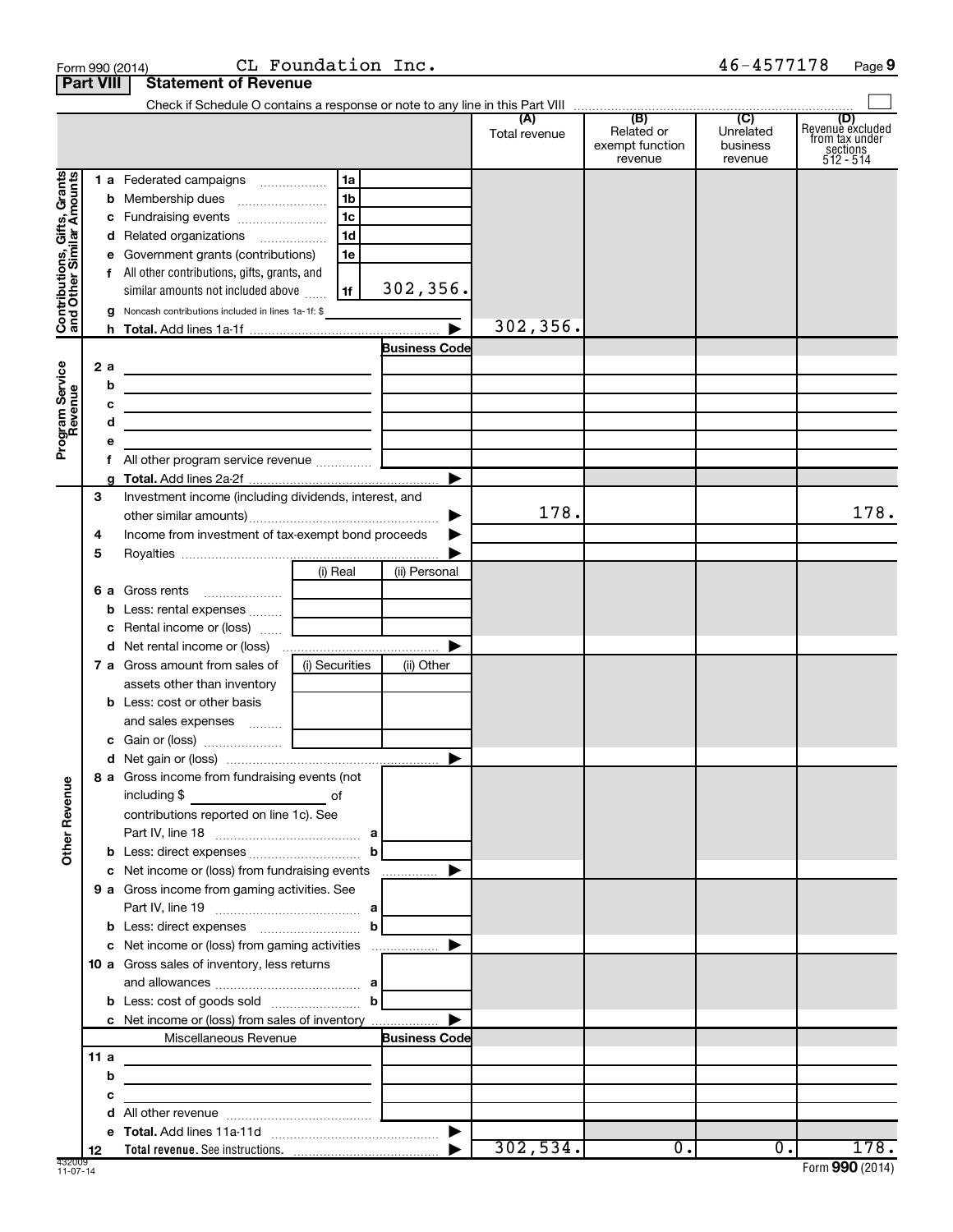Form 990 (2014)  $CL$  Foundation Inc.  $46-4577178$   $_{Page}$ 

|              | Section 501(c)(3) and 501(c)(4) organizations must complete all columns. All other organizations must complete column (A).                                                                                    |                       |                                    |                                           |                                |
|--------------|---------------------------------------------------------------------------------------------------------------------------------------------------------------------------------------------------------------|-----------------------|------------------------------------|-------------------------------------------|--------------------------------|
|              | Check if Schedule O contains a response or note to any line in this Part IX                                                                                                                                   |                       |                                    |                                           |                                |
|              | Do not include amounts reported on lines 6b,<br>7b, 8b, 9b, and 10b of Part VIII.                                                                                                                             | (A)<br>Total expenses | (B)<br>Program service<br>expenses | (C)<br>Management and<br>general expenses | (D)<br>Fundraising<br>expenses |
| $\mathbf{1}$ | Grants and other assistance to domestic organizations                                                                                                                                                         |                       |                                    |                                           |                                |
|              | and domestic governments. See Part IV, line 21<br>$\mathbf{r}$                                                                                                                                                | 54,000.               | 54,000.                            |                                           |                                |
| $\mathbf{2}$ | Grants and other assistance to domestic                                                                                                                                                                       |                       |                                    |                                           |                                |
|              | individuals. See Part IV, line 22                                                                                                                                                                             |                       |                                    |                                           |                                |
| 3            | Grants and other assistance to foreign                                                                                                                                                                        |                       |                                    |                                           |                                |
|              | organizations, foreign governments, and foreign                                                                                                                                                               |                       |                                    |                                           |                                |
|              | individuals. See Part IV, lines 15 and 16                                                                                                                                                                     |                       |                                    |                                           |                                |
| 4            | Benefits paid to or for members                                                                                                                                                                               |                       |                                    |                                           |                                |
| 5            | Compensation of current officers, directors,                                                                                                                                                                  |                       |                                    |                                           |                                |
|              |                                                                                                                                                                                                               | 58,236.               | 30, 123.                           | 23, 253.                                  | 4,860.                         |
| 6            | Compensation not included above, to disqualified                                                                                                                                                              |                       |                                    |                                           |                                |
|              | persons (as defined under section 4958(f)(1)) and                                                                                                                                                             |                       |                                    |                                           |                                |
|              | persons described in section 4958(c)(3)(B)<br><b>Barbara</b>                                                                                                                                                  |                       |                                    |                                           |                                |
| 7            |                                                                                                                                                                                                               | 161,501.              | 65,023.                            | 37,615.                                   | 58,863.                        |
| 8            | Pension plan accruals and contributions (include                                                                                                                                                              |                       |                                    |                                           |                                |
|              | section 401(k) and 403(b) employer contributions)                                                                                                                                                             |                       |                                    |                                           |                                |
| 9            |                                                                                                                                                                                                               |                       |                                    |                                           |                                |
| 10           |                                                                                                                                                                                                               |                       |                                    |                                           |                                |
| 11           | Fees for services (non-employees):                                                                                                                                                                            |                       |                                    |                                           |                                |
|              |                                                                                                                                                                                                               |                       |                                    |                                           |                                |
| b            |                                                                                                                                                                                                               | 25,786.               | 18,050.                            | 5,157.                                    | 2,579.                         |
| c            |                                                                                                                                                                                                               | 139.                  |                                    |                                           | 139.                           |
| d            |                                                                                                                                                                                                               |                       |                                    |                                           |                                |
|              | e Professional fundraising services. See Part IV, line 17                                                                                                                                                     |                       |                                    |                                           |                                |
| f            | Investment management fees                                                                                                                                                                                    |                       |                                    |                                           |                                |
|              | g Other. (If line 11g amount exceeds 10% of line 25,                                                                                                                                                          |                       |                                    |                                           |                                |
|              | column (A) amount, list line 11g expenses on Sch 0.)                                                                                                                                                          | 4,000.                | 2,800.                             | 1,200.                                    |                                |
| 12           |                                                                                                                                                                                                               |                       |                                    |                                           |                                |
| 13           |                                                                                                                                                                                                               | 83.                   | 58.                                | 16.                                       | 9.                             |
| 14           |                                                                                                                                                                                                               |                       |                                    |                                           |                                |
| 15           |                                                                                                                                                                                                               |                       |                                    |                                           |                                |
| 16           |                                                                                                                                                                                                               |                       |                                    |                                           |                                |
| 17           |                                                                                                                                                                                                               | 60, 573.              | 46, 489.                           | 1,291.                                    | 12,793.                        |
| 18           | Payments of travel or entertainment expenses                                                                                                                                                                  |                       |                                    |                                           |                                |
|              | for any federal, state, or local public officials                                                                                                                                                             |                       |                                    |                                           |                                |
| 19           | Conferences, conventions, and meetings                                                                                                                                                                        | 34,494.               | 31, 294.                           | 3,200.                                    |                                |
| 20           | Interest                                                                                                                                                                                                      |                       |                                    |                                           |                                |
| 21           |                                                                                                                                                                                                               |                       |                                    |                                           |                                |
| 22           | Depreciation, depletion, and amortization                                                                                                                                                                     |                       |                                    |                                           |                                |
| 23           | Insurance                                                                                                                                                                                                     |                       |                                    |                                           |                                |
| 24           | Other expenses. Itemize expenses not covered<br>above. (List miscellaneous expenses in line 24e. If line<br>24e amount exceeds 10% of line 25, column (A)<br>amount, list line 24e expenses on Schedule O.) [ |                       |                                    |                                           |                                |
|              | Misc Project Expenses                                                                                                                                                                                         | 33,350.               | 33,350.                            |                                           |                                |
|              | Radio, Video & Email                                                                                                                                                                                          | 2,004.                |                                    | 601.                                      | 1,403.                         |
|              | Postage & Shipping                                                                                                                                                                                            | 316.                  |                                    | 304.                                      | $\overline{12}$ .              |
| d            |                                                                                                                                                                                                               |                       |                                    |                                           |                                |
|              | e All other expenses                                                                                                                                                                                          | 346.                  |                                    | 346.                                      |                                |
| 25           | Total functional expenses. Add lines 1 through 24e                                                                                                                                                            | 434,828.              | 281,187.                           | 72,983.                                   | 80,658.                        |
| 26           | Joint costs. Complete this line only if the organization                                                                                                                                                      |                       |                                    |                                           |                                |
|              | reported in column (B) joint costs from a combined                                                                                                                                                            |                       |                                    |                                           |                                |
|              | educational campaign and fundraising solicitation.                                                                                                                                                            |                       |                                    |                                           |                                |

Check here

Check here  $\begin{array}{|c|c|c|c|c|}\hline \end{array}$  if following SOP 98-2 (ASC 958-720)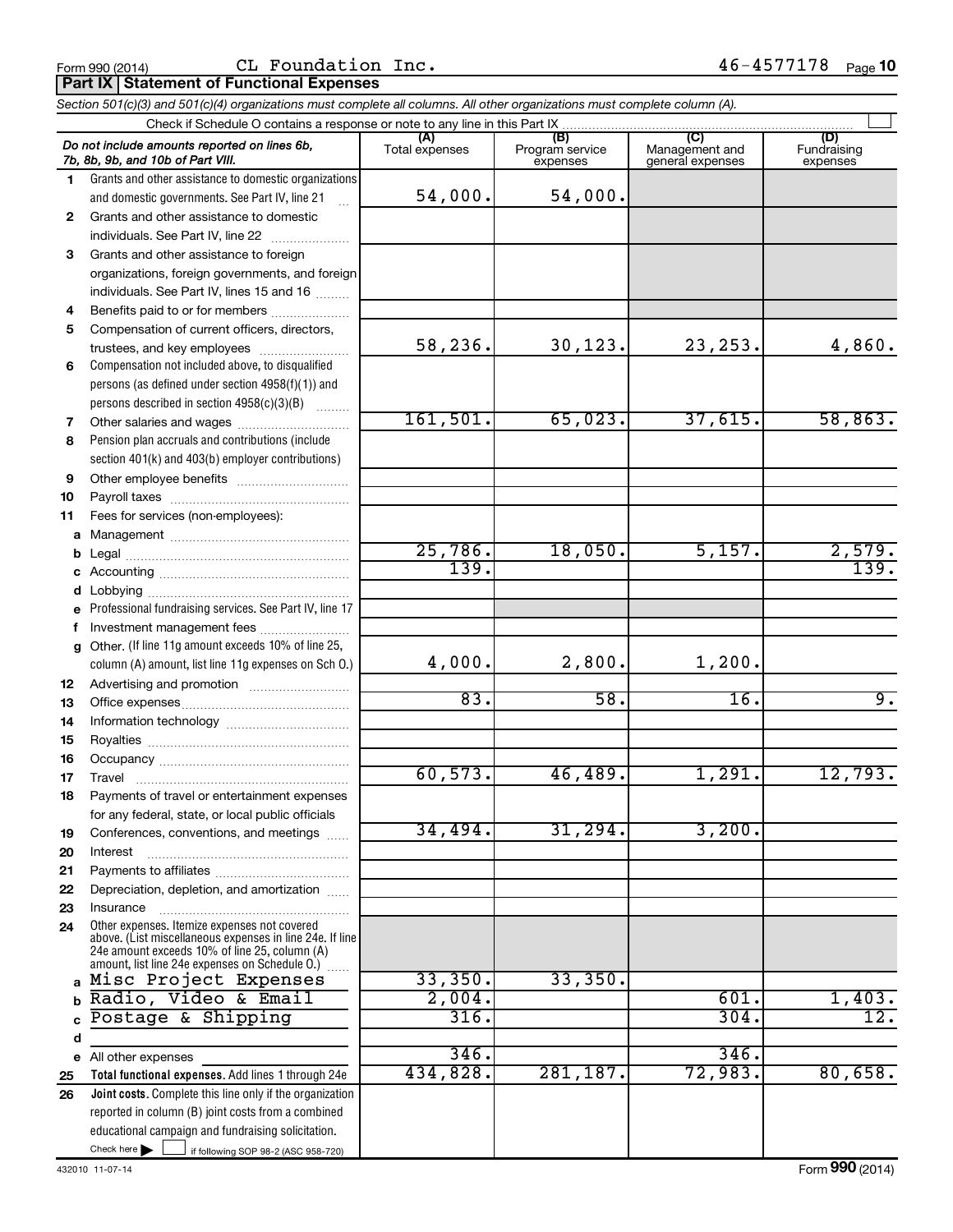|                             |    | CL Foundation Inc.<br>Form 990 (2014)<br><b>Part X   Balance Sheet</b>                                                                                                                                                         |         |                          |                 | 46-4577178 Page 11 |
|-----------------------------|----|--------------------------------------------------------------------------------------------------------------------------------------------------------------------------------------------------------------------------------|---------|--------------------------|-----------------|--------------------|
|                             |    |                                                                                                                                                                                                                                |         |                          |                 |                    |
|                             |    |                                                                                                                                                                                                                                |         | (A)<br>Beginning of year |                 | (B)<br>End of year |
|                             | 1. |                                                                                                                                                                                                                                | 32,443. | $\mathbf{1}$             | 19,425.         |                    |
|                             | 2  |                                                                                                                                                                                                                                |         | $\overline{2}$           |                 |                    |
|                             | 3  |                                                                                                                                                                                                                                |         | 3                        |                 |                    |
|                             | 4  |                                                                                                                                                                                                                                |         | 4                        | 2,600.          |                    |
|                             | 5  | Loans and other receivables from current and former officers, directors,                                                                                                                                                       |         |                          |                 |                    |
|                             |    | trustees, key employees, and highest compensated employees. Complete                                                                                                                                                           |         |                          |                 |                    |
|                             |    | Part II of Schedule L                                                                                                                                                                                                          |         |                          | 5               |                    |
|                             | 6  | Loans and other receivables from other disqualified persons (as defined under                                                                                                                                                  |         |                          |                 |                    |
|                             |    | section $4958(f)(1)$ , persons described in section $4958(c)(3)(B)$ , and contributing                                                                                                                                         |         |                          |                 |                    |
|                             |    | employers and sponsoring organizations of section 501(c)(9) voluntary                                                                                                                                                          |         |                          |                 |                    |
|                             |    | employees' beneficiary organizations (see instr). Complete Part II of Sch L                                                                                                                                                    |         | 6                        |                 |                    |
| Assets                      | 7  |                                                                                                                                                                                                                                |         |                          | $\overline{7}$  |                    |
|                             | 8  |                                                                                                                                                                                                                                |         |                          | 8               |                    |
|                             | 9  |                                                                                                                                                                                                                                |         |                          | 9               | 36,456.            |
|                             |    | 10a Land, buildings, and equipment: cost or other                                                                                                                                                                              |         |                          |                 |                    |
|                             |    | basis. Complete Part VI of Schedule D  10a                                                                                                                                                                                     |         |                          |                 |                    |
|                             |    |                                                                                                                                                                                                                                | 10b     |                          | 10 <sub>c</sub> |                    |
|                             | 11 |                                                                                                                                                                                                                                |         |                          | 11              |                    |
|                             | 12 |                                                                                                                                                                                                                                |         | 12                       |                 |                    |
|                             | 13 |                                                                                                                                                                                                                                |         |                          | 13              |                    |
|                             | 14 |                                                                                                                                                                                                                                |         |                          | 14              |                    |
|                             | 15 |                                                                                                                                                                                                                                |         | 15                       |                 |                    |
|                             | 16 |                                                                                                                                                                                                                                | 32,443. | 16                       | 58,481.         |                    |
|                             | 17 |                                                                                                                                                                                                                                | 31,769. | 17                       | 190, 101.       |                    |
|                             | 18 |                                                                                                                                                                                                                                |         |                          | 18              |                    |
|                             | 19 |                                                                                                                                                                                                                                |         |                          | 19              |                    |
|                             | 20 | Deferred revenue manual contracts and contracts are all the contracts and contracts are contracted and contracts are contracted and contract are contracted and contract are contracted and contract are contracted and contra |         |                          | 20              |                    |
|                             | 21 | Escrow or custodial account liability. Complete Part IV of Schedule D                                                                                                                                                          |         |                          | 21              |                    |
|                             | 22 | Loans and other payables to current and former officers, directors, trustees,                                                                                                                                                  |         |                          |                 |                    |
|                             |    | key employees, highest compensated employees, and disqualified persons.                                                                                                                                                        |         |                          |                 |                    |
| abilities                   |    |                                                                                                                                                                                                                                |         |                          | 22              |                    |
|                             | 23 | Secured mortgages and notes payable to unrelated third parties                                                                                                                                                                 |         |                          | 23              |                    |
|                             | 24 | Unsecured notes and loans payable to unrelated third parties                                                                                                                                                                   |         |                          | 24              |                    |
|                             | 25 | Other liabilities (including federal income tax, payables to related third                                                                                                                                                     |         |                          |                 |                    |
|                             |    | parties, and other liabilities not included on lines 17-24). Complete Part X of                                                                                                                                                |         |                          |                 |                    |
|                             |    | Schedule D                                                                                                                                                                                                                     |         |                          | 25              |                    |
|                             | 26 | Total liabilities. Add lines 17 through 25                                                                                                                                                                                     |         | 31,769.                  | 26              | 190, 101.          |
|                             |    | Organizations that follow SFAS 117 (ASC 958), check here $\blacktriangleright \begin{array}{c} \boxed{X} \end{array}$ and                                                                                                      |         |                          |                 |                    |
|                             |    | complete lines 27 through 29, and lines 33 and 34.                                                                                                                                                                             |         |                          |                 |                    |
|                             | 27 |                                                                                                                                                                                                                                |         | $<$ 29,417. $>$ 27       |                 | $<$ 136, 195.>     |
|                             | 28 |                                                                                                                                                                                                                                |         | 30,091.                  | 28              | 4,575.             |
|                             | 29 | Permanently restricted net assets                                                                                                                                                                                              |         |                          | 29              |                    |
|                             |    | Organizations that do not follow SFAS 117 (ASC 958), check here $\blacktriangleright \bot$                                                                                                                                     |         |                          |                 |                    |
|                             |    | and complete lines 30 through 34.                                                                                                                                                                                              |         |                          |                 |                    |
|                             | 30 |                                                                                                                                                                                                                                |         |                          | 30              |                    |
|                             | 31 | Paid-in or capital surplus, or land, building, or equipment fund                                                                                                                                                               |         |                          | 31              |                    |
|                             | 32 | Retained earnings, endowment, accumulated income, or other funds                                                                                                                                                               |         |                          | 32              |                    |
| Net Assets or Fund Balances |    | مامط امعربة عمرمهم                                                                                                                                                                                                             |         | 671                      | oo.             | 2131 620           |

`~~ ~I Paid-in or capital surplus, or land, building, or equipment fund will contain the summan Retained earnings, endowment, accumulated income, or other funds ............ q~ ~ ~~

Total liabilities and net assets/fund balances

 $674.33$  <131,620.>  $32,443.$   $34$  58,481.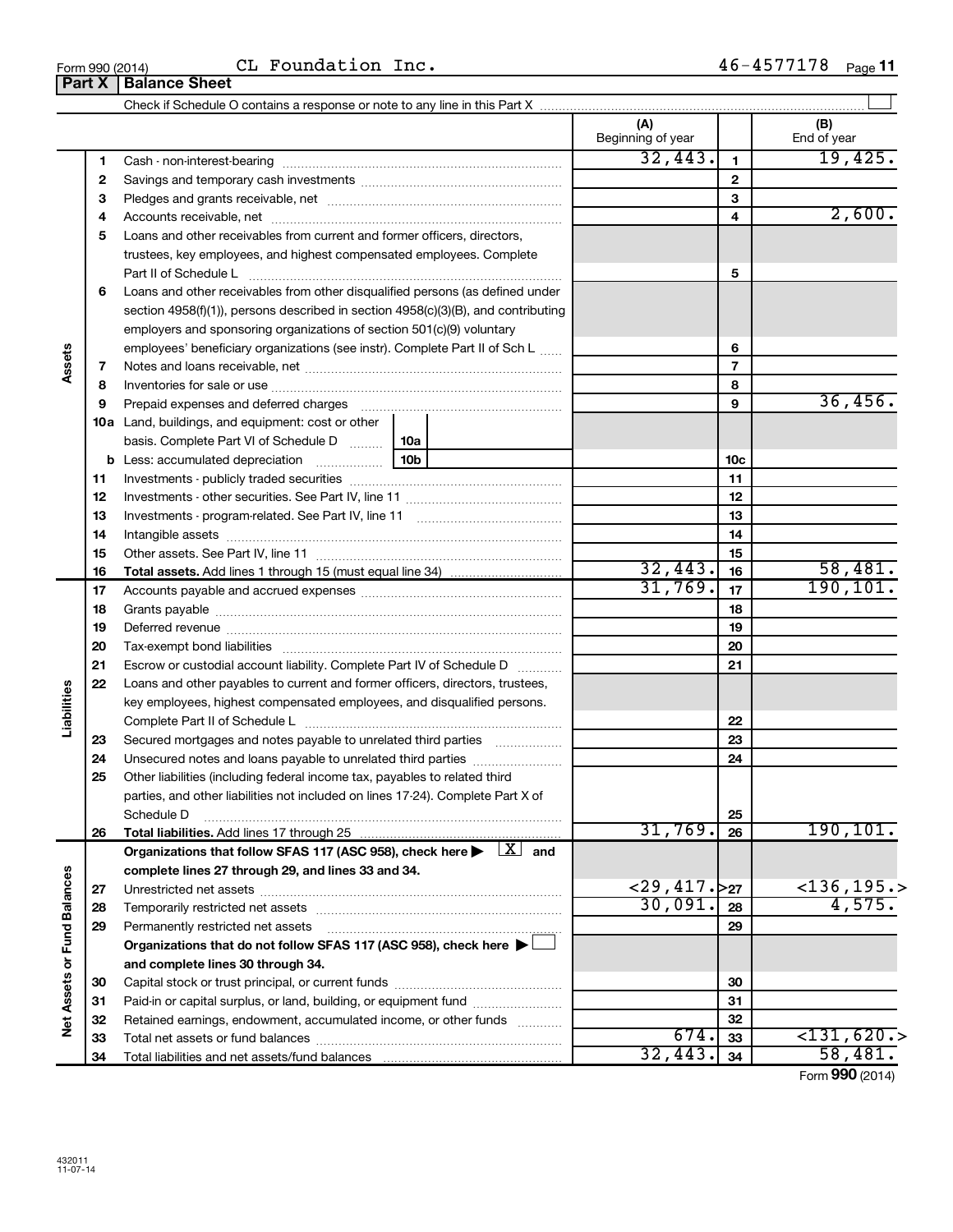|                                                                                                                                                                        |                |              | Page 12                 |
|------------------------------------------------------------------------------------------------------------------------------------------------------------------------|----------------|--------------|-------------------------|
| <b>Part XI Reconciliation of Net Assets</b>                                                                                                                            |                |              |                         |
| Check if Schedule O contains a response or note to any line in this Part XI [11] [12] [12] Check if Schedule O contains a response or note to any line in this Part XI |                |              |                         |
|                                                                                                                                                                        |                |              |                         |
| $\mathbf{1}$<br>1                                                                                                                                                      |                | 302,534.     |                         |
| $\mathbf{2}$<br>2                                                                                                                                                      |                | 434,828.     |                         |
| 3<br>Revenue less expenses. Subtract line 2 from line 1<br>З                                                                                                           |                |              | $\overline{<}132, 294.$ |
| $\overline{\mathbf{4}}$<br>4                                                                                                                                           |                |              | 674.                    |
| 5<br>5                                                                                                                                                                 |                |              |                         |
| 6<br>Donated services and use of facilities<br>6                                                                                                                       |                |              |                         |
| $\overline{7}$<br>Investment expenses<br>7                                                                                                                             |                |              |                         |
| 8<br>Prior period adjustments<br>8                                                                                                                                     |                |              |                         |
| 9<br>9                                                                                                                                                                 |                |              | $\overline{0}$ .        |
| Net assets or fund balances at end of year. Combine lines 3 through 9 (must equal Part X, line 33,<br>10                                                               |                |              |                         |
| column (B))<br>10                                                                                                                                                      |                |              | $<$ 131,620.>           |
| Part XII Financial Statements and Reporting                                                                                                                            |                |              |                         |
|                                                                                                                                                                        |                |              | $\mathbf{X}$            |
|                                                                                                                                                                        |                | <b>Yes</b>   | <b>No</b>               |
| $\lfloor x \rfloor$ Accrual<br>Accounting method used to prepare the Form 990: <u>I</u> Cash<br>$\Box$ Other<br>1                                                      |                |              |                         |
| If the organization changed its method of accounting from a prior year or checked "Other," explain in Schedule O.                                                      |                |              |                         |
|                                                                                                                                                                        | 2a             |              | х                       |
| If "Yes," check a box below to indicate whether the financial statements for the year were compiled or reviewed on a                                                   |                |              |                         |
| separate basis, consolidated basis, or both:                                                                                                                           |                |              |                         |
| Both consolidated and separate basis<br>Separate basis<br>Consolidated basis                                                                                           |                |              |                         |
|                                                                                                                                                                        | 2 <sub>b</sub> | х            |                         |
| If "Yes," check a box below to indicate whether the financial statements for the year were audited on a separate basis,                                                |                |              |                         |
| consolidated basis, or both:                                                                                                                                           |                |              |                         |
| $\lfloor x \rfloor$ Consolidated basis<br>Both consolidated and separate basis<br>Separate basis                                                                       |                |              |                         |
| c If "Yes" to line 2a or 2b, does the organization have a committee that assumes responsibility for oversight of the audit,                                            |                |              |                         |
|                                                                                                                                                                        | 2 <sub>c</sub> | X            |                         |
| If the organization changed either its oversight process or selection process during the tax year, explain in Schedule O.                                              |                |              |                         |
| 3a As a result of a federal award, was the organization required to undergo an audit or audits as set forth in the Single Audit                                        |                |              |                         |
| Act and OMB Circular A-133?                                                                                                                                            | За             |              | х                       |
| If "Yes," did the organization undergo the required audit or audits? If the organization did not undergo the required audit                                            |                |              |                         |
|                                                                                                                                                                        | 3b             | $\mathbf{A}$ |                         |

Form 990 (2014)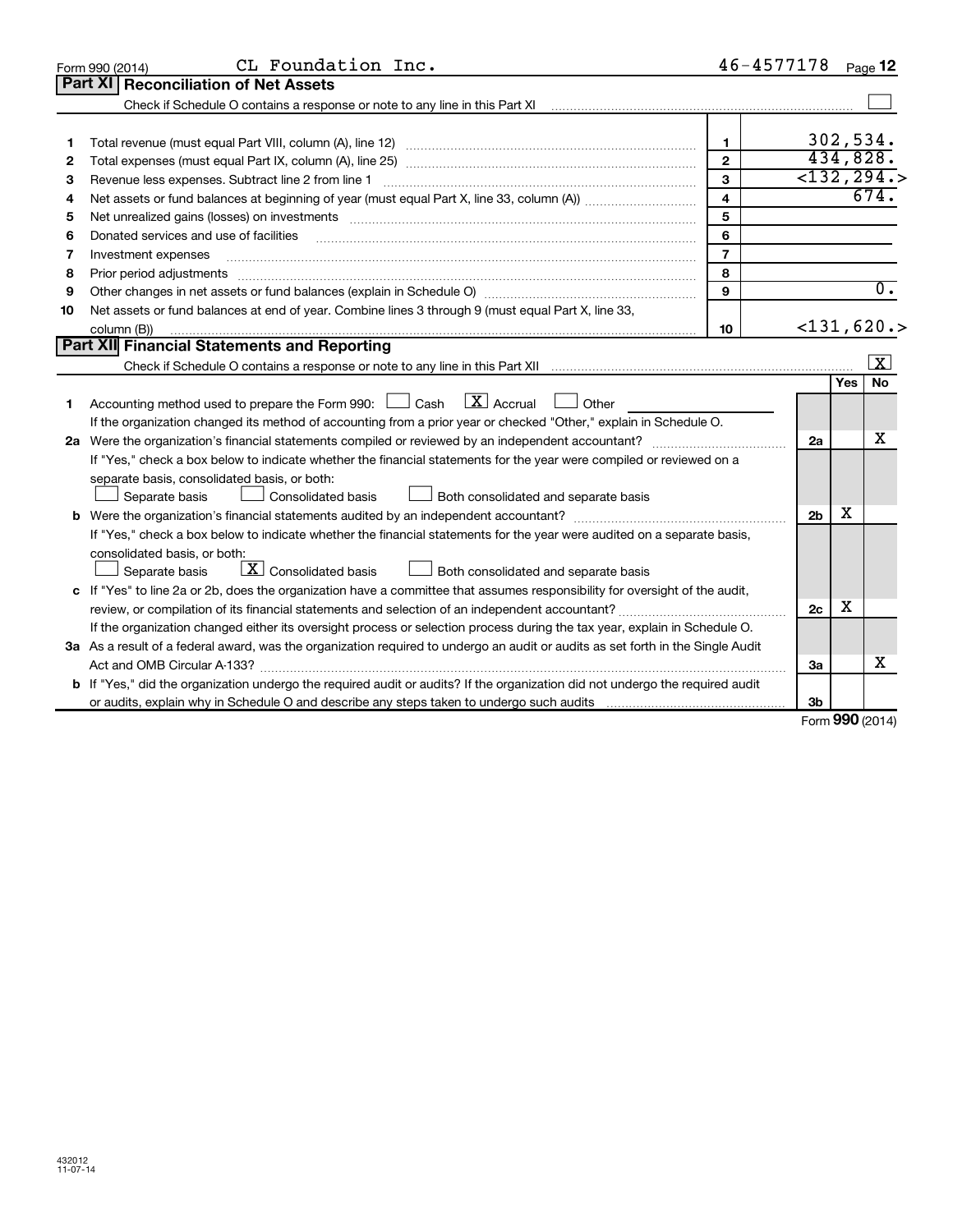| <b>SCHEDULE A</b> |  |
|-------------------|--|
|-------------------|--|

Department of the Treasury Internal Revenue Service

(Form 990 or 990-EZ)

### **Public Charity Status and Public Support**

Complete if the organization is a section  $501(c)(3)$  organization or a section

Information about Schedule A (Form 990 or 990-EZ) and its instructions is at www.irs.gov/form990. 4947(a)(1) nonexempt charitable trust. Attach to Form 990 or Form 990-EZ.

| OMB No 1545-0047                    |
|-------------------------------------|
| 114                                 |
| <b>Open to Public</b><br>Inspection |

|    | <b>Employer identification number</b><br>Name of the organization |                                                                                                                                                                                                                                |                    |                                                       |                                            |                     |                               |  |                                     |
|----|-------------------------------------------------------------------|--------------------------------------------------------------------------------------------------------------------------------------------------------------------------------------------------------------------------------|--------------------|-------------------------------------------------------|--------------------------------------------|---------------------|-------------------------------|--|-------------------------------------|
|    |                                                                   |                                                                                                                                                                                                                                | CL Foundation Inc. |                                                       |                                            |                     |                               |  | 46-4577178                          |
|    | Part I                                                            | Reason for Public Charity Status (All organizations must complete this part.) See instructions.                                                                                                                                |                    |                                                       |                                            |                     |                               |  |                                     |
|    |                                                                   | The organization is not a private foundation because it is: (For lines 1 through 11, check only one box.)                                                                                                                      |                    |                                                       |                                            |                     |                               |  |                                     |
| 1. |                                                                   | A church, convention of churches, or association of churches described in section 170(b)(1)(A)(i).                                                                                                                             |                    |                                                       |                                            |                     |                               |  |                                     |
| 2  |                                                                   | A school described in section 170(b)(1)(A)(ii). (Attach Schedule E.)                                                                                                                                                           |                    |                                                       |                                            |                     |                               |  |                                     |
| з  |                                                                   | A hospital or a cooperative hospital service organization described in section 170(b)(1)(A)(iii).                                                                                                                              |                    |                                                       |                                            |                     |                               |  |                                     |
| 4  |                                                                   | A medical research organization operated in conjunction with a hospital described in section 170(b)(1)(A)(iii). Enter the hospital's name,                                                                                     |                    |                                                       |                                            |                     |                               |  |                                     |
|    |                                                                   | city, and state:                                                                                                                                                                                                               |                    |                                                       |                                            |                     |                               |  |                                     |
| 5  |                                                                   | An organization operated for the benefit of a college or university owned or operated by a governmental unit described in<br>section 170(b)(1)(A)(iv). (Complete Part II.)                                                     |                    |                                                       |                                            |                     |                               |  |                                     |
| 6  |                                                                   | A federal, state, or local government or governmental unit described in section 170(b)(1)(A)(v).                                                                                                                               |                    |                                                       |                                            |                     |                               |  |                                     |
|    | $7 \times$                                                        | An organization that normally receives a substantial part of its support from a governmental unit or from the general public described in                                                                                      |                    |                                                       |                                            |                     |                               |  |                                     |
|    |                                                                   | section 170(b)(1)(A)(vi). (Complete Part II.)                                                                                                                                                                                  |                    |                                                       |                                            |                     |                               |  |                                     |
| 8  |                                                                   | A community trust described in section 170(b)(1)(A)(vi). (Complete Part II.)                                                                                                                                                   |                    |                                                       |                                            |                     |                               |  |                                     |
| 9  |                                                                   | An organization that normally receives: (1) more than 33 1/3% of its support from contributions, membership fees, and gross receipts from                                                                                      |                    |                                                       |                                            |                     |                               |  |                                     |
|    |                                                                   | activities related to its exempt functions - subject to certain exceptions, and (2) no more than 33 1/3% of its support from gross investment                                                                                  |                    |                                                       |                                            |                     |                               |  |                                     |
|    |                                                                   | income and unrelated business taxable income (less section 511 tax) from businesses acquired by the organization after June 30, 1975.                                                                                          |                    |                                                       |                                            |                     |                               |  |                                     |
|    |                                                                   | See section 509(a)(2). (Complete Part III.)                                                                                                                                                                                    |                    |                                                       |                                            |                     |                               |  |                                     |
| 10 |                                                                   | An organization organized and operated exclusively to test for public safety. See section 509(a)(4).                                                                                                                           |                    |                                                       |                                            |                     |                               |  |                                     |
| 11 |                                                                   | An organization organized and operated exclusively for the benefit of, to perform the functions of, or to carry out the purposes of one or                                                                                     |                    |                                                       |                                            |                     |                               |  |                                     |
|    |                                                                   | more publicly supported organizations described in section 509(a)(1) or section 509(a)(2). See section 509(a)(3). Check the box in                                                                                             |                    |                                                       |                                            |                     |                               |  |                                     |
|    |                                                                   | lines 11a through 11d that describes the type of supporting organization and complete lines 11e, 11f, and 11g.                                                                                                                 |                    |                                                       |                                            |                     |                               |  |                                     |
| a  |                                                                   | Type I. A supporting organization operated, supervised, or controlled by its supported organization(s), typically by giving                                                                                                    |                    |                                                       |                                            |                     |                               |  |                                     |
|    |                                                                   | the supported organization(s) the power to regularly appoint or elect a majority of the directors or trustees of the supporting                                                                                                |                    |                                                       |                                            |                     |                               |  |                                     |
|    |                                                                   | organization. You must complete Part IV, Sections A and B.                                                                                                                                                                     |                    |                                                       |                                            |                     |                               |  |                                     |
| b  |                                                                   | Type II. A supporting organization supervised or controlled in connection with its supported organization(s), by having                                                                                                        |                    |                                                       |                                            |                     |                               |  |                                     |
|    |                                                                   | control or management of the supporting organization vested in the same persons that control or manage the supported                                                                                                           |                    |                                                       |                                            |                     |                               |  |                                     |
|    |                                                                   | organization(s). You must complete Part IV, Sections A and C.                                                                                                                                                                  |                    |                                                       |                                            |                     |                               |  |                                     |
| с  |                                                                   | Type III functionally integrated. A supporting organization operated in connection with, and functionally integrated with,                                                                                                     |                    |                                                       |                                            |                     |                               |  |                                     |
|    |                                                                   | its supported organization(s) (see instructions). <b>You must complete Part IV, Sections A, D, and E.</b>                                                                                                                      |                    |                                                       |                                            |                     |                               |  |                                     |
| d  |                                                                   | Type III non-functionally integrated. A supporting organization operated in connection with its supported organization(s)                                                                                                      |                    |                                                       |                                            |                     |                               |  |                                     |
|    |                                                                   | that is not functionally integrated. The organization generally must satisfy a distribution requirement and an attentiveness                                                                                                   |                    |                                                       |                                            |                     |                               |  |                                     |
|    |                                                                   | requirement (see instructions). You must complete Part IV, Sections A and D, and Part V.                                                                                                                                       |                    |                                                       |                                            |                     |                               |  |                                     |
| е  |                                                                   | Check this box if the organization received a written determination from the IRS that it is a Type I, Type II, Type III                                                                                                        |                    |                                                       |                                            |                     |                               |  |                                     |
|    |                                                                   | functionally integrated, or Type III non-functionally integrated supporting organization.                                                                                                                                      |                    |                                                       |                                            |                     |                               |  |                                     |
|    |                                                                   | f Enter the number of supported organizations [11] matter content to the number of supported organizations [11] matter content to the number of supported organizations [11] matter content to the number of supported or supp |                    |                                                       |                                            |                     |                               |  |                                     |
|    |                                                                   | g Provide the following information about the supported organization(s).                                                                                                                                                       |                    |                                                       |                                            |                     |                               |  |                                     |
|    |                                                                   | (i) Name of supported                                                                                                                                                                                                          | (ii) EIN           | (iii) Type of organization<br>(described on lines 1-9 | (iv) Is the organization<br>listed in your |                     | (v) Amount of monetary        |  | (vi) Amount of                      |
|    |                                                                   | organization                                                                                                                                                                                                                   |                    | above or IRC section                                  |                                            | governing document? | support (see<br>Instructions) |  | other support (see<br>Instructions) |
|    |                                                                   |                                                                                                                                                                                                                                |                    | (see instructions))                                   | Yes                                        | No                  |                               |  |                                     |
|    |                                                                   |                                                                                                                                                                                                                                |                    |                                                       |                                            |                     |                               |  |                                     |
|    |                                                                   |                                                                                                                                                                                                                                |                    |                                                       |                                            |                     |                               |  |                                     |
|    |                                                                   |                                                                                                                                                                                                                                |                    |                                                       |                                            |                     |                               |  |                                     |
|    |                                                                   |                                                                                                                                                                                                                                |                    |                                                       |                                            |                     |                               |  |                                     |
|    |                                                                   |                                                                                                                                                                                                                                |                    |                                                       |                                            |                     |                               |  |                                     |
|    |                                                                   |                                                                                                                                                                                                                                |                    |                                                       |                                            |                     |                               |  |                                     |
|    |                                                                   |                                                                                                                                                                                                                                |                    |                                                       |                                            |                     |                               |  |                                     |
|    |                                                                   |                                                                                                                                                                                                                                |                    |                                                       |                                            |                     |                               |  |                                     |
|    |                                                                   |                                                                                                                                                                                                                                |                    |                                                       |                                            |                     |                               |  |                                     |
|    |                                                                   |                                                                                                                                                                                                                                |                    |                                                       |                                            |                     |                               |  |                                     |

Total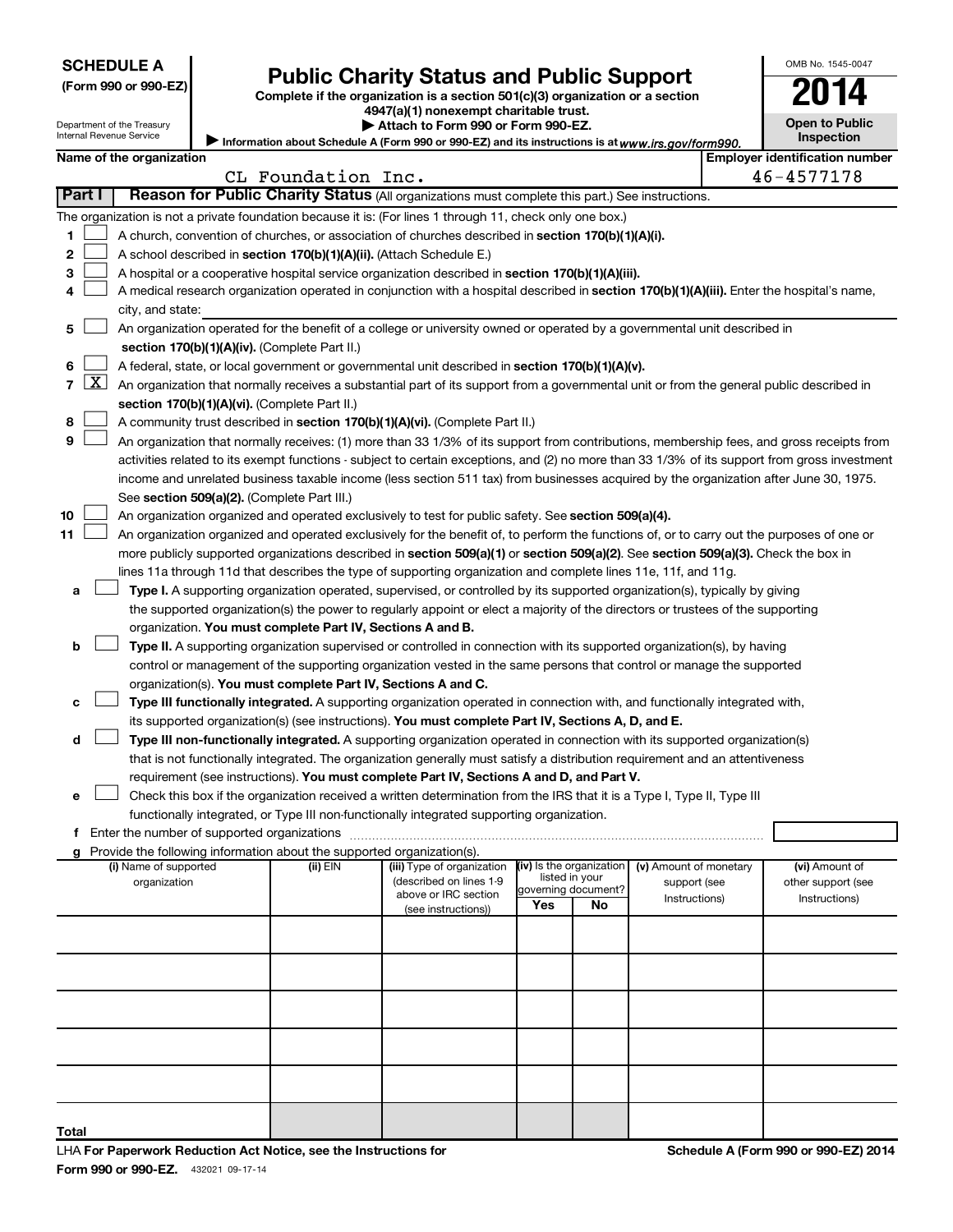### p ^ Ec VVM VVMJbwF OMNQ m~ `i c~ fK QSJQRTTNTU

 $46 - 4577178$  Page 2

(Complete only if you checked the box on line 5, 7, or 8 of Part I or if the organization failed to qualify under Part III. If the organization fails to qualify under the tests listed below, please complete Part III.) **Part II** | Support Schedule for Organizations Described in Sections 170(b)(1)(A)(iv) and 170(b)(1)(A)(vi)

| <b>Section A. Public Support</b>                                                                                                                                                                                              |          |          |            |            |           |                                          |
|-------------------------------------------------------------------------------------------------------------------------------------------------------------------------------------------------------------------------------|----------|----------|------------|------------|-----------|------------------------------------------|
| Calendar year (or fiscal year beginning in) $\blacktriangleright$                                                                                                                                                             | (a) 2010 | (b) 2011 | $(c)$ 2012 | $(d)$ 2013 | (e) 2014  | (f) Total                                |
| 1 Gifts, grants, contributions, and                                                                                                                                                                                           |          |          |            |            |           |                                          |
| membership fees received. (Do not                                                                                                                                                                                             |          |          |            |            |           |                                          |
| include any "unusual grants.")                                                                                                                                                                                                |          |          |            |            | 302, 356. | 302, 356.                                |
| 2 Tax revenues levied for the organ-                                                                                                                                                                                          |          |          |            |            |           |                                          |
| ization's benefit and either paid to                                                                                                                                                                                          |          |          |            |            |           |                                          |
| or expended on its behalf                                                                                                                                                                                                     |          |          |            |            |           |                                          |
| 3 The value of services or facilities                                                                                                                                                                                         |          |          |            |            |           |                                          |
| furnished by a governmental unit to                                                                                                                                                                                           |          |          |            |            |           |                                          |
| the organization without charge                                                                                                                                                                                               |          |          |            |            |           |                                          |
| 4 Total. Add lines 1 through 3                                                                                                                                                                                                |          |          |            |            | 302, 356. | 302, 356.                                |
| 5 The portion of total contributions                                                                                                                                                                                          |          |          |            |            |           |                                          |
| by each person (other than a                                                                                                                                                                                                  |          |          |            |            |           |                                          |
| governmental unit or publicly                                                                                                                                                                                                 |          |          |            |            |           |                                          |
| supported organization) included                                                                                                                                                                                              |          |          |            |            |           |                                          |
| on line 1 that exceeds 2% of the                                                                                                                                                                                              |          |          |            |            |           |                                          |
| amount shown on line 11,                                                                                                                                                                                                      |          |          |            |            |           |                                          |
| column (f)                                                                                                                                                                                                                    |          |          |            |            |           |                                          |
| 6 Public support. Subtract line 5 from line 4.                                                                                                                                                                                |          |          |            |            |           | 302, 356.                                |
| <b>Section B. Total Support</b>                                                                                                                                                                                               |          |          |            |            |           |                                          |
| Calendar year (or fiscal year beginning in)                                                                                                                                                                                   | (a) 2010 | (b) 2011 | $(c)$ 2012 | $(d)$ 2013 | (e) 2014  |                                          |
| 7 Amounts from line 4                                                                                                                                                                                                         |          |          |            |            | 302, 356. | $(f)$ Total<br>302, 356.                 |
| 8 Gross income from interest,                                                                                                                                                                                                 |          |          |            |            |           |                                          |
| dividends, payments received on                                                                                                                                                                                               |          |          |            |            |           |                                          |
| securities loans, rents, royalties                                                                                                                                                                                            |          |          |            |            |           |                                          |
| and income from similar sources                                                                                                                                                                                               |          |          |            |            | 178.      | 178.                                     |
| <b>9</b> Net income from unrelated business                                                                                                                                                                                   |          |          |            |            |           |                                          |
| activities, whether or not the                                                                                                                                                                                                |          |          |            |            |           |                                          |
| business is regularly carried on                                                                                                                                                                                              |          |          |            |            |           |                                          |
| <b>10</b> Other income. Do not include gain                                                                                                                                                                                   |          |          |            |            |           |                                          |
| or loss from the sale of capital                                                                                                                                                                                              |          |          |            |            |           |                                          |
| assets (Explain in Part VI.)                                                                                                                                                                                                  |          |          |            |            |           |                                          |
| <b>11 Total support.</b> Add lines 7 through 10                                                                                                                                                                               |          |          |            |            |           | 302,534.                                 |
| <b>12</b> Gross receipts from related activities, etc. (see instructions)                                                                                                                                                     |          |          |            |            | 12        |                                          |
| 13 First five years. If the Form 990 is for the organization's first, second, third, fourth, or fifth tax year as a section 501(c)(3)                                                                                         |          |          |            |            |           |                                          |
| organization, check this box and stop here                                                                                                                                                                                    |          |          |            |            |           | $\blacktriangleright$ $\boxed{\text{X}}$ |
| Section C. Computation of Public Support Percentage                                                                                                                                                                           |          |          |            |            |           |                                          |
|                                                                                                                                                                                                                               |          |          |            |            | 14        | %                                        |
|                                                                                                                                                                                                                               |          |          |            |            | 15        | %                                        |
| 16a 33 1/3% support test - 2014. If the organization did not check the box on line 13, and line 14 is 33 1/3% or more, check this box and                                                                                     |          |          |            |            |           |                                          |
| stop here. The organization qualifies as a publicly supported organization manufaction manufacture or the organization manufacture or the organization manufacture or the state of the state of the state of the state of the |          |          |            |            |           |                                          |
| b 33 1/3% support test - 2013. If the organization did not check a box on line 13 or 16a, and line 15 is 33 1/3% or more, check this box                                                                                      |          |          |            |            |           |                                          |
|                                                                                                                                                                                                                               |          |          |            |            |           |                                          |
| 17a 10% -facts-and-circumstances test - 2014. If the organization did not check a box on line 13, 16a, or 16b, and line 14 is 10% or more,                                                                                    |          |          |            |            |           |                                          |
| and if the organization meets the "facts-and-circumstances" test, check this box and stop here. Explain in Part VI how the organization                                                                                       |          |          |            |            |           |                                          |
|                                                                                                                                                                                                                               |          |          |            |            |           |                                          |
| b 10% -facts-and-circumstances test - 2013. If the organization did not check a box on line 13, 16a, 16b, or 17a, and line 15 is 10% or                                                                                       |          |          |            |            |           |                                          |
| more, and if the organization meets the "facts-and-circumstances" test, check this box and stop here. Explain in Part VI how the                                                                                              |          |          |            |            |           |                                          |
| organization meets the "facts-and-circumstances" test. The organization qualifies as a publicly supported organization                                                                                                        |          |          |            |            |           |                                          |
| 18 Private foundation. If the organization did not check a box on line 13, 16a, 16b, 17a, or 17b, check this box and see instructions                                                                                         |          |          |            |            |           |                                          |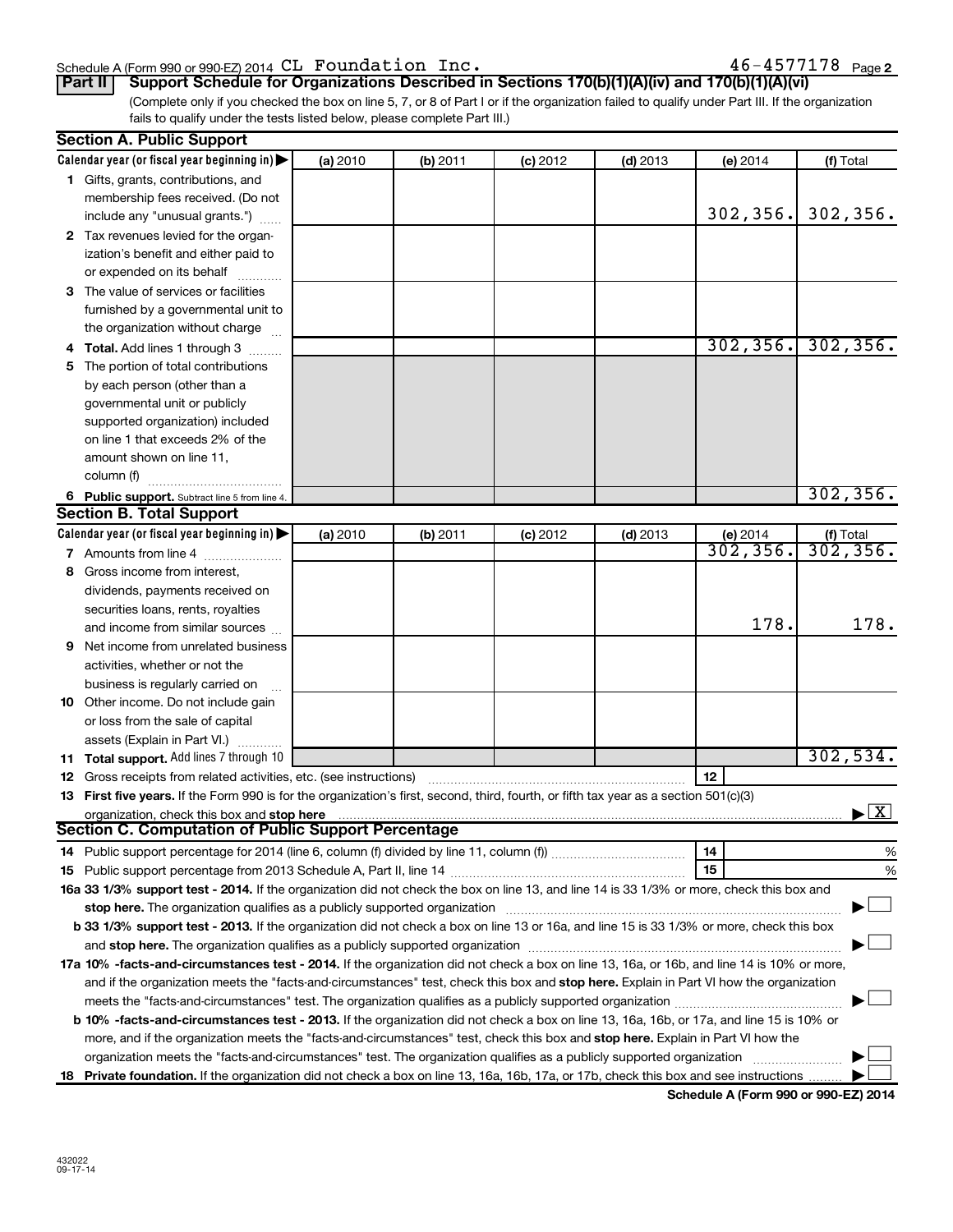### **Part III | Support Schedule for Organizations Described in Section 509(a)(2)**

(Complete only if you checked the box on line 9 of Part I or if the organization failed to qualify under Part II. If the organization fails to qualify under the tests listed below, please complete Part II.)

| Calendar year (or fiscal year beginning in)<br>(a) 2010<br>(b) 2011<br>$(c)$ 2012<br>$(d)$ 2013<br>(e) 2014<br>(f) Total<br>1 Gifts, grants, contributions, and<br>membership fees received. (Do not<br>include any "unusual grants.")<br>2 Gross receipts from admissions,<br>merchandise sold or services per-<br>formed, or facilities furnished in<br>any activity that is related to the<br>organization's tax-exempt purpose<br>3 Gross receipts from activities that<br>are not an unrelated trade or bus-<br>iness under section 513<br>4 Tax revenues levied for the organ-<br>ization's benefit and either paid to<br>or expended on its behalf<br>.<br>5 The value of services or facilities<br>furnished by a governmental unit to<br>the organization without charge<br><b>6 Total.</b> Add lines 1 through 5<br>7a Amounts included on lines 1, 2, and<br>3 received from disqualified persons<br><b>b</b> Amounts included on lines 2 and 3 received<br>from other than disqualified persons that<br>exceed the greater of \$5,000 or 1% of the<br>amount on line 13 for the year<br>c Add lines 7a and 7b<br>8 Public support (Subtract line 7c from line 6.)<br>(a) 2010<br>(b) 2011<br>$(c)$ 2012<br>$(d)$ 2013<br>(f) Total<br>(e) $2014$<br>9 Amounts from line 6<br><b>10a</b> Gross income from interest,<br>dividends, payments received on<br>securities loans, rents, royalties<br>and income from similar sources<br><b>b</b> Unrelated business taxable income<br>(less section 511 taxes) from businesses<br>acquired after June 30, 1975<br>c Add lines 10a and 10b<br>11 Net income from unrelated business<br>activities not included in line 10b.<br>whether or not the business is<br>regularly carried on<br>12 Other income. Do not include gain<br>or loss from the sale of capital<br>assets (Explain in Part VI.)<br>13 Total support. (Add lines 9, 10c, 11, and 12.)<br>14 First five years. If the Form 990 is for the organization's first, second, third, fourth, or fifth tax year as a section 501(c)(3) organization,<br>check this box and stop here<br>15<br>16 Public support percentage from 2013 Schedule A, Part III, line 15<br>16<br>17<br>17 Investment income percentage for 2014 (line 10c, column (f) divided by line 13, column (f))<br>18<br>18 Investment income percentage from 2013 Schedule A, Part III, line 17<br>19a 33 1/3% support tests - 2014. If the organization did not check the box on line 14, and line 15 is more than 33 1/3%, and line 17 is not<br>more than 33 1/3%, check this box and stop here. The organization qualifies as a publicly supported organization<br><b>b 33 1/3% support tests - 2013.</b> If the organization did not check a box on line 14 or line 19a, and line 16 is more than 33 1/3%, and<br>line 18 is not more than 33 1/3%, check this box and stop here. The organization qualifies as a publicly supported organization | <b>Section A. Public Support</b> |  |  |   |
|-----------------------------------------------------------------------------------------------------------------------------------------------------------------------------------------------------------------------------------------------------------------------------------------------------------------------------------------------------------------------------------------------------------------------------------------------------------------------------------------------------------------------------------------------------------------------------------------------------------------------------------------------------------------------------------------------------------------------------------------------------------------------------------------------------------------------------------------------------------------------------------------------------------------------------------------------------------------------------------------------------------------------------------------------------------------------------------------------------------------------------------------------------------------------------------------------------------------------------------------------------------------------------------------------------------------------------------------------------------------------------------------------------------------------------------------------------------------------------------------------------------------------------------------------------------------------------------------------------------------------------------------------------------------------------------------------------------------------------------------------------------------------------------------------------------------------------------------------------------------------------------------------------------------------------------------------------------------------------------------------------------------------------------------------------------------------------------------------------------------------------------------------------------------------------------------------------------------------------------------------------------------------------------------------------------------------------------------------------------------------------------------------------------------------------------------------------------------------------------------------------------------------------------------------------------------------------------------------------------------------------------------------------------------------------------------------------------------------------------------------------------------------------------------------------------------------------------------------------------------------------------------------------------------------------------------|----------------------------------|--|--|---|
|                                                                                                                                                                                                                                                                                                                                                                                                                                                                                                                                                                                                                                                                                                                                                                                                                                                                                                                                                                                                                                                                                                                                                                                                                                                                                                                                                                                                                                                                                                                                                                                                                                                                                                                                                                                                                                                                                                                                                                                                                                                                                                                                                                                                                                                                                                                                                                                                                                                                                                                                                                                                                                                                                                                                                                                                                                                                                                                                         |                                  |  |  |   |
|                                                                                                                                                                                                                                                                                                                                                                                                                                                                                                                                                                                                                                                                                                                                                                                                                                                                                                                                                                                                                                                                                                                                                                                                                                                                                                                                                                                                                                                                                                                                                                                                                                                                                                                                                                                                                                                                                                                                                                                                                                                                                                                                                                                                                                                                                                                                                                                                                                                                                                                                                                                                                                                                                                                                                                                                                                                                                                                                         |                                  |  |  |   |
|                                                                                                                                                                                                                                                                                                                                                                                                                                                                                                                                                                                                                                                                                                                                                                                                                                                                                                                                                                                                                                                                                                                                                                                                                                                                                                                                                                                                                                                                                                                                                                                                                                                                                                                                                                                                                                                                                                                                                                                                                                                                                                                                                                                                                                                                                                                                                                                                                                                                                                                                                                                                                                                                                                                                                                                                                                                                                                                                         |                                  |  |  |   |
|                                                                                                                                                                                                                                                                                                                                                                                                                                                                                                                                                                                                                                                                                                                                                                                                                                                                                                                                                                                                                                                                                                                                                                                                                                                                                                                                                                                                                                                                                                                                                                                                                                                                                                                                                                                                                                                                                                                                                                                                                                                                                                                                                                                                                                                                                                                                                                                                                                                                                                                                                                                                                                                                                                                                                                                                                                                                                                                                         |                                  |  |  |   |
|                                                                                                                                                                                                                                                                                                                                                                                                                                                                                                                                                                                                                                                                                                                                                                                                                                                                                                                                                                                                                                                                                                                                                                                                                                                                                                                                                                                                                                                                                                                                                                                                                                                                                                                                                                                                                                                                                                                                                                                                                                                                                                                                                                                                                                                                                                                                                                                                                                                                                                                                                                                                                                                                                                                                                                                                                                                                                                                                         |                                  |  |  |   |
|                                                                                                                                                                                                                                                                                                                                                                                                                                                                                                                                                                                                                                                                                                                                                                                                                                                                                                                                                                                                                                                                                                                                                                                                                                                                                                                                                                                                                                                                                                                                                                                                                                                                                                                                                                                                                                                                                                                                                                                                                                                                                                                                                                                                                                                                                                                                                                                                                                                                                                                                                                                                                                                                                                                                                                                                                                                                                                                                         |                                  |  |  |   |
|                                                                                                                                                                                                                                                                                                                                                                                                                                                                                                                                                                                                                                                                                                                                                                                                                                                                                                                                                                                                                                                                                                                                                                                                                                                                                                                                                                                                                                                                                                                                                                                                                                                                                                                                                                                                                                                                                                                                                                                                                                                                                                                                                                                                                                                                                                                                                                                                                                                                                                                                                                                                                                                                                                                                                                                                                                                                                                                                         |                                  |  |  |   |
|                                                                                                                                                                                                                                                                                                                                                                                                                                                                                                                                                                                                                                                                                                                                                                                                                                                                                                                                                                                                                                                                                                                                                                                                                                                                                                                                                                                                                                                                                                                                                                                                                                                                                                                                                                                                                                                                                                                                                                                                                                                                                                                                                                                                                                                                                                                                                                                                                                                                                                                                                                                                                                                                                                                                                                                                                                                                                                                                         |                                  |  |  |   |
|                                                                                                                                                                                                                                                                                                                                                                                                                                                                                                                                                                                                                                                                                                                                                                                                                                                                                                                                                                                                                                                                                                                                                                                                                                                                                                                                                                                                                                                                                                                                                                                                                                                                                                                                                                                                                                                                                                                                                                                                                                                                                                                                                                                                                                                                                                                                                                                                                                                                                                                                                                                                                                                                                                                                                                                                                                                                                                                                         |                                  |  |  |   |
|                                                                                                                                                                                                                                                                                                                                                                                                                                                                                                                                                                                                                                                                                                                                                                                                                                                                                                                                                                                                                                                                                                                                                                                                                                                                                                                                                                                                                                                                                                                                                                                                                                                                                                                                                                                                                                                                                                                                                                                                                                                                                                                                                                                                                                                                                                                                                                                                                                                                                                                                                                                                                                                                                                                                                                                                                                                                                                                                         |                                  |  |  |   |
|                                                                                                                                                                                                                                                                                                                                                                                                                                                                                                                                                                                                                                                                                                                                                                                                                                                                                                                                                                                                                                                                                                                                                                                                                                                                                                                                                                                                                                                                                                                                                                                                                                                                                                                                                                                                                                                                                                                                                                                                                                                                                                                                                                                                                                                                                                                                                                                                                                                                                                                                                                                                                                                                                                                                                                                                                                                                                                                                         |                                  |  |  |   |
|                                                                                                                                                                                                                                                                                                                                                                                                                                                                                                                                                                                                                                                                                                                                                                                                                                                                                                                                                                                                                                                                                                                                                                                                                                                                                                                                                                                                                                                                                                                                                                                                                                                                                                                                                                                                                                                                                                                                                                                                                                                                                                                                                                                                                                                                                                                                                                                                                                                                                                                                                                                                                                                                                                                                                                                                                                                                                                                                         |                                  |  |  |   |
| <b>Section B. Total Support</b><br>Calendar year (or fiscal year beginning in)<br><b>Section C. Computation of Public Support Percentage</b><br><b>Section D. Computation of Investment Income Percentage</b>                                                                                                                                                                                                                                                                                                                                                                                                                                                                                                                                                                                                                                                                                                                                                                                                                                                                                                                                                                                                                                                                                                                                                                                                                                                                                                                                                                                                                                                                                                                                                                                                                                                                                                                                                                                                                                                                                                                                                                                                                                                                                                                                                                                                                                                                                                                                                                                                                                                                                                                                                                                                                                                                                                                           |                                  |  |  |   |
|                                                                                                                                                                                                                                                                                                                                                                                                                                                                                                                                                                                                                                                                                                                                                                                                                                                                                                                                                                                                                                                                                                                                                                                                                                                                                                                                                                                                                                                                                                                                                                                                                                                                                                                                                                                                                                                                                                                                                                                                                                                                                                                                                                                                                                                                                                                                                                                                                                                                                                                                                                                                                                                                                                                                                                                                                                                                                                                                         |                                  |  |  |   |
|                                                                                                                                                                                                                                                                                                                                                                                                                                                                                                                                                                                                                                                                                                                                                                                                                                                                                                                                                                                                                                                                                                                                                                                                                                                                                                                                                                                                                                                                                                                                                                                                                                                                                                                                                                                                                                                                                                                                                                                                                                                                                                                                                                                                                                                                                                                                                                                                                                                                                                                                                                                                                                                                                                                                                                                                                                                                                                                                         |                                  |  |  |   |
|                                                                                                                                                                                                                                                                                                                                                                                                                                                                                                                                                                                                                                                                                                                                                                                                                                                                                                                                                                                                                                                                                                                                                                                                                                                                                                                                                                                                                                                                                                                                                                                                                                                                                                                                                                                                                                                                                                                                                                                                                                                                                                                                                                                                                                                                                                                                                                                                                                                                                                                                                                                                                                                                                                                                                                                                                                                                                                                                         |                                  |  |  |   |
|                                                                                                                                                                                                                                                                                                                                                                                                                                                                                                                                                                                                                                                                                                                                                                                                                                                                                                                                                                                                                                                                                                                                                                                                                                                                                                                                                                                                                                                                                                                                                                                                                                                                                                                                                                                                                                                                                                                                                                                                                                                                                                                                                                                                                                                                                                                                                                                                                                                                                                                                                                                                                                                                                                                                                                                                                                                                                                                                         |                                  |  |  |   |
|                                                                                                                                                                                                                                                                                                                                                                                                                                                                                                                                                                                                                                                                                                                                                                                                                                                                                                                                                                                                                                                                                                                                                                                                                                                                                                                                                                                                                                                                                                                                                                                                                                                                                                                                                                                                                                                                                                                                                                                                                                                                                                                                                                                                                                                                                                                                                                                                                                                                                                                                                                                                                                                                                                                                                                                                                                                                                                                                         |                                  |  |  |   |
|                                                                                                                                                                                                                                                                                                                                                                                                                                                                                                                                                                                                                                                                                                                                                                                                                                                                                                                                                                                                                                                                                                                                                                                                                                                                                                                                                                                                                                                                                                                                                                                                                                                                                                                                                                                                                                                                                                                                                                                                                                                                                                                                                                                                                                                                                                                                                                                                                                                                                                                                                                                                                                                                                                                                                                                                                                                                                                                                         |                                  |  |  |   |
|                                                                                                                                                                                                                                                                                                                                                                                                                                                                                                                                                                                                                                                                                                                                                                                                                                                                                                                                                                                                                                                                                                                                                                                                                                                                                                                                                                                                                                                                                                                                                                                                                                                                                                                                                                                                                                                                                                                                                                                                                                                                                                                                                                                                                                                                                                                                                                                                                                                                                                                                                                                                                                                                                                                                                                                                                                                                                                                                         |                                  |  |  |   |
|                                                                                                                                                                                                                                                                                                                                                                                                                                                                                                                                                                                                                                                                                                                                                                                                                                                                                                                                                                                                                                                                                                                                                                                                                                                                                                                                                                                                                                                                                                                                                                                                                                                                                                                                                                                                                                                                                                                                                                                                                                                                                                                                                                                                                                                                                                                                                                                                                                                                                                                                                                                                                                                                                                                                                                                                                                                                                                                                         |                                  |  |  |   |
|                                                                                                                                                                                                                                                                                                                                                                                                                                                                                                                                                                                                                                                                                                                                                                                                                                                                                                                                                                                                                                                                                                                                                                                                                                                                                                                                                                                                                                                                                                                                                                                                                                                                                                                                                                                                                                                                                                                                                                                                                                                                                                                                                                                                                                                                                                                                                                                                                                                                                                                                                                                                                                                                                                                                                                                                                                                                                                                                         |                                  |  |  |   |
|                                                                                                                                                                                                                                                                                                                                                                                                                                                                                                                                                                                                                                                                                                                                                                                                                                                                                                                                                                                                                                                                                                                                                                                                                                                                                                                                                                                                                                                                                                                                                                                                                                                                                                                                                                                                                                                                                                                                                                                                                                                                                                                                                                                                                                                                                                                                                                                                                                                                                                                                                                                                                                                                                                                                                                                                                                                                                                                                         |                                  |  |  |   |
|                                                                                                                                                                                                                                                                                                                                                                                                                                                                                                                                                                                                                                                                                                                                                                                                                                                                                                                                                                                                                                                                                                                                                                                                                                                                                                                                                                                                                                                                                                                                                                                                                                                                                                                                                                                                                                                                                                                                                                                                                                                                                                                                                                                                                                                                                                                                                                                                                                                                                                                                                                                                                                                                                                                                                                                                                                                                                                                                         |                                  |  |  |   |
|                                                                                                                                                                                                                                                                                                                                                                                                                                                                                                                                                                                                                                                                                                                                                                                                                                                                                                                                                                                                                                                                                                                                                                                                                                                                                                                                                                                                                                                                                                                                                                                                                                                                                                                                                                                                                                                                                                                                                                                                                                                                                                                                                                                                                                                                                                                                                                                                                                                                                                                                                                                                                                                                                                                                                                                                                                                                                                                                         |                                  |  |  |   |
|                                                                                                                                                                                                                                                                                                                                                                                                                                                                                                                                                                                                                                                                                                                                                                                                                                                                                                                                                                                                                                                                                                                                                                                                                                                                                                                                                                                                                                                                                                                                                                                                                                                                                                                                                                                                                                                                                                                                                                                                                                                                                                                                                                                                                                                                                                                                                                                                                                                                                                                                                                                                                                                                                                                                                                                                                                                                                                                                         |                                  |  |  |   |
|                                                                                                                                                                                                                                                                                                                                                                                                                                                                                                                                                                                                                                                                                                                                                                                                                                                                                                                                                                                                                                                                                                                                                                                                                                                                                                                                                                                                                                                                                                                                                                                                                                                                                                                                                                                                                                                                                                                                                                                                                                                                                                                                                                                                                                                                                                                                                                                                                                                                                                                                                                                                                                                                                                                                                                                                                                                                                                                                         |                                  |  |  |   |
|                                                                                                                                                                                                                                                                                                                                                                                                                                                                                                                                                                                                                                                                                                                                                                                                                                                                                                                                                                                                                                                                                                                                                                                                                                                                                                                                                                                                                                                                                                                                                                                                                                                                                                                                                                                                                                                                                                                                                                                                                                                                                                                                                                                                                                                                                                                                                                                                                                                                                                                                                                                                                                                                                                                                                                                                                                                                                                                                         |                                  |  |  |   |
|                                                                                                                                                                                                                                                                                                                                                                                                                                                                                                                                                                                                                                                                                                                                                                                                                                                                                                                                                                                                                                                                                                                                                                                                                                                                                                                                                                                                                                                                                                                                                                                                                                                                                                                                                                                                                                                                                                                                                                                                                                                                                                                                                                                                                                                                                                                                                                                                                                                                                                                                                                                                                                                                                                                                                                                                                                                                                                                                         |                                  |  |  |   |
|                                                                                                                                                                                                                                                                                                                                                                                                                                                                                                                                                                                                                                                                                                                                                                                                                                                                                                                                                                                                                                                                                                                                                                                                                                                                                                                                                                                                                                                                                                                                                                                                                                                                                                                                                                                                                                                                                                                                                                                                                                                                                                                                                                                                                                                                                                                                                                                                                                                                                                                                                                                                                                                                                                                                                                                                                                                                                                                                         |                                  |  |  |   |
|                                                                                                                                                                                                                                                                                                                                                                                                                                                                                                                                                                                                                                                                                                                                                                                                                                                                                                                                                                                                                                                                                                                                                                                                                                                                                                                                                                                                                                                                                                                                                                                                                                                                                                                                                                                                                                                                                                                                                                                                                                                                                                                                                                                                                                                                                                                                                                                                                                                                                                                                                                                                                                                                                                                                                                                                                                                                                                                                         |                                  |  |  |   |
|                                                                                                                                                                                                                                                                                                                                                                                                                                                                                                                                                                                                                                                                                                                                                                                                                                                                                                                                                                                                                                                                                                                                                                                                                                                                                                                                                                                                                                                                                                                                                                                                                                                                                                                                                                                                                                                                                                                                                                                                                                                                                                                                                                                                                                                                                                                                                                                                                                                                                                                                                                                                                                                                                                                                                                                                                                                                                                                                         |                                  |  |  |   |
|                                                                                                                                                                                                                                                                                                                                                                                                                                                                                                                                                                                                                                                                                                                                                                                                                                                                                                                                                                                                                                                                                                                                                                                                                                                                                                                                                                                                                                                                                                                                                                                                                                                                                                                                                                                                                                                                                                                                                                                                                                                                                                                                                                                                                                                                                                                                                                                                                                                                                                                                                                                                                                                                                                                                                                                                                                                                                                                                         |                                  |  |  |   |
|                                                                                                                                                                                                                                                                                                                                                                                                                                                                                                                                                                                                                                                                                                                                                                                                                                                                                                                                                                                                                                                                                                                                                                                                                                                                                                                                                                                                                                                                                                                                                                                                                                                                                                                                                                                                                                                                                                                                                                                                                                                                                                                                                                                                                                                                                                                                                                                                                                                                                                                                                                                                                                                                                                                                                                                                                                                                                                                                         |                                  |  |  |   |
|                                                                                                                                                                                                                                                                                                                                                                                                                                                                                                                                                                                                                                                                                                                                                                                                                                                                                                                                                                                                                                                                                                                                                                                                                                                                                                                                                                                                                                                                                                                                                                                                                                                                                                                                                                                                                                                                                                                                                                                                                                                                                                                                                                                                                                                                                                                                                                                                                                                                                                                                                                                                                                                                                                                                                                                                                                                                                                                                         |                                  |  |  |   |
|                                                                                                                                                                                                                                                                                                                                                                                                                                                                                                                                                                                                                                                                                                                                                                                                                                                                                                                                                                                                                                                                                                                                                                                                                                                                                                                                                                                                                                                                                                                                                                                                                                                                                                                                                                                                                                                                                                                                                                                                                                                                                                                                                                                                                                                                                                                                                                                                                                                                                                                                                                                                                                                                                                                                                                                                                                                                                                                                         |                                  |  |  |   |
|                                                                                                                                                                                                                                                                                                                                                                                                                                                                                                                                                                                                                                                                                                                                                                                                                                                                                                                                                                                                                                                                                                                                                                                                                                                                                                                                                                                                                                                                                                                                                                                                                                                                                                                                                                                                                                                                                                                                                                                                                                                                                                                                                                                                                                                                                                                                                                                                                                                                                                                                                                                                                                                                                                                                                                                                                                                                                                                                         |                                  |  |  |   |
|                                                                                                                                                                                                                                                                                                                                                                                                                                                                                                                                                                                                                                                                                                                                                                                                                                                                                                                                                                                                                                                                                                                                                                                                                                                                                                                                                                                                                                                                                                                                                                                                                                                                                                                                                                                                                                                                                                                                                                                                                                                                                                                                                                                                                                                                                                                                                                                                                                                                                                                                                                                                                                                                                                                                                                                                                                                                                                                                         |                                  |  |  |   |
|                                                                                                                                                                                                                                                                                                                                                                                                                                                                                                                                                                                                                                                                                                                                                                                                                                                                                                                                                                                                                                                                                                                                                                                                                                                                                                                                                                                                                                                                                                                                                                                                                                                                                                                                                                                                                                                                                                                                                                                                                                                                                                                                                                                                                                                                                                                                                                                                                                                                                                                                                                                                                                                                                                                                                                                                                                                                                                                                         |                                  |  |  |   |
|                                                                                                                                                                                                                                                                                                                                                                                                                                                                                                                                                                                                                                                                                                                                                                                                                                                                                                                                                                                                                                                                                                                                                                                                                                                                                                                                                                                                                                                                                                                                                                                                                                                                                                                                                                                                                                                                                                                                                                                                                                                                                                                                                                                                                                                                                                                                                                                                                                                                                                                                                                                                                                                                                                                                                                                                                                                                                                                                         |                                  |  |  |   |
|                                                                                                                                                                                                                                                                                                                                                                                                                                                                                                                                                                                                                                                                                                                                                                                                                                                                                                                                                                                                                                                                                                                                                                                                                                                                                                                                                                                                                                                                                                                                                                                                                                                                                                                                                                                                                                                                                                                                                                                                                                                                                                                                                                                                                                                                                                                                                                                                                                                                                                                                                                                                                                                                                                                                                                                                                                                                                                                                         |                                  |  |  |   |
|                                                                                                                                                                                                                                                                                                                                                                                                                                                                                                                                                                                                                                                                                                                                                                                                                                                                                                                                                                                                                                                                                                                                                                                                                                                                                                                                                                                                                                                                                                                                                                                                                                                                                                                                                                                                                                                                                                                                                                                                                                                                                                                                                                                                                                                                                                                                                                                                                                                                                                                                                                                                                                                                                                                                                                                                                                                                                                                                         |                                  |  |  |   |
|                                                                                                                                                                                                                                                                                                                                                                                                                                                                                                                                                                                                                                                                                                                                                                                                                                                                                                                                                                                                                                                                                                                                                                                                                                                                                                                                                                                                                                                                                                                                                                                                                                                                                                                                                                                                                                                                                                                                                                                                                                                                                                                                                                                                                                                                                                                                                                                                                                                                                                                                                                                                                                                                                                                                                                                                                                                                                                                                         |                                  |  |  |   |
|                                                                                                                                                                                                                                                                                                                                                                                                                                                                                                                                                                                                                                                                                                                                                                                                                                                                                                                                                                                                                                                                                                                                                                                                                                                                                                                                                                                                                                                                                                                                                                                                                                                                                                                                                                                                                                                                                                                                                                                                                                                                                                                                                                                                                                                                                                                                                                                                                                                                                                                                                                                                                                                                                                                                                                                                                                                                                                                                         |                                  |  |  |   |
|                                                                                                                                                                                                                                                                                                                                                                                                                                                                                                                                                                                                                                                                                                                                                                                                                                                                                                                                                                                                                                                                                                                                                                                                                                                                                                                                                                                                                                                                                                                                                                                                                                                                                                                                                                                                                                                                                                                                                                                                                                                                                                                                                                                                                                                                                                                                                                                                                                                                                                                                                                                                                                                                                                                                                                                                                                                                                                                                         |                                  |  |  |   |
|                                                                                                                                                                                                                                                                                                                                                                                                                                                                                                                                                                                                                                                                                                                                                                                                                                                                                                                                                                                                                                                                                                                                                                                                                                                                                                                                                                                                                                                                                                                                                                                                                                                                                                                                                                                                                                                                                                                                                                                                                                                                                                                                                                                                                                                                                                                                                                                                                                                                                                                                                                                                                                                                                                                                                                                                                                                                                                                                         |                                  |  |  | % |
|                                                                                                                                                                                                                                                                                                                                                                                                                                                                                                                                                                                                                                                                                                                                                                                                                                                                                                                                                                                                                                                                                                                                                                                                                                                                                                                                                                                                                                                                                                                                                                                                                                                                                                                                                                                                                                                                                                                                                                                                                                                                                                                                                                                                                                                                                                                                                                                                                                                                                                                                                                                                                                                                                                                                                                                                                                                                                                                                         |                                  |  |  | % |
|                                                                                                                                                                                                                                                                                                                                                                                                                                                                                                                                                                                                                                                                                                                                                                                                                                                                                                                                                                                                                                                                                                                                                                                                                                                                                                                                                                                                                                                                                                                                                                                                                                                                                                                                                                                                                                                                                                                                                                                                                                                                                                                                                                                                                                                                                                                                                                                                                                                                                                                                                                                                                                                                                                                                                                                                                                                                                                                                         |                                  |  |  |   |
|                                                                                                                                                                                                                                                                                                                                                                                                                                                                                                                                                                                                                                                                                                                                                                                                                                                                                                                                                                                                                                                                                                                                                                                                                                                                                                                                                                                                                                                                                                                                                                                                                                                                                                                                                                                                                                                                                                                                                                                                                                                                                                                                                                                                                                                                                                                                                                                                                                                                                                                                                                                                                                                                                                                                                                                                                                                                                                                                         |                                  |  |  | % |
|                                                                                                                                                                                                                                                                                                                                                                                                                                                                                                                                                                                                                                                                                                                                                                                                                                                                                                                                                                                                                                                                                                                                                                                                                                                                                                                                                                                                                                                                                                                                                                                                                                                                                                                                                                                                                                                                                                                                                                                                                                                                                                                                                                                                                                                                                                                                                                                                                                                                                                                                                                                                                                                                                                                                                                                                                                                                                                                                         |                                  |  |  | % |
|                                                                                                                                                                                                                                                                                                                                                                                                                                                                                                                                                                                                                                                                                                                                                                                                                                                                                                                                                                                                                                                                                                                                                                                                                                                                                                                                                                                                                                                                                                                                                                                                                                                                                                                                                                                                                                                                                                                                                                                                                                                                                                                                                                                                                                                                                                                                                                                                                                                                                                                                                                                                                                                                                                                                                                                                                                                                                                                                         |                                  |  |  |   |
|                                                                                                                                                                                                                                                                                                                                                                                                                                                                                                                                                                                                                                                                                                                                                                                                                                                                                                                                                                                                                                                                                                                                                                                                                                                                                                                                                                                                                                                                                                                                                                                                                                                                                                                                                                                                                                                                                                                                                                                                                                                                                                                                                                                                                                                                                                                                                                                                                                                                                                                                                                                                                                                                                                                                                                                                                                                                                                                                         |                                  |  |  |   |
|                                                                                                                                                                                                                                                                                                                                                                                                                                                                                                                                                                                                                                                                                                                                                                                                                                                                                                                                                                                                                                                                                                                                                                                                                                                                                                                                                                                                                                                                                                                                                                                                                                                                                                                                                                                                                                                                                                                                                                                                                                                                                                                                                                                                                                                                                                                                                                                                                                                                                                                                                                                                                                                                                                                                                                                                                                                                                                                                         |                                  |  |  |   |
|                                                                                                                                                                                                                                                                                                                                                                                                                                                                                                                                                                                                                                                                                                                                                                                                                                                                                                                                                                                                                                                                                                                                                                                                                                                                                                                                                                                                                                                                                                                                                                                                                                                                                                                                                                                                                                                                                                                                                                                                                                                                                                                                                                                                                                                                                                                                                                                                                                                                                                                                                                                                                                                                                                                                                                                                                                                                                                                                         |                                  |  |  |   |
|                                                                                                                                                                                                                                                                                                                                                                                                                                                                                                                                                                                                                                                                                                                                                                                                                                                                                                                                                                                                                                                                                                                                                                                                                                                                                                                                                                                                                                                                                                                                                                                                                                                                                                                                                                                                                                                                                                                                                                                                                                                                                                                                                                                                                                                                                                                                                                                                                                                                                                                                                                                                                                                                                                                                                                                                                                                                                                                                         |                                  |  |  |   |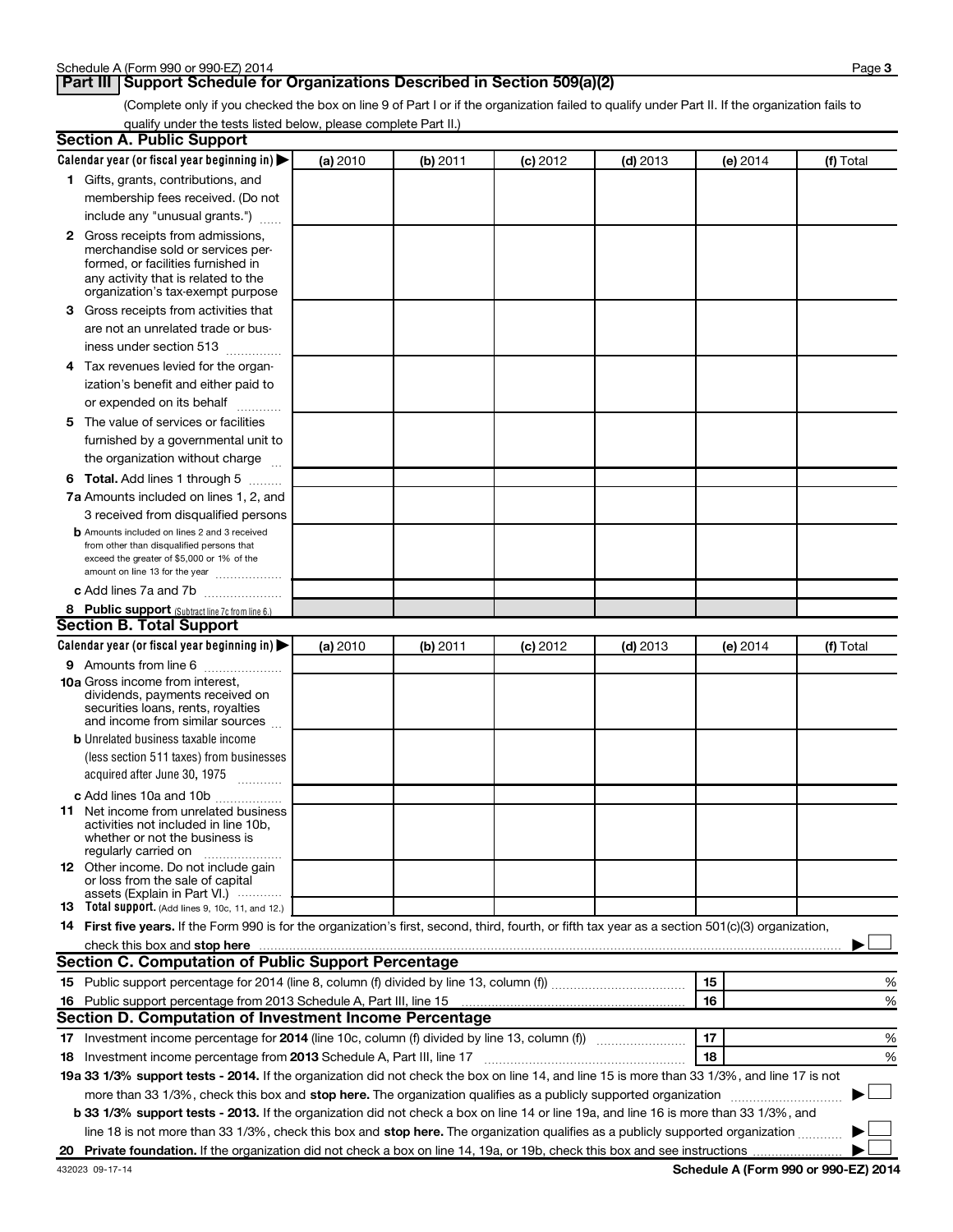### **Part IV | Supporting Organizations**

(Complete only if you checked a box on line 11 of Part I. If you checked 11a of Part I, complete Sections A and B. If you checked 11b of Part I, complete Sections A and C. If you checked 11c of Part I, complete Sections A, D, and E. If you checked 11d of Part I, complete Sections A and D, and complete Part V.)

### **Section A. All Supporting Organizations**

- 1 Are all of the organization's supported organizations listed by name in the organization's governing documents? If "No" describe in  $_{\sf Part}$   $_{\sf VI}$  how the supported organizations are designated. If designated by class or purpose, describe the designation. If historic and continuing relationship, explain.
- $2$   $-$  Did the organization have any supported organization that does not have an IRS determination of status under section 509(a)(1) or (2)? If "Yes," explain in  $_{\sf Part}$   $_{\sf VI}$  how the organization determined that the supported organization was described in section  $509(a)(1)$  or (2).
- 3a Did the organization have a supported organization described in section 501(c)(4), (5), or (6)? If "Yes," answer  $(b)$  and  $(c)$  below.
- **b** Did the organization confirm that each supported organization qualified under section 501(c)(4), (5), or (6) and satisfied the public support tests under section 509(a)(2)? If "Yes," describe in  $\bm{\rho_{art}}$   $\bm{\gamma}$  when and how the organization made the determination.
- **c** Did the organization ensure that all support to such organizations was used exclusively for section 170(c)(2) (B) purposes? If "Yes," explain in  $\bm{\rho_{art}}$   $\bm{\mathsf{V}}$ | what controls the organization put in place to ensure such use.
- 4a Was any supported organization not organized in the United States ("foreign supported organization")? If "Yes" and if you checked 11a or 11b in Part I, answer (b) and (c) below.
- **b** Did the organization have ultimate control and discretion in deciding whether to make grants to the foreign supported organization? If "Yes," describe in Part VI how the organization had such control and discretion despite being controlled or supervised by or in connection with its supported organizations.
- $\texttt{c}$  Did the organization support any foreign supported organization that does not have an IRS determination under sections 501(c)(3) and 509(a)(1) or (2)? If "Yes," explain in  $_{\sf Part}$   $_{\sf VI}$  what controls the organization used to ensure that all support to the foreign supported organization was used exclusively for section  $170(c)(2)(B)$ purposes.
- 5a Did the organization add, substitute, or remove any supported organizations during the tax year? If "Yes," answer (b) and (c) below (if applicable). Also, provide detail in  $_{\sf Part}$   $_{\sf VI,}$  including (i) the names and EIN numbers of the supported organizations added, substituted, or removed, (ii) the reasons for each such action, (iii) the authority under the organization's organizing document authorizing such action, and (iv) how the action was accomplished (such as by amendment to the organizing document).
- **b Type I or Type II only.** Was any added or substituted supported organization part of a class already designated in the organization's organizing document?
- c Substitutions only. Was the substitution the result of an event beyond the organization's control?
- 6 Did the organization provide support (whether in the form of grants or the provision of services or facilities) to support or benefit one or more of the filing organization's supported organizations? If "Yes," provide detail in anyone other than (a) its supported organizations; (b) individuals that are part of the charitable class benefited by one or more of its supported organizations; or (c) other supporting organizations that also Part VI.
- 7 Did the organization provide a grant, loan, compensation, or other similar payment to a substantial controlled entity with regard to a substantial contributor? If "Yes," complete Part I of Schedule L (Form 990). contributor (defined in IRC 4958(c)(3)(C)), a family member of a substantial contributor, or a 35-percent
- 8 Did the organization make a loan to a disqualified person (as defined in section 4958) not described in line  $7$ ? If "Yes," complete Part I of Schedule L (Form 990).
- 9a Was the organization controlled directly or indirectly at any time during the tax year by one or more in section 509(a)(1) or (2))? If "Yes," *provide detail in part VI.* disqualified persons as defined in section 4946 (other than foundation managers and organizations described
- **b** Did one or more disqualified persons (as defined in line  $9(a)$ ) hold a controlling interest in any entity in which the supporting organization had an interest? If "Yes," *provide detail in Part VI.*
- $\, {\bf c} \,$  Did a disqualified person (as defined in line 9(a)) have an ownership interest in, or derive any personal benefit from, assets in which the supporting organization also had an interest? If "Yes," *provide detail in Part VI.*
- 10a Was the organization subject to the excess business holdings rules of IRC 4943 because of IRC 4943(f) organizations)? If "Yes," answer (b) below. (regarding certain Type II supporting organizations, and all Type III non-functionally integrated supporting
- **b** Did the organization have any excess business holdings in the tax year? (Use Schedule C, Form 4720, to determine whether the organization had excess business holdings.)

|                         | <u>Yes</u> No<br>I |  |
|-------------------------|--------------------|--|
|                         |                    |  |
| 1                       |                    |  |
|                         |                    |  |
| $\overline{\mathbf{2}}$ |                    |  |
|                         |                    |  |
| 3a                      |                    |  |
|                         |                    |  |
| 3b                      |                    |  |
|                         |                    |  |
| 3c                      |                    |  |
|                         |                    |  |
| 4a                      |                    |  |
|                         |                    |  |
| 4b                      |                    |  |
|                         |                    |  |
| 4c                      |                    |  |
|                         |                    |  |
| 5a                      |                    |  |
|                         |                    |  |
| <u>5b</u>               |                    |  |
| 5c                      |                    |  |
|                         |                    |  |
| 6                       |                    |  |
|                         |                    |  |
| 7                       |                    |  |
|                         |                    |  |
| 8                       |                    |  |
| 9а                      |                    |  |
|                         |                    |  |
| 9b                      |                    |  |
|                         |                    |  |
| 9c                      |                    |  |
|                         |                    |  |
| 10a                     |                    |  |
|                         |                    |  |
| 10 <sub>b</sub>         |                    |  |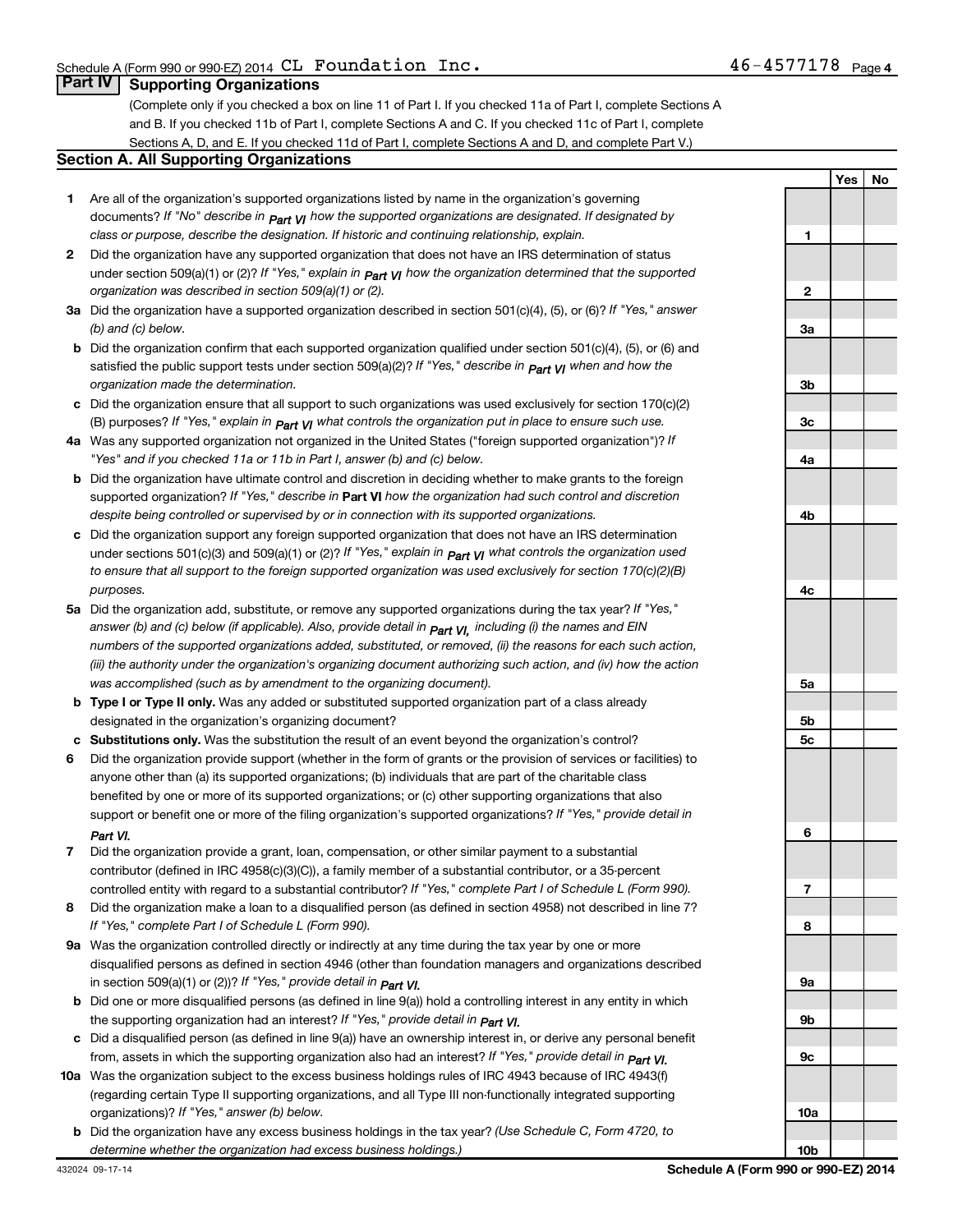|    |                                                                                                                                      |                 | Yes        | No |
|----|--------------------------------------------------------------------------------------------------------------------------------------|-----------------|------------|----|
| 11 | Has the organization accepted a gift or contribution from any of the following persons?                                              |                 |            |    |
|    | a A person who directly or indirectly controls, either alone or together with persons described in (b) and (c)                       |                 |            |    |
|    | below, the governing body of a supported organization?                                                                               | 11a             |            |    |
|    | <b>b</b> A family member of a person described in (a) above?                                                                         | 11 <sub>b</sub> |            |    |
|    | c A 35% controlled entity of a person described in (a) or (b) above? If "Yes" to a, b, or c, provide detail in $P_{\text{part}}$ VI. | 11c             |            |    |
|    | <b>Section B. Type I Supporting Organizations</b>                                                                                    |                 |            |    |
|    |                                                                                                                                      |                 | Yes        | No |
| 1  | Did the directors, trustees, or membership of one or more supported organizations have the power to                                  |                 |            |    |
|    | regularly appoint or elect at least a majority of the organization's directors or trustees at all times during the                   |                 |            |    |
|    |                                                                                                                                      |                 |            |    |
|    | tax year? If "No," describe in $p_{art}$ $_{VI}$ how the supported organization(s) effectively operated, supervised, or              |                 |            |    |
|    | controlled the organization's activities. If the organization had more than one supported organization,                              |                 |            |    |
|    | describe how the powers to appoint and/or remove directors or trustees were allocated among the supported                            |                 |            |    |
|    | organizations and what conditions or restrictions, if any, applied to such powers during the tax year.                               | 1               |            |    |
| 2  | Did the organization operate for the benefit of any supported organization other than the supported                                  |                 |            |    |
|    | organization(s) that operated, supervised, or controlled the supporting organization? If "Yes," explain in                           |                 |            |    |
|    | Part VI how providing such benefit carried out the purposes of the supported organization(s) that operated,                          |                 |            |    |
|    | supervised, or controlled the supporting organization.                                                                               | $\mathbf{2}$    |            |    |
|    | <b>Section C. Type II Supporting Organizations</b>                                                                                   |                 |            |    |
|    |                                                                                                                                      |                 | Yes        | No |
| 1  | Were a majority of the organization's directors or trustees during the tax year also a majority of the directors                     |                 |            |    |
|    | or trustees of each of the organization's supported organization(s)? If "No," describe in part VI how control                        |                 |            |    |
|    | or management of the supporting organization was vested in the same persons that controlled or managed                               |                 |            |    |
|    | the supported organization(s).                                                                                                       | 1               |            |    |
|    | <b>Section D. Type III Supporting Organizations</b>                                                                                  |                 |            |    |
|    |                                                                                                                                      |                 | <b>Yes</b> | No |
| 1  | Did the organization provide to each of its supported organizations, by the last day of the fifth month of the                       |                 |            |    |
|    |                                                                                                                                      |                 |            |    |
|    | organization's tax year, (1) a written notice describing the type and amount of support provided during the prior tax                |                 |            |    |
|    | year, (2) a copy of the Form 990 that was most recently filed as of the date of notification, and (3) copies of the                  |                 |            |    |
|    | organization's governing documents in effect on the date of notification, to the extent not previously provided?                     | 1               |            |    |
| 2  | Were any of the organization's officers, directors, or trustees either (i) appointed or elected by the supported                     |                 |            |    |
|    | organization(s) or (ii) serving on the governing body of a supported organization? If "No," explain in <b>Part VI</b> how            |                 |            |    |
|    | the organization maintained a close and continuous working relationship with the supported organization(s).                          | 2               |            |    |
| 3  | By reason of the relationship described in (2), did the organization's supported organizations have a                                |                 |            |    |
|    | significant voice in the organization's investment policies and in directing the use of the organization's                           |                 |            |    |
|    | income or assets at all times during the tax year? If "Yes," describe in $P_{art}$ $y_1$ the role the organization's                 |                 |            |    |
|    | supported organizations played in this regard.                                                                                       | 3               |            |    |
|    | Section E. Type III Functionally-Integrated Supporting Organizations                                                                 |                 |            |    |
| 1  | Check the box next to the method that the organization used to satisfy the Integral Part Test during the year(see instructions):     |                 |            |    |
| a  | The organization satisfied the Activities Test. Complete line 2 below.                                                               |                 |            |    |
| b  | The organization is the parent of each of its supported organizations. Complete $_{\text{line 3}}$ below.                            |                 |            |    |
| c  | The organization supported a governmental entity. Describe in Part VI how you supported a government entity (see instructions).      |                 |            |    |
| 2  | Activities Test. Answer (a) and (b) below.                                                                                           |                 | Yes        | No |
| а  | Did substantially all of the organization's activities during the tax year directly further the exempt purposes of                   |                 |            |    |
|    | the supported organization(s) to which the organization was responsive? If "Yes," then in Part VI identify                           |                 |            |    |
|    | how these activities directly furthered their exempt purposes,                                                                       |                 |            |    |
|    | those supported organizations and explain                                                                                            |                 |            |    |
|    | how the organization was responsive to those supported organizations, and how the organization determined                            |                 |            |    |
|    | that these activities constituted substantially all of its activities.                                                               | 2a              |            |    |
|    | <b>b</b> Did the activities described in (a) constitute activities that, but for the organization's involvement, one or more         |                 |            |    |
|    | of the organization's supported organization(s) would have been engaged in? If "Yes," explain in <b>Part VI</b> the                  |                 |            |    |
|    | reasons for the organization's position that its supported organization(s) would have engaged in these                               |                 |            |    |
|    | activities but for the organization's involvement.                                                                                   | 2b              |            |    |
| З  | Parent of Supported Organizations. Answer (a) and (b) below.                                                                         |                 |            |    |
| а  | Did the organization have the power to regularly appoint or elect a majority of the officers, directors, or                          |                 |            |    |
|    | trustees of each of the supported organizations? Provide details in <i>Part VI.</i>                                                  | За              |            |    |
|    | <b>b</b> Did the organization exercise a substantial degree of direction over the policies, programs, and activities of each         |                 |            |    |
|    | of its supported organizations? If "Yes," describe in $P_{\text{art } VI}$ the role played by the organization in this regard.       | 3b              |            |    |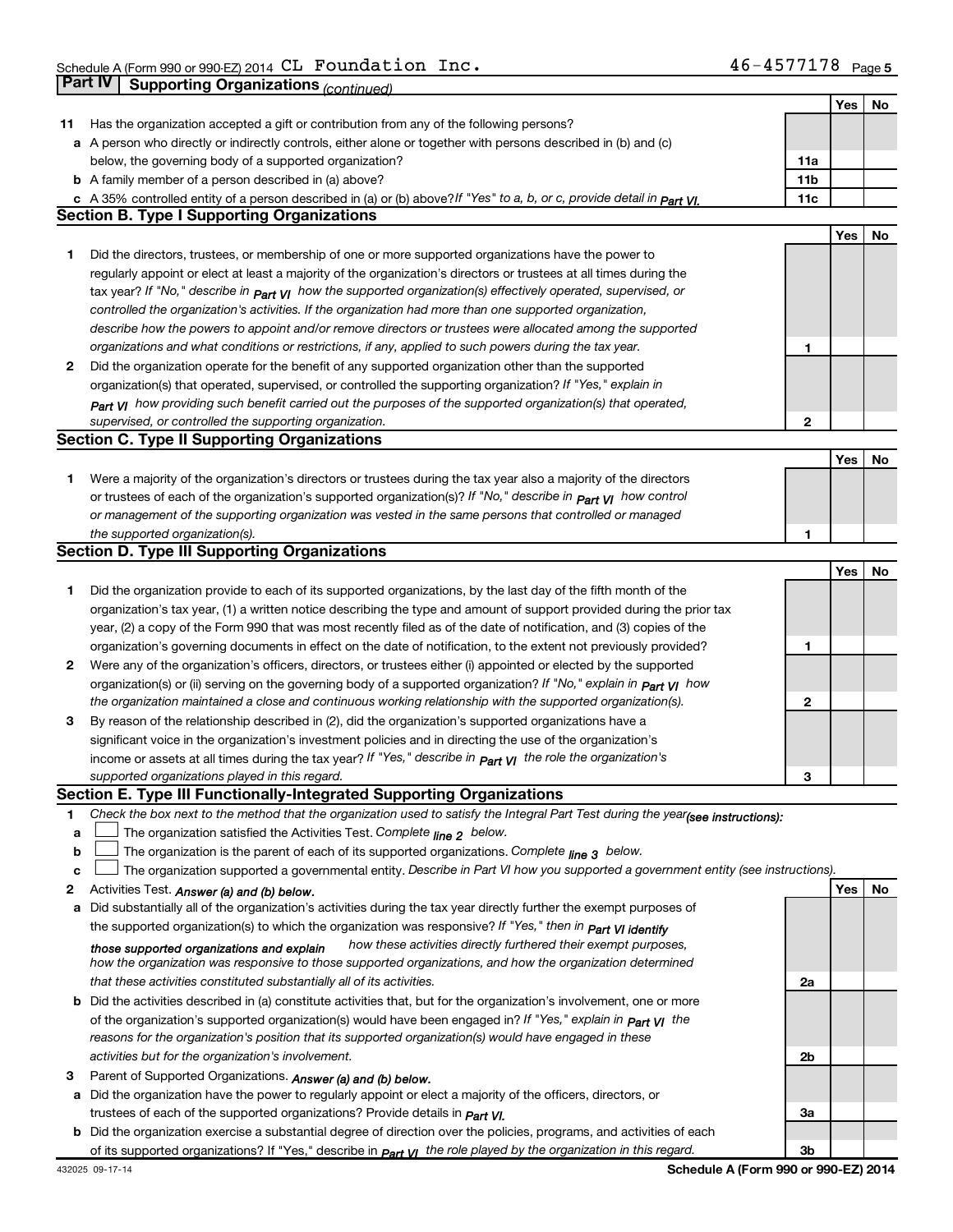### p ^ Ec VVM VVMJbwF OMNQ m~ `i c~ fK QSJQRTTNTU

1 LI Check here if the organization satisfied the Integral Part Test as a qualifying trust on Nov. 20, 1970. See instructions. All other Type III non-functionally integrated supporting organizations must complete Sections A through E. **Part V** | Type III Non-Functionally Integrated 509(a)(3) Supporting Organizations  $\begin{array}{c} \hline \end{array}$ 

|                                         | Section A - Adjusted Net Income                                              | (A) Prior Year          | (B) Current Year<br>(optional) |                                |
|-----------------------------------------|------------------------------------------------------------------------------|-------------------------|--------------------------------|--------------------------------|
| 1                                       | Net short-term capital gain                                                  | 1                       |                                |                                |
| 2                                       | Recoveries of prior-year distributions                                       | $\mathbf{2}$            |                                |                                |
| 3                                       | Other gross income (see instructions)                                        | 3                       |                                |                                |
| 4                                       | Add lines 1 through 3                                                        | 4                       |                                |                                |
| 5                                       | Depreciation and depletion                                                   | 5                       |                                |                                |
| 6                                       | Portion of operating expenses paid or incurred for production or             |                         |                                |                                |
|                                         | collection of gross income or for management, conservation, or               |                         |                                |                                |
|                                         | maintenance of property held for production of income (see instructions)     | 6                       |                                |                                |
| 7                                       | Other expenses (see instructions)                                            | $\overline{7}$          |                                |                                |
| 8                                       | <b>Adjusted Net Income</b> (subtract lines 5, 6 and 7 from line 4)           | 8                       |                                |                                |
|                                         | <b>Section B - Minimum Asset Amount</b>                                      |                         | (A) Prior Year                 | (B) Current Year<br>(optional) |
| 1                                       | Aggregate fair market value of all non-exempt-use assets (see                |                         |                                |                                |
|                                         | instructions for short tax year or assets held for part of year):            |                         |                                |                                |
|                                         | a Average monthly value of securities                                        | 1a                      |                                |                                |
|                                         | <b>b</b> Average monthly cash balances                                       | 1 <sub>b</sub>          |                                |                                |
|                                         | c Fair market value of other non-exempt-use assets                           | 1c                      |                                |                                |
|                                         | d Total (add lines 1a, 1b, and 1c)                                           | 1d                      |                                |                                |
|                                         | e Discount claimed for blockage or other                                     |                         |                                |                                |
|                                         | factors (explain in detail in Part VI):                                      |                         |                                |                                |
| 2                                       | Acquisition indebtedness applicable to non-exempt-use assets                 | $\mathbf{2}$            |                                |                                |
| З                                       | Subtract line 2 from line 1d                                                 | 3                       |                                |                                |
| 4                                       | Cash deemed held for exempt use. Enter 1-1/2% of line 3 (for greater amount, |                         |                                |                                |
|                                         | see instructions).                                                           | 4                       |                                |                                |
| 5                                       | Net value of non-exempt-use assets (subtract line 4 from line 3)             | 5                       |                                |                                |
| 6                                       | Multiply line 5 by .035                                                      | 6                       |                                |                                |
| 7                                       | Recoveries of prior-year distributions                                       | $\overline{\mathbf{r}}$ |                                |                                |
| 8                                       | <b>Minimum Asset Amount (add line 7 to line 6)</b>                           | 8                       |                                |                                |
| <b>Section C - Distributable Amount</b> |                                                                              |                         |                                | <b>Current Year</b>            |
| 1                                       | Adjusted net income for prior year (from Section A, line 8, Column A)        | 1                       |                                |                                |
| 2                                       | Enter 85% of line 1                                                          | $\mathbf{2}$            |                                |                                |
| 3                                       | Minimum asset amount for prior year (from Section B, line 8, Column A)       | 3                       |                                |                                |
| 4                                       | Enter greater of line 2 or line 3                                            | 4                       |                                |                                |
| 5                                       | Income tax imposed in prior year                                             | 5                       |                                |                                |
| 6                                       | Distributable Amount. Subtract line 5 from line 4, unless subject to         |                         |                                |                                |
|                                         | emergency temporary reduction (see instructions)                             | 6                       |                                |                                |
|                                         |                                                                              |                         |                                |                                |

T Check here if the current year is the organization's first as a non-functionally-integrated Type III supporting organization (see instructions).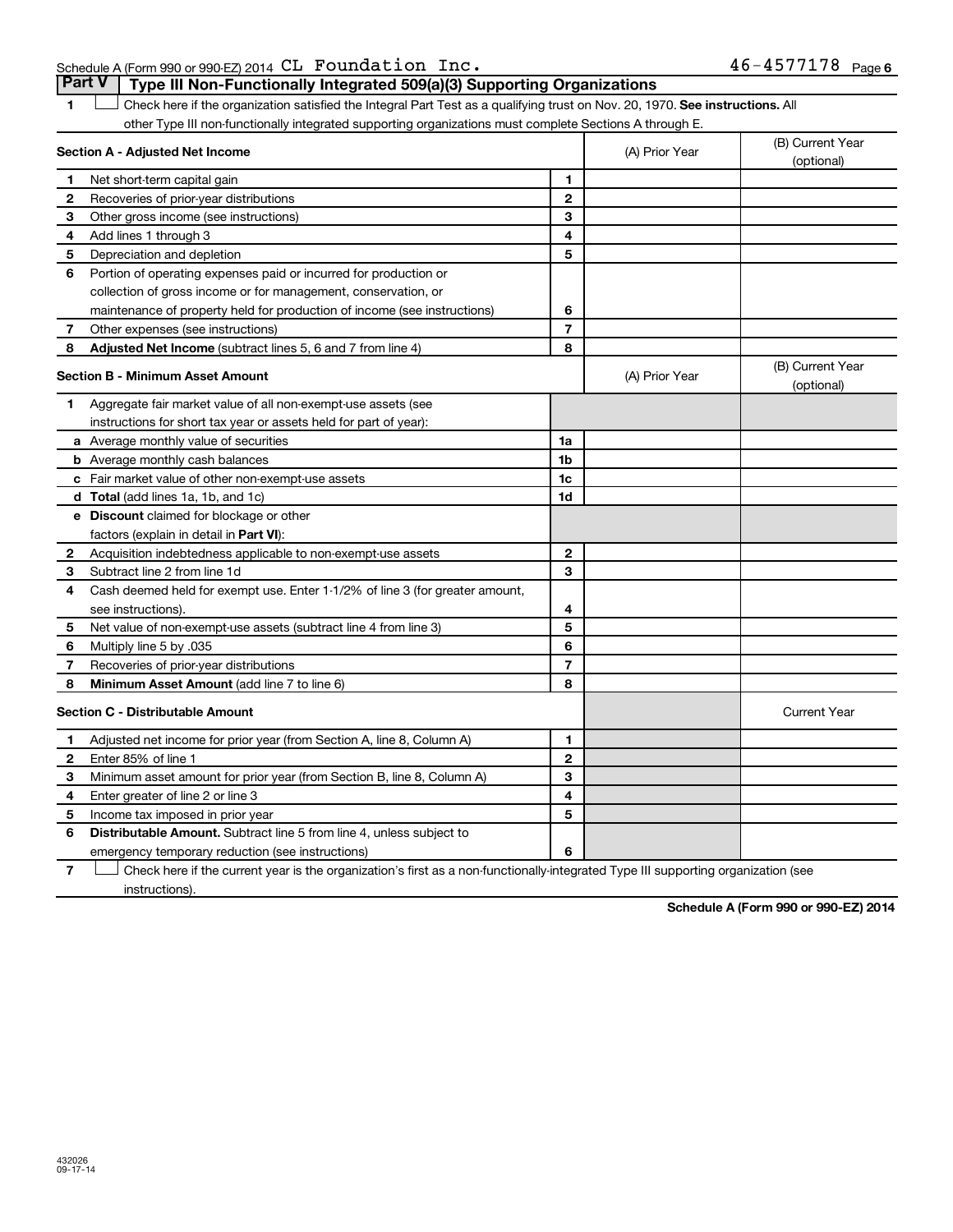| <b>Part V</b> | Type III Non-Functionally Integrated 509(a)(3) Supporting Organizations (continued)        |                                    |                                   |                               |  |  |  |
|---------------|--------------------------------------------------------------------------------------------|------------------------------------|-----------------------------------|-------------------------------|--|--|--|
|               | <b>Current Year</b><br><b>Section D - Distributions</b>                                    |                                    |                                   |                               |  |  |  |
| 1             | Amounts paid to supported organizations to accomplish exempt purposes                      |                                    |                                   |                               |  |  |  |
| 2             | Amounts paid to perform activity that directly furthers exempt purposes of supported       |                                    |                                   |                               |  |  |  |
|               | organizations, in excess of income from activity                                           |                                    |                                   |                               |  |  |  |
| 3             | Administrative expenses paid to accomplish exempt purposes of supported organizations      |                                    |                                   |                               |  |  |  |
| 4             | Amounts paid to acquire exempt-use assets                                                  |                                    |                                   |                               |  |  |  |
| 5             | Qualified set-aside amounts (prior IRS approval required)                                  |                                    |                                   |                               |  |  |  |
| 6             | Other distributions (describe in <b>Part VI</b> ). See instructions.                       |                                    |                                   |                               |  |  |  |
| 7             | Total annual distributions. Add lines 1 through 6.                                         |                                    |                                   |                               |  |  |  |
| 8             | Distributions to attentive supported organizations to which the organization is responsive |                                    |                                   |                               |  |  |  |
|               | (provide details in Part VI). See instructions.                                            |                                    |                                   |                               |  |  |  |
| 9             | Distributable amount for 2014 from Section C, line 6                                       |                                    |                                   |                               |  |  |  |
| 10            | Line 8 amount divided by Line 9 amount                                                     |                                    |                                   |                               |  |  |  |
|               |                                                                                            | (i)<br><b>Excess Distributions</b> | (ii)<br><b>Underdistributions</b> | (iii)<br><b>Distributable</b> |  |  |  |
|               | <b>Section E - Distribution Allocations (see instructions)</b>                             |                                    | Pre-2014                          | Amount for 2014               |  |  |  |
| 1             | Distributable amount for 2014 from Section C, line 6                                       |                                    |                                   |                               |  |  |  |
| 2             | Underdistributions, if any, for years prior to 2014                                        |                                    |                                   |                               |  |  |  |
|               | (reasonable cause required-see instructions)                                               |                                    |                                   |                               |  |  |  |
| 3             | Excess distributions carryover, if any, to 2014:                                           |                                    |                                   |                               |  |  |  |
| а             |                                                                                            |                                    |                                   |                               |  |  |  |
| b             |                                                                                            |                                    |                                   |                               |  |  |  |
| с             |                                                                                            |                                    |                                   |                               |  |  |  |
| d             |                                                                                            |                                    |                                   |                               |  |  |  |
|               | e From 2013                                                                                |                                    |                                   |                               |  |  |  |
| f             | Total of lines 3a through e                                                                |                                    |                                   |                               |  |  |  |
|               | Applied to underdistributions of prior years                                               |                                    |                                   |                               |  |  |  |
|               | <b>h</b> Applied to 2014 distributable amount                                              |                                    |                                   |                               |  |  |  |
| Ť.            | Carryover from 2009 not applied (see instructions)                                         |                                    |                                   |                               |  |  |  |
|               | Remainder. Subtract lines 3g, 3h, and 3i from 3f.                                          |                                    |                                   |                               |  |  |  |
| 4             | Distributions for 2014 from Section D,                                                     |                                    |                                   |                               |  |  |  |
|               | line $7:$                                                                                  |                                    |                                   |                               |  |  |  |
|               | a Applied to underdistributions of prior years                                             |                                    |                                   |                               |  |  |  |
|               | <b>b</b> Applied to 2014 distributable amount                                              |                                    |                                   |                               |  |  |  |
| с             | Remainder. Subtract lines 4a and 4b from 4.                                                |                                    |                                   |                               |  |  |  |
| 5             | Remaining underdistributions for years prior to 2014, if                                   |                                    |                                   |                               |  |  |  |
|               | any. Subtract lines 3g and 4a from line 2 (if amount                                       |                                    |                                   |                               |  |  |  |
|               | greater than zero, see instructions).                                                      |                                    |                                   |                               |  |  |  |
| 6             | Remaining underdistributions for 2014. Subtract lines 3h                                   |                                    |                                   |                               |  |  |  |
|               | and 4b from line 1 (if amount greater than zero, see                                       |                                    |                                   |                               |  |  |  |
| 7             | instructions).<br>Excess distributions carryover to 2015. Add lines 3j                     |                                    |                                   |                               |  |  |  |
|               | and 4c.                                                                                    |                                    |                                   |                               |  |  |  |
| 8             | Breakdown of line 7:                                                                       |                                    |                                   |                               |  |  |  |
| a             |                                                                                            |                                    |                                   |                               |  |  |  |
| b             |                                                                                            |                                    |                                   |                               |  |  |  |
| c             |                                                                                            |                                    |                                   |                               |  |  |  |
|               | d Excess from 2013                                                                         |                                    |                                   |                               |  |  |  |
|               | e Excess from 2014                                                                         |                                    |                                   |                               |  |  |  |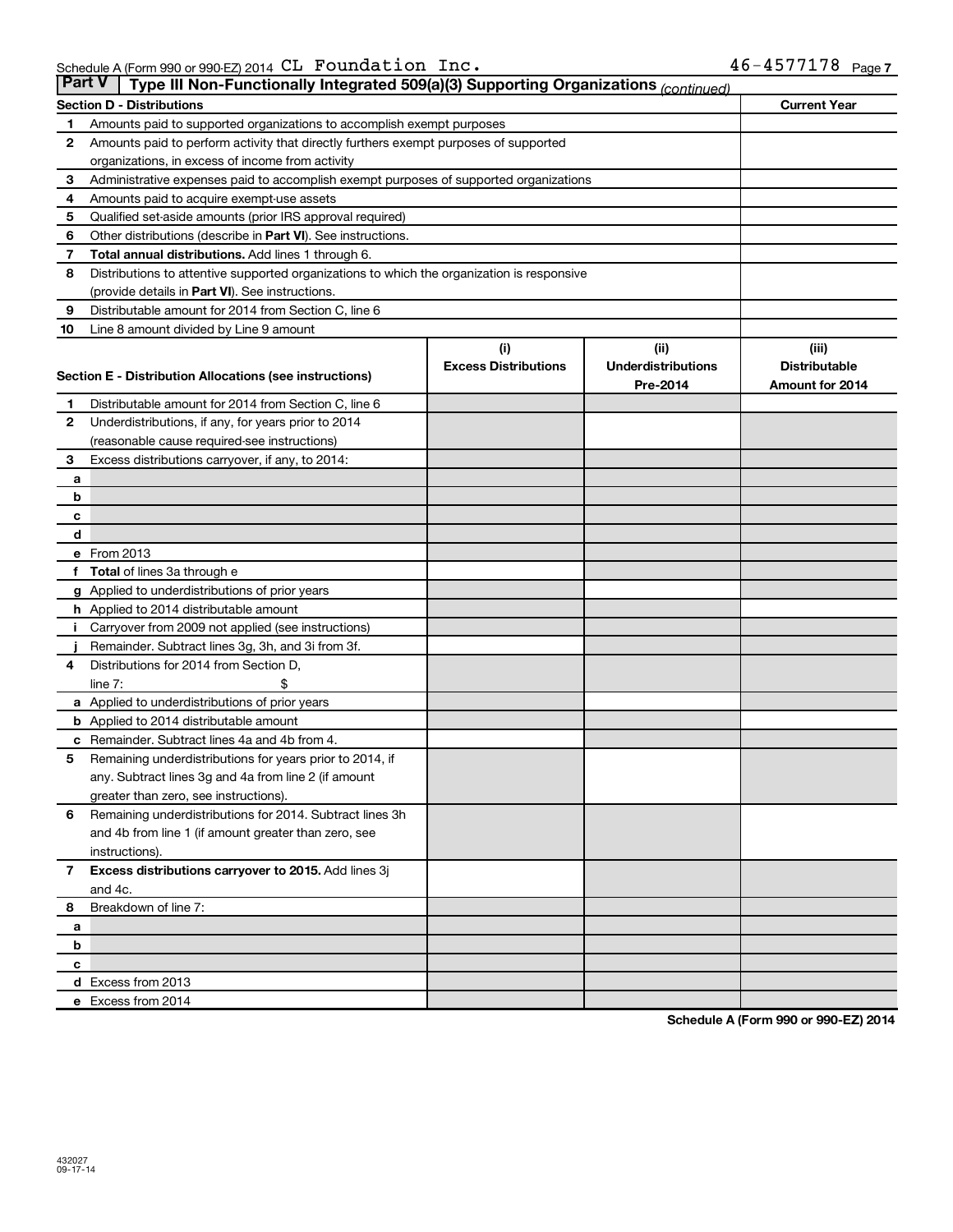Part VI | Supplemental Information. Provide the explanations required by Part II, line 10; Part II, line 17a or 17b; and Part III, line 12. Also complete this part for any additional information. (See instructions).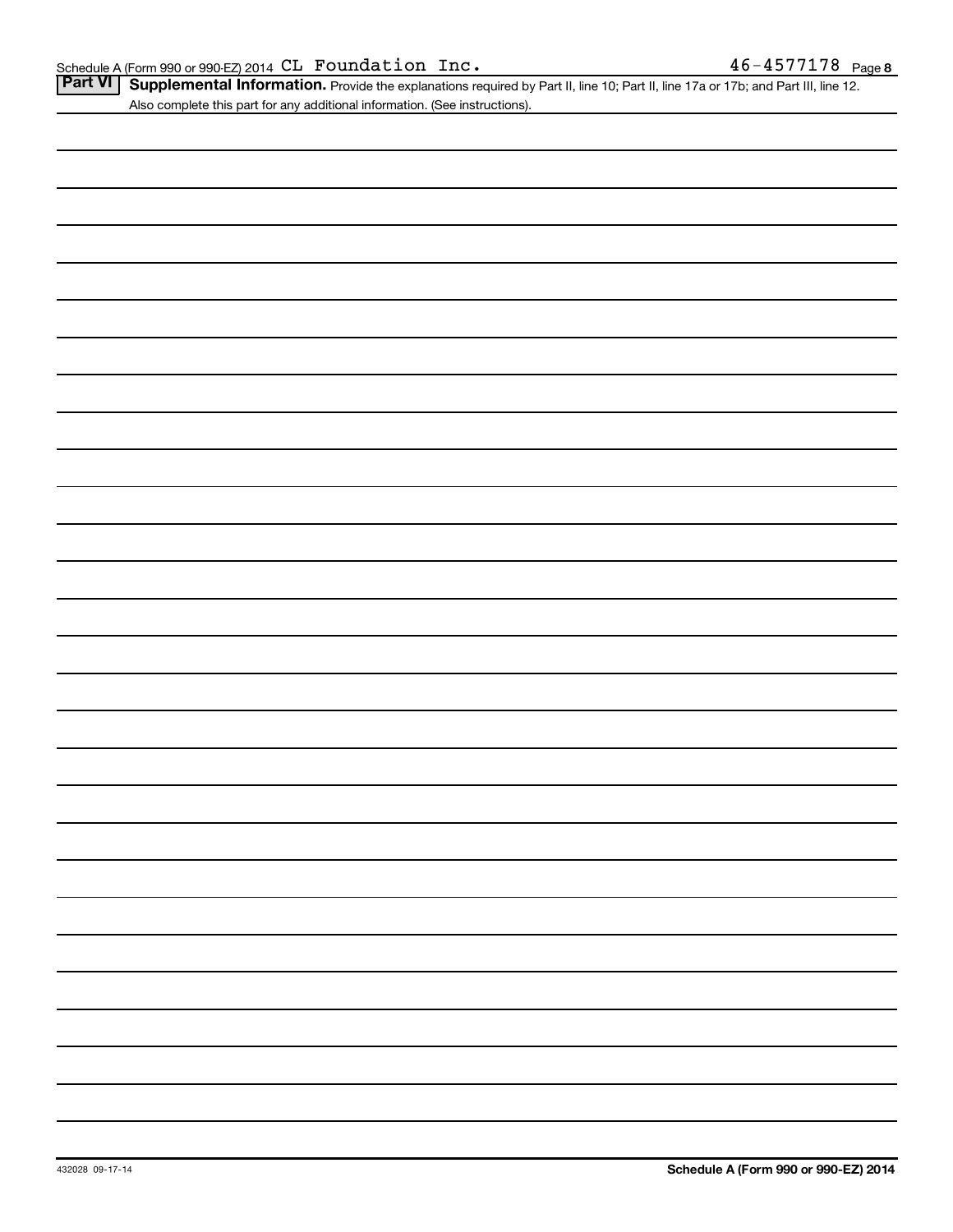(Form 990. 990-EZ. or 990-PF)

Department of the Treasury Internal Revenue Service

### \*\* PUBLIC DISCLOSURE COPY \*\*

# Schedule B  $\qquad \qquad$  Schedule of Contributors

Attach to Form 990, Form 990-EZ, or Form 990-PF. Information about Schedule B (Form 990, 990-EZ, or 990-PF) and its instructions is at <sub>www.irs.gov/form990</sub>.

OMB No. 1545-0047

# **2014**

Name of the organization number  $\vert$  Employer identification number

 $46 - 4577178$ 

| CL Foundation Inc. |  |
|--------------------|--|
|--------------------|--|

| <b>Organization type (check one):</b>                                     |                        |  |  |  |  |  |  |
|---------------------------------------------------------------------------|------------------------|--|--|--|--|--|--|
|                                                                           | Filers of:<br>Section: |  |  |  |  |  |  |
| $\lfloor x \rfloor$ 501(c)( 3) (enter number) organization                | Form 990 or 990-EZ     |  |  |  |  |  |  |
| 4947(a)(1) nonexempt charitable trust not treated as a private foundation |                        |  |  |  |  |  |  |
|                                                                           |                        |  |  |  |  |  |  |
| 501(c)(3) exempt private foundation                                       | Form 990-PF            |  |  |  |  |  |  |
| 4947(a)(1) nonexempt charitable trust treated as a private foundation     |                        |  |  |  |  |  |  |
| 501(c)(3) taxable private foundation                                      |                        |  |  |  |  |  |  |
|                                                                           |                        |  |  |  |  |  |  |

Check if your organization is covered by the General Rule or a Special Rule.

Note. Only a section 501(c)(7), (8), or (10) organization can check boxes for both the General Rule and a Special Rule. See instructions.

#### **General Rule**

 $\Box$ 

For an organization filing Form 990, 990-EZ, or 990-PF that received, during the year, contributions totaling \$5,000 or more (in money or property) from any one contributor. Complete Parts I and II. See instructions for determining a contributor's total contributions.

#### **Special Rules**

any one contributor, during the year, total contributions of the greater of (1) \$5,000 or (2) 2% of the amount on (i) Form 990, Part VIII, line 1h,  $\boxed{\text{X}}$  For an organization described in section 501(c)(3) filing Form 990 or 990-EZ that met the 33 1/3% support test of the regulations under sections 509(a)(1) and 170(b)(1)(A)(vi), that checked Schedule A (Form 990 or 990-EZ), Part II, line 13, 16a, or 16b, and that received from or (ii) Form 990-EZ, line 1. Complete Parts I and II.

year, total contributions of more than \$1,000 exclusively for religious, charitable, scientific, literary, or educational purposes, or for For an organization described in section 501(c)(7), (8), or (10) filing Form 990 or 990-EZ that received from any one contributor, during the the prevention of cruelty to children or animals. Complete Parts I, II, and III.  $\Box$ 

purpose. Do not complete any of the parts unless the General Rule applies to this organization because it received nonexclusively year, contributions exclusively for religious, charitable, etc., purposes, but no such contributions totaled more than \$1,000. If this box is checked, enter here the total contributions that were received during the year for an exclusively religious, charitable, etc., For an organization described in section  $501(c)(7)$ , (8), or (10) filing Form 990 or 990-EZ that received from any one contributor, during the I ~~I KI ~ ARIMMM ~ A  $\Box$ 

Caution. An organization that is not covered by the General Rule and/or the Special Rules does not file Schedule B (Form 990, 990-EZ, or 990-PF), but it **must** answer "No" on Part IV, line 2, of its Form 990; or check the box on line H of its Form 990-EZ or on its Form 990-PF, Part I, line 2, to certify that it does not meet the filing requirements of Schedule B (Form 990, 990-EZ, or 990-PF).

LHA For Paperwork Reduction Act Notice, see the Instructions for Form 990, 990-EZ, or 990-PF. Schedule B (Form 990, 990-EZ, or 990-PF) (2014)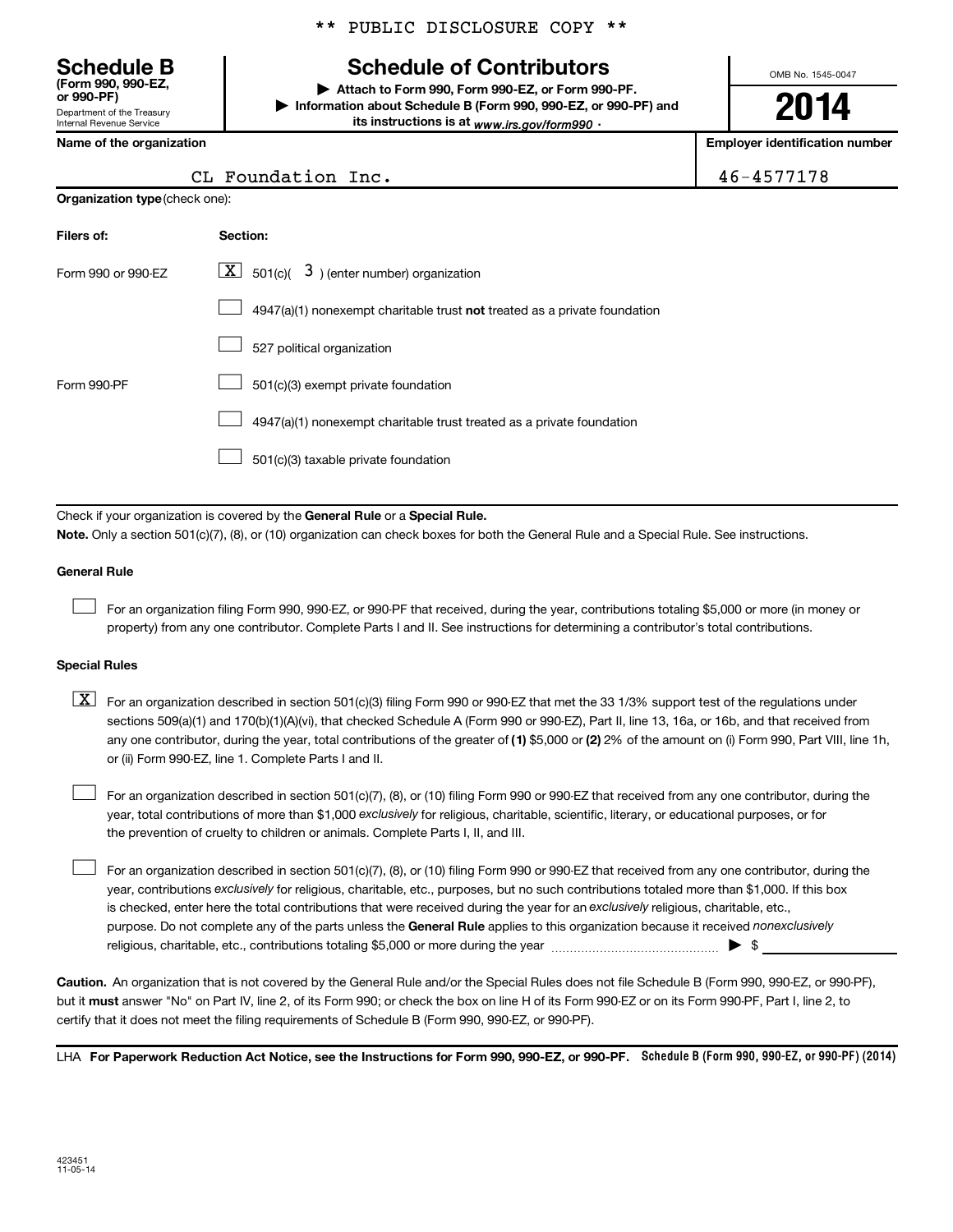### Schedule B (Form 990, 990-EZ, or 990-PF) (2014)

### CL Foundation Inc. 46-4577178

| Part I     | <b>Contributors</b> (see instructions). Use duplicate copies of Part I if additional space is needed. |                                                                                                                                   |  |  |  |  |
|------------|-------------------------------------------------------------------------------------------------------|-----------------------------------------------------------------------------------------------------------------------------------|--|--|--|--|
| (a)<br>No. | (b)<br>Name, address, and ZIP + 4                                                                     | (d)<br>(c)<br><b>Total contributions</b><br>Type of contribution                                                                  |  |  |  |  |
| 1          |                                                                                                       | $\boxed{\textbf{X}}$<br>Person<br>Payroll<br>54,000.<br><b>Noncash</b><br>\$<br>(Complete Part II for<br>noncash contributions.)  |  |  |  |  |
| (a)<br>No. | (b)<br>Name, address, and ZIP + 4                                                                     | (d)<br>(c)<br><b>Total contributions</b><br>Type of contribution                                                                  |  |  |  |  |
| 2          |                                                                                                       | $\boxed{\textbf{X}}$<br>Person<br>Payroll<br>102,400.<br><b>Noncash</b><br>\$<br>(Complete Part II for<br>noncash contributions.) |  |  |  |  |
| (a)<br>No. | (b)<br>Name, address, and ZIP + 4                                                                     | (c)<br>(d)<br><b>Total contributions</b><br>Type of contribution                                                                  |  |  |  |  |
| 3          |                                                                                                       | $\boxed{\text{X}}$<br>Person<br>Payroll<br>50,000.<br><b>Noncash</b><br>\$<br>(Complete Part II for<br>noncash contributions.)    |  |  |  |  |
| (a)<br>No. | (b)<br>Name, address, and ZIP + 4                                                                     | (c)<br>(d)<br><b>Total contributions</b><br>Type of contribution                                                                  |  |  |  |  |
| 4          |                                                                                                       | $\boxed{\textbf{X}}$<br>Person<br>Payroll<br>20,000.<br><b>Noncash</b><br>\$<br>(Complete Part II for<br>noncash contributions.)  |  |  |  |  |
| (a)<br>No. | (b)<br>Name, address, and ZIP + 4                                                                     | (d)<br>(c)<br><b>Total contributions</b><br>Type of contribution                                                                  |  |  |  |  |
|            |                                                                                                       | Person<br>Payroll<br><b>Noncash</b><br>\$<br>(Complete Part II for<br>noncash contributions.)                                     |  |  |  |  |
| (a)<br>No. | (b)<br>Name, address, and ZIP + 4                                                                     | (d)<br>(c)<br><b>Total contributions</b><br>Type of contribution                                                                  |  |  |  |  |
|            |                                                                                                       | Person<br>Payroll<br>Noncash<br>\$<br>(Complete Part II for<br>noncash contributions.)                                            |  |  |  |  |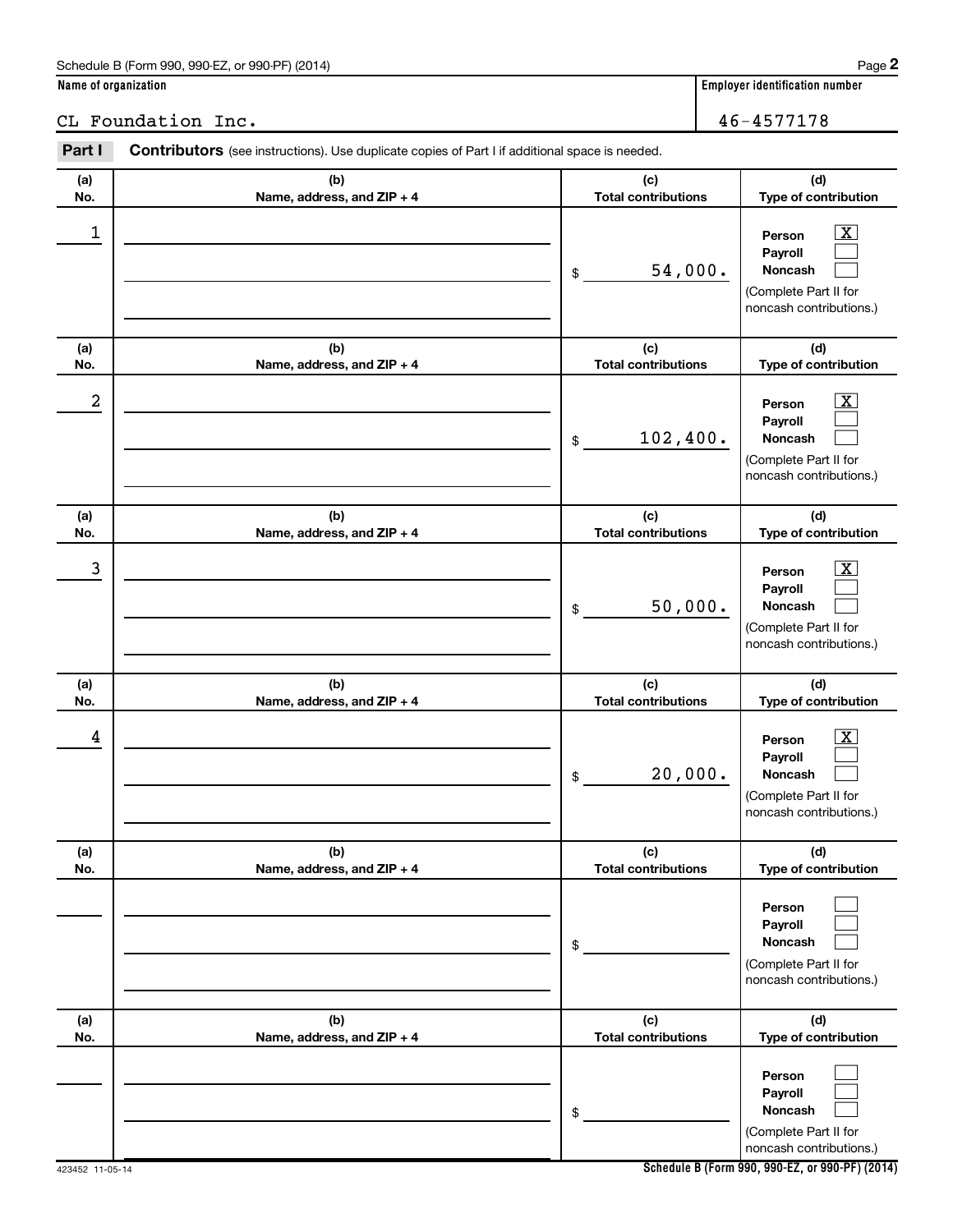Schedule B (Form 990, 990-EZ, or 990-PF) (2014)

# `i c~ fK QSJQRTTNTU

423453 11-05-14

Part II Noncash Property (see instructions). Use duplicate copies of Part II if additional space is needed.

| гац II                       | <b>NOTICASTE FLOPELLY</b> (See instructions). Ose duplicate copies of Fart in additional space is needed. |                                                |                      |
|------------------------------|-----------------------------------------------------------------------------------------------------------|------------------------------------------------|----------------------|
| (a)<br>No.<br>from<br>Part I | (b)<br>Description of noncash property given                                                              | (c)<br>FMV (or estimate)<br>(see instructions) | (d)<br>Date received |
|                              |                                                                                                           | \$                                             |                      |
| (a)<br>No.<br>from<br>Part I | (b)<br>Description of noncash property given                                                              | (c)<br>FMV (or estimate)<br>(see instructions) | (d)<br>Date received |
|                              |                                                                                                           | \$                                             |                      |
| (a)<br>No.<br>from<br>Part I | (b)<br>Description of noncash property given                                                              | (c)<br>FMV (or estimate)<br>(see instructions) | (d)<br>Date received |
|                              |                                                                                                           | \$                                             |                      |
| (a)<br>No.<br>from<br>Part I | (b)<br>Description of noncash property given                                                              | (c)<br>FMV (or estimate)<br>(see instructions) | (d)<br>Date received |
|                              |                                                                                                           | \$                                             |                      |
| (a)<br>No.<br>from<br>Part I | (b)<br>Description of noncash property given                                                              | (c)<br>FMV (or estimate)<br>(see instructions) | (d)<br>Date received |
|                              |                                                                                                           | \$                                             |                      |
| (a)<br>No.<br>from<br>Part I | (b)<br>Description of noncash property given                                                              | (c)<br>FMV (or estimate)<br>(see instructions) | (d)<br>Date received |
|                              |                                                                                                           | \$                                             |                      |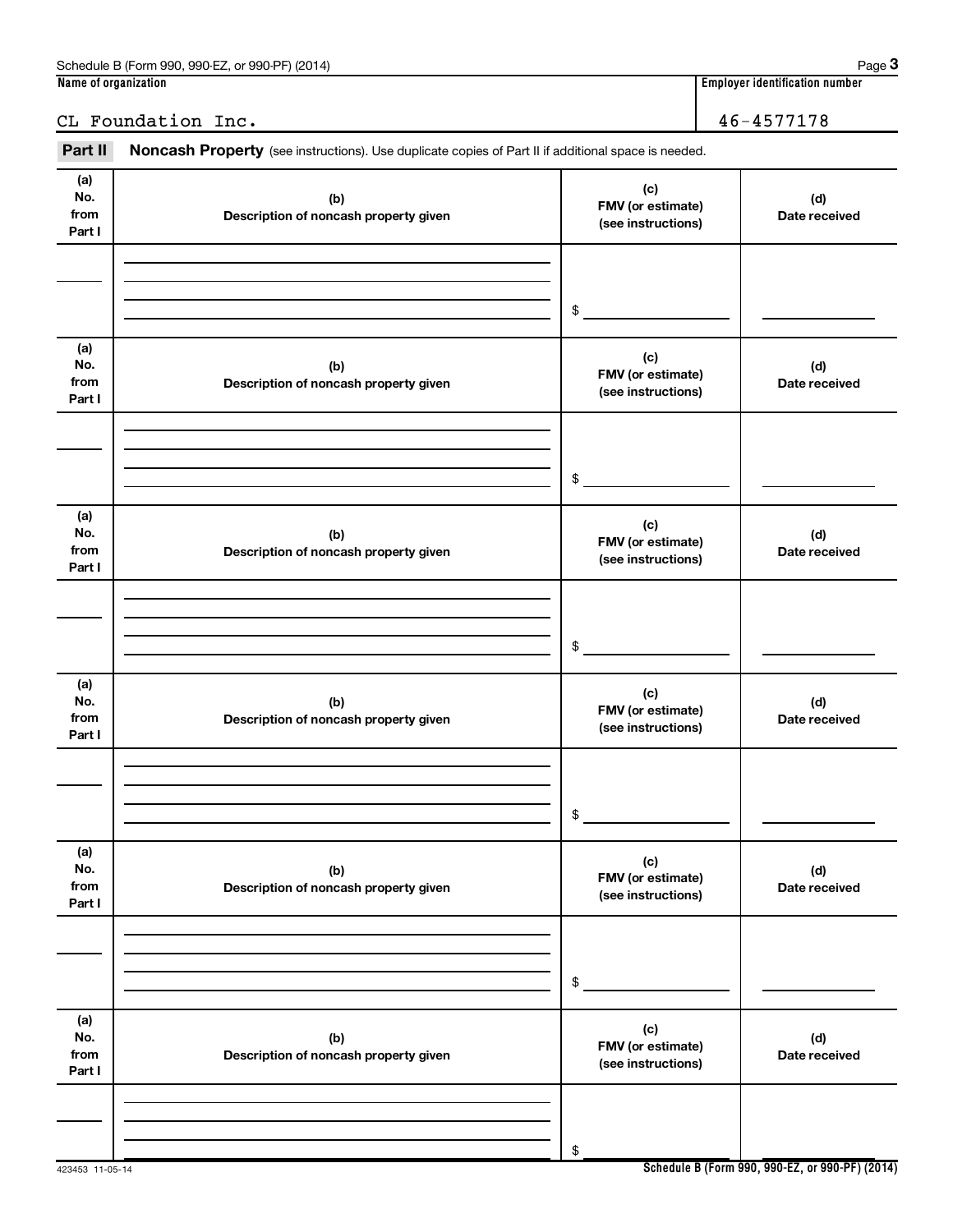| Name of organization |                                                                                                                                                          | <b>Employer identification number</b>    |                                                                                                                                                                                                                                    |  |  |  |  |
|----------------------|----------------------------------------------------------------------------------------------------------------------------------------------------------|------------------------------------------|------------------------------------------------------------------------------------------------------------------------------------------------------------------------------------------------------------------------------------|--|--|--|--|
|                      | CL Foundation Inc.                                                                                                                                       |                                          | 46-4577178                                                                                                                                                                                                                         |  |  |  |  |
| Part III             |                                                                                                                                                          |                                          | Fxclusively religious, charitable, etc., contributions to organizations described in section 501(c)(7), (8), or (10) that total more than \$1,000 for<br>the year from any one contributor. Complete columns (a) through (e) and t |  |  |  |  |
|                      | completing Part III, enter the total of exclusively religious, charitable, etc., contributions of \$1,000 or less for the year. (Enter this info. once.) |                                          | $\blacktriangleright$ \$                                                                                                                                                                                                           |  |  |  |  |
| (a) No.              | Use duplicate copies of Part III if additional space is needed.                                                                                          |                                          |                                                                                                                                                                                                                                    |  |  |  |  |
| from<br>Part I       | (b) Purpose of gift                                                                                                                                      | (c) Use of gift                          | (d) Description of how gift is held                                                                                                                                                                                                |  |  |  |  |
|                      |                                                                                                                                                          |                                          |                                                                                                                                                                                                                                    |  |  |  |  |
|                      |                                                                                                                                                          |                                          |                                                                                                                                                                                                                                    |  |  |  |  |
|                      |                                                                                                                                                          |                                          |                                                                                                                                                                                                                                    |  |  |  |  |
|                      |                                                                                                                                                          |                                          |                                                                                                                                                                                                                                    |  |  |  |  |
|                      |                                                                                                                                                          | (e) Transfer of gift                     |                                                                                                                                                                                                                                    |  |  |  |  |
|                      | Transferee's name, address, and ZIP + 4                                                                                                                  |                                          | Relationship of transferor to transferee                                                                                                                                                                                           |  |  |  |  |
|                      |                                                                                                                                                          |                                          |                                                                                                                                                                                                                                    |  |  |  |  |
|                      |                                                                                                                                                          |                                          |                                                                                                                                                                                                                                    |  |  |  |  |
|                      |                                                                                                                                                          |                                          |                                                                                                                                                                                                                                    |  |  |  |  |
| (a) No.              |                                                                                                                                                          |                                          |                                                                                                                                                                                                                                    |  |  |  |  |
| from<br>Part I       | (b) Purpose of gift                                                                                                                                      | (c) Use of gift                          | (d) Description of how gift is held                                                                                                                                                                                                |  |  |  |  |
|                      |                                                                                                                                                          |                                          |                                                                                                                                                                                                                                    |  |  |  |  |
|                      |                                                                                                                                                          |                                          |                                                                                                                                                                                                                                    |  |  |  |  |
|                      |                                                                                                                                                          |                                          |                                                                                                                                                                                                                                    |  |  |  |  |
|                      | (e) Transfer of gift                                                                                                                                     |                                          |                                                                                                                                                                                                                                    |  |  |  |  |
|                      |                                                                                                                                                          |                                          |                                                                                                                                                                                                                                    |  |  |  |  |
|                      | Transferee's name, address, and ZIP + 4                                                                                                                  | Relationship of transferor to transferee |                                                                                                                                                                                                                                    |  |  |  |  |
|                      |                                                                                                                                                          |                                          |                                                                                                                                                                                                                                    |  |  |  |  |
|                      |                                                                                                                                                          |                                          |                                                                                                                                                                                                                                    |  |  |  |  |
|                      |                                                                                                                                                          |                                          |                                                                                                                                                                                                                                    |  |  |  |  |
| (a) No.<br>from      | (b) Purpose of gift                                                                                                                                      | (c) Use of gift                          | (d) Description of how gift is held                                                                                                                                                                                                |  |  |  |  |
| Part I               |                                                                                                                                                          |                                          |                                                                                                                                                                                                                                    |  |  |  |  |
|                      |                                                                                                                                                          |                                          |                                                                                                                                                                                                                                    |  |  |  |  |
|                      |                                                                                                                                                          |                                          |                                                                                                                                                                                                                                    |  |  |  |  |
|                      |                                                                                                                                                          |                                          |                                                                                                                                                                                                                                    |  |  |  |  |
|                      | (e) Transfer of gift                                                                                                                                     |                                          |                                                                                                                                                                                                                                    |  |  |  |  |
|                      | Transferee's name, address, and $ZIP + 4$                                                                                                                |                                          | Relationship of transferor to transferee                                                                                                                                                                                           |  |  |  |  |
|                      |                                                                                                                                                          |                                          |                                                                                                                                                                                                                                    |  |  |  |  |
|                      |                                                                                                                                                          |                                          |                                                                                                                                                                                                                                    |  |  |  |  |
|                      |                                                                                                                                                          |                                          |                                                                                                                                                                                                                                    |  |  |  |  |
| (a) No.<br>from      | (b) Purpose of gift                                                                                                                                      | (c) Use of gift                          | (d) Description of how gift is held                                                                                                                                                                                                |  |  |  |  |
| Part I               |                                                                                                                                                          |                                          |                                                                                                                                                                                                                                    |  |  |  |  |
|                      |                                                                                                                                                          |                                          |                                                                                                                                                                                                                                    |  |  |  |  |
|                      |                                                                                                                                                          |                                          |                                                                                                                                                                                                                                    |  |  |  |  |
|                      |                                                                                                                                                          |                                          |                                                                                                                                                                                                                                    |  |  |  |  |
|                      |                                                                                                                                                          | (e) Transfer of gift                     |                                                                                                                                                                                                                                    |  |  |  |  |
|                      |                                                                                                                                                          |                                          |                                                                                                                                                                                                                                    |  |  |  |  |
|                      | Transferee's name, address, and ZIP + 4                                                                                                                  |                                          | Relationship of transferor to transferee                                                                                                                                                                                           |  |  |  |  |
|                      |                                                                                                                                                          |                                          |                                                                                                                                                                                                                                    |  |  |  |  |
|                      |                                                                                                                                                          |                                          |                                                                                                                                                                                                                                    |  |  |  |  |
|                      |                                                                                                                                                          |                                          |                                                                                                                                                                                                                                    |  |  |  |  |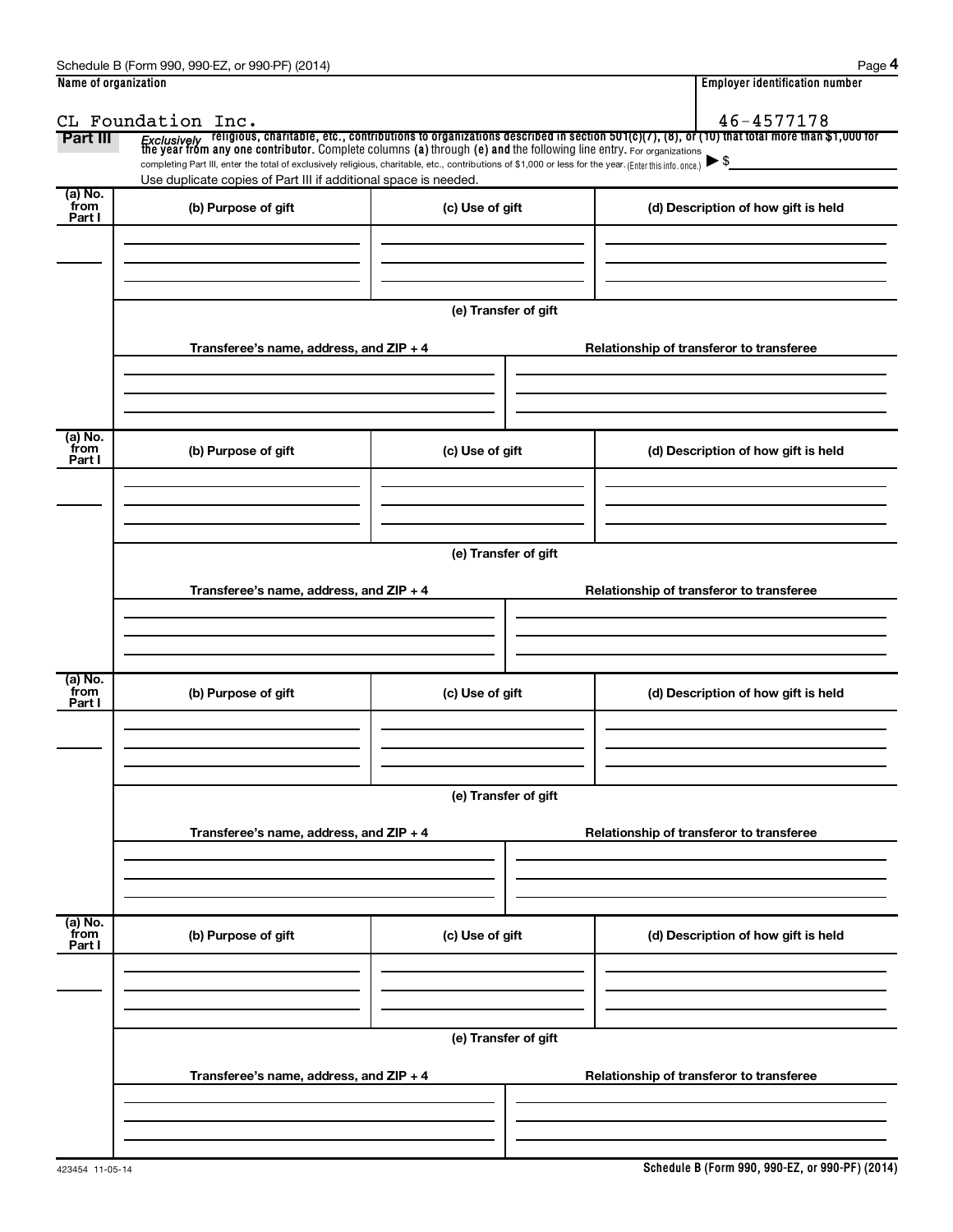### (Form 990 or 990-EZ) **SCHEDULE C**

Department of the Treasury Internal Revenue Service

# **Political Campaign and Lobbying Activities**

 $\blacktriangleright$  Information about Schedule C (Form 990 or 990-EZ) and its instructions is at  $_{www.irs.gov/form990.}$ For Organizations Exempt From Income Tax Under section 501(c) and section 527 Complete if the organization is described below. > Attach to Form 990 or Form 990-EZ. **Open to Public** Inspection 2014

**Employer identification number** 

OMB No. 1545-0047

If the organization answered "Yes," to Form 990, Part IV, line 3, or Form 990-EZ, Part V, line 46 (Political Campaign Activities), then

- Section 501(c)(3) organizations: Complete Parts I-A and B. Do not complete Part I-C.
- Section 501(c) (other than section 501(c)(3)) organizations: Complete Parts I-A and C below. Do not complete Part I-B.
- Section 527 organizations: Complete Part I-A only.

#### If the organization answered "Yes," to Form 990, Part IV, line 4, or Form 990-EZ, Part VI, line 47 (Lobbying Activities), then

- Section 501(c)(3) organizations that have filed Form 5768 (election under section 501(h)): Complete Part II-A. Do not complete Part II-B.
- Section 501(c)(3) organizations that have NOT filed Form 5768 (election under section 501(h)): Complete Part II-B. Do not complete Part II-A.

#### If the organization answered "Yes," to Form 990, Part IV, line 5 (Proxy Tax) (see separate instructions) or Form 990-EZ, Part V, line 35c (Proxy Tax) (see separate instructions), then

|                      | • Section 501(c)(4), (5), or (6) organizations: Complete Part III. |
|----------------------|--------------------------------------------------------------------|
| Name of organization |                                                                    |

|    | CL Foundation Inc.<br>$46 - 4577178$ |                                         |                                                                                                                                                                                                                                                                                                                                                                                                                                                                                                                                                                                            |           |                                                                             |                                                                                                                                                             |  |
|----|--------------------------------------|-----------------------------------------|--------------------------------------------------------------------------------------------------------------------------------------------------------------------------------------------------------------------------------------------------------------------------------------------------------------------------------------------------------------------------------------------------------------------------------------------------------------------------------------------------------------------------------------------------------------------------------------------|-----------|-----------------------------------------------------------------------------|-------------------------------------------------------------------------------------------------------------------------------------------------------------|--|
|    | Part I-A                             |                                         | Complete if the organization is exempt under section 501(c) or is a section 527 organization.                                                                                                                                                                                                                                                                                                                                                                                                                                                                                              |           |                                                                             |                                                                                                                                                             |  |
|    |                                      |                                         | 1 Provide a description of the organization's direct and indirect political campaign activities in Part IV.<br>2 Political expenditures <b>continues</b> successive contract and the set of the set of the set of the set of the set of the set of the set of the set of the set of the set of the set of the set of the set of the set of the set<br>3 Volunteer hours <b>contract and the contract of the contract of the contract of the contract of the contract of the contract of the contract of the contract of the contract of the contract of the contract of the contract o</b> |           |                                                                             |                                                                                                                                                             |  |
|    | Part I-B                             |                                         | Complete if the organization is exempt under section 501(c)(3).                                                                                                                                                                                                                                                                                                                                                                                                                                                                                                                            |           |                                                                             |                                                                                                                                                             |  |
|    |                                      |                                         |                                                                                                                                                                                                                                                                                                                                                                                                                                                                                                                                                                                            |           |                                                                             |                                                                                                                                                             |  |
| 2  |                                      |                                         |                                                                                                                                                                                                                                                                                                                                                                                                                                                                                                                                                                                            |           |                                                                             |                                                                                                                                                             |  |
|    |                                      |                                         |                                                                                                                                                                                                                                                                                                                                                                                                                                                                                                                                                                                            |           |                                                                             | Yes<br><b>No</b>                                                                                                                                            |  |
|    |                                      |                                         |                                                                                                                                                                                                                                                                                                                                                                                                                                                                                                                                                                                            |           |                                                                             | Yes<br><b>No</b>                                                                                                                                            |  |
|    |                                      | <b>b</b> If "Yes," describe in Part IV. | Part I-C  Complete if the organization is exempt under section 501(c), except section 501(c)(3).                                                                                                                                                                                                                                                                                                                                                                                                                                                                                           |           |                                                                             |                                                                                                                                                             |  |
|    |                                      |                                         |                                                                                                                                                                                                                                                                                                                                                                                                                                                                                                                                                                                            |           |                                                                             |                                                                                                                                                             |  |
|    |                                      |                                         | 1 Enter the amount directly expended by the filing organization for section 527 exempt function activities                                                                                                                                                                                                                                                                                                                                                                                                                                                                                 |           | $\blacktriangleright$ \$                                                    |                                                                                                                                                             |  |
|    |                                      |                                         | 2 Enter the amount of the filing organization's funds contributed to other organizations for section 527                                                                                                                                                                                                                                                                                                                                                                                                                                                                                   |           |                                                                             |                                                                                                                                                             |  |
|    |                                      |                                         | exempt function activities encourance and activities and activities are activities and activities and activities                                                                                                                                                                                                                                                                                                                                                                                                                                                                           |           | $\triangleright$ s                                                          |                                                                                                                                                             |  |
|    |                                      |                                         | 3 Total exempt function expenditures. Add lines 1 and 2. Enter here and on Form 1120-POL,                                                                                                                                                                                                                                                                                                                                                                                                                                                                                                  |           |                                                                             |                                                                                                                                                             |  |
|    |                                      |                                         | 4 Did the filing organization file Form 1120-POL for this year?                                                                                                                                                                                                                                                                                                                                                                                                                                                                                                                            |           | >                                                                           | Yes<br><b>No</b>                                                                                                                                            |  |
| 5. |                                      |                                         | Enter the names, addresses and employer identification number (EIN) of all section 527 political organizations to which the filing organization                                                                                                                                                                                                                                                                                                                                                                                                                                            |           |                                                                             |                                                                                                                                                             |  |
|    |                                      |                                         | made payments. For each organization listed, enter the amount paid from the filing organization's funds. Also enter the amount of political                                                                                                                                                                                                                                                                                                                                                                                                                                                |           |                                                                             |                                                                                                                                                             |  |
|    |                                      |                                         | contributions received that were promptly and directly delivered to a separate political organization, such as a separate segregated fund or a                                                                                                                                                                                                                                                                                                                                                                                                                                             |           |                                                                             |                                                                                                                                                             |  |
|    |                                      |                                         | political action committee (PAC). If additional space is needed, provide information in Part IV.                                                                                                                                                                                                                                                                                                                                                                                                                                                                                           |           |                                                                             |                                                                                                                                                             |  |
|    |                                      | (a) Name                                | (b) Address                                                                                                                                                                                                                                                                                                                                                                                                                                                                                                                                                                                | $(c)$ EIN | (d) Amount paid from<br>filing organization's<br>funds. If none, enter -0-. | (e) Amount of political<br>contributions received and<br>promptly and directly<br>delivered to a separate<br>political organization.<br>If none, enter -0-. |  |
|    |                                      |                                         |                                                                                                                                                                                                                                                                                                                                                                                                                                                                                                                                                                                            |           |                                                                             |                                                                                                                                                             |  |
|    |                                      |                                         |                                                                                                                                                                                                                                                                                                                                                                                                                                                                                                                                                                                            |           |                                                                             |                                                                                                                                                             |  |
|    |                                      |                                         |                                                                                                                                                                                                                                                                                                                                                                                                                                                                                                                                                                                            |           |                                                                             |                                                                                                                                                             |  |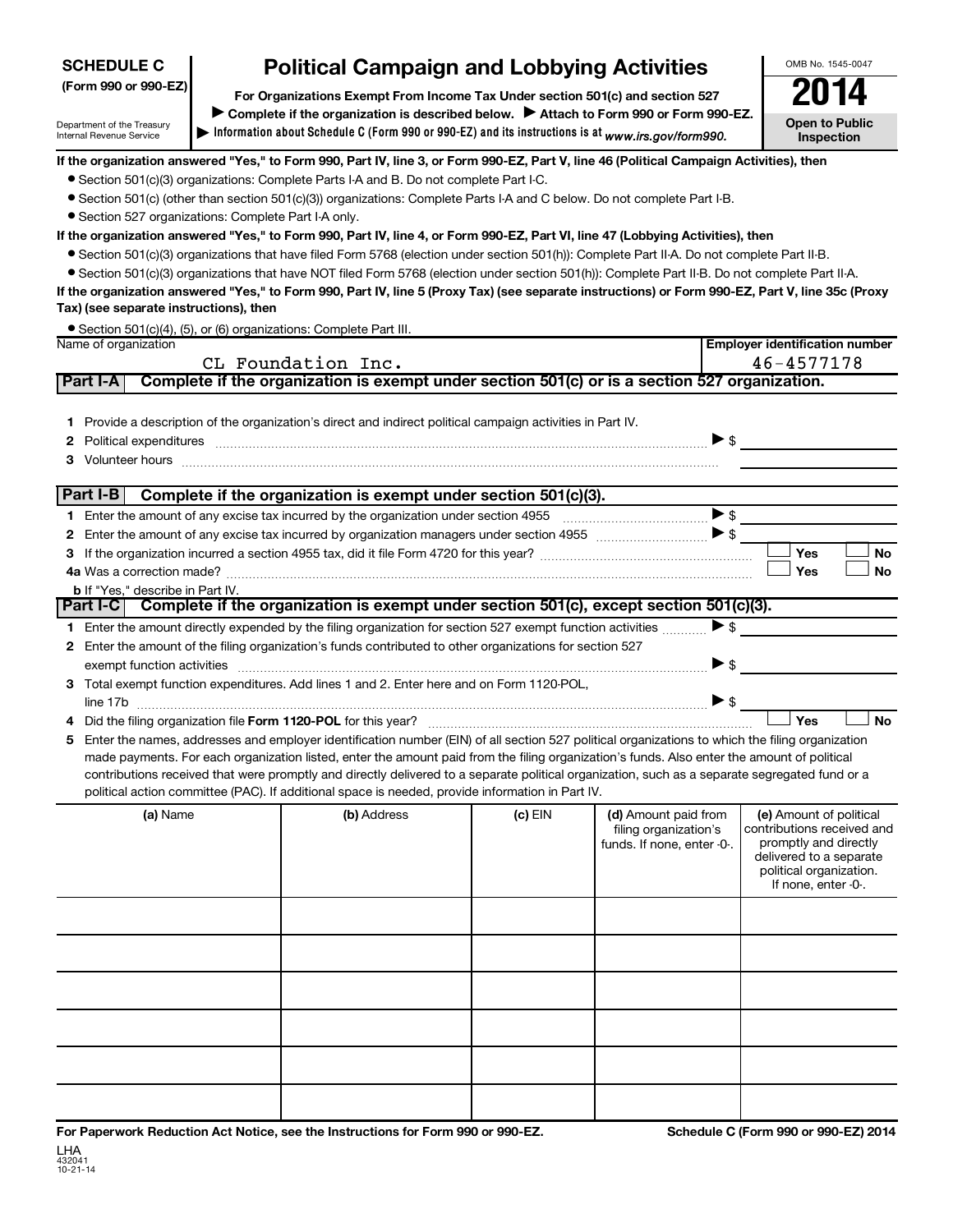|   | Schedule C (Form 990 or 990-EZ) 2014 CL Foundation Inc.<br>Complete if the organization is exempt under section 501(c)(3) and filed Form 5768 (election under<br>Part II-A |                                        |                                                                                                         |            |                                        | $46 - 4577178$ Page 2          |
|---|----------------------------------------------------------------------------------------------------------------------------------------------------------------------------|----------------------------------------|---------------------------------------------------------------------------------------------------------|------------|----------------------------------------|--------------------------------|
|   | section 501(h)).                                                                                                                                                           |                                        |                                                                                                         |            |                                        |                                |
|   | A Check $\blacktriangleright$<br>if the filing organization belongs to an affiliated group (and list in Part IV each affiliated group member's name, address, EIN,         |                                        |                                                                                                         |            |                                        |                                |
|   | expenses, and share of excess lobbying expenditures).                                                                                                                      |                                        |                                                                                                         |            |                                        |                                |
|   | <b>B</b> Check <b>D</b><br>if the filing organization checked box A and "limited control" provisions apply.                                                                |                                        |                                                                                                         |            |                                        |                                |
|   |                                                                                                                                                                            | <b>Limits on Lobbying Expenditures</b> | (The term "expenditures" means amounts paid or incurred.)                                               |            | (a) Filing<br>organization's<br>totals | (b) Affiliated group<br>totals |
|   | <b>1a</b> Total lobbying expenditures to influence public opinion (grass roots lobbying)                                                                                   |                                        |                                                                                                         |            | 0.                                     |                                |
|   | <b>b</b> Total lobbying expenditures to influence a legislative body (direct lobbying) <i>manumumumum</i>                                                                  |                                        |                                                                                                         |            | $\overline{0}$ .                       |                                |
| с |                                                                                                                                                                            |                                        |                                                                                                         |            | 0.                                     |                                |
| d | Other exempt purpose expenditures                                                                                                                                          |                                        |                                                                                                         |            | 434,828.                               |                                |
|   |                                                                                                                                                                            |                                        |                                                                                                         |            | 434,828.                               |                                |
|   | f Lobbying nontaxable amount. Enter the amount from the following table in both columns.                                                                                   |                                        |                                                                                                         |            | 86,966.                                |                                |
|   | If the amount on line 1e, column (a) or (b) is:                                                                                                                            |                                        | The lobbying nontaxable amount is:                                                                      |            |                                        |                                |
|   | Not over \$500,000                                                                                                                                                         |                                        | 20% of the amount on line 1e.                                                                           |            |                                        |                                |
|   | Over \$500,000 but not over \$1,000,000                                                                                                                                    |                                        | \$100,000 plus 15% of the excess over \$500,000.                                                        |            |                                        |                                |
|   | Over \$1,000,000 but not over \$1,500,000                                                                                                                                  |                                        | \$175,000 plus 10% of the excess over \$1,000,000                                                       |            |                                        |                                |
|   | Over \$1,500,000 but not over \$17,000,000                                                                                                                                 |                                        | \$225,000 plus 5% of the excess over \$1,500,000.                                                       |            |                                        |                                |
|   | Over \$17,000,000                                                                                                                                                          | \$1,000,000.                           |                                                                                                         |            |                                        |                                |
|   |                                                                                                                                                                            |                                        |                                                                                                         |            |                                        |                                |
|   | g Grassroots nontaxable amount (enter 25% of line 1f)                                                                                                                      |                                        |                                                                                                         |            | 21,742.                                |                                |
|   | h Subtract line 1g from line 1a. If zero or less, enter -0-                                                                                                                |                                        |                                                                                                         |            | $\overline{0}$ .                       |                                |
|   | i Subtract line 1f from line 1c. If zero or less, enter -0-                                                                                                                |                                        |                                                                                                         |            | $\Omega$ .                             |                                |
|   | If there is an amount other than zero on either line 1h or line 1i, did the organization file Form 4720                                                                    |                                        |                                                                                                         |            |                                        |                                |
|   | reporting section 4911 tax for this year?                                                                                                                                  |                                        |                                                                                                         |            |                                        | Yes<br>No                      |
|   | (Some organizations that made a section 501(h) election do not have to complete all of the five columns below.                                                             |                                        | 4-Year Averaging Period Under section 501(h)<br>See the separate instructions for lines 2a through 2f.) |            |                                        |                                |
|   |                                                                                                                                                                            |                                        | Lobbying Expenditures During 4-Year Averaging Period                                                    |            |                                        |                                |
|   | Calendar year<br>(or fiscal year beginning in)                                                                                                                             | (a) 2011                               | (b) 2012                                                                                                | $(c)$ 2013 | $(d)$ 2014                             | (e) Total                      |
|   | 2a Lobbying nontaxable amount                                                                                                                                              |                                        |                                                                                                         | 9,514.     | 86,966.                                | 96,480.                        |

| 2a Lobbying nontaxable amount                                                       |  | 9,514. | 86,966.1 | 96,480.  |
|-------------------------------------------------------------------------------------|--|--------|----------|----------|
| <b>b</b> Lobbying ceiling amount<br>$(150\% \text{ of line } 2a, \text{column}(e))$ |  |        |          | 144,720. |
| <b>c</b> Total lobbying expenditures                                                |  |        |          |          |
| d Grassroots nontaxable amount                                                      |  | 2,379. | 21,742.  | 24, 121. |
| e Grassroots ceiling amount<br>$(150\% \text{ of line } 2d, \text{ column } (e))$   |  |        |          | 36, 182. |
| Grassroots lobbying expenditures                                                    |  |        |          |          |

Schedule C (Form 990 or 990-EZ) 2014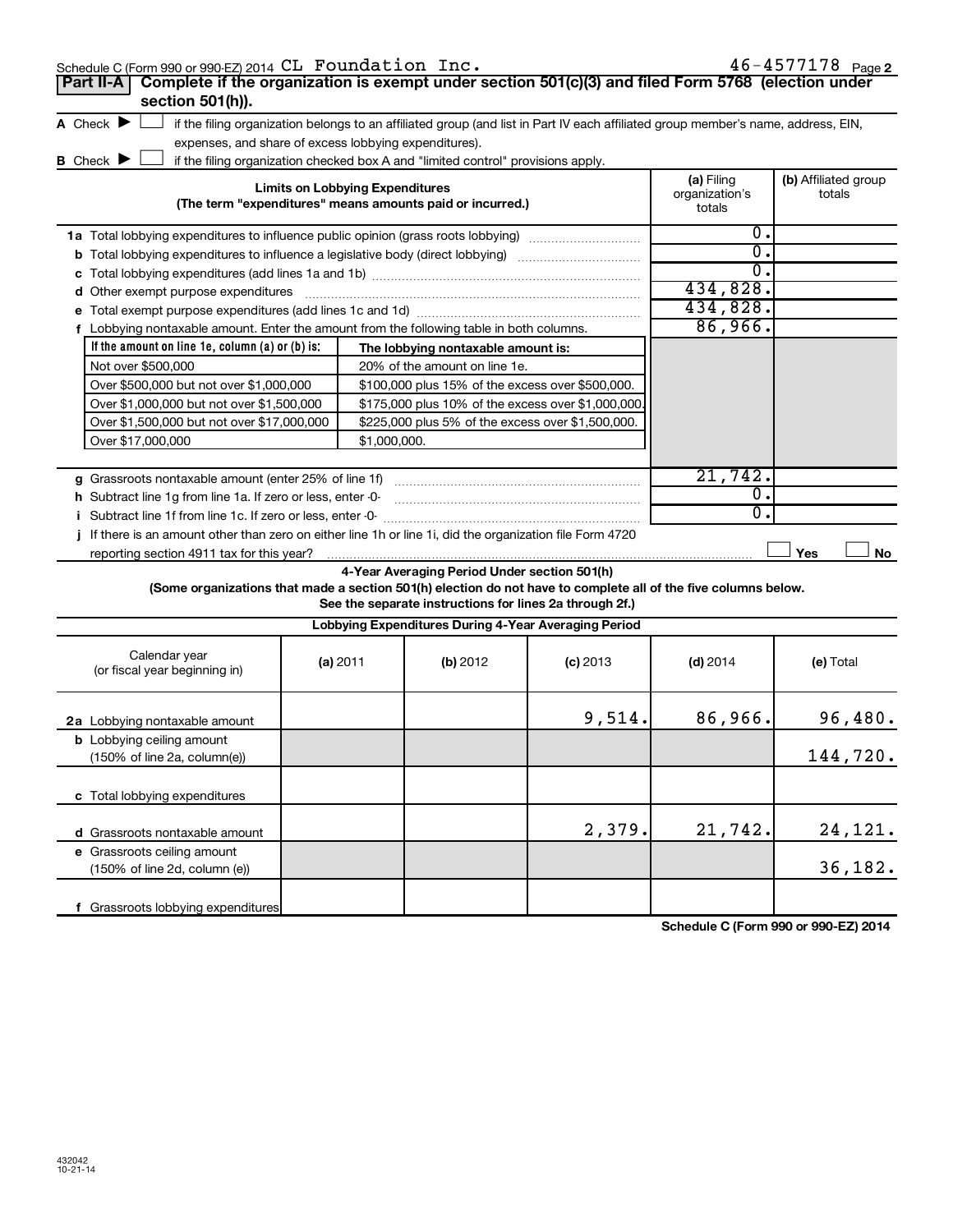### Schedule C (Form 990 or 990-EZ) 2014  $\mathtt{CL}$   $\mathtt{Foundation\_Inc.}$   $\mathtt{46-4577178}$   $\mathtt{Page}$

### **Part II-B** Complete if the organization is exempt under section 501(c)(3) and has NOT filed Form 5768 (election under section 501(h)).

|    | For each "Yes," response to lines 1a through 1i below, provide in Part IV a detailed description                                                                                                                                            | (a) |                | (b) |        |
|----|---------------------------------------------------------------------------------------------------------------------------------------------------------------------------------------------------------------------------------------------|-----|----------------|-----|--------|
|    | of the lobbying activity.                                                                                                                                                                                                                   | Yes | No             |     | Amount |
| 1. | During the year, did the filing organization attempt to influence foreign, national, state or<br>local legislation, including any attempt to influence public opinion on a legislative matter<br>or referendum, through the use of:         |     |                |     |        |
|    | <b>b</b> Paid staff or management (include compensation in expenses reported on lines 1c through 1i)?                                                                                                                                       |     |                |     |        |
|    |                                                                                                                                                                                                                                             |     |                |     |        |
|    |                                                                                                                                                                                                                                             |     |                |     |        |
|    |                                                                                                                                                                                                                                             |     |                |     |        |
|    |                                                                                                                                                                                                                                             |     |                |     |        |
|    | g Direct contact with legislators, their staffs, government officials, or a legislative body?                                                                                                                                               |     |                |     |        |
|    | h Rallies, demonstrations, seminars, conventions, speeches, lectures, or any similar means?                                                                                                                                                 |     |                |     |        |
|    | <i>i</i> Other activities?                                                                                                                                                                                                                  |     |                |     |        |
|    |                                                                                                                                                                                                                                             |     |                |     |        |
|    | 2a Did the activities in line 1 cause the organization to be not described in section 501(c)(3)?                                                                                                                                            |     |                |     |        |
|    |                                                                                                                                                                                                                                             |     |                |     |        |
|    | c If "Yes," enter the amount of any tax incurred by organization managers under section 4912                                                                                                                                                |     |                |     |        |
|    | d If the filing organization incurred a section 4912 tax, did it file Form 4720 for this year?                                                                                                                                              |     |                |     |        |
|    | Part III-A Complete if the organization is exempt under section 501(c)(4), section 501(c)(5), or section                                                                                                                                    |     |                |     |        |
|    | $501(c)(6)$ .                                                                                                                                                                                                                               |     |                |     |        |
|    |                                                                                                                                                                                                                                             |     |                | Yes | No     |
| 1  |                                                                                                                                                                                                                                             |     | $\mathbf{1}$   |     |        |
| 2  |                                                                                                                                                                                                                                             |     | $\overline{2}$ |     |        |
| 3  | Did the organization agree to carry over lobbying and political expenditures from the prior year?                                                                                                                                           |     |                |     |        |
|    | Part III-B Complete if the organization is exempt under section 501(c)(4), section 501(c)(5), or section<br>501(c)(6) and if either (a) BOTH Part III-A, lines 1 and 2, are answered "No," OR (b) Part III-A, line 3, is<br>answered "Yes." |     |                |     |        |
| 1  | Dues, assessments and similar amounts from members [111] www.communicallyness.communicallyness.communicallyness.com                                                                                                                         |     | 1              |     |        |
| 2  | Section 162(e) nondeductible lobbying and political expenditures (do not include amounts of political                                                                                                                                       |     |                |     |        |
|    | expenses for which the section 527(f) tax was paid).                                                                                                                                                                                        |     |                |     |        |
|    |                                                                                                                                                                                                                                             |     | 2a             |     |        |
|    | b Carryover from last year manufactured and content to content the content of the content of the content of the content of the content of the content of the content of the content of the content of the content of the conte              |     | 2b             |     |        |
|    |                                                                                                                                                                                                                                             |     | 2c             |     |        |
| З  | Aggregate amount reported in section 6033(e)(1)(A) notices of nondeductible section 162(e) dues manufactured                                                                                                                                |     | 3              |     |        |
| 4  | If notices were sent and the amount on line 2c exceeds the amount on line 3, what portion of the excess                                                                                                                                     |     |                |     |        |
|    | does the organization agree to carryover to the reasonable estimate of nondeductible lobbying and political                                                                                                                                 |     |                |     |        |
|    |                                                                                                                                                                                                                                             |     | 4              |     |        |
| 5  |                                                                                                                                                                                                                                             |     | 5              |     |        |
|    | <b>Part IV</b><br><b>Supplemental Information</b>                                                                                                                                                                                           |     |                |     |        |
|    | Provide the descriptions required for Part I-A, line 1; Part I-B, line 4; Part I-C, line 5; Part II-A (affiliated group list); Part II-A, lines 1 and 2 (see                                                                                |     |                |     |        |

instructions); and Part II-B, line 1. Also, complete this part for any additional information.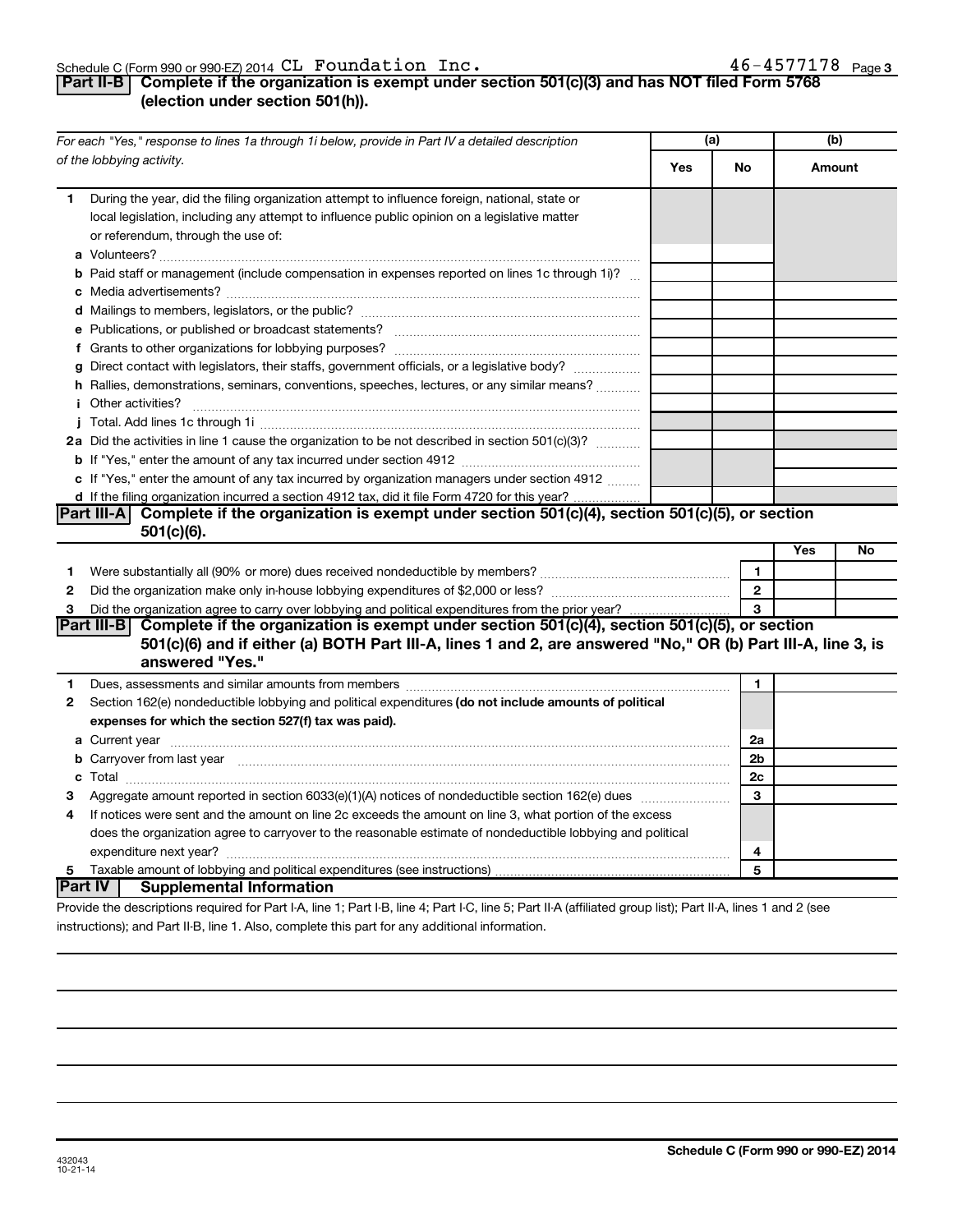|         | <b>SCHEDULE D</b><br>(Form 990)<br>Department of the Treasury<br>Internal Revenue Service |                                                                                                        | <b>Supplemental Financial Statements</b><br>Complete if the organization answered "Yes" to Form 990,<br>Part IV, line 6, 7, 8, 9, 10, 11a, 11b, 11c, 11d, 11e, 11f, 12a, or 12b.<br>$\blacktriangleright$ Attach to Form 990.<br>Information about Schedule D (Form 990) and its instructions is at www.irs.gov/form990. |    | OMB No. 1545-0047<br><b>Open to Public</b><br>Inspection |
|---------|-------------------------------------------------------------------------------------------|--------------------------------------------------------------------------------------------------------|--------------------------------------------------------------------------------------------------------------------------------------------------------------------------------------------------------------------------------------------------------------------------------------------------------------------------|----|----------------------------------------------------------|
|         | Name of the organization                                                                  |                                                                                                        |                                                                                                                                                                                                                                                                                                                          |    | <b>Employer identification number</b>                    |
|         |                                                                                           | CL Foundation Inc.                                                                                     |                                                                                                                                                                                                                                                                                                                          |    | 46-4577178                                               |
| Part I  |                                                                                           |                                                                                                        | Organizations Maintaining Donor Advised Funds or Other Similar Funds or Accounts. Complete if the                                                                                                                                                                                                                        |    |                                                          |
|         |                                                                                           | organization answered "Yes" to Form 990, Part IV, line 6.                                              |                                                                                                                                                                                                                                                                                                                          |    |                                                          |
|         |                                                                                           |                                                                                                        | (a) Donor advised funds                                                                                                                                                                                                                                                                                                  |    | (b) Funds and other accounts                             |
| 1       |                                                                                           |                                                                                                        |                                                                                                                                                                                                                                                                                                                          |    |                                                          |
| 2       |                                                                                           | Aggregate value of contributions to (during year)                                                      |                                                                                                                                                                                                                                                                                                                          |    |                                                          |
| З       |                                                                                           | Aggregate value of grants from (during year)                                                           |                                                                                                                                                                                                                                                                                                                          |    |                                                          |
| 4       |                                                                                           |                                                                                                        |                                                                                                                                                                                                                                                                                                                          |    |                                                          |
| 5       |                                                                                           |                                                                                                        | Did the organization inform all donors and donor advisors in writing that the assets held in donor advised funds                                                                                                                                                                                                         |    |                                                          |
|         |                                                                                           |                                                                                                        |                                                                                                                                                                                                                                                                                                                          |    | Yes<br><b>No</b>                                         |
| 6       |                                                                                           |                                                                                                        | Did the organization inform all grantees, donors, and donor advisors in writing that grant funds can be used only                                                                                                                                                                                                        |    |                                                          |
|         | impermissible private benefit?                                                            |                                                                                                        | for charitable purposes and not for the benefit of the donor or donor advisor, or for any other purpose conferring                                                                                                                                                                                                       |    | Yes<br>No.                                               |
| Part II |                                                                                           |                                                                                                        | Conservation Easements. Complete if the organization answered "Yes" to Form 990, Part IV, line 7.                                                                                                                                                                                                                        |    |                                                          |
| 1.      |                                                                                           | Purpose(s) of conservation easements held by the organization (check all that apply).                  |                                                                                                                                                                                                                                                                                                                          |    |                                                          |
|         |                                                                                           | Preservation of land for public use (e.g., recreation or education)                                    | Preservation of a historically important land area                                                                                                                                                                                                                                                                       |    |                                                          |
|         |                                                                                           | Protection of natural habitat                                                                          | Preservation of a certified historic structure                                                                                                                                                                                                                                                                           |    |                                                          |
|         |                                                                                           | Preservation of open space                                                                             |                                                                                                                                                                                                                                                                                                                          |    |                                                          |
| 2       |                                                                                           |                                                                                                        | Complete lines 2a through 2d if the organization held a qualified conservation contribution in the form of a conservation easement on the last                                                                                                                                                                           |    |                                                          |
|         | day of the tax year.                                                                      |                                                                                                        |                                                                                                                                                                                                                                                                                                                          |    |                                                          |
|         |                                                                                           |                                                                                                        |                                                                                                                                                                                                                                                                                                                          |    | Held at the End of the Tax Year                          |
|         |                                                                                           |                                                                                                        |                                                                                                                                                                                                                                                                                                                          | 2a |                                                          |
| b       |                                                                                           |                                                                                                        |                                                                                                                                                                                                                                                                                                                          | 2b |                                                          |
| с       |                                                                                           |                                                                                                        |                                                                                                                                                                                                                                                                                                                          | 2c |                                                          |
|         |                                                                                           |                                                                                                        | d Number of conservation easements included in (c) acquired after 8/17/06, and not on a historic structure                                                                                                                                                                                                               |    |                                                          |
|         |                                                                                           |                                                                                                        |                                                                                                                                                                                                                                                                                                                          | 2d |                                                          |
| 3       |                                                                                           |                                                                                                        | Number of conservation easements modified, transferred, released, extinguished, or terminated by the organization during the tax                                                                                                                                                                                         |    |                                                          |
|         | $\vee$ ear $\blacktriangleright$                                                          |                                                                                                        |                                                                                                                                                                                                                                                                                                                          |    |                                                          |
| 4       |                                                                                           | Number of states where property subject to conservation easement is located >                          |                                                                                                                                                                                                                                                                                                                          |    |                                                          |
| 5       |                                                                                           | Does the organization have a written policy regarding the periodic monitoring, inspection, handling of |                                                                                                                                                                                                                                                                                                                          |    |                                                          |
|         |                                                                                           |                                                                                                        | Staff and volunteer hours devoted to monitoring, inspecting, and enforcing conservation easements during the year                                                                                                                                                                                                        |    | Yes<br>No                                                |
| 7       |                                                                                           |                                                                                                        | Amount of expenses incurred in monitoring, inspecting, and enforcing conservation easements during the year $\triangleright$ \$                                                                                                                                                                                          |    |                                                          |
| 8       |                                                                                           |                                                                                                        | Does each conservation easement reported on line 2(d) above satisfy the requirements of section 170(h)(4)(B)(i)                                                                                                                                                                                                          |    |                                                          |
|         |                                                                                           |                                                                                                        |                                                                                                                                                                                                                                                                                                                          |    | No<br>Yes                                                |
| 9       |                                                                                           |                                                                                                        | In Part XIII, describe how the organization reports conservation easements in its revenue and expense statement, and balance sheet, and                                                                                                                                                                                  |    |                                                          |
|         |                                                                                           |                                                                                                        | include, if applicable, the text of the footnote to the organization's financial statements that describes the organization's accounting for                                                                                                                                                                             |    |                                                          |
|         | conservation easements.                                                                   |                                                                                                        |                                                                                                                                                                                                                                                                                                                          |    |                                                          |
|         | Part III                                                                                  |                                                                                                        | Organizations Maintaining Collections of Art, Historical Treasures, or Other Similar Assets.                                                                                                                                                                                                                             |    |                                                          |
|         |                                                                                           | Complete if the organization answered "Yes" to Form 990, Part IV, line 8.                              |                                                                                                                                                                                                                                                                                                                          |    |                                                          |
|         |                                                                                           |                                                                                                        | 1a If the organization elected, as permitted under SFAS 116 (ASC 958), not to report in its revenue statement and balance sheet works of art,                                                                                                                                                                            |    |                                                          |
|         |                                                                                           |                                                                                                        | historical treasures, or other similar assets held for public exhibition, education, or research in furtherance of public service, provide, in Part XIII,                                                                                                                                                                |    |                                                          |
|         |                                                                                           | the text of the footnote to its financial statements that describes these items.                       |                                                                                                                                                                                                                                                                                                                          |    |                                                          |
|         |                                                                                           |                                                                                                        | b If the organization elected, as permitted under SFAS 116 (ASC 958), to report in its revenue statement and balance sheet works of art, historical                                                                                                                                                                      |    |                                                          |
|         |                                                                                           |                                                                                                        | treasures, or other similar assets held for public exhibition, education, or research in furtherance of public service, provide the following amounts                                                                                                                                                                    |    |                                                          |
|         | relating to these items:                                                                  |                                                                                                        |                                                                                                                                                                                                                                                                                                                          |    |                                                          |
|         |                                                                                           |                                                                                                        | (i) Revenue included in Form 990, Part VIII, line 1 [2000] [2000] [2000] [3000] [3000] [3000] Revenue included in Form 990, Part VIII, line 1                                                                                                                                                                            |    | <u> 1980 - Johann Barbara, martxa alemaniar a</u>        |
|         |                                                                                           | (ii) Assets included in Form 990, Part X                                                               |                                                                                                                                                                                                                                                                                                                          |    | $\blacktriangleright$ \$                                 |
| 2       |                                                                                           |                                                                                                        | If the organization received or held works of art, historical treasures, or other similar assets for financial gain, provide                                                                                                                                                                                             |    |                                                          |
|         |                                                                                           | the following amounts required to be reported under SFAS 116 (ASC 958) relating to these items:        |                                                                                                                                                                                                                                                                                                                          |    |                                                          |
| a       |                                                                                           | Revenue included in Form 990, Part VIII, line 1                                                        |                                                                                                                                                                                                                                                                                                                          |    |                                                          |
|         |                                                                                           |                                                                                                        |                                                                                                                                                                                                                                                                                                                          |    |                                                          |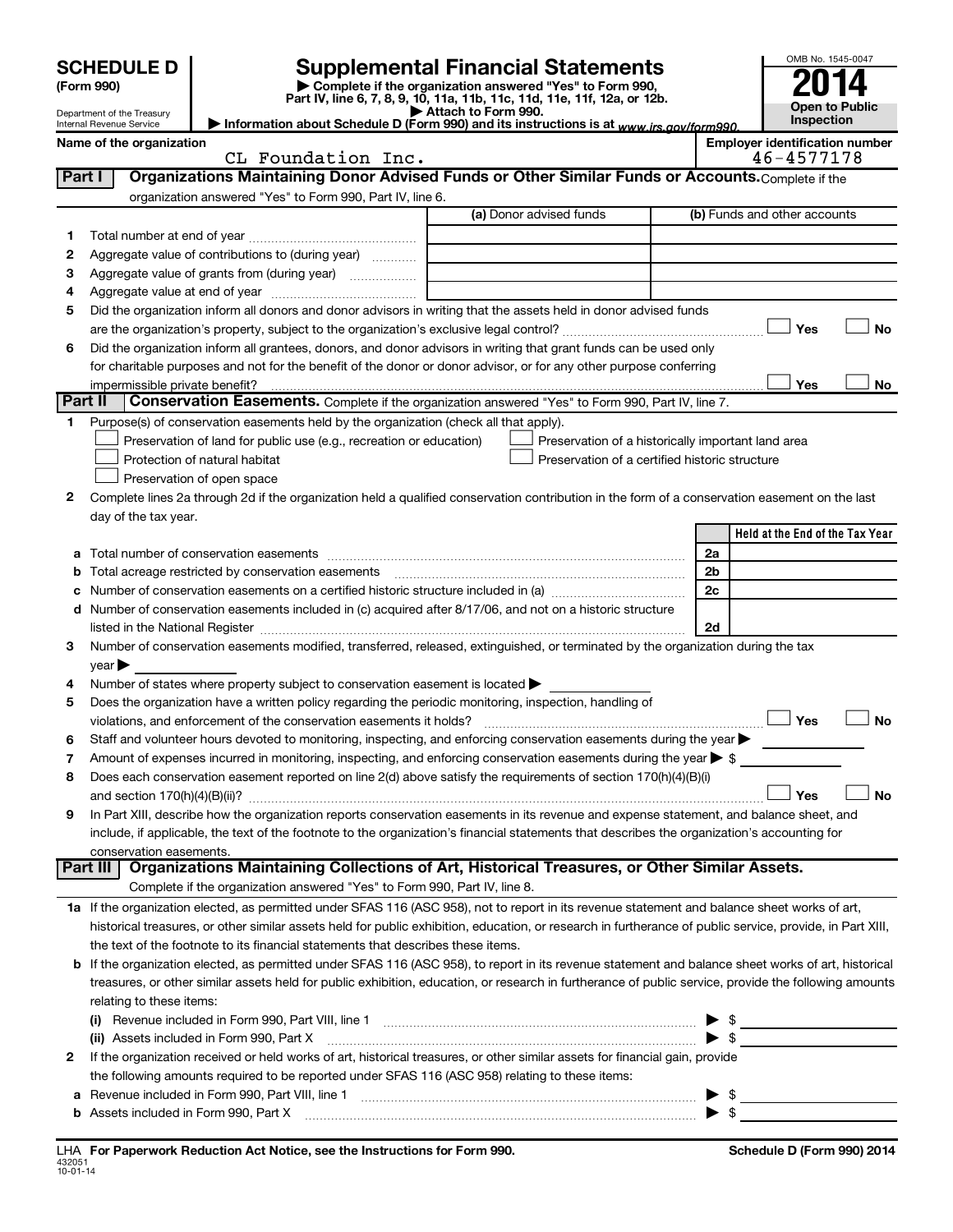|        | Schedule D (Form 990) 2014                                                                                                                                                                                                             | CL Foundation Inc.                      |                |                                    |                                 |    |                | $46 - 4577178$ Page 2                      |
|--------|----------------------------------------------------------------------------------------------------------------------------------------------------------------------------------------------------------------------------------------|-----------------------------------------|----------------|------------------------------------|---------------------------------|----|----------------|--------------------------------------------|
|        | Part III   Organizations Maintaining Collections of Art, Historical Treasures, or Other Similar Assets (continued)                                                                                                                     |                                         |                |                                    |                                 |    |                |                                            |
| 3      | Using the organization's acquisition, accession, and other records, check any of the following that are a significant use of its collection items                                                                                      |                                         |                |                                    |                                 |    |                |                                            |
|        | (check all that apply):                                                                                                                                                                                                                |                                         |                |                                    |                                 |    |                |                                            |
| a      | Public exhibition                                                                                                                                                                                                                      | d                                       |                | Loan or exchange programs          |                                 |    |                |                                            |
| b      | Scholarly research                                                                                                                                                                                                                     | е                                       | Other          |                                    |                                 |    |                |                                            |
| с      | Preservation for future generations                                                                                                                                                                                                    |                                         |                |                                    |                                 |    |                |                                            |
|        | Provide a description of the organization's collections and explain how they further the organization's exempt purpose in Part XIII.                                                                                                   |                                         |                |                                    |                                 |    |                |                                            |
| 5      | During the year, did the organization solicit or receive donations of art, historical treasures, or other similar assets                                                                                                               |                                         |                |                                    |                                 |    |                |                                            |
|        |                                                                                                                                                                                                                                        |                                         |                |                                    |                                 |    | Yes            | No                                         |
|        | <b>Part IV</b><br>Escrow and Custodial Arrangements. Complete if the organization answered "Yes" to Form 990, Part IV, line 9, or                                                                                                      |                                         |                |                                    |                                 |    |                |                                            |
|        | reported an amount on Form 990, Part X, line 21.                                                                                                                                                                                       |                                         |                |                                    |                                 |    |                |                                            |
|        | 1a Is the organization an agent, trustee, custodian or other intermediary for contributions or other assets not included                                                                                                               |                                         |                |                                    |                                 |    |                |                                            |
|        |                                                                                                                                                                                                                                        |                                         |                |                                    |                                 |    | Yes            | <b>No</b>                                  |
|        | b If "Yes," explain the arrangement in Part XIII and complete the following table:                                                                                                                                                     |                                         |                |                                    |                                 |    |                |                                            |
|        |                                                                                                                                                                                                                                        |                                         |                |                                    |                                 |    | Amount         |                                            |
|        |                                                                                                                                                                                                                                        |                                         |                |                                    |                                 | 1c |                |                                            |
|        |                                                                                                                                                                                                                                        |                                         |                |                                    |                                 | 1d |                |                                            |
|        | Distributions during the year manufactured and an account of the state of the state of the state of the state o                                                                                                                        |                                         |                |                                    |                                 | 1e |                |                                            |
|        | Ending balance <b>construction and construction of the construction of the construction of the construction</b>                                                                                                                        |                                         |                |                                    |                                 | 1f |                |                                            |
|        | 2a Did the organization include an amount on Form 990, Part X, line 21, for escrow or custodial account liability?                                                                                                                     |                                         |                |                                    |                                 |    | Yes            | <b>No</b>                                  |
|        | <b>b</b> If "Yes," explain the arrangement in Part XIII. Check here if the explanation has been provided in Part XIII                                                                                                                  |                                         |                |                                    |                                 |    |                |                                            |
| Part V | Endowment Funds. Complete if the organization answered "Yes" to Form 990, Part IV, line 10.                                                                                                                                            |                                         |                |                                    |                                 |    |                |                                            |
|        |                                                                                                                                                                                                                                        | (a) Current year                        | (b) Prior year | (c) Two years back                 |                                 |    |                | (d) Three years back   (e) Four years back |
|        | <b>1a</b> Beginning of year balance <i>manumeral</i>                                                                                                                                                                                   |                                         |                |                                    |                                 |    |                |                                            |
|        |                                                                                                                                                                                                                                        |                                         |                |                                    |                                 |    |                |                                            |
|        | Net investment earnings, gains, and losses                                                                                                                                                                                             |                                         |                |                                    |                                 |    |                |                                            |
|        |                                                                                                                                                                                                                                        |                                         |                |                                    |                                 |    |                |                                            |
|        | e Other expenditures for facilities                                                                                                                                                                                                    |                                         |                |                                    |                                 |    |                |                                            |
|        | and programs                                                                                                                                                                                                                           |                                         |                |                                    |                                 |    |                |                                            |
|        |                                                                                                                                                                                                                                        |                                         |                |                                    |                                 |    |                |                                            |
| g      | End of year balance                                                                                                                                                                                                                    |                                         |                |                                    |                                 |    |                |                                            |
| 2      | Provide the estimated percentage of the current year end balance (line 1g, column (a)) held as:                                                                                                                                        |                                         |                |                                    |                                 |    |                |                                            |
| а      | Board designated or quasi-endowment                                                                                                                                                                                                    |                                         | %              |                                    |                                 |    |                |                                            |
|        | Permanent endowment                                                                                                                                                                                                                    | %<br>%                                  |                |                                    |                                 |    |                |                                            |
|        | Temporarily restricted endowment                                                                                                                                                                                                       |                                         |                |                                    |                                 |    |                |                                            |
|        | The percentages in lines 2a, 2b, and 2c should equal 100%.<br>3a Are there endowment funds not in the possession of the organization that are held and administered for the organization                                               |                                         |                |                                    |                                 |    |                |                                            |
|        | by:                                                                                                                                                                                                                                    |                                         |                |                                    |                                 |    |                | Yes<br>No                                  |
|        | (i)                                                                                                                                                                                                                                    |                                         |                |                                    |                                 |    | 3a(i)          |                                            |
|        | (ii) related organizations [11] related organizations [11] related organizations [11] related organizations [11] related organizations [11] related organizations [11] related organizations [11] related or $\frac{1}{2}$ [1] $\frac$ |                                         |                |                                    |                                 |    | 3a(ii)         |                                            |
|        |                                                                                                                                                                                                                                        |                                         |                |                                    |                                 |    | 3b             |                                            |
|        | Describe in Part XIII the intended uses of the organization's endowment funds.                                                                                                                                                         |                                         |                |                                    |                                 |    |                |                                            |
|        | Land, Buildings, and Equipment.<br>Part VI                                                                                                                                                                                             |                                         |                |                                    |                                 |    |                |                                            |
|        | Complete if the organization answered "Yes" to Form 990, Part IV, line 11a. See Form 990, Part X, line 10.                                                                                                                             |                                         |                |                                    |                                 |    |                |                                            |
|        | Description of property                                                                                                                                                                                                                | (a) Cost or other<br>basis (investment) |                | (b) Cost or other<br>basis (other) | (c) Accumulated<br>depreciation |    | (d) Book value |                                            |
|        |                                                                                                                                                                                                                                        |                                         |                |                                    |                                 |    |                |                                            |
|        |                                                                                                                                                                                                                                        |                                         |                |                                    |                                 |    |                |                                            |
|        |                                                                                                                                                                                                                                        |                                         |                |                                    |                                 |    |                |                                            |
|        |                                                                                                                                                                                                                                        |                                         |                |                                    |                                 |    |                |                                            |
|        |                                                                                                                                                                                                                                        |                                         |                |                                    |                                 |    |                |                                            |
|        | Total. Add lines 1a through 1e. (Column (d) must equal Form 990, Part X, column (B), line 10c.)                                                                                                                                        |                                         |                |                                    |                                 |    |                | $0$ .                                      |
|        |                                                                                                                                                                                                                                        |                                         |                |                                    |                                 |    |                |                                            |

Schedule D (Form 990) 2014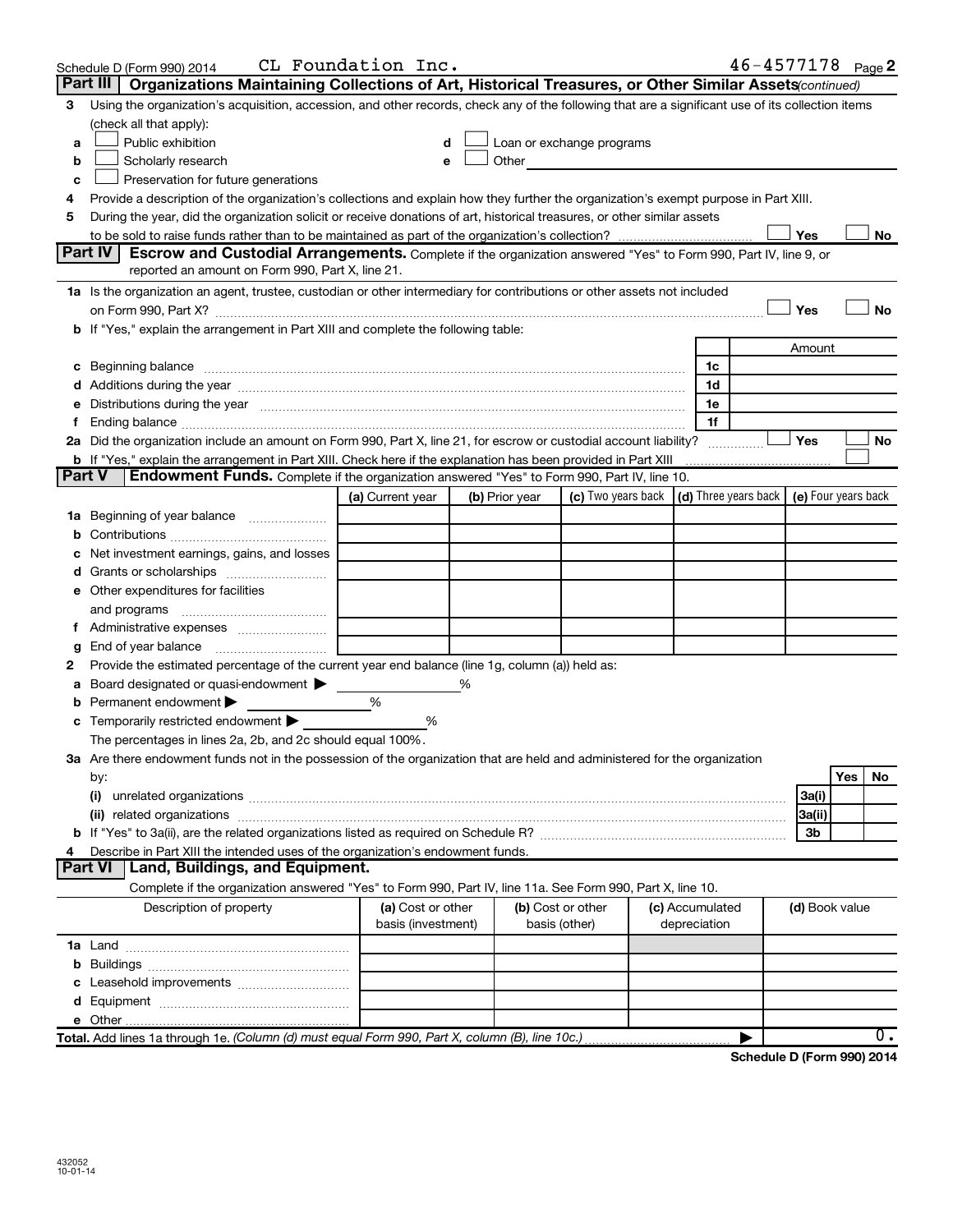| (3) Other<br>(A)<br>(B)<br>(C)<br>(D)<br>(E)<br>(F)<br>(G)<br>(H)<br>(1)<br>(2)<br>(3)<br>(4)<br>(5)<br>(6)<br>(7)<br>(8)<br>(9)<br>Total. (Col. (b) must equal Form 990, Part X, col. (B) line 13.)<br><b>Part IX</b> | Complete if the organization answered "Yes" to Form 990, Part IV, line 11b. See Form 990, Part X, line 12.<br>(a) Description of security or category (including name of security)<br>Total. (Col. (b) must equal Form 990, Part X, col. (B) line 12.)<br>Part VIII Investments - Program Related.<br>Complete if the organization answered "Yes" to Form 990, Part IV, line 11c. See Form 990, Part X, line 13.<br>(a) Description of investment | (b) Book value<br>(b) Book value |                |  | (c) Method of valuation: Cost or end-of-year market value<br>(c) Method of valuation: Cost or end-of-year market value |
|------------------------------------------------------------------------------------------------------------------------------------------------------------------------------------------------------------------------|---------------------------------------------------------------------------------------------------------------------------------------------------------------------------------------------------------------------------------------------------------------------------------------------------------------------------------------------------------------------------------------------------------------------------------------------------|----------------------------------|----------------|--|------------------------------------------------------------------------------------------------------------------------|
|                                                                                                                                                                                                                        |                                                                                                                                                                                                                                                                                                                                                                                                                                                   |                                  |                |  |                                                                                                                        |
|                                                                                                                                                                                                                        |                                                                                                                                                                                                                                                                                                                                                                                                                                                   |                                  |                |  |                                                                                                                        |
|                                                                                                                                                                                                                        |                                                                                                                                                                                                                                                                                                                                                                                                                                                   |                                  |                |  |                                                                                                                        |
|                                                                                                                                                                                                                        |                                                                                                                                                                                                                                                                                                                                                                                                                                                   |                                  |                |  |                                                                                                                        |
|                                                                                                                                                                                                                        |                                                                                                                                                                                                                                                                                                                                                                                                                                                   |                                  |                |  |                                                                                                                        |
|                                                                                                                                                                                                                        |                                                                                                                                                                                                                                                                                                                                                                                                                                                   |                                  |                |  |                                                                                                                        |
|                                                                                                                                                                                                                        |                                                                                                                                                                                                                                                                                                                                                                                                                                                   |                                  |                |  |                                                                                                                        |
|                                                                                                                                                                                                                        |                                                                                                                                                                                                                                                                                                                                                                                                                                                   |                                  |                |  |                                                                                                                        |
|                                                                                                                                                                                                                        |                                                                                                                                                                                                                                                                                                                                                                                                                                                   |                                  |                |  |                                                                                                                        |
|                                                                                                                                                                                                                        |                                                                                                                                                                                                                                                                                                                                                                                                                                                   |                                  |                |  |                                                                                                                        |
|                                                                                                                                                                                                                        |                                                                                                                                                                                                                                                                                                                                                                                                                                                   |                                  |                |  |                                                                                                                        |
|                                                                                                                                                                                                                        |                                                                                                                                                                                                                                                                                                                                                                                                                                                   |                                  |                |  |                                                                                                                        |
|                                                                                                                                                                                                                        |                                                                                                                                                                                                                                                                                                                                                                                                                                                   |                                  |                |  |                                                                                                                        |
|                                                                                                                                                                                                                        |                                                                                                                                                                                                                                                                                                                                                                                                                                                   |                                  |                |  |                                                                                                                        |
|                                                                                                                                                                                                                        |                                                                                                                                                                                                                                                                                                                                                                                                                                                   |                                  |                |  |                                                                                                                        |
|                                                                                                                                                                                                                        |                                                                                                                                                                                                                                                                                                                                                                                                                                                   |                                  |                |  |                                                                                                                        |
|                                                                                                                                                                                                                        |                                                                                                                                                                                                                                                                                                                                                                                                                                                   |                                  |                |  |                                                                                                                        |
|                                                                                                                                                                                                                        |                                                                                                                                                                                                                                                                                                                                                                                                                                                   |                                  |                |  |                                                                                                                        |
|                                                                                                                                                                                                                        |                                                                                                                                                                                                                                                                                                                                                                                                                                                   |                                  |                |  |                                                                                                                        |
|                                                                                                                                                                                                                        |                                                                                                                                                                                                                                                                                                                                                                                                                                                   |                                  |                |  |                                                                                                                        |
|                                                                                                                                                                                                                        |                                                                                                                                                                                                                                                                                                                                                                                                                                                   |                                  |                |  |                                                                                                                        |
|                                                                                                                                                                                                                        |                                                                                                                                                                                                                                                                                                                                                                                                                                                   |                                  |                |  |                                                                                                                        |
|                                                                                                                                                                                                                        |                                                                                                                                                                                                                                                                                                                                                                                                                                                   |                                  |                |  |                                                                                                                        |
|                                                                                                                                                                                                                        |                                                                                                                                                                                                                                                                                                                                                                                                                                                   |                                  |                |  |                                                                                                                        |
|                                                                                                                                                                                                                        |                                                                                                                                                                                                                                                                                                                                                                                                                                                   |                                  |                |  |                                                                                                                        |
|                                                                                                                                                                                                                        |                                                                                                                                                                                                                                                                                                                                                                                                                                                   |                                  |                |  |                                                                                                                        |
|                                                                                                                                                                                                                        | <b>Other Assets.</b><br>Complete if the organization answered "Yes" to Form 990, Part IV, line 11d. See Form 990, Part X, line 15.                                                                                                                                                                                                                                                                                                                | (a) Description                  |                |  | (b) Book value                                                                                                         |
| (1)                                                                                                                                                                                                                    |                                                                                                                                                                                                                                                                                                                                                                                                                                                   |                                  |                |  |                                                                                                                        |
| (2)                                                                                                                                                                                                                    |                                                                                                                                                                                                                                                                                                                                                                                                                                                   |                                  |                |  |                                                                                                                        |
| (3)                                                                                                                                                                                                                    |                                                                                                                                                                                                                                                                                                                                                                                                                                                   |                                  |                |  |                                                                                                                        |
| (4)                                                                                                                                                                                                                    |                                                                                                                                                                                                                                                                                                                                                                                                                                                   |                                  |                |  |                                                                                                                        |
| (5)                                                                                                                                                                                                                    |                                                                                                                                                                                                                                                                                                                                                                                                                                                   |                                  |                |  |                                                                                                                        |
| (6)                                                                                                                                                                                                                    |                                                                                                                                                                                                                                                                                                                                                                                                                                                   |                                  |                |  |                                                                                                                        |
| (7)                                                                                                                                                                                                                    |                                                                                                                                                                                                                                                                                                                                                                                                                                                   |                                  |                |  |                                                                                                                        |
| (8)                                                                                                                                                                                                                    |                                                                                                                                                                                                                                                                                                                                                                                                                                                   |                                  |                |  |                                                                                                                        |
| (9)                                                                                                                                                                                                                    |                                                                                                                                                                                                                                                                                                                                                                                                                                                   |                                  |                |  |                                                                                                                        |
| Part X                                                                                                                                                                                                                 | Total. (Column (b) must equal Form 990, Part X, col. (B) line 15.)<br><b>Other Liabilities.</b>                                                                                                                                                                                                                                                                                                                                                   |                                  |                |  |                                                                                                                        |
|                                                                                                                                                                                                                        | Complete if the organization answered "Yes" to Form 990, Part IV, line 11e or 11f. See Form 990, Part X, line 25.                                                                                                                                                                                                                                                                                                                                 |                                  |                |  |                                                                                                                        |
| 1.                                                                                                                                                                                                                     | (a) Description of liability                                                                                                                                                                                                                                                                                                                                                                                                                      |                                  | (b) Book value |  |                                                                                                                        |
| (1)                                                                                                                                                                                                                    | Federal income taxes                                                                                                                                                                                                                                                                                                                                                                                                                              |                                  |                |  |                                                                                                                        |
| (2)                                                                                                                                                                                                                    |                                                                                                                                                                                                                                                                                                                                                                                                                                                   |                                  |                |  |                                                                                                                        |
| (3)                                                                                                                                                                                                                    |                                                                                                                                                                                                                                                                                                                                                                                                                                                   |                                  |                |  |                                                                                                                        |
| (4)                                                                                                                                                                                                                    |                                                                                                                                                                                                                                                                                                                                                                                                                                                   |                                  |                |  |                                                                                                                        |
| (5)                                                                                                                                                                                                                    |                                                                                                                                                                                                                                                                                                                                                                                                                                                   |                                  |                |  |                                                                                                                        |
| (6)                                                                                                                                                                                                                    |                                                                                                                                                                                                                                                                                                                                                                                                                                                   |                                  |                |  |                                                                                                                        |
| (7)                                                                                                                                                                                                                    |                                                                                                                                                                                                                                                                                                                                                                                                                                                   |                                  |                |  |                                                                                                                        |
| (8)                                                                                                                                                                                                                    |                                                                                                                                                                                                                                                                                                                                                                                                                                                   |                                  |                |  |                                                                                                                        |
| (9)                                                                                                                                                                                                                    |                                                                                                                                                                                                                                                                                                                                                                                                                                                   |                                  |                |  |                                                                                                                        |
|                                                                                                                                                                                                                        | Total. (Column (b) must equal Form 990, Part X, col. (B) line 25.)                                                                                                                                                                                                                                                                                                                                                                                |                                  |                |  |                                                                                                                        |
|                                                                                                                                                                                                                        | 2. Liability for uncertain tax positions. In Part XIII, provide the text of the footnote to the organization's financial statements that reports the                                                                                                                                                                                                                                                                                              |                                  |                |  |                                                                                                                        |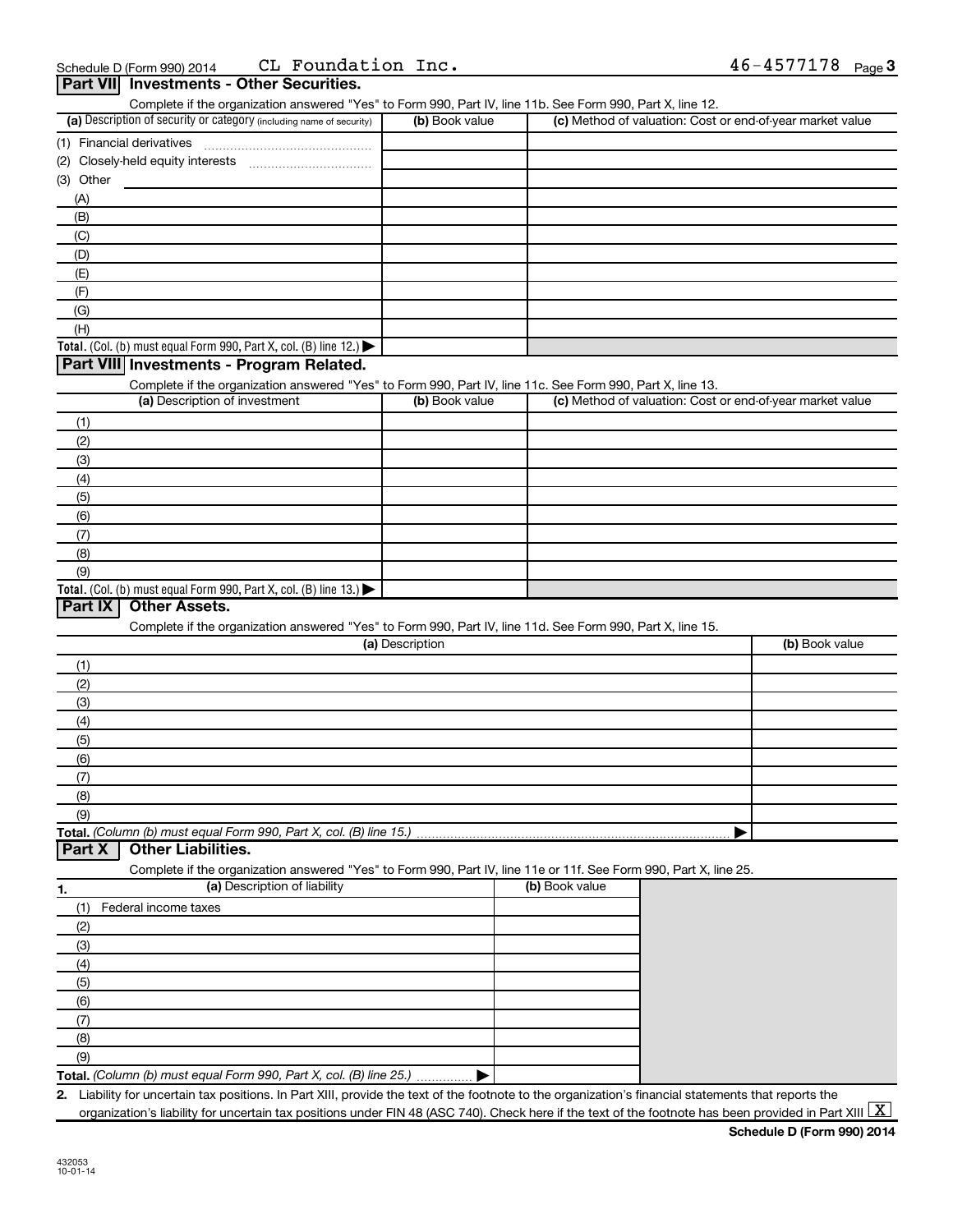|    | CL Foundation Inc.<br>Schedule D (Form 990) 2014                                                                                                                                                     |                | 46-4577178 Page 4 |
|----|------------------------------------------------------------------------------------------------------------------------------------------------------------------------------------------------------|----------------|-------------------|
|    | <b>Part XI</b><br>Reconciliation of Revenue per Audited Financial Statements With Revenue per Return.                                                                                                |                |                   |
|    | Complete if the organization answered "Yes" to Form 990, Part IV, line 12a.                                                                                                                          |                |                   |
| 1  | Total revenue, gains, and other support per audited financial statements [11] [11] Total revenue, gains, and other support per audited financial statements                                          |                | $\mathbf{1}$      |
| 2  | Amounts included on line 1 but not on Form 990, Part VIII, line 12:                                                                                                                                  |                |                   |
| a  | Net unrealized gains (losses) on investments [111] [12] matter and all the unrealized gains (losses) on investments                                                                                  | 2a             |                   |
| b  |                                                                                                                                                                                                      | 2 <sub>b</sub> |                   |
| с  | Recoveries of prior year grants [11] North Marcoveries (2016) [12] Recoveries of prior year grants                                                                                                   | 2c             |                   |
| d  | Other (Describe in Part XIII.)                                                                                                                                                                       | 2d             |                   |
| e  | Add lines 2a through 2d                                                                                                                                                                              |                | <b>2e</b>         |
| з  |                                                                                                                                                                                                      |                | 3                 |
|    | Amounts included on Form 990, Part VIII, line 12, but not on line 1:                                                                                                                                 |                |                   |
| a  | Investment expenses not included on Form 990, Part VIII, line 7b [1000000000000000000000000000000000                                                                                                 | 4a             |                   |
| b  | Other (Describe in Part XIII.)                                                                                                                                                                       | 4 <sub>b</sub> |                   |
| C. | Add lines 4a and 4b                                                                                                                                                                                  |                | 4с                |
| 5  |                                                                                                                                                                                                      |                | 5                 |
|    | Part XII Reconciliation of Expenses per Audited Financial Statements With Expenses per Return.                                                                                                       |                |                   |
|    | Complete if the organization answered "Yes" to Form 990, Part IV, line 12a.                                                                                                                          |                |                   |
| 1  | Total expenses and losses per audited financial statements [11] contain an intervention contained to the statements [11] and the statements and expenses and losses per audited financial statements |                | $\mathbf{1}$      |
| 2  | Amounts included on line 1 but not on Form 990, Part IX, line 25:                                                                                                                                    |                |                   |
| a  |                                                                                                                                                                                                      | 2a             |                   |
| b  | Prior year adjustments [ www.communications of the contract of the contract of the contract of the contract of                                                                                       | 2 <sub>b</sub> |                   |
|    | Other losses                                                                                                                                                                                         | 2c             |                   |
| d  | Other (Describe in Part XIII.) <b>COLOGIST: (2014)</b> [2015]                                                                                                                                        | 2d             |                   |
| е  | Add lines 2a through 2d                                                                                                                                                                              |                | <b>2e</b>         |
| з  |                                                                                                                                                                                                      |                | 3                 |
| 4  | Amounts included on Form 990, Part IX, line 25, but not on line 1:                                                                                                                                   |                |                   |
| a  | Investment expenses not included on Form 990, Part VIII, line 7b [1000000000000000000000000000000000                                                                                                 | 4a             |                   |
| b  |                                                                                                                                                                                                      | 4 <sub>h</sub> |                   |
| c. | Add lines 4a and 4b                                                                                                                                                                                  |                | 4c                |
| 5. |                                                                                                                                                                                                      |                | 5                 |
|    | <b>Part XIII</b> Supplemental Information.                                                                                                                                                           |                |                   |

Provide the descriptions required for Part II, lines 3, 5, and 9; Part III, lines 1a and 4; Part IV, lines 1b and 2b; Part V, line 4; Part X, line 2; Part XI, lines 2d and 4b; and Part XII, lines 2d and 4b. Also complete this part to provide any additional information.

### Part X, Line  $2:$

### UNCERTAIN TAX POSITIONS

| The consolidated financial statement effects of a tax position taken or    |
|----------------------------------------------------------------------------|
| expected to be taken are recognized in the consolidated financial          |
| statements when it is more likely than not, based on the technical merits, |
| that the position will be sustained upon examination. Interest and         |
| penalties, if any, are included in expenses in the consolidated statements |
| of activities. As of September 30, 2015, CL Foundation had no uncertain    |
| tax positions that qualify for recognition or disclosure in the            |
| consolidated financial statements.                                         |

432054<br>10-01-14 Schedule D (Form 990) 2014 CL Foundation is generally no longer subject to U.S. federal and state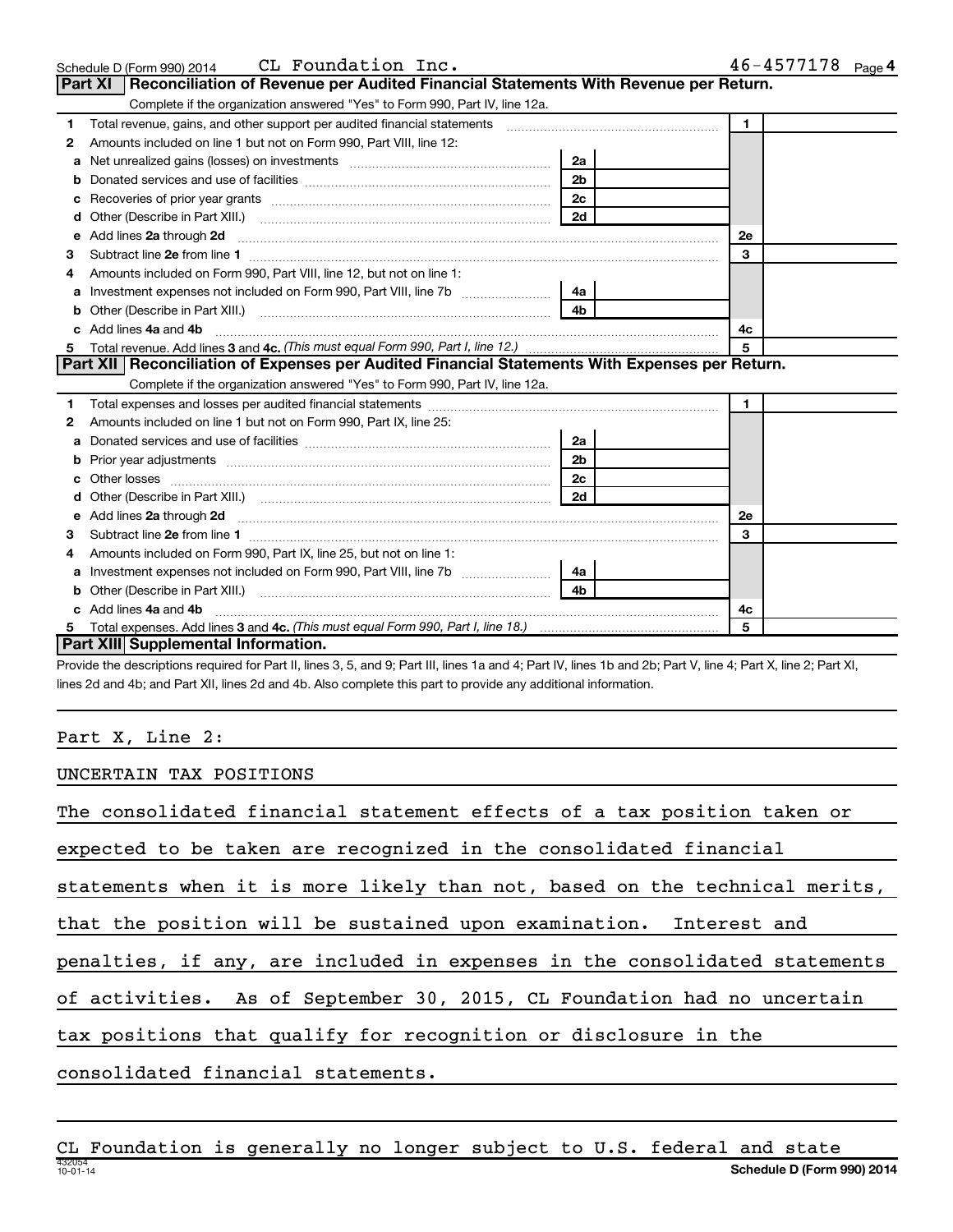| income tax examinations by tax authorities for years before 2012. |  |  |  |  |  |  |  |  |  |  |
|-------------------------------------------------------------------|--|--|--|--|--|--|--|--|--|--|
|-------------------------------------------------------------------|--|--|--|--|--|--|--|--|--|--|

(continued)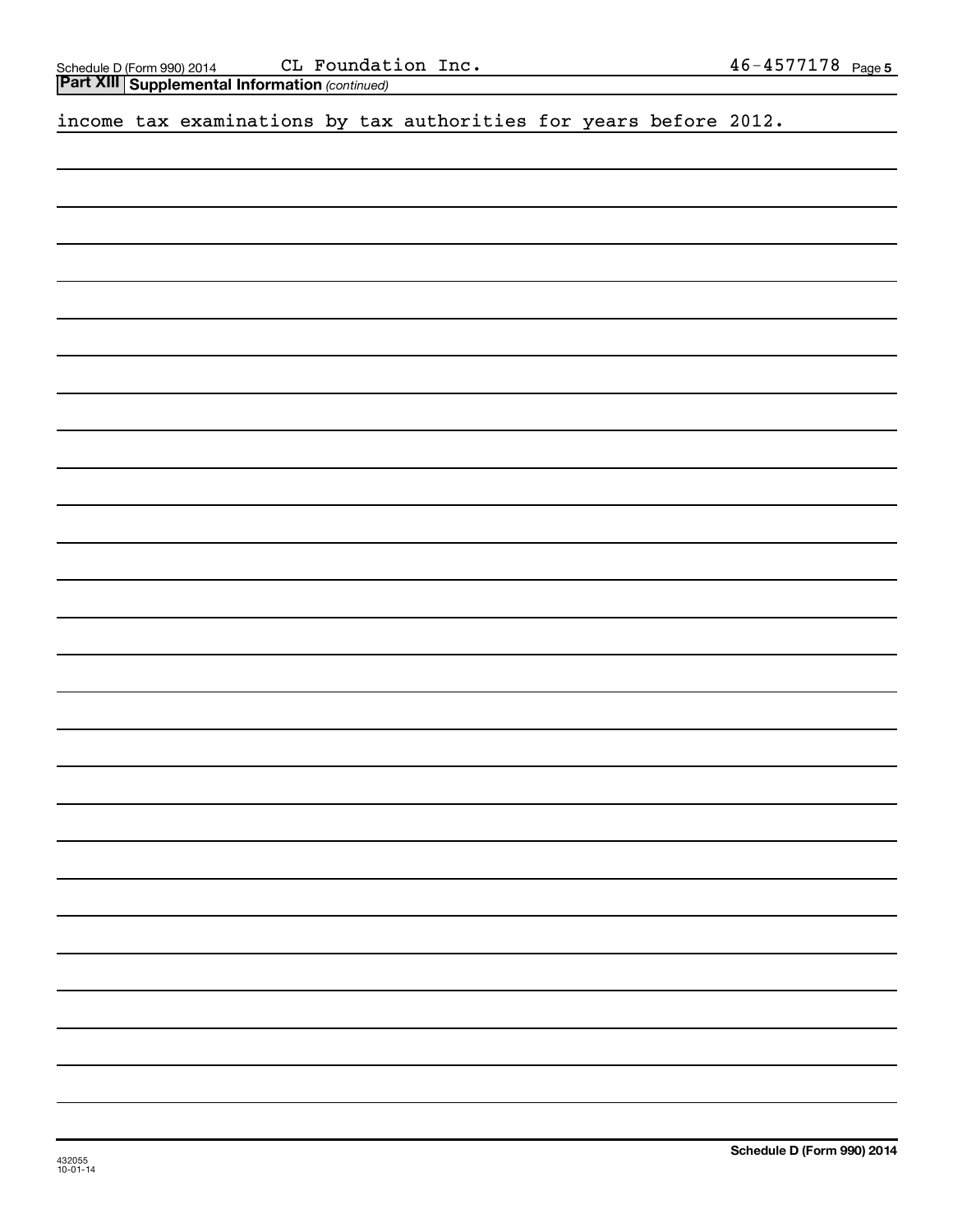| <b>SCHEDULE I</b><br>(Form 990)                             |                                                                                                                                                                                                                                                                                                                                               |            | <b>Grants and Other Assistance to Organizations,</b><br>Governments, and Individuals in the United States<br>Complete if the organization answered "Yes" to Form 990, Part IV, line 21 or 22. | Attach to Form 990.         |                                         |                                                                |                                           | OMB No. 1545-0047<br>2014<br><b>Open to Public</b>     |
|-------------------------------------------------------------|-----------------------------------------------------------------------------------------------------------------------------------------------------------------------------------------------------------------------------------------------------------------------------------------------------------------------------------------------|------------|-----------------------------------------------------------------------------------------------------------------------------------------------------------------------------------------------|-----------------------------|-----------------------------------------|----------------------------------------------------------------|-------------------------------------------|--------------------------------------------------------|
| Department of the Treasury<br>Internal Revenue Service      |                                                                                                                                                                                                                                                                                                                                               |            | Information about Schedule I (Form 990) and its instructions is at www.irs.gov/form990.                                                                                                       |                             |                                         |                                                                |                                           | Inspection                                             |
| Name of the organization                                    | CL Foundation Inc.                                                                                                                                                                                                                                                                                                                            |            |                                                                                                                                                                                               |                             |                                         |                                                                |                                           | <b>Employer identification number</b><br>46-4577178    |
| Part I                                                      | <b>General Information on Grants and Assistance</b>                                                                                                                                                                                                                                                                                           |            |                                                                                                                                                                                               |                             |                                         |                                                                |                                           |                                                        |
| $\mathbf 1$<br>$\mathbf{2}$                                 | Does the organization maintain records to substantiate the amount of the grants or assistance, the grantees' eligibility for the grants or assistance, and the selection<br>criteria used to award the grants or assistance?<br>Describe in Part IV the organization's procedures for monitoring the use of grant funds in the United States. |            |                                                                                                                                                                                               |                             |                                         |                                                                |                                           | $\boxed{\text{X}}$ Yes<br>l No                         |
| Part II                                                     | Grants and Other Assistance to Domestic Organizations and Domestic Governments. Complete if the organization answered "Yes" to Form 990, Part IV, line 21, for any                                                                                                                                                                            |            |                                                                                                                                                                                               |                             |                                         |                                                                |                                           |                                                        |
|                                                             | recipient that received more than \$5,000. Part II can be duplicated if additional space is needed.                                                                                                                                                                                                                                           |            |                                                                                                                                                                                               |                             |                                         |                                                                |                                           |                                                        |
|                                                             | 1 (a) Name and address of organization<br>or government                                                                                                                                                                                                                                                                                       | $(b)$ EIN  | (c) IRC section<br>if applicable                                                                                                                                                              | (d) Amount of<br>cash grant | (e) Amount of<br>non-cash<br>assistance | (f) Method of<br>valuation (book,<br>FMV, appraisal,<br>other) | (g) Description of<br>non-cash assistance | (h) Purpose of grant<br>or assistance                  |
| Florida Family Policy Council<br>4853 S Orange Ave, Suite C |                                                                                                                                                                                                                                                                                                                                               |            |                                                                                                                                                                                               |                             |                                         |                                                                |                                           | Educate citizens in                                    |
| Orlando , FL 32806                                          |                                                                                                                                                                                                                                                                                                                                               | 52-2436800 | $501$ (c) 3                                                                                                                                                                                   | 54,000,                     | 0.                                      |                                                                |                                           | Biblical citizenship                                   |
|                                                             |                                                                                                                                                                                                                                                                                                                                               |            |                                                                                                                                                                                               |                             |                                         |                                                                |                                           |                                                        |
|                                                             |                                                                                                                                                                                                                                                                                                                                               |            |                                                                                                                                                                                               |                             |                                         |                                                                |                                           |                                                        |
|                                                             |                                                                                                                                                                                                                                                                                                                                               |            |                                                                                                                                                                                               |                             |                                         |                                                                |                                           |                                                        |
|                                                             |                                                                                                                                                                                                                                                                                                                                               |            |                                                                                                                                                                                               |                             |                                         |                                                                |                                           |                                                        |
| 2<br>3<br>LHA                                               | Enter total number of section 501(c)(3) and government organizations listed in the line 1 table<br>Enter total number of other organizations listed in the line 1 table<br>For Paperwork Reduction Act Notice, see the Instructions for Form 990.                                                                                             |            |                                                                                                                                                                                               |                             |                                         |                                                                |                                           | 1.<br>$\overline{0}$ .<br>Schedule I (Form 990) (2014) |
|                                                             |                                                                                                                                                                                                                                                                                                                                               |            |                                                                                                                                                                                               |                             |                                         |                                                                |                                           |                                                        |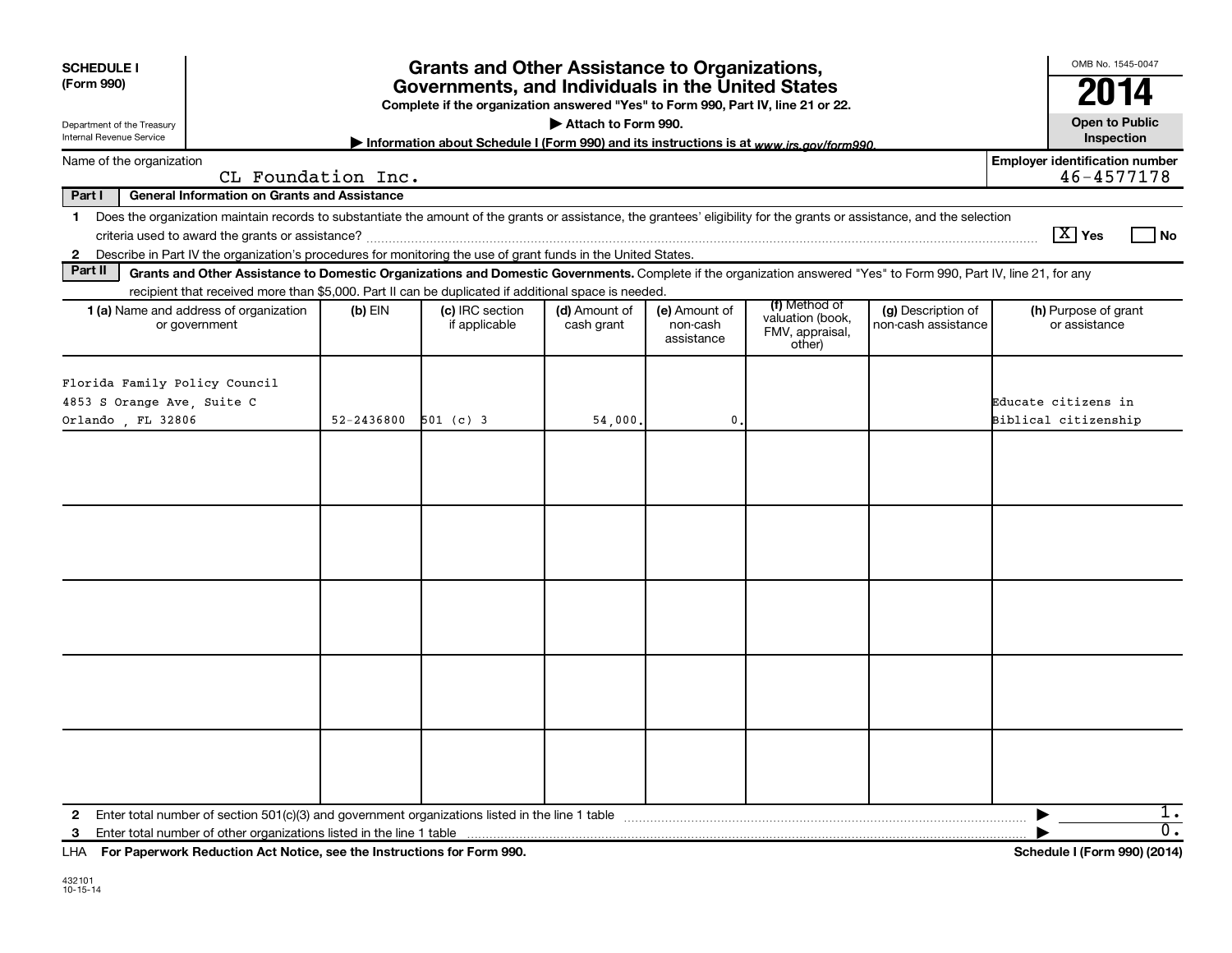p <sup>f</sup> Ec

CL Foundation Inc. c~ fK QSJQRTTNTU

Page 2

Part III t III Grants and Other Assistance to Domestic Individuals.<br>Rest III can be duplicated if additional appea in peodod. m 990) (2014) CLFOUNQUION INC.<br>Ants and Other Assistance to Domestic Individuals. Complete if the organization answered "Yes" to Form 990, Part IV, line 22.<br>The duplicated if additional space is needed Part III can be duplicated if additional space is needed.<br>

| (a) Type of grant or assistance | (b) Number of<br>recipients | (c) Amount of<br>cash grant | (d) Amount of non-<br>cash assistance | (e) Method of valuation<br>(book, FMV, appraisal, other) | (f) Description of non-cash assistance |
|---------------------------------|-----------------------------|-----------------------------|---------------------------------------|----------------------------------------------------------|----------------------------------------|
|                                 |                             |                             |                                       |                                                          |                                        |
|                                 |                             |                             |                                       |                                                          |                                        |
|                                 |                             |                             |                                       |                                                          |                                        |
|                                 |                             |                             |                                       |                                                          |                                        |
|                                 |                             |                             |                                       |                                                          |                                        |
|                                 |                             |                             |                                       |                                                          |                                        |
|                                 |                             |                             |                                       |                                                          |                                        |
|                                 |                             |                             |                                       |                                                          |                                        |
|                                 |                             |                             |                                       |                                                          |                                        |
|                                 |                             |                             |                                       |                                                          |                                        |

Part IV | Supplemental Information. Provide the information required in Part I, line 2, Part III, column (b), and any other additional information.<br>

<u>Part I, Line 2:</u>

These requests for financial assistance are in support of program

activities that are in agreement with our organizational purpose. We

discuss with the potential grantee the projects involved and how the

requested funds are going to be used. We also monitor the activities

involved and request follow-up information as necessary.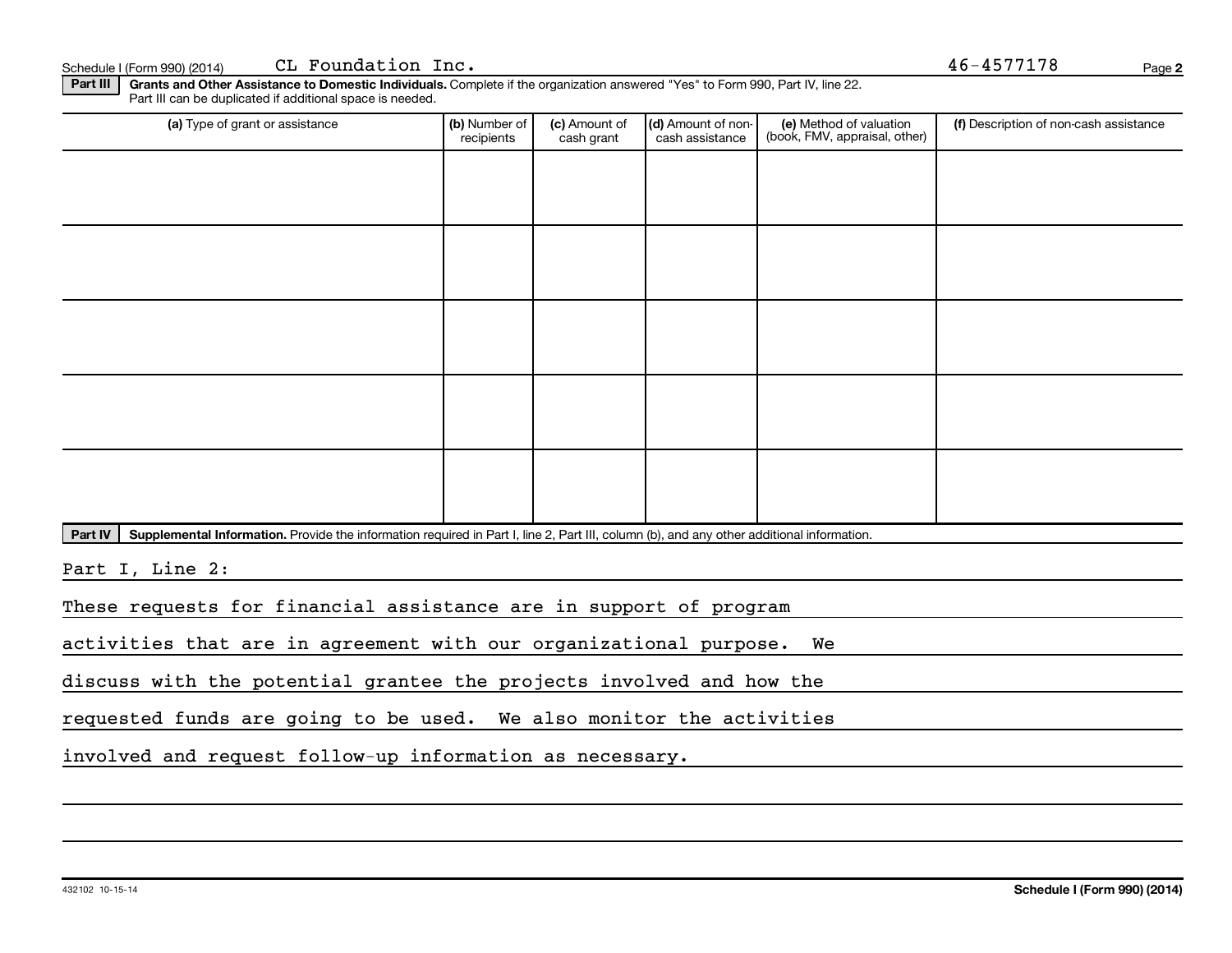|        | <b>SCHEDULE J</b><br>(Form 990)                        | <b>Compensation Information</b><br>For certain Officers, Directors, Trustees, Key Employees, and Highest<br><b>Compensated Employees</b> |                                       | OMB No. 1545-0047     |     |                              |
|--------|--------------------------------------------------------|------------------------------------------------------------------------------------------------------------------------------------------|---------------------------------------|-----------------------|-----|------------------------------|
|        |                                                        | Complete if the organization answered "Yes" on Form 990, Part IV, line 23.<br>Attach to Form 990.                                        |                                       | <b>Open to Public</b> |     |                              |
|        | Department of the Treasury<br>Internal Revenue Service | Information about Schedule J (Form 990) and its instructions is at www.irs.gov/form990.                                                  |                                       | Inspection            |     |                              |
|        | Name of the organization                               |                                                                                                                                          | <b>Employer identification number</b> |                       |     |                              |
|        |                                                        | CL Foundation Inc.                                                                                                                       | 46-4577178                            |                       |     |                              |
| Part I |                                                        | <b>Questions Regarding Compensation</b>                                                                                                  |                                       |                       |     |                              |
|        |                                                        |                                                                                                                                          |                                       |                       | Yes | No                           |
|        |                                                        | <b>1a</b> Check the appropriate box(es) if the organization provided any of the following to or for a person listed in Form 990,         |                                       |                       |     |                              |
|        |                                                        | Part VII, Section A, line 1a. Complete Part III to provide any relevant information regarding these items.                               |                                       |                       |     |                              |
|        | First-class or charter travel                          | Housing allowance or residence for personal use                                                                                          |                                       |                       |     |                              |
|        | Travel for companions                                  | Payments for business use of personal residence                                                                                          |                                       |                       |     |                              |
|        |                                                        | Health or social club dues or initiation fees<br>Tax indemnification and gross-up payments                                               |                                       |                       |     |                              |
|        |                                                        | Discretionary spending account<br>Personal services (e.g., maid, chauffeur, chef)                                                        |                                       |                       |     |                              |
|        |                                                        |                                                                                                                                          |                                       |                       |     |                              |
|        |                                                        | <b>b</b> If any of the boxes on line 1a are checked, did the organization follow a written policy regarding payment or                   |                                       |                       |     |                              |
|        |                                                        |                                                                                                                                          |                                       | 1b                    |     |                              |
| 2      |                                                        | Did the organization require substantiation prior to reimbursing or allowing expenses incurred by all directors,                         |                                       |                       | X   |                              |
|        |                                                        | trustees, and officers, including the CEO/Executive Director, regarding the items checked in line 1a?                                    |                                       | $\overline{2}$        |     |                              |
| з      |                                                        | Indicate which, if any, of the following the filing organization used to establish the compensation of the organization's                |                                       |                       |     |                              |
|        |                                                        | CEO/Executive Director. Check all that apply. Do not check any boxes for methods used by a related organization to                       |                                       |                       |     |                              |
|        |                                                        | establish compensation of the CEO/Executive Director, but explain in Part III.                                                           |                                       |                       |     |                              |
|        | Compensation committee                                 | Written employment contract                                                                                                              |                                       |                       |     |                              |
|        |                                                        | X  <br>Compensation survey or study<br>Independent compensation consultant                                                               |                                       |                       |     |                              |
|        |                                                        | $\lfloor \underline{\textbf{X}} \rfloor$ Approval by the board or compensation committee<br>Form 990 of other organizations              |                                       |                       |     |                              |
|        |                                                        |                                                                                                                                          |                                       |                       |     |                              |
| 4      |                                                        | During the year, did any person listed in Form 990, Part VII, Section A, line 1a, with respect to the filing                             |                                       |                       |     |                              |
|        | organization or a related organization:                |                                                                                                                                          |                                       |                       |     |                              |
| а      |                                                        | Receive a severance payment or change-of-control payment?                                                                                |                                       | 4a                    |     | х                            |
| b      |                                                        |                                                                                                                                          |                                       | 4b                    |     | $\overline{\mathbf{X}}$      |
| с      |                                                        |                                                                                                                                          |                                       | 4c                    |     | $\overline{\texttt{x}}$      |
|        |                                                        | If "Yes" to any of lines 4a-c, list the persons and provide the applicable amounts for each item in Part III.                            |                                       |                       |     |                              |
|        |                                                        |                                                                                                                                          |                                       |                       |     |                              |
|        |                                                        | Only section 501(c)(3), 501(c)(4), and 501(c)(29) organizations must complete lines 5-9.                                                 |                                       |                       |     |                              |
|        |                                                        | For persons listed in Form 990, Part VII, Section A, line 1a, did the organization pay or accrue any compensation                        |                                       |                       |     |                              |
|        | contingent on the revenues of:                         |                                                                                                                                          |                                       |                       |     |                              |
|        |                                                        |                                                                                                                                          |                                       | 5a                    |     | х                            |
|        |                                                        |                                                                                                                                          |                                       | 5b                    |     | $\overline{\mathbf{x}}$      |
|        |                                                        | If "Yes" to line 5a or 5b, describe in Part III.                                                                                         |                                       |                       |     |                              |
| 6      |                                                        | For persons listed in Form 990, Part VII, Section A, line 1a, did the organization pay or accrue any compensation                        |                                       |                       |     |                              |
|        | contingent on the net earnings of:                     |                                                                                                                                          |                                       |                       |     |                              |
| a      |                                                        |                                                                                                                                          |                                       | 6а                    |     | х<br>$\overline{\mathbf{X}}$ |
|        |                                                        |                                                                                                                                          |                                       | 6b                    |     |                              |
|        |                                                        | If "Yes" to line 6a or 6b, describe in Part III.                                                                                         |                                       |                       |     |                              |
| 7      |                                                        | For persons listed in Form 990, Part VII, Section A, line 1a, did the organization provide any non-fixed payments                        |                                       |                       |     | х                            |
|        |                                                        |                                                                                                                                          |                                       | 7                     |     |                              |
| 8      |                                                        | Were any amounts reported in Form 990, Part VII, paid or accrued pursuant to a contract that was subject to the                          |                                       |                       |     | х                            |
|        |                                                        |                                                                                                                                          |                                       | 8                     |     |                              |
| 9      |                                                        | If "Yes" to line 8, did the organization also follow the rebuttable presumption procedure described in                                   |                                       |                       |     |                              |
|        |                                                        | Donovuouk Deduction Aet Netice, ess the Instructions for Form 000                                                                        | Cahadula, UEaum 0001.0014             | 9                     |     |                              |

LHA For Paperwork Reduction Act Notice, see the Instructions for Form 990. Schedule J (Form 990) 2014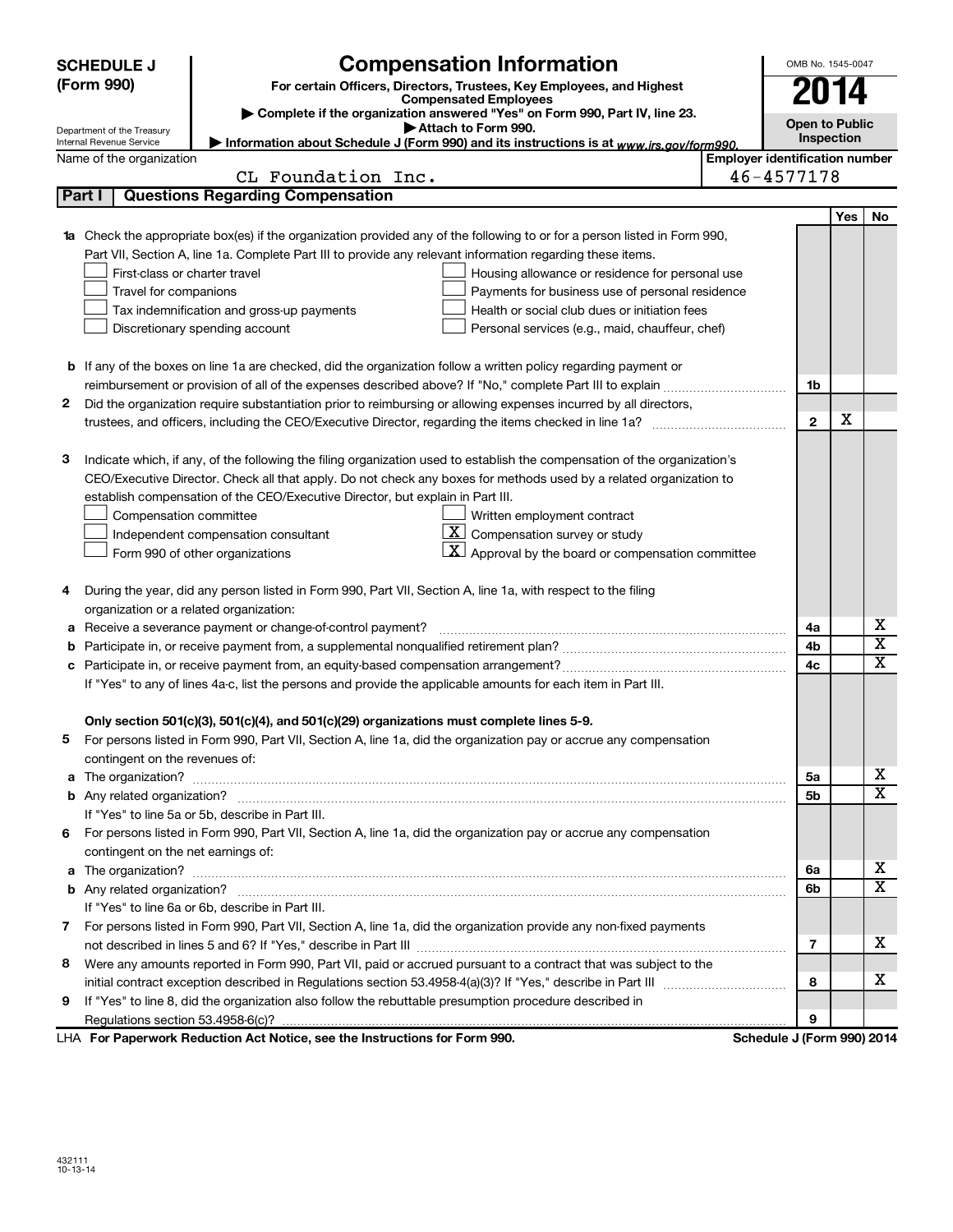#### Part II | Officers, Directors, Trustees, Key Employees, and Highest Compensated Employees.<br>. m 990) 2014 CL FOUNQUION INC.<br>Page (1990) 2014 CL FOUNQUION INC. The Compensated Employees. Use duplicate copies if additional space is needed. L Foundation Inc. 46-4577178

For each individual whose compensation must be reported in Schedule J, report compensation from the organization on row (i) and from related organizations, described in the instructions, on row (ii).<br>De not list any indivi a ~ ~ ~ ~ c VVMI m~ sffK

 $\sf Note.$  The sum of columns (B)(i)-(iii) for each listed individual must equal the total amount of Form 990, Part VII, Section A, line 1a, applicable column (D) and (E) amounts for that individual.<br>

|                       |                    |                          | (B) Breakdown of W-2 and/or 1099-MISC compensation |                                           | (C) Retirement and<br>other deferred | (D) Nontaxable<br>benefits  | (E) Total of columns        | (F) Compensation<br>in column (B)         |
|-----------------------|--------------------|--------------------------|----------------------------------------------------|-------------------------------------------|--------------------------------------|-----------------------------|-----------------------------|-------------------------------------------|
| (A) Name and Title    |                    | (i) Base<br>compensation | (ii) Bonus &<br>incentive<br>compensation          | (iii) Other<br>reportable<br>compensation | compensation                         |                             | $(B)(i)-(D)$                | reported as deferred<br>in prior Form 990 |
| (1) Thomas A. Minnery | (i)                | $\overline{0}$ .         | $\overline{0}$ .                                   | $\overline{0}$ .                          | $\overline{\mathfrak{o}}$ .          | $\overline{\mathfrak{o}}$ . | $\overline{\mathfrak{o}}$ . | $\overline{0}$ .                          |
| President/CEO         | (ii)               | 150, 914.                | 200.                                               | 228.                                      | 8,893.                               | 11,658.                     | 171,893.                    | $\overline{0}$ .                          |
|                       | (i)                |                          |                                                    |                                           |                                      |                             |                             |                                           |
|                       | (ii)               |                          |                                                    |                                           |                                      |                             |                             |                                           |
|                       | $(\sf{i})$         |                          |                                                    |                                           |                                      |                             |                             |                                           |
|                       | (ii)               |                          |                                                    |                                           |                                      |                             |                             |                                           |
|                       | $(\sf{i})$         |                          |                                                    |                                           |                                      |                             |                             |                                           |
|                       | (ii)               |                          |                                                    |                                           |                                      |                             |                             |                                           |
|                       | $(\sf{i})$         |                          |                                                    |                                           |                                      |                             |                             |                                           |
|                       | (ii)               |                          |                                                    |                                           |                                      |                             |                             |                                           |
|                       | $(\sf{i})$         |                          |                                                    |                                           |                                      |                             |                             |                                           |
|                       | (ii)               |                          |                                                    |                                           |                                      |                             |                             |                                           |
|                       | $(\sf{i})$         |                          |                                                    |                                           |                                      |                             |                             |                                           |
|                       | (ii)               |                          |                                                    |                                           |                                      |                             |                             |                                           |
|                       | $(\sf{i})$         |                          |                                                    |                                           |                                      |                             |                             |                                           |
|                       | (ii)               |                          |                                                    |                                           |                                      |                             |                             |                                           |
|                       | $(\sf{i})$<br>(ii) |                          |                                                    |                                           |                                      |                             |                             |                                           |
|                       | $(\sf{i})$         |                          |                                                    |                                           |                                      |                             |                             |                                           |
|                       | (ii)               |                          |                                                    |                                           |                                      |                             |                             |                                           |
|                       | $(\sf{i})$         |                          |                                                    |                                           |                                      |                             |                             |                                           |
|                       | (ii)               |                          |                                                    |                                           |                                      |                             |                             |                                           |
|                       | $(\sf{i})$         |                          |                                                    |                                           |                                      |                             |                             |                                           |
|                       | (ii)               |                          |                                                    |                                           |                                      |                             |                             |                                           |
|                       | $(\sf{i})$         |                          |                                                    |                                           |                                      |                             |                             |                                           |
|                       | (ii)               |                          |                                                    |                                           |                                      |                             |                             |                                           |
|                       | $(\sf{i})$         |                          |                                                    |                                           |                                      |                             |                             |                                           |
|                       | (ii)               |                          |                                                    |                                           |                                      |                             |                             |                                           |
|                       | $(\sf{i})$         |                          |                                                    |                                           |                                      |                             |                             |                                           |
|                       | (ii)               |                          |                                                    |                                           |                                      |                             |                             |                                           |
|                       | $(\sf{i})$         |                          |                                                    |                                           |                                      |                             |                             |                                           |
|                       | (ii)               |                          |                                                    |                                           |                                      |                             |                             |                                           |

Page 2

| ミツョ<br>. . |  |
|------------|--|
|            |  |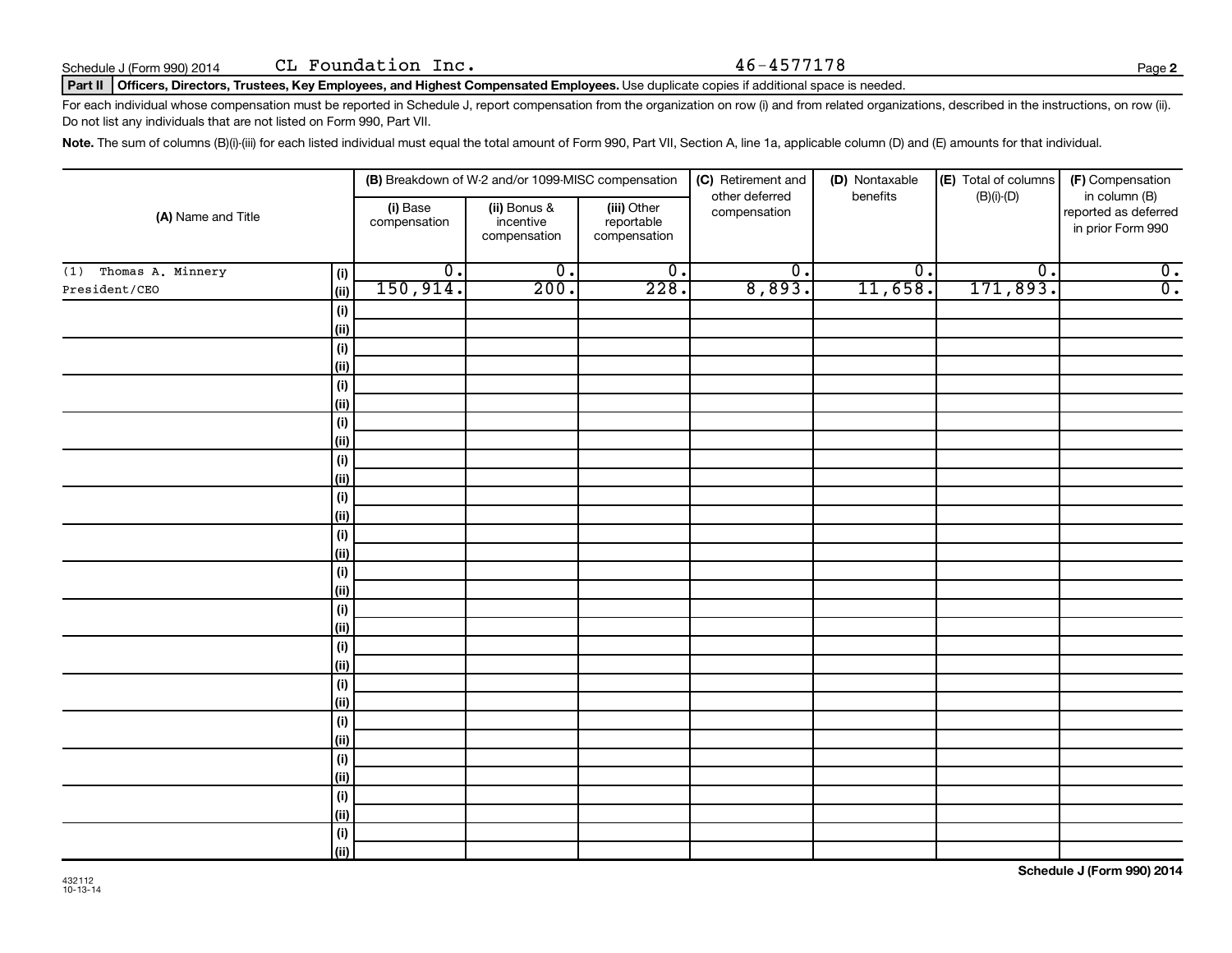Part III | Supplemental Information

Provide the information, explanation, or descriptions required for Part I, lines 1a, 1b, 3, 4a, 4b, 4c, 5a, 5b, 6a, 6b, 7, and 8, and for Part II. Also complete this part for any additional information.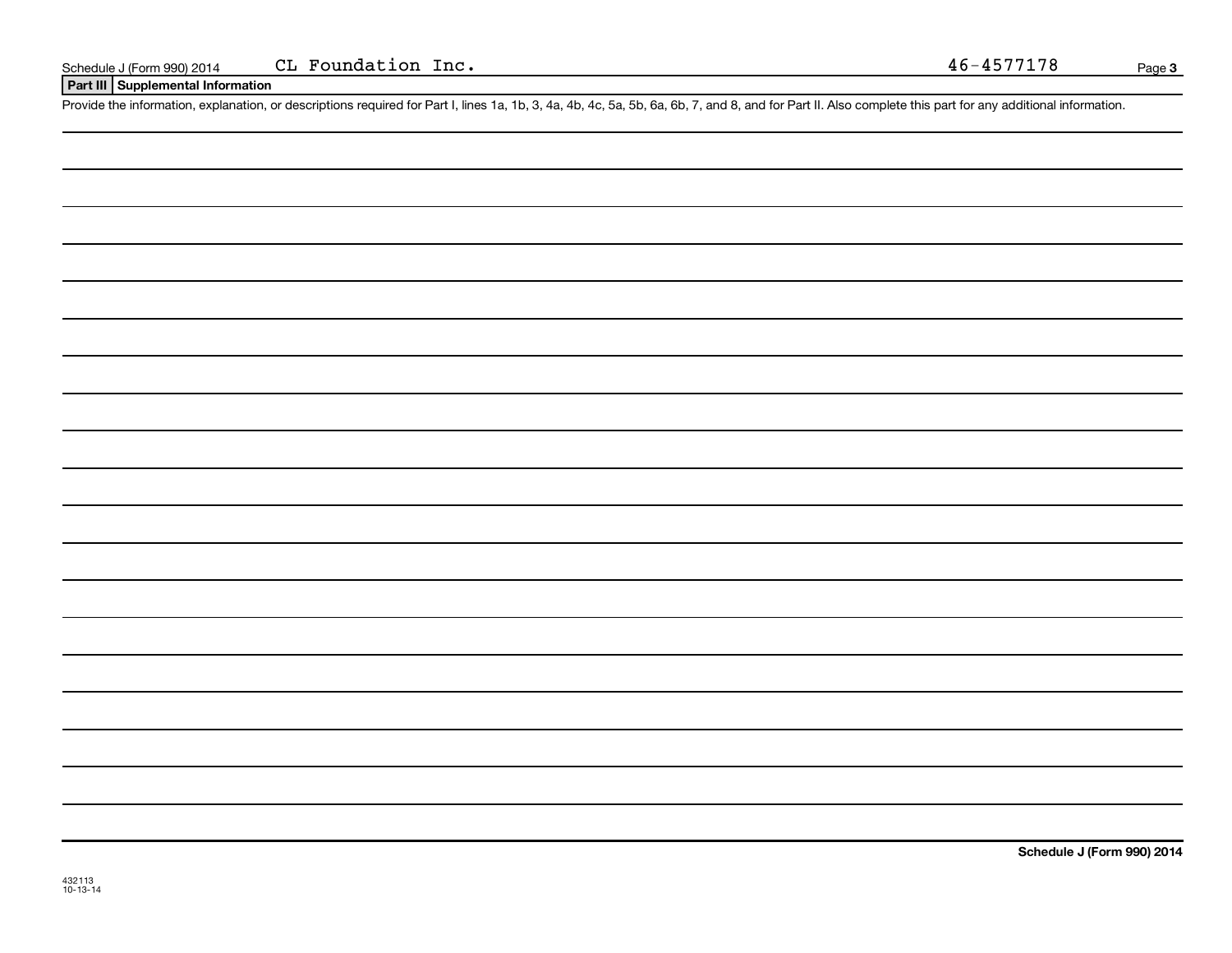| <b>SCHEDULE L</b>                                                                                                    |                                       | <b>Transactions With Interested Persons</b>                                |    |                            |                                    |                                                                                                                                    |     |                                                                                 |                     |                                       | OMB No. 1545-0047     |                |  |
|----------------------------------------------------------------------------------------------------------------------|---------------------------------------|----------------------------------------------------------------------------|----|----------------------------|------------------------------------|------------------------------------------------------------------------------------------------------------------------------------|-----|---------------------------------------------------------------------------------|---------------------|---------------------------------------|-----------------------|----------------|--|
| (Form 990 or 990-EZ) ▶ Complete if the organization answered "Yes" on Form 990, Part IV, line 25a, 25b, 26, 27, 28a, |                                       |                                                                            |    |                            |                                    |                                                                                                                                    |     |                                                                                 |                     |                                       |                       |                |  |
| Department of the Treasury                                                                                           |                                       | 28b, or 28c, or Form 990-EZ, Part V, line 38a or 40b.                      |    |                            | Attach to Form 990 or Form 990-EZ. |                                                                                                                                    |     |                                                                                 |                     |                                       | <b>Open To Public</b> |                |  |
| Internal Revenue Service                                                                                             |                                       |                                                                            |    |                            |                                    | Information about Schedule L (Form 990 or 990-EZ) and its instructions is at www.irs.gov/form990.                                  |     |                                                                                 |                     | Inspection                            |                       |                |  |
| Name of the organization                                                                                             |                                       | CL Foundation Inc.                                                         |    |                            |                                    |                                                                                                                                    |     |                                                                                 | $46 - 4577178$      | <b>Employer identification number</b> |                       |                |  |
| <b>Part I</b>                                                                                                        |                                       |                                                                            |    |                            |                                    | Excess Benefit Transactions (section 501(c)(3), section 501(c)(4), and 501(c)(29) organizations only).                             |     |                                                                                 |                     |                                       |                       |                |  |
|                                                                                                                      |                                       |                                                                            |    |                            |                                    | Complete if the organization answered "Yes" on Form 990, Part IV, line 25a or 25b, or Form 990-EZ, Part V, line 40b.               |     |                                                                                 |                     |                                       |                       |                |  |
| 1                                                                                                                    |                                       | (b) Relationship between disqualified                                      |    |                            |                                    |                                                                                                                                    |     |                                                                                 |                     |                                       |                       | (d) Corrected? |  |
| (a) Name of disqualified person                                                                                      |                                       | person and organization                                                    |    |                            |                                    | (c) Description of transaction                                                                                                     |     |                                                                                 |                     |                                       | <b>Yes</b>            | No             |  |
|                                                                                                                      |                                       |                                                                            |    |                            |                                    |                                                                                                                                    |     |                                                                                 |                     |                                       |                       |                |  |
|                                                                                                                      |                                       |                                                                            |    |                            |                                    |                                                                                                                                    |     |                                                                                 |                     |                                       |                       |                |  |
|                                                                                                                      |                                       |                                                                            |    |                            |                                    |                                                                                                                                    |     |                                                                                 |                     |                                       |                       |                |  |
|                                                                                                                      |                                       |                                                                            |    |                            |                                    |                                                                                                                                    |     |                                                                                 |                     |                                       |                       |                |  |
|                                                                                                                      |                                       |                                                                            |    |                            |                                    |                                                                                                                                    |     |                                                                                 |                     |                                       |                       |                |  |
| 2 Enter the amount of tax incurred by the organization managers or disqualified persons during the year under        |                                       |                                                                            |    |                            |                                    |                                                                                                                                    |     |                                                                                 |                     |                                       |                       |                |  |
| section 4958                                                                                                         |                                       |                                                                            |    |                            |                                    |                                                                                                                                    |     |                                                                                 |                     |                                       |                       |                |  |
|                                                                                                                      |                                       |                                                                            |    |                            |                                    |                                                                                                                                    |     |                                                                                 |                     |                                       |                       |                |  |
| Part II                                                                                                              |                                       | Loans to and/or From Interested Persons.                                   |    |                            |                                    |                                                                                                                                    |     |                                                                                 |                     |                                       |                       |                |  |
|                                                                                                                      |                                       |                                                                            |    |                            |                                    | Complete if the organization answered "Yes" on Form 990-EZ, Part V, line 38a or Form 990, Part IV, line 26; or if the organization |     |                                                                                 |                     |                                       |                       |                |  |
|                                                                                                                      |                                       | reported an amount on Form 990, Part X, line 5, 6, or 22.                  |    |                            |                                    |                                                                                                                                    |     |                                                                                 | <b>(h)</b> Approved |                                       |                       |                |  |
| (a) Name of<br>interested person                                                                                     | (b) Relationship<br>with organization | (c) Purpose<br>of loan                                                     |    | (d) Loan to or<br>from the | (e) Original<br>principal amount   | (f) Balance due                                                                                                                    |     | (i) Written<br>$(g)$ In<br>`by board or<br>default?<br>agreement?<br>committee? |                     |                                       |                       |                |  |
|                                                                                                                      |                                       |                                                                            | To | organization?<br>From      |                                    |                                                                                                                                    | Yes | No                                                                              | Yes                 | No                                    | <b>Yes</b>            | No             |  |
|                                                                                                                      |                                       |                                                                            |    |                            |                                    |                                                                                                                                    |     |                                                                                 |                     |                                       |                       |                |  |
|                                                                                                                      |                                       |                                                                            |    |                            |                                    |                                                                                                                                    |     |                                                                                 |                     |                                       |                       |                |  |
|                                                                                                                      |                                       |                                                                            |    |                            |                                    |                                                                                                                                    |     |                                                                                 |                     |                                       |                       |                |  |
|                                                                                                                      |                                       |                                                                            |    |                            |                                    |                                                                                                                                    |     |                                                                                 |                     |                                       |                       |                |  |
|                                                                                                                      |                                       |                                                                            |    |                            |                                    |                                                                                                                                    |     |                                                                                 |                     |                                       |                       |                |  |
|                                                                                                                      |                                       |                                                                            |    |                            |                                    |                                                                                                                                    |     |                                                                                 |                     |                                       |                       |                |  |
|                                                                                                                      |                                       |                                                                            |    |                            |                                    |                                                                                                                                    |     |                                                                                 |                     |                                       |                       |                |  |
|                                                                                                                      |                                       |                                                                            |    |                            |                                    |                                                                                                                                    |     |                                                                                 |                     |                                       |                       |                |  |
|                                                                                                                      |                                       |                                                                            |    |                            |                                    |                                                                                                                                    |     |                                                                                 |                     |                                       |                       |                |  |
| Total<br>Part III                                                                                                    |                                       | <b>Grants or Assistance Benefiting Interested Persons.</b>                 |    |                            | $\blacktriangleright$ \$           |                                                                                                                                    |     |                                                                                 |                     |                                       |                       |                |  |
|                                                                                                                      |                                       | Complete if the organization answered "Yes" on Form 990, Part IV, line 27. |    |                            |                                    |                                                                                                                                    |     |                                                                                 |                     |                                       |                       |                |  |
| (a) Name of interested person                                                                                        |                                       | (b) Relationship between                                                   |    |                            | (c) Amount of                      | (d) Type of                                                                                                                        |     |                                                                                 |                     |                                       | (e) Purpose of        |                |  |
|                                                                                                                      |                                       | interested person and                                                      |    |                            | assistance                         | assistance                                                                                                                         |     |                                                                                 |                     | assistance                            |                       |                |  |
|                                                                                                                      |                                       | the organization                                                           |    |                            |                                    |                                                                                                                                    |     |                                                                                 |                     |                                       |                       |                |  |
|                                                                                                                      |                                       |                                                                            |    |                            |                                    |                                                                                                                                    |     |                                                                                 |                     |                                       |                       |                |  |
|                                                                                                                      |                                       |                                                                            |    |                            |                                    |                                                                                                                                    |     |                                                                                 |                     |                                       |                       |                |  |
|                                                                                                                      |                                       |                                                                            |    |                            |                                    |                                                                                                                                    |     |                                                                                 |                     |                                       |                       |                |  |
|                                                                                                                      |                                       |                                                                            |    |                            |                                    |                                                                                                                                    |     |                                                                                 |                     |                                       |                       |                |  |
|                                                                                                                      |                                       |                                                                            |    |                            |                                    |                                                                                                                                    |     |                                                                                 |                     |                                       |                       |                |  |
|                                                                                                                      |                                       |                                                                            |    |                            |                                    |                                                                                                                                    |     |                                                                                 |                     |                                       |                       |                |  |
|                                                                                                                      |                                       |                                                                            |    |                            |                                    |                                                                                                                                    |     |                                                                                 |                     |                                       |                       |                |  |
|                                                                                                                      |                                       |                                                                            |    |                            |                                    |                                                                                                                                    |     |                                                                                 |                     |                                       |                       |                |  |

LHA For Paperwork Reduction Act Notice, see the Instructions for Form 990 or 990-EZ. Schedule L (Form 990 or 990-EZ) 2014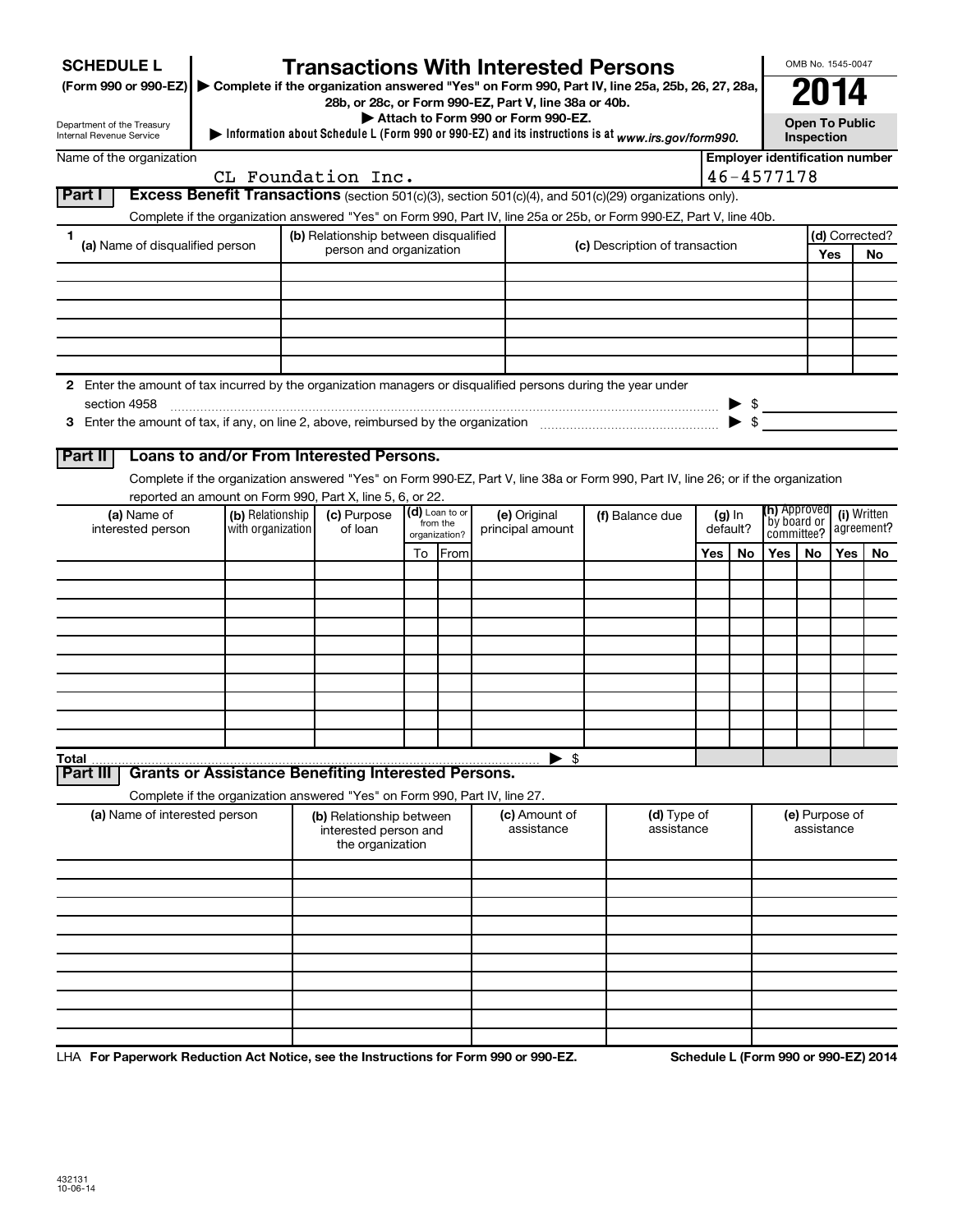| Schedule L (Form 990 or 990-EZ) 2014 CL Foundation Inc. |  | $77178$ Pau<br>Page 2 |  |
|---------------------------------------------------------|--|-----------------------|--|
|                                                         |  |                       |  |

| Part IV   Business Transactions Involving Interested Persons. |
|---------------------------------------------------------------|
|---------------------------------------------------------------|

Complete if the organization answered "Yes" on Form 990, Part IV, line 28a, 28b, or 28c.

| (a) Name of interested person | (b) Relationship between interested<br>person and the organization | (c) Amount of<br>transaction | (d) Description of<br>transaction | (e) Sharing of<br>organization's<br>revenues? |    |
|-------------------------------|--------------------------------------------------------------------|------------------------------|-----------------------------------|-----------------------------------------------|----|
|                               |                                                                    |                              |                                   | <b>Yes</b>                                    | No |
| David Langdon                 | David is an officer                                                |                              | 25,785.Langdon Law                |                                               | х  |
|                               |                                                                    |                              |                                   |                                               |    |
|                               |                                                                    |                              |                                   |                                               |    |
|                               |                                                                    |                              |                                   |                                               |    |
|                               |                                                                    |                              |                                   |                                               |    |
|                               |                                                                    |                              |                                   |                                               |    |
|                               |                                                                    |                              |                                   |                                               |    |
|                               |                                                                    |                              |                                   |                                               |    |
|                               |                                                                    |                              |                                   |                                               |    |
|                               |                                                                    |                              |                                   |                                               |    |

 $|$  Part V  $|$  Supplemental Information

Provide additional information for responses to questions on Schedule L (see instructions).

Sch L, Part IV, Business Transactions Involving Interested Persons:

(a) Name of Person: David Langdon

(b) Relationship Between Interested Person and Organization:

David is an officer of CL Foundation

(d) Description of Transaction: Langdon Law, LLC provides legal council

for CL Foundation

General disclosure regarding legal fees

Langdon Law, LLC, a law firm in which David Langdon, Corporate

Secretary for CL Foundation, is a partner, provides legal counsel for

CL Foundation. Compensation paid to Langdon Law, LLC during the fiscal

year ended September 30, 2015 was  $$25,785$ , which includes the

reimbursement of expenses. The board at large has considered these

fees and holds that they are at or below market rates for the services

performed.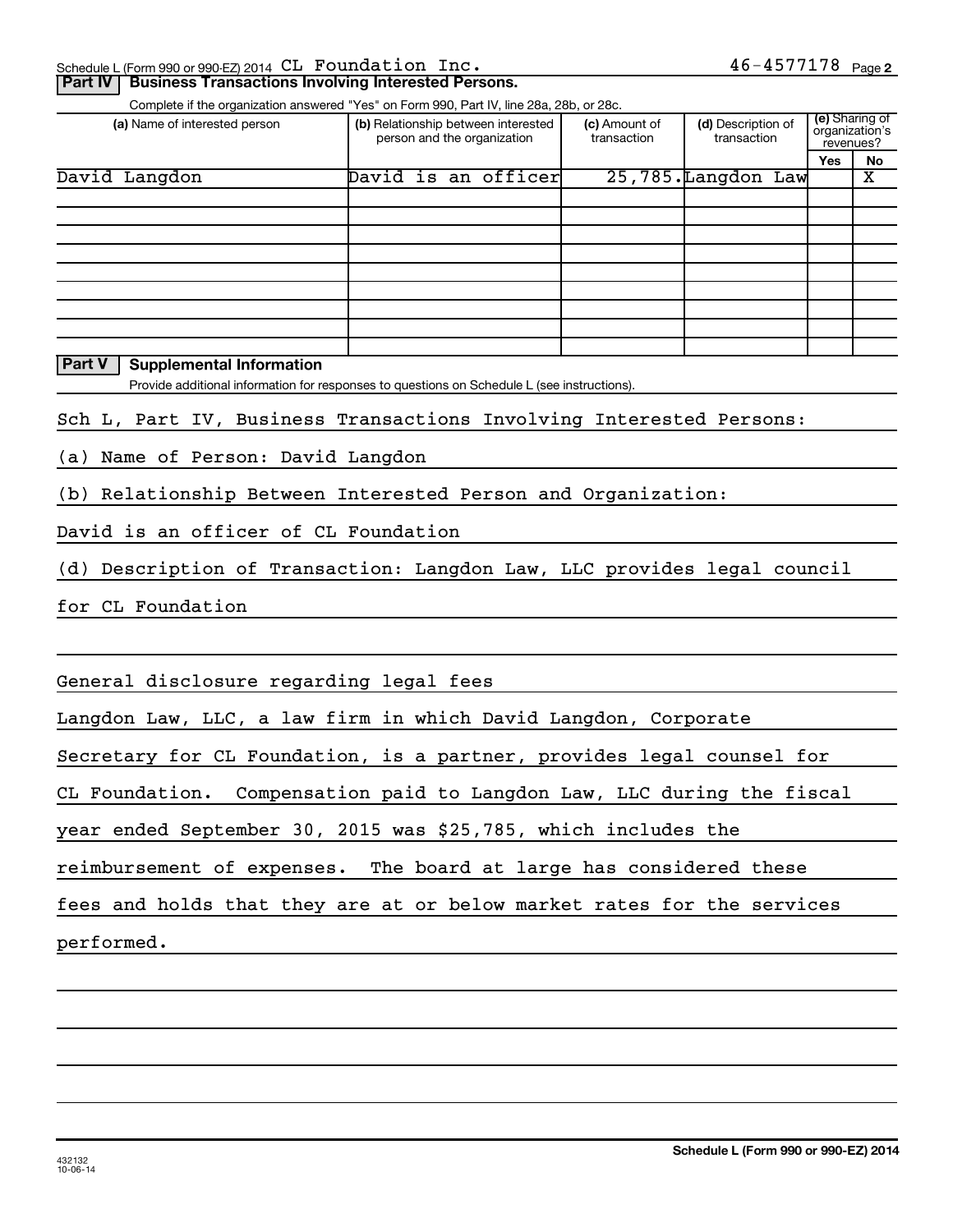(Form 990 or 990-EZ)

Department of the Treasury

Name of the organization

Internal Revenue Service

## SCHEDULE 0  $\parallel$  Supplemental Information to Form 990 or 990-EZ

Complete to provide information for responses to specific questions on Form 990 or 990-EZ or to provide any additional information.  $\blacktriangleright$  Attach to Form 990 or 990-EZ.

Information about Schedule O (Form 990 or 990-EZ) and its instructions is at www.irs.gov/form990.

CL Foundation Inc.  $\vert$  46-4577178

**Employer identification number** 

OMB No 1545-0047

**Open to Public** Inspection

014

Form 990, Part I, Doing Business As:

Family Policy Foundation

(effective April 2016)

FORM 990, PART I, ITEM  $B$  - AMENDED RETURN

Form 990 is amended to correctly check a Special Rules box on Schedule

B (Form 990). The General Rule box had been inadvertently checked on

the original filing.

Form 990, Part III, Line 4a, Program Service Accomplishments:

for marriage between one man and one woman, the sanctity of human life

from fertilization to natural death and the protection of religious

freedom and rights of conscience.

Form 990, Parts V and IX: Explanation of Employees and Compensation

CL Foundation Inc. does not have any employees of its own or make any

related payroll filings, such as Form  $W-3$ . Therefore "0" is reported on

Form 990 Part V, Line 2a.

However, CL Foundation Inc. does reimburse its related organization,

CitizenLink for work CitizenLink employees perform for CL Foundation

Inc. This reimbursed compensation is the compensation reported on Form

990 Part IX, Lines 5 and 7.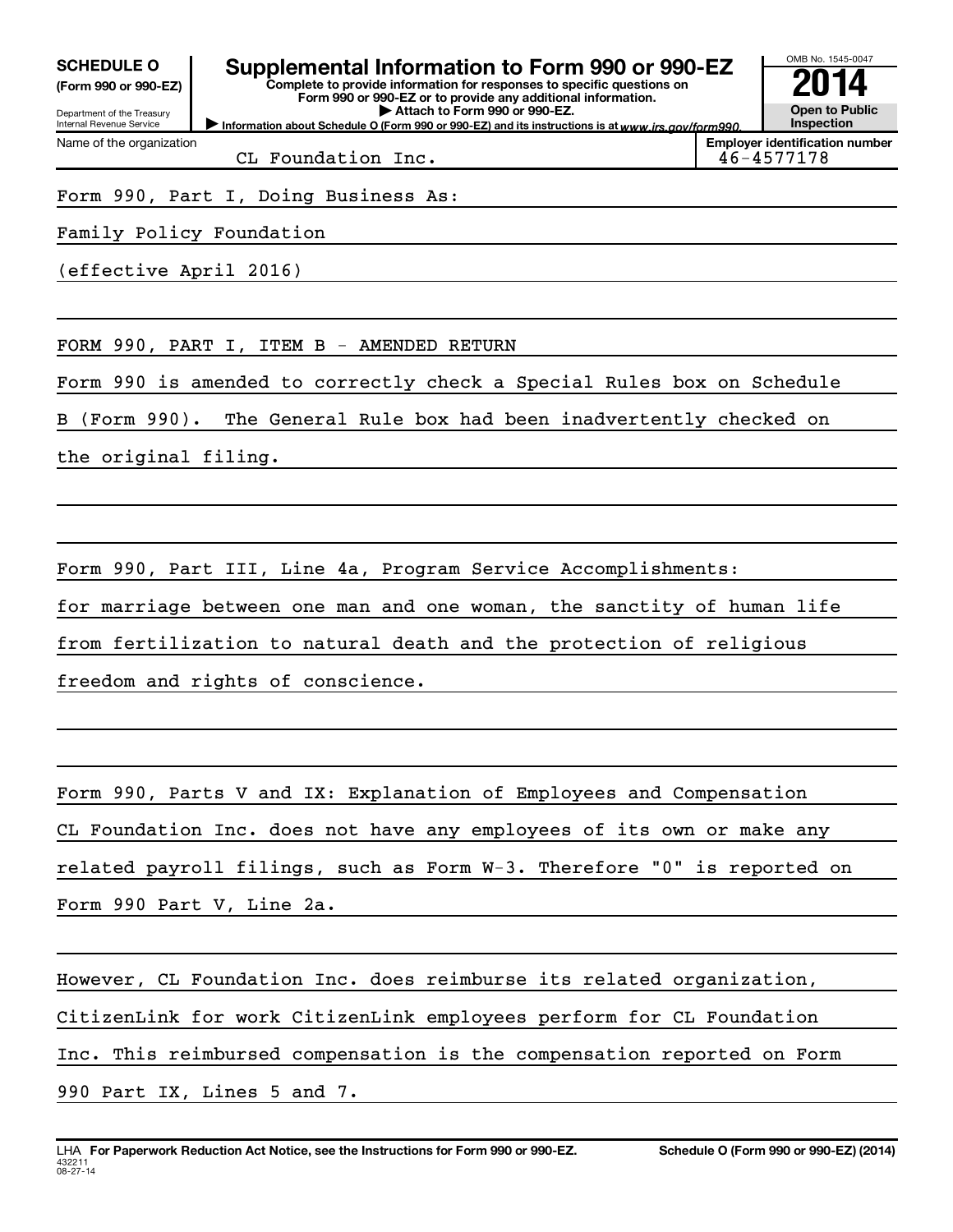Name of the organization

 $CL$  Foundation Inc.  $46-4577178$ 

Form 990, Part VI, Section B, line 11:

Form 990 was reviewed in detail by the Board of Directors. A copy of Form 990 was provided to all Board members before filing.

Form 990 was reviewed by the organization's outside CPA firm and outside legal counsel.

Form 990, Part VI, Section B, Line 12c:

The Conflict of Interest Policy is reviewed annually during a Board of

Directors meeting. Annual Disclosure Statements are signed by Directors,

Officers and all employees.

Form 990, Part VI, Section B, Line 15:

CL Foundation, Inc. shares certain board members and officers with

CitizenLink, a related organization. CL Foundation, Inc. reimburses Citizen Link for the work CitizenLink's employees (including officers) perform for CitizenLink. Below is the process that CitizenLink uses in setting officer

compensation.

The Board of Directors determines compensation of the organization's CEO by reviewing survey information, comparability data and contemporaneous documentation.

All these deliberations and decisions regarding compensation are documented as they occur. The voting members of the Board are independent Directors of the organization's Board of Directors.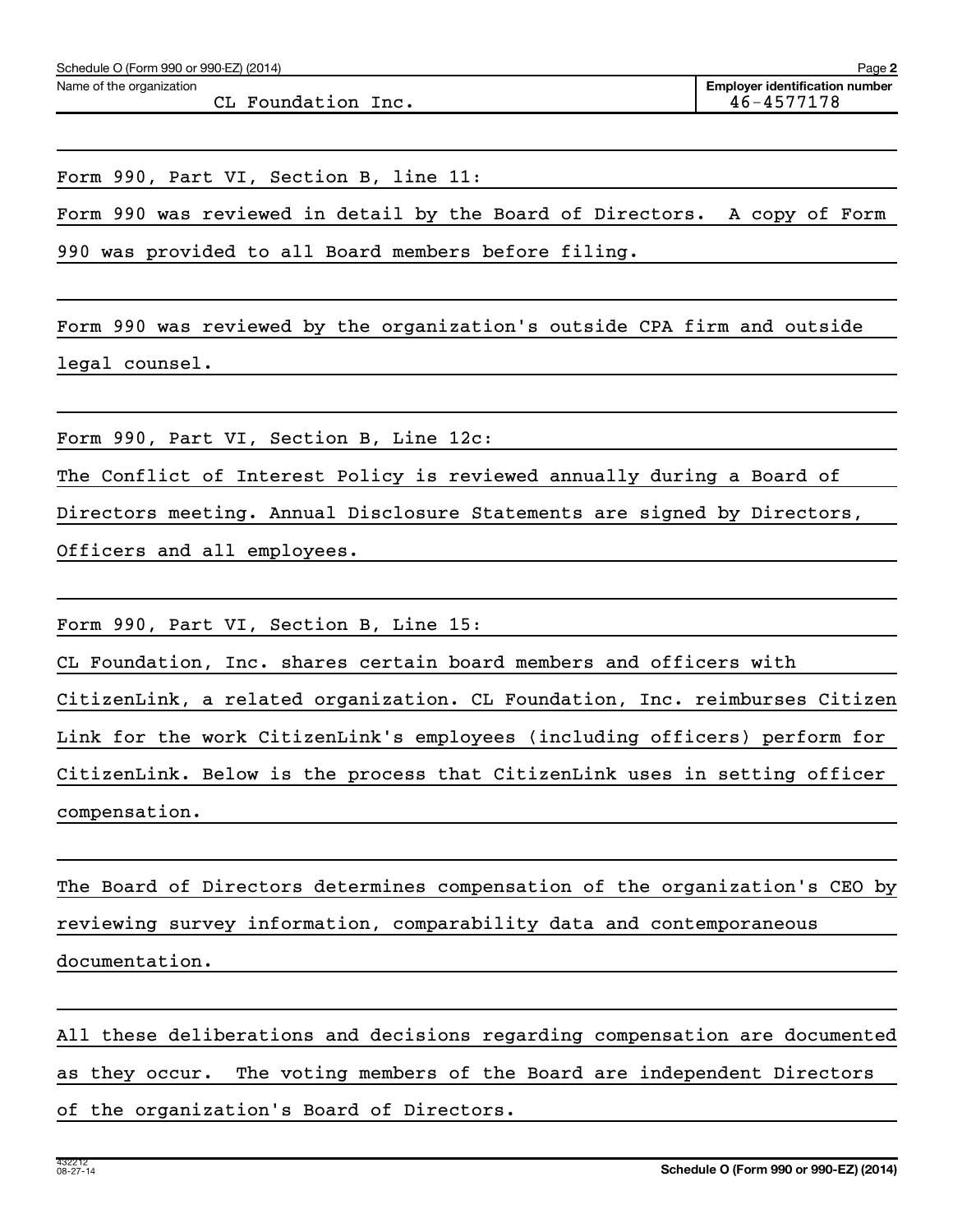| Schedule O (Form 990 or 990-EZ) (2014)                                                                                     | Page 2                                              |
|----------------------------------------------------------------------------------------------------------------------------|-----------------------------------------------------|
| Name of the organization<br>CL Foundation Inc.                                                                             | <b>Employer identification number</b><br>46-4577178 |
| Compensation of other executive personnel is determined by the CEO after                                                   |                                                     |
| reviewing survey information, comparability data and contemporaneous                                                       |                                                     |
| documentation.                                                                                                             |                                                     |
|                                                                                                                            |                                                     |
| Form 990, Part VI, Line 17, List of States receiving copy of Form 990:                                                     |                                                     |
| AL , AK , AZ , CO , FL , GA , HI , IL , KY , LA , MD , MN , MO , NH , NC , ND , TN , UT , VA , WA , WV , WI , CA , MA , OH |                                                     |
| SC, PA, NV                                                                                                                 |                                                     |
|                                                                                                                            |                                                     |
| Form 990, Part VI, Section C, Line 19:                                                                                     |                                                     |
| The organization makes its governing documents and conflict of interest                                                    |                                                     |
| policy available to the public in accordance with the applicable laws.                                                     |                                                     |
| The organization makes its financial statements and Form 990 available on                                                  |                                                     |
| its website.                                                                                                               |                                                     |
|                                                                                                                            |                                                     |
| FORM 990, PART XII, LINE 2C                                                                                                |                                                     |
| The Audit Committee of the Board of Directors reviews the results of                                                       |                                                     |
| the annual financial audit and oversees the selection of the                                                               |                                                     |
| independent auditors. There were no changes to this process from prior                                                     |                                                     |
| years.                                                                                                                     |                                                     |
|                                                                                                                            |                                                     |
|                                                                                                                            |                                                     |
|                                                                                                                            |                                                     |
|                                                                                                                            |                                                     |
|                                                                                                                            |                                                     |
|                                                                                                                            |                                                     |
|                                                                                                                            |                                                     |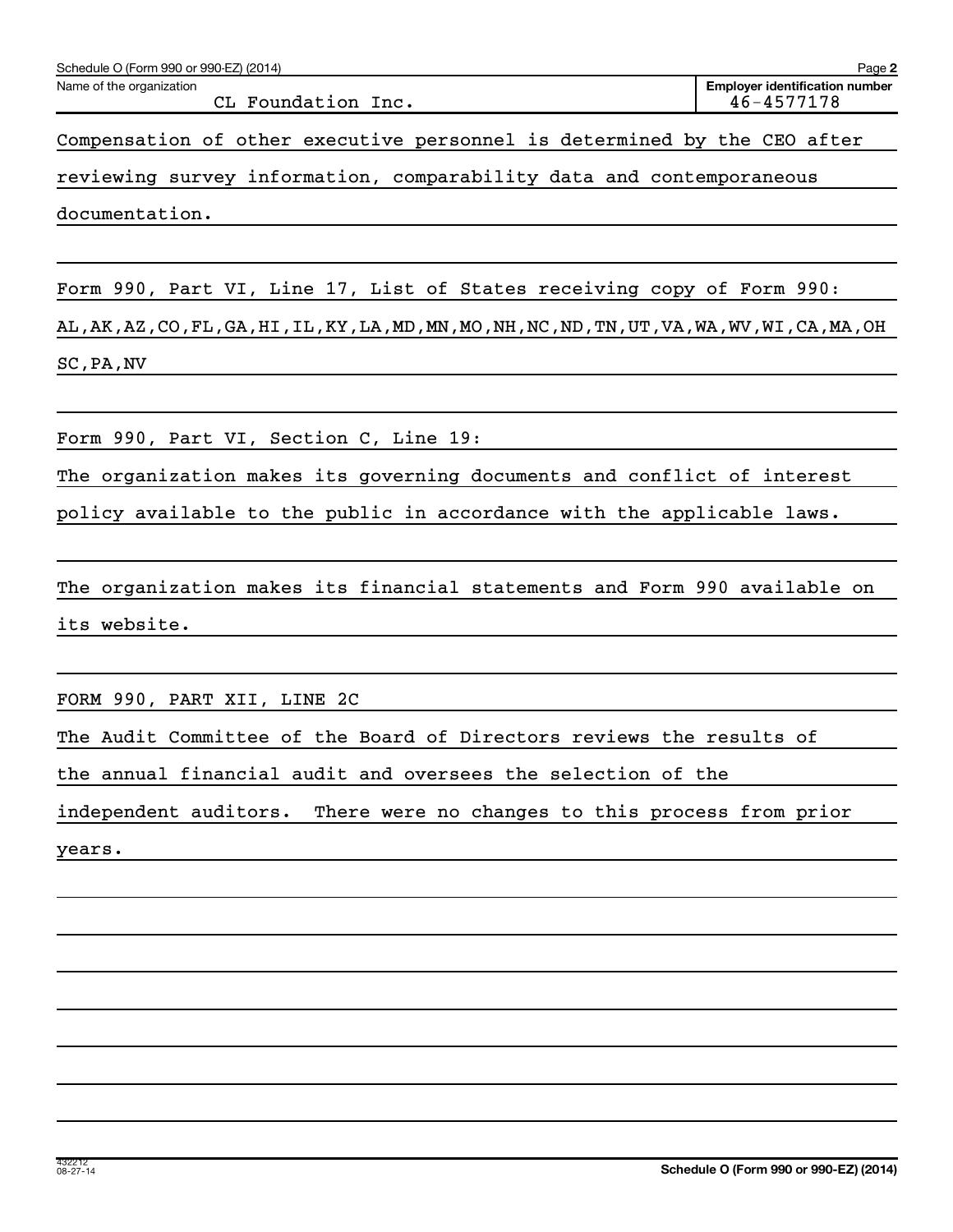| <b>SCHEDULE R</b><br>(Form 990)                                                    |                                                                                                                                                                                                                  | <b>Related Organizations and Unrelated Partnerships</b><br>>Complete if the organization answered "Yes" on Form 990, Part IV, line 33, 34, 35b, 36, or 37. | Attach to Form 990.                                 |                               |                                                          |             |                                       | OMB No. 1545-0047<br>2014<br><b>Open to Public</b> |                                                            |
|------------------------------------------------------------------------------------|------------------------------------------------------------------------------------------------------------------------------------------------------------------------------------------------------------------|------------------------------------------------------------------------------------------------------------------------------------------------------------|-----------------------------------------------------|-------------------------------|----------------------------------------------------------|-------------|---------------------------------------|----------------------------------------------------|------------------------------------------------------------|
| Department of the Treasury<br>Internal Revenue Service<br>Name of the organization |                                                                                                                                                                                                                  | Information about Schedule R (Form 990) and its instructions is at www.irs.gov/form990.                                                                    |                                                     |                               |                                                          |             | <b>Employer identification number</b> | Inspection                                         |                                                            |
|                                                                                    | CL Foundation Inc.                                                                                                                                                                                               |                                                                                                                                                            |                                                     |                               |                                                          |             | $46 - 4577178$                        |                                                    |                                                            |
| Part I                                                                             | Identification of Disregarded Entities Complete if the organization answered "Yes" on Form 990, Part IV, line 33.                                                                                                |                                                                                                                                                            |                                                     |                               |                                                          |             |                                       |                                                    |                                                            |
|                                                                                    | (a)<br>Name, address, and EIN (if applicable)<br>of disregarded entity                                                                                                                                           | (b)<br>Primary activity                                                                                                                                    | (c)<br>Legal domicile (state or<br>foreign country) | (d)<br>Total income           | (e)<br>End-of-year assets                                |             |                                       | (f)<br>Direct controlling<br>entity                |                                                            |
|                                                                                    |                                                                                                                                                                                                                  |                                                                                                                                                            |                                                     |                               |                                                          |             |                                       |                                                    |                                                            |
|                                                                                    |                                                                                                                                                                                                                  |                                                                                                                                                            |                                                     |                               |                                                          |             |                                       |                                                    |                                                            |
| Part II                                                                            | Identification of Related Tax-Exempt Organizations Complete if the organization answered "Yes" on Form 990, Part IV, line 34 because it had one or more related tax-exempt<br>organizations during the tax year. |                                                                                                                                                            |                                                     |                               |                                                          |             |                                       |                                                    |                                                            |
|                                                                                    | (a)<br>Name, address, and EIN<br>of related organization                                                                                                                                                         | (b)<br>Primary activity                                                                                                                                    | (c)<br>Legal domicile (state or<br>foreign country) | (d)<br>Exempt Code<br>section | (e)<br>Public charity<br>status (if section<br>501(c)(3) |             | (f)<br>Direct controlling<br>entity   | Yes                                                | $(g)$<br>Section 512(b)(13)<br>controlled<br>entity?<br>No |
| $CitizenLink - 20-0960855$<br>8655 Explorer Dr.<br>Colorado Springs, CO            | 80920                                                                                                                                                                                                            | Inspire people to live out<br>biblical citizenship that<br>transforms culture                                                                              | Colorado                                            | 501(c)(4)                     |                                                          | CitizenLink |                                       |                                                    | X                                                          |
|                                                                                    |                                                                                                                                                                                                                  |                                                                                                                                                            |                                                     |                               |                                                          |             |                                       |                                                    |                                                            |
|                                                                                    |                                                                                                                                                                                                                  |                                                                                                                                                            |                                                     |                               |                                                          |             |                                       |                                                    |                                                            |
|                                                                                    |                                                                                                                                                                                                                  |                                                                                                                                                            |                                                     |                               |                                                          |             |                                       |                                                    |                                                            |

For Paperwork Reduction Act Notice, see the Instructions for Form<br>.

Schedule R (Form 990) 2014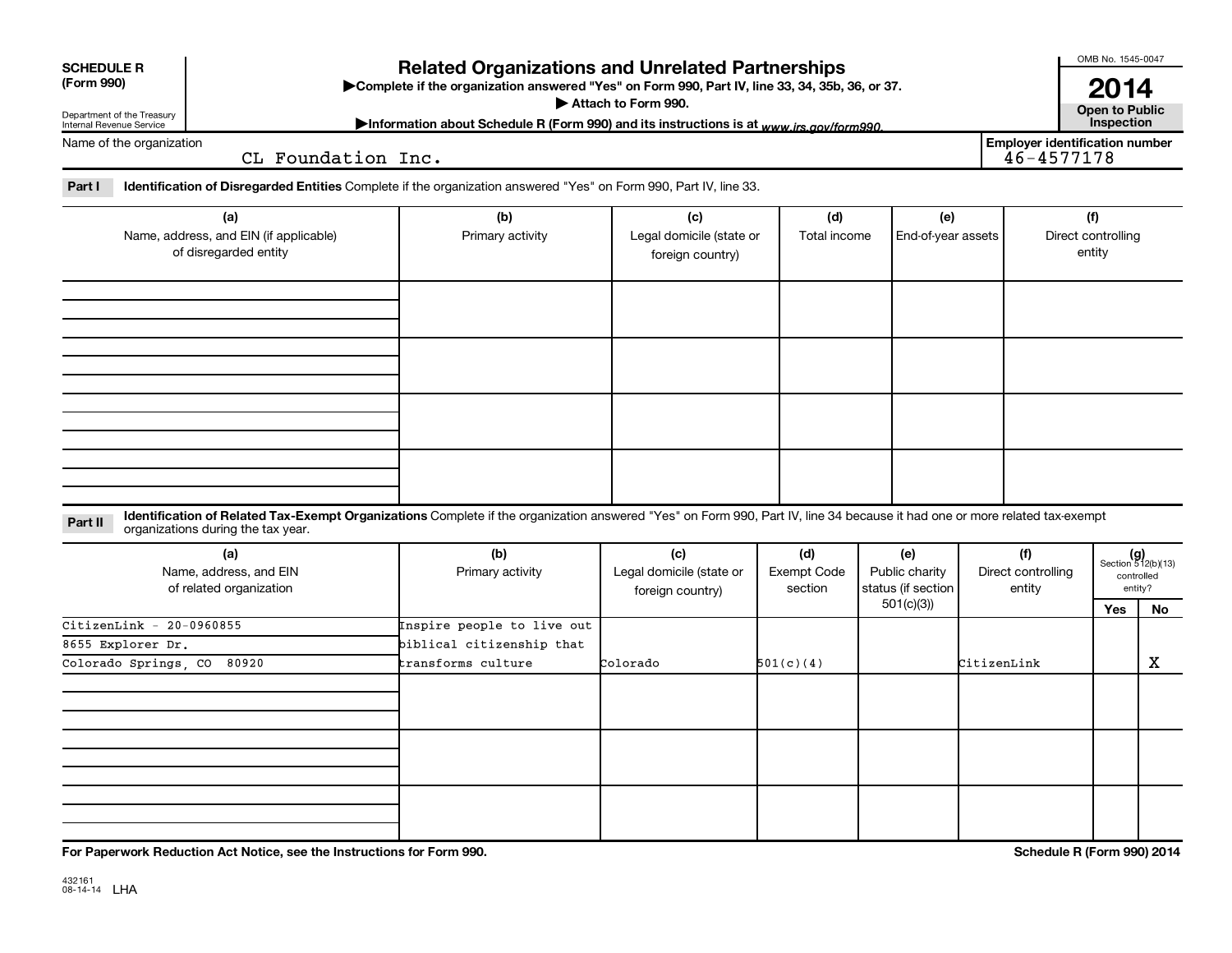Part III Identification of Related Organizations Taxable as a Partnership<br>Part III Increasizations treated as a partnership during the tax vear Part III Variance of Networkship Complete if the organization answered "Yes" on Form 990, Part IV, line 34 because it had one or more related in a complete as a **Partnership** Complete if the organization answered "Yes" on Form 990,

| (a)                                                                                                                                                                                                                                                                       | (b)              | (c)                                       | (d)                          | (e)                                                                   | (f)                      | (g)                               | (h)                              |           | (i)                                           | (i) | (k)                                         |
|---------------------------------------------------------------------------------------------------------------------------------------------------------------------------------------------------------------------------------------------------------------------------|------------------|-------------------------------------------|------------------------------|-----------------------------------------------------------------------|--------------------------|-----------------------------------|----------------------------------|-----------|-----------------------------------------------|-----|---------------------------------------------|
| Name, address, and EIN<br>of related organization                                                                                                                                                                                                                         | Primary activity | Legal<br>domicile<br>(state or<br>foreign | Direct controlling<br>entity | Predominant income<br>(related, unrelated,<br>excluded from tax under | Share of total<br>income | Share of<br>end-of-year<br>assets | Disproportionate<br>allocations? |           | Code V-UBI<br>amount in box<br>20 of Schedule |     | General or Percentage<br>managing ownership |
|                                                                                                                                                                                                                                                                           |                  | country)                                  |                              | sections 512-514)                                                     |                          |                                   | Yes                              | <b>No</b> | K-1 (Form 1065) Yes No                        |     |                                             |
|                                                                                                                                                                                                                                                                           |                  |                                           |                              |                                                                       |                          |                                   |                                  |           |                                               |     |                                             |
|                                                                                                                                                                                                                                                                           |                  |                                           |                              |                                                                       |                          |                                   |                                  |           |                                               |     |                                             |
|                                                                                                                                                                                                                                                                           |                  |                                           |                              |                                                                       |                          |                                   |                                  |           |                                               |     |                                             |
|                                                                                                                                                                                                                                                                           |                  |                                           |                              |                                                                       |                          |                                   |                                  |           |                                               |     |                                             |
|                                                                                                                                                                                                                                                                           |                  |                                           |                              |                                                                       |                          |                                   |                                  |           |                                               |     |                                             |
|                                                                                                                                                                                                                                                                           |                  |                                           |                              |                                                                       |                          |                                   |                                  |           |                                               |     |                                             |
|                                                                                                                                                                                                                                                                           |                  |                                           |                              |                                                                       |                          |                                   |                                  |           |                                               |     |                                             |
|                                                                                                                                                                                                                                                                           |                  |                                           |                              |                                                                       |                          |                                   |                                  |           |                                               |     |                                             |
|                                                                                                                                                                                                                                                                           |                  |                                           |                              |                                                                       |                          |                                   |                                  |           |                                               |     |                                             |
|                                                                                                                                                                                                                                                                           |                  |                                           |                              |                                                                       |                          |                                   |                                  |           |                                               |     |                                             |
|                                                                                                                                                                                                                                                                           |                  |                                           |                              |                                                                       |                          |                                   |                                  |           |                                               |     |                                             |
|                                                                                                                                                                                                                                                                           |                  |                                           |                              |                                                                       |                          |                                   |                                  |           |                                               |     |                                             |
|                                                                                                                                                                                                                                                                           |                  |                                           |                              |                                                                       |                          |                                   |                                  |           |                                               |     |                                             |
|                                                                                                                                                                                                                                                                           |                  |                                           |                              |                                                                       |                          |                                   |                                  |           |                                               |     |                                             |
|                                                                                                                                                                                                                                                                           |                  |                                           |                              |                                                                       |                          |                                   |                                  |           |                                               |     |                                             |
|                                                                                                                                                                                                                                                                           |                  |                                           |                              |                                                                       |                          |                                   |                                  |           |                                               |     |                                             |
| Identification of Related Organizations Taxable as a Corporation or Trust Complete if the organization answered "Yes" on Form 990, Part IV, line 34 because it had one or more related<br>Part IV<br>organizations treated as a corporation or trust during the tax year. |                  |                                           |                              |                                                                       |                          |                                   |                                  |           |                                               |     |                                             |

| (a)<br>Name, address, and EIN<br>of related organization | (b)<br>Primary activity | (c)<br>Legal domicile<br>(state or<br>foreign | (d)<br>Direct controlling<br>entity | (e)<br>Type of entity<br>(C corp, S corp,<br>or trust) | (f)<br>Share of total<br>income | (g)<br>Share of<br>end-of-year<br>assets | (h)<br>Percentage<br>ownership | $\begin{array}{c} \textbf{(i)}\\ \text{Section}\\ 512 \text{(b)} \text{(13)}\\ \text{controlled} \\ \text{entity?} \end{array}$ |  |
|----------------------------------------------------------|-------------------------|-----------------------------------------------|-------------------------------------|--------------------------------------------------------|---------------------------------|------------------------------------------|--------------------------------|---------------------------------------------------------------------------------------------------------------------------------|--|
|                                                          |                         | country)                                      |                                     |                                                        |                                 |                                          |                                | Yes No                                                                                                                          |  |
|                                                          |                         |                                               |                                     |                                                        |                                 |                                          |                                |                                                                                                                                 |  |
|                                                          |                         |                                               |                                     |                                                        |                                 |                                          |                                |                                                                                                                                 |  |
|                                                          |                         |                                               |                                     |                                                        |                                 |                                          |                                |                                                                                                                                 |  |
|                                                          |                         |                                               |                                     |                                                        |                                 |                                          |                                |                                                                                                                                 |  |
|                                                          |                         |                                               |                                     |                                                        |                                 |                                          |                                |                                                                                                                                 |  |
|                                                          |                         |                                               |                                     |                                                        |                                 |                                          |                                |                                                                                                                                 |  |
|                                                          |                         |                                               |                                     |                                                        |                                 |                                          |                                |                                                                                                                                 |  |
|                                                          |                         |                                               |                                     |                                                        |                                 |                                          |                                |                                                                                                                                 |  |
|                                                          |                         |                                               |                                     |                                                        |                                 |                                          |                                |                                                                                                                                 |  |
|                                                          |                         |                                               |                                     |                                                        |                                 |                                          |                                |                                                                                                                                 |  |
|                                                          |                         |                                               |                                     |                                                        |                                 |                                          |                                |                                                                                                                                 |  |
|                                                          |                         |                                               |                                     |                                                        |                                 |                                          |                                |                                                                                                                                 |  |
|                                                          |                         |                                               |                                     |                                                        |                                 |                                          |                                |                                                                                                                                 |  |
|                                                          |                         |                                               |                                     |                                                        |                                 |                                          |                                |                                                                                                                                 |  |
|                                                          |                         |                                               |                                     |                                                        |                                 |                                          |                                |                                                                                                                                 |  |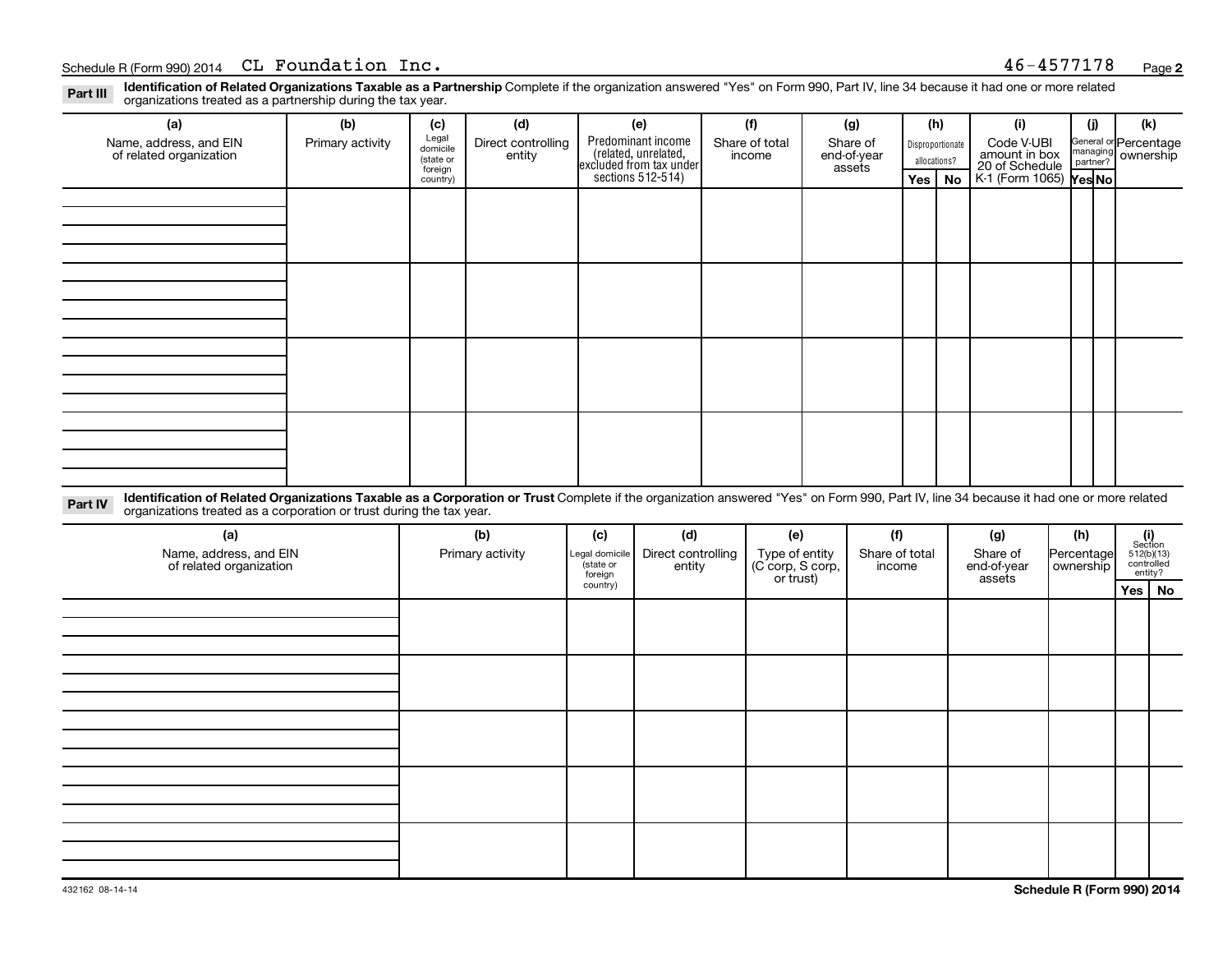**Part V Transactions With Related Organizations** Complete if the organization answered "Yes" on Form 990, Part IV, line 34, 35b, or 36.<br>

| Note. Complete line 1 if any entity is listed in Parts II, III, or IV of this schedule. |                                                                                                                                                                                                                                |                 |                         |                             |  |  |  |
|-----------------------------------------------------------------------------------------|--------------------------------------------------------------------------------------------------------------------------------------------------------------------------------------------------------------------------------|-----------------|-------------------------|-----------------------------|--|--|--|
|                                                                                         | During the tax year, did the organization engage in any of the following transactions with one or more related organizations listed in Parts II-IV?                                                                            |                 | Yes                     | <b>No</b>                   |  |  |  |
|                                                                                         |                                                                                                                                                                                                                                | 1a              |                         | $\overline{\textbf{x}}$     |  |  |  |
|                                                                                         | b Gift, grant, or capital contribution to related organization(s) encourance contains an example and contribution to related organization(s) encourance contains and contribution to related organization(s)                   | 1b              |                         | $\overline{\textbf{x}}$     |  |  |  |
|                                                                                         | c Gift, grant, or capital contribution from related organization(s) www.communities.com/www.communities.com/www.communities.com/www.communities.com/www.communities.com/www.communities.com/www.communities.com/www.communitie | 1c              |                         | $\overline{\textbf{x}}$     |  |  |  |
|                                                                                         | d Loans or loan guarantees to or for related organization(s) www.communically.com/www.communically.com/www.communically.com/www.communically.com/www.communically.com/www.communically.com/www.communically.com/www.communical | 1 <sub>d</sub>  |                         | $\overline{\mathbf{X}}$     |  |  |  |
|                                                                                         | e Loans or loan guarantees by related organization(s) material content and content to content the content of the content of the content of the content of the content of the content of the content of the content of the cont | 1e              |                         | х                           |  |  |  |
|                                                                                         |                                                                                                                                                                                                                                |                 |                         |                             |  |  |  |
|                                                                                         | f Dividends from related organization(s) manufactured and contract and contract or produced and contract and contract and contract and contract and contract and contract and contract and contract and contract and contract  | 1f              |                         | х                           |  |  |  |
|                                                                                         | g Sale of assets to related organization(s) www.assettion.com/www.assettion.com/www.assettion.com/www.assettion.com/www.assettion.com/www.assettion.com/www.assettion.com/www.assettion.com/www.assettion.com/www.assettion.co | 1 <sub>q</sub>  |                         | $\overline{\textbf{x}}$     |  |  |  |
|                                                                                         | h Purchase of assets from related organization(s) manufactured and content and content and content and content and content and content and content and content and content and content and content and content and content and | 1 <sub>h</sub>  |                         | $\overline{\textnormal{x}}$ |  |  |  |
|                                                                                         | Exchange of assets with related organization(s) www.wallen.com/www.wallen.com/www.wallen.com/www.wallen.com/www.wallen.com/www.wallen.com/www.wallen.com/www.wallen.com/www.wallen.com/www.wallen.com/www.wallen.com/www.walle | 1i              |                         | $\overline{\textbf{X}}$     |  |  |  |
|                                                                                         |                                                                                                                                                                                                                                | 1j              |                         | $\overline{\texttt{x}}$     |  |  |  |
|                                                                                         |                                                                                                                                                                                                                                |                 |                         |                             |  |  |  |
|                                                                                         |                                                                                                                                                                                                                                | 1k              |                         | х                           |  |  |  |
|                                                                                         |                                                                                                                                                                                                                                | 11              |                         | $\overline{\texttt{x}}$     |  |  |  |
|                                                                                         |                                                                                                                                                                                                                                | 1 <sub>m</sub>  | х                       |                             |  |  |  |
|                                                                                         | n Sharing of facilities, equipment, mailing lists, or other assets with related organization(s) marror manufactured manufactured manufactured manufactured manufactured manufactured manufactured manufactured manufactured ma | 1n              | $\overline{\texttt{x}}$ |                             |  |  |  |
|                                                                                         | o Sharing of paid employees with related organization(s) encourance and contain an account of the state or starting of paid employees with related organization(s)                                                             | 10 <sub>o</sub> | X                       |                             |  |  |  |
|                                                                                         |                                                                                                                                                                                                                                |                 |                         |                             |  |  |  |
|                                                                                         | p Reimbursement paid to related organization(s) for expenses [111] All and the content of the content of the content of the content of the content of the content of the content of the content of the content of the content  | 1p              |                         | х                           |  |  |  |
|                                                                                         |                                                                                                                                                                                                                                | 1q              |                         | X                           |  |  |  |
|                                                                                         |                                                                                                                                                                                                                                |                 |                         |                             |  |  |  |
|                                                                                         | Other transfer of cash or property to related organization(s) with an example and continuum contract of cash or property to related organization(s)                                                                            | 1r              |                         | х                           |  |  |  |
|                                                                                         |                                                                                                                                                                                                                                |                 |                         | X                           |  |  |  |
|                                                                                         | If the answer to any of the above is "Yes," see the instructions for information on who must complete this line, including covered relationships and transaction thresholds.                                                   |                 |                         |                             |  |  |  |

| (a)<br>Name of related organization | (b)<br>Transaction<br>type (a-s) | (c)<br>Amount involved | (d)<br>Method of determining amount involved |
|-------------------------------------|----------------------------------|------------------------|----------------------------------------------|
| $(1)$ CitizenLink                   | М                                |                        | 124,695. Actual Expenses Incurred            |
| (2) CitizenLink                     | O                                |                        | 219,737. Actual Expenses Incurred            |
| (3)                                 |                                  |                        |                                              |
| (4)                                 |                                  |                        |                                              |
| (5)                                 |                                  |                        |                                              |
| (6)                                 |                                  |                        |                                              |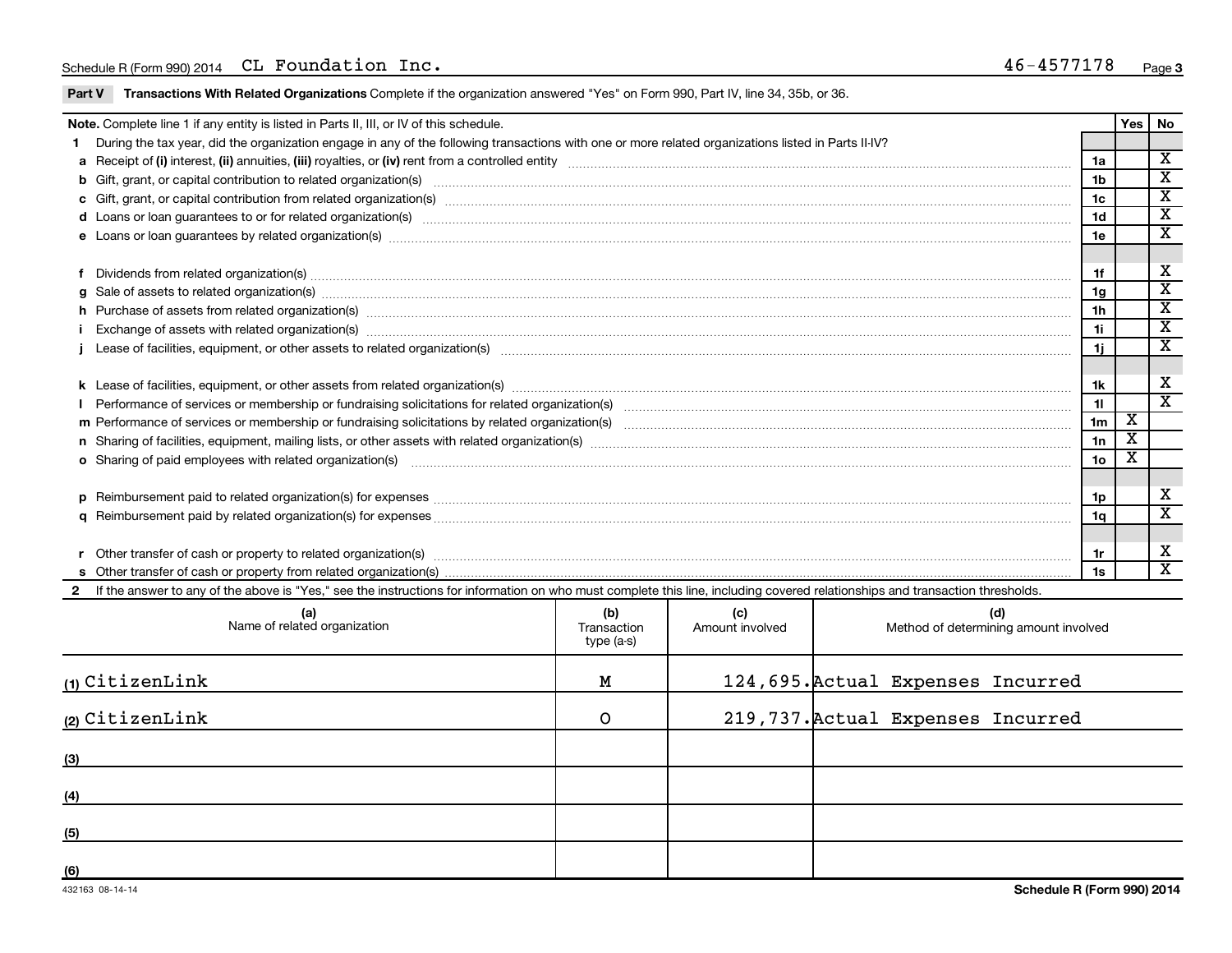# p o Ec VVMF OMNQ m~ `i c~ fK QSJQRTTNTU

Part VI Dnrelated Organizations Taxable as a Partnership Complete if the organization answered "Yes" on Form 990, Part IV, line 37.<br>

Provide the following information for each entity taxed as a partnership through which the organization conducted more than five percent of its activities (measured by total assets or gross revenue)<br>Het was ast a whited ex

| (a)                                 | (b)              | (c)                                             | (d)                                                                                        |                                                                      | (f)                         | (g)                               |  | (h)                                        | (i)                                                                                                                         | (j)    | (k) |
|-------------------------------------|------------------|-------------------------------------------------|--------------------------------------------------------------------------------------------|----------------------------------------------------------------------|-----------------------------|-----------------------------------|--|--------------------------------------------|-----------------------------------------------------------------------------------------------------------------------------|--------|-----|
| Name, address, and EIN<br>of entity | Primary activity | Legal domicile<br>(state or foreign<br>country) | Predominant income<br>(related, unrelated,<br>excluded from tax under<br>sections 512-514) | $(e)$<br>Are all<br>partners sec.<br>$501(c)(3)$<br>orgs.?<br>Yes No | Share of<br>total<br>income | Share of<br>end-of-year<br>assets |  | Disproportionate<br>allocations?<br>Yes No | Code V-UBI<br>amount in box 20 managing<br>2 of Schedule K-1<br>Person of The Code of Schedule K-1<br>(Form 1065)<br>Tes No | Yes NO |     |
|                                     |                  |                                                 |                                                                                            |                                                                      |                             |                                   |  |                                            |                                                                                                                             |        |     |
|                                     |                  |                                                 |                                                                                            |                                                                      |                             |                                   |  |                                            |                                                                                                                             |        |     |
|                                     |                  |                                                 |                                                                                            |                                                                      |                             |                                   |  |                                            |                                                                                                                             |        |     |
|                                     |                  |                                                 |                                                                                            |                                                                      |                             |                                   |  |                                            |                                                                                                                             |        |     |
|                                     |                  |                                                 |                                                                                            |                                                                      |                             |                                   |  |                                            |                                                                                                                             |        |     |
|                                     |                  |                                                 |                                                                                            |                                                                      |                             |                                   |  |                                            |                                                                                                                             |        |     |
|                                     |                  |                                                 |                                                                                            |                                                                      |                             |                                   |  |                                            |                                                                                                                             |        |     |
|                                     |                  |                                                 |                                                                                            |                                                                      |                             |                                   |  |                                            |                                                                                                                             |        |     |
|                                     |                  |                                                 |                                                                                            |                                                                      |                             |                                   |  |                                            |                                                                                                                             |        |     |
|                                     |                  |                                                 |                                                                                            |                                                                      |                             |                                   |  |                                            |                                                                                                                             |        |     |
|                                     |                  |                                                 |                                                                                            |                                                                      |                             |                                   |  |                                            |                                                                                                                             |        |     |
|                                     |                  |                                                 |                                                                                            |                                                                      |                             |                                   |  |                                            |                                                                                                                             |        |     |

Schedule R (Form 990) 2014<br>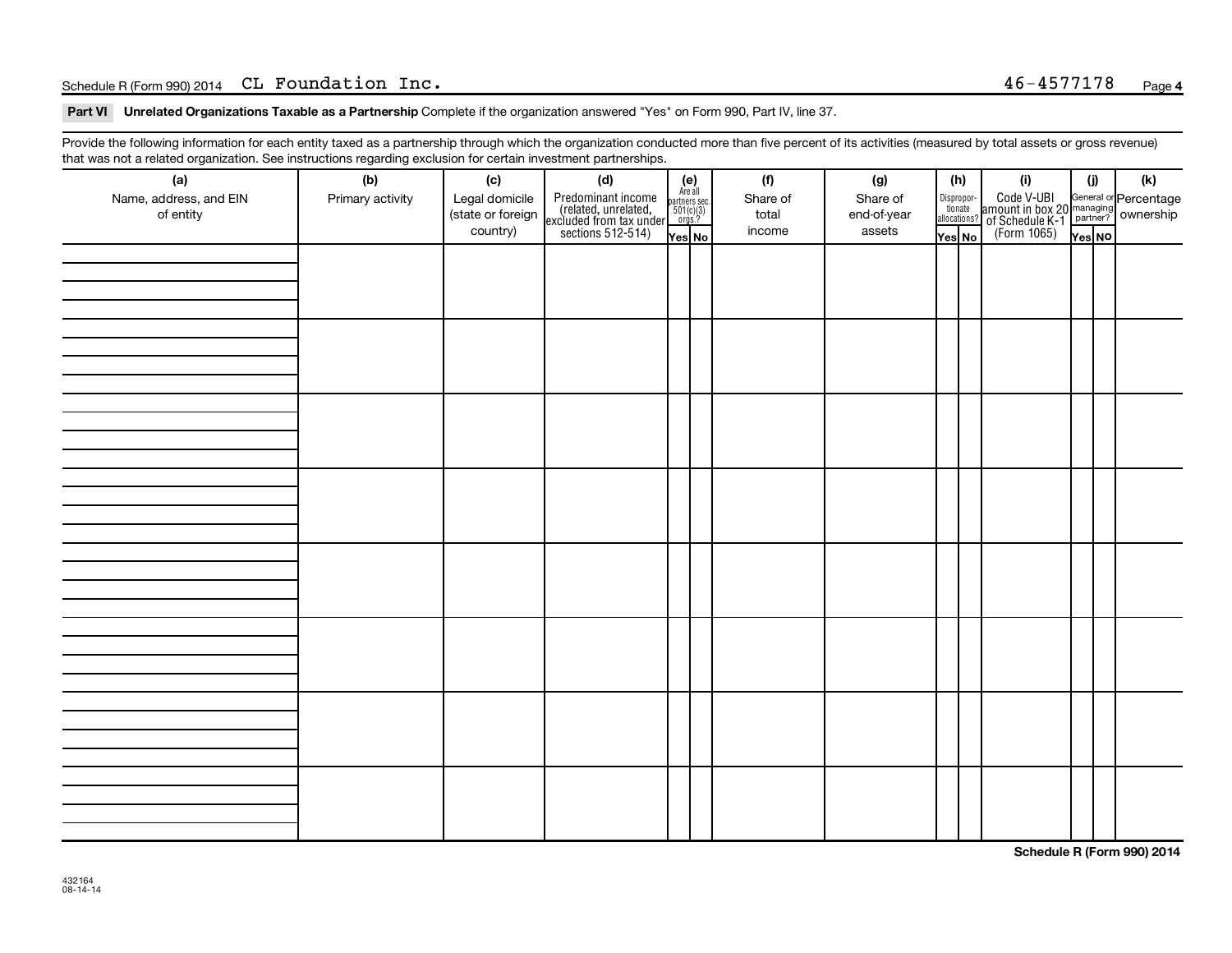Schedule R (Form 990) 2014 CL F<br>**Part VII** Supplemental Information

Provide additional information for responses to questions on Schedule R (see instructions).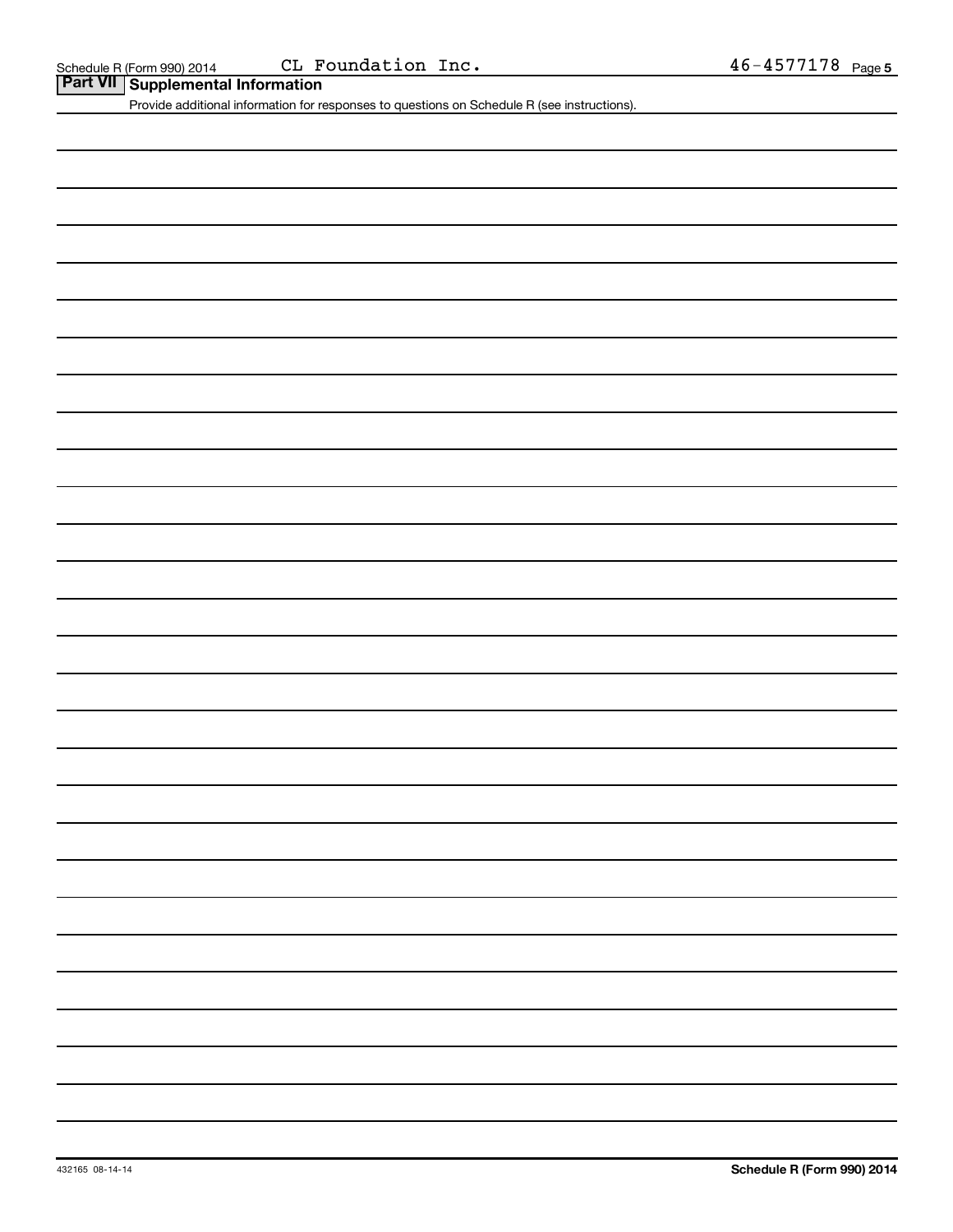(Rev. January 2014)

Department of the Treasury Internal Revenue Service

### Application for Extension of Time To File an **Exempt Organization Return**

 $\blacktriangleright$  File a separate application for each return.

Information about Form 8868 and its instructions is at  $www.irs.gov/form8868$ .

 $\boxed{\text{X}}$ 

 $\begin{array}{c} \hline \end{array}$ 

|  | A Research of the color and accept A Model Presenter in constanting the Post I and all |  |
|--|----------------------------------------------------------------------------------------|--|
|  |                                                                                        |  |

 $\bullet$  If you are filing for an Automatic 3-Month Extension, complete only Part I and check this box  $\ldots$  $\ldots$  $\ldots$ 

● If you are filing for an Additional (Not Automatic) 3-Month Extension, complete only Part II (on page 2 of this form).

Do not complete Part II unless you have already been granted an automatic 3-month extension on a previously filed Form 8868.

**Electronic filing <sub>(e-file) .** You can electronically file Form 8868 if you need a 3-month automatic extension of time to file (6 months for a corporation</sub> visit www.irs.gov/efile and click on e-file for Charities & Nonprofits. required to file Form 990-T), or an additional (not automatic) 3-month extension of time. You can electronically file Form 8868 to request an extension of time to file any of the forms listed in Part I or Part II with the exception of Form 8870, Information Return for Transfers Associated With Certain Personal Benefit Contracts, which must be sent to the IRS in paper format (see instructions). For more details on the electronic filing of this form,

### **Part I** Automatic 3-Month Extension of Time. Only submit original (no copies needed)

A corporation required to file Form 990-T and requesting an automatic 6-month extension - check this box and complete m~ f

Enter filer's identifying number All other corporations (including 1120-C filers), partnerships, REMICs, and trusts must use Form 7004 to request an extension of time to file income tax returns.

| Type or                                                                    | Name of exempt organization or other filer, see instructions.                                                             | Employer identification number (EIN) or |  |  |  |
|----------------------------------------------------------------------------|---------------------------------------------------------------------------------------------------------------------------|-----------------------------------------|--|--|--|
| print                                                                      | CL Foundation Inc.                                                                                                        | $46 - 4577178$                          |  |  |  |
| File by the<br>due date for<br>filing your<br>return. See<br>instructions. | Number, street, and room or suite no. If a P.O. box, see instructions.<br>8655 Explorer Dr                                | Social security number (SSN)            |  |  |  |
|                                                                            | City, town or post office, state, and ZIP code. For a foreign address, see instructions.<br>Colorado Springs, CO<br>80920 |                                         |  |  |  |

| Enter the Return code for the return that this application is for (file a separate application for each return) |  |  |
|-----------------------------------------------------------------------------------------------------------------|--|--|
|                                                                                                                 |  |  |

| Application                                                                                                                                                                                                                                                                                                                                                                                                                                                                                                                                                                                                                                                                                                                                                        |    | <b>Application</b><br>Return      |                | Return |      |  |
|--------------------------------------------------------------------------------------------------------------------------------------------------------------------------------------------------------------------------------------------------------------------------------------------------------------------------------------------------------------------------------------------------------------------------------------------------------------------------------------------------------------------------------------------------------------------------------------------------------------------------------------------------------------------------------------------------------------------------------------------------------------------|----|-----------------------------------|----------------|--------|------|--|
| <b>Is For</b>                                                                                                                                                                                                                                                                                                                                                                                                                                                                                                                                                                                                                                                                                                                                                      |    | Is For                            |                |        | Code |  |
| Form 990 or Form 990-EZ                                                                                                                                                                                                                                                                                                                                                                                                                                                                                                                                                                                                                                                                                                                                            |    | Form 990-T (corporation)          |                |        | 07   |  |
| Form 990-BL                                                                                                                                                                                                                                                                                                                                                                                                                                                                                                                                                                                                                                                                                                                                                        |    | Form 1041-A                       |                |        | 08   |  |
| Form 4720 (individual)                                                                                                                                                                                                                                                                                                                                                                                                                                                                                                                                                                                                                                                                                                                                             | 03 | Form 4720 (other than individual) |                |        | 09   |  |
| Form 990-PF                                                                                                                                                                                                                                                                                                                                                                                                                                                                                                                                                                                                                                                                                                                                                        | 04 | Form 5227                         |                |        | 10   |  |
| Form 990-T (sec. 401(a) or 408(a) trust)                                                                                                                                                                                                                                                                                                                                                                                                                                                                                                                                                                                                                                                                                                                           | 05 | Form 6069                         |                |        | 11   |  |
| Form 990-T (trust other than above)                                                                                                                                                                                                                                                                                                                                                                                                                                                                                                                                                                                                                                                                                                                                | 06 | Form 8870                         |                |        | 12   |  |
| Rich Caldwell<br>• The books are in the care of $\triangleright$ 8655 Explorer Dr. - Colorado Springs, CO 80920<br>Telephone No. ▶ $719 - 278 - 4400$                                                                                                                                                                                                                                                                                                                                                                                                                                                                                                                                                                                                              |    | Fax No.                           |                |        |      |  |
|                                                                                                                                                                                                                                                                                                                                                                                                                                                                                                                                                                                                                                                                                                                                                                    |    |                                   |                |        |      |  |
| If this is for a Group Return, enter the organization's four digit Group Exemption Number (GEN) [If this is for the whole group, check this<br>If it is for part of the group, check this box $\blacktriangleright$ $\Box$ and attach a list with the names and EINs of all members the extension is for.<br>$box \triangleright$<br>I request an automatic 3-month (6 months for a corporation required to file Form 990-T) extension of time until<br>$\mathbf{1}$<br>May $15$ , $2016$ ______, to file the exempt organization return for the organization named above. The extension<br>is for the organization's return for:<br>$\Box$ calendar year ________ or<br>$\overline{\mathrm{X}}$ tax year beginning __OCT _ 1, 2014<br>, and ending $SEP$ 30, 2015 |    |                                   |                |        |      |  |
| If the tax year entered in line 1 is for less than 12 months, check reason:<br>2<br>Change in accounting period                                                                                                                                                                                                                                                                                                                                                                                                                                                                                                                                                                                                                                                    |    | Initial return                    | Final return   |        |      |  |
| If this application is for Forms 990-BL, 990-PF, 990-T, 4720, or 6069, enter the tentative tax, less any<br>За                                                                                                                                                                                                                                                                                                                                                                                                                                                                                                                                                                                                                                                     |    |                                   |                |        |      |  |
| nonrefundable credits. See instructions.                                                                                                                                                                                                                                                                                                                                                                                                                                                                                                                                                                                                                                                                                                                           |    |                                   | За             | \$     | 0.   |  |
| If this application is for Forms 990-PF, 990-T, 4720, or 6069, enter any refundable credits and<br>b                                                                                                                                                                                                                                                                                                                                                                                                                                                                                                                                                                                                                                                               |    |                                   |                |        |      |  |
| estimated tax payments made. Include any prior year overpayment allowed as a credit.                                                                                                                                                                                                                                                                                                                                                                                                                                                                                                                                                                                                                                                                               |    |                                   | 3 <sub>b</sub> | \$     | 0.   |  |
| Balance due. Subtract line 3b from line 3a. Include your payment with this form, if required,<br>c                                                                                                                                                                                                                                                                                                                                                                                                                                                                                                                                                                                                                                                                 |    |                                   |                |        |      |  |
|                                                                                                                                                                                                                                                                                                                                                                                                                                                                                                                                                                                                                                                                                                                                                                    |    |                                   |                |        | 0.   |  |

Caution. If you are going to make an electronic funds withdrawal (direct debit) with this Form 8868, see Form 8453-EO and Form 8879-EO for payment instructions.